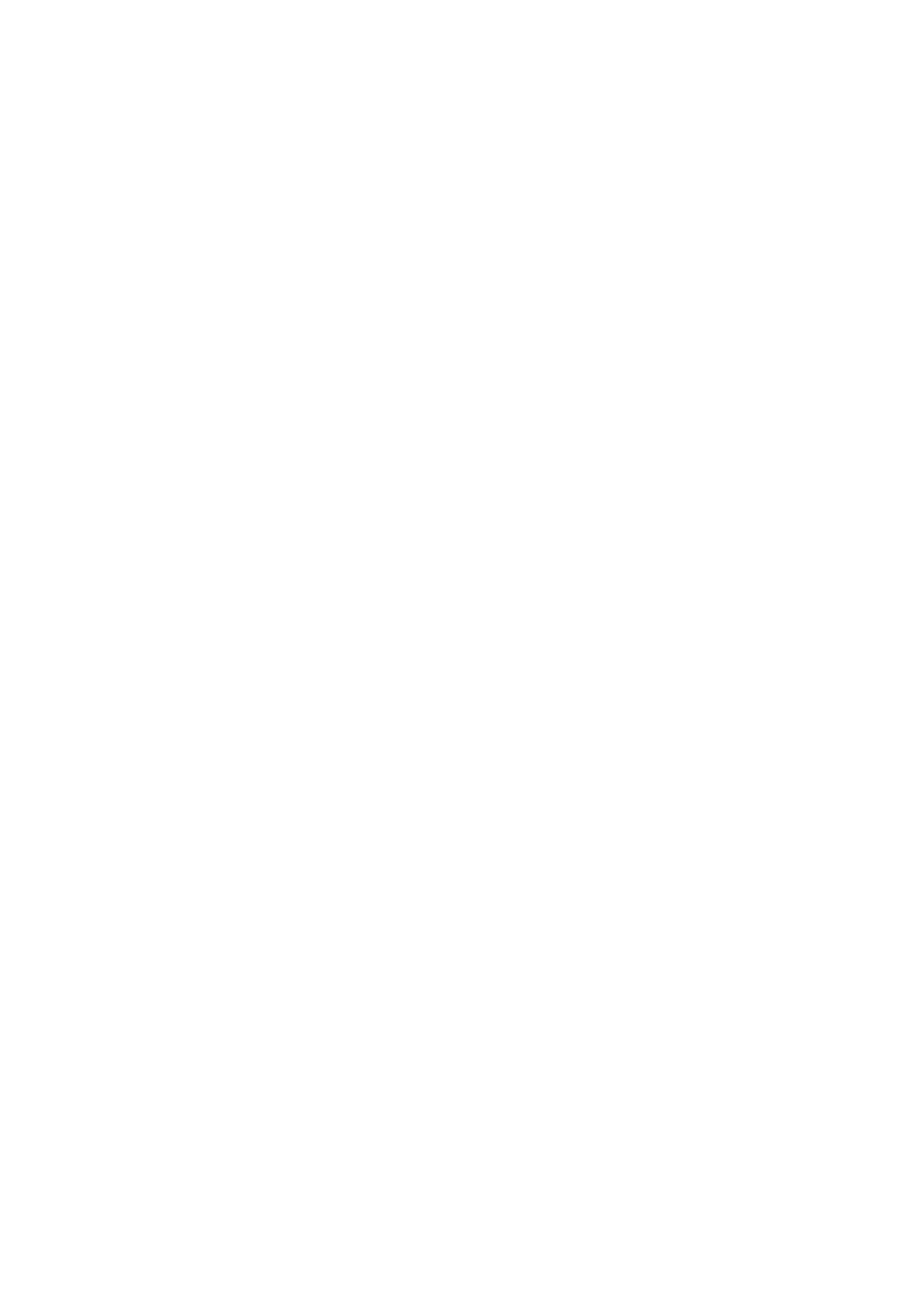Western Australia

# **Bail Act 1982**

**An Act to make better provision for bail in criminal proceedings.** 

Compare 01 Oct 2010 [07-f0-02] / 18 Oct 2010 [07-g0-02] page 1 Extract from www.slp.wa.gov.au, see that website for further information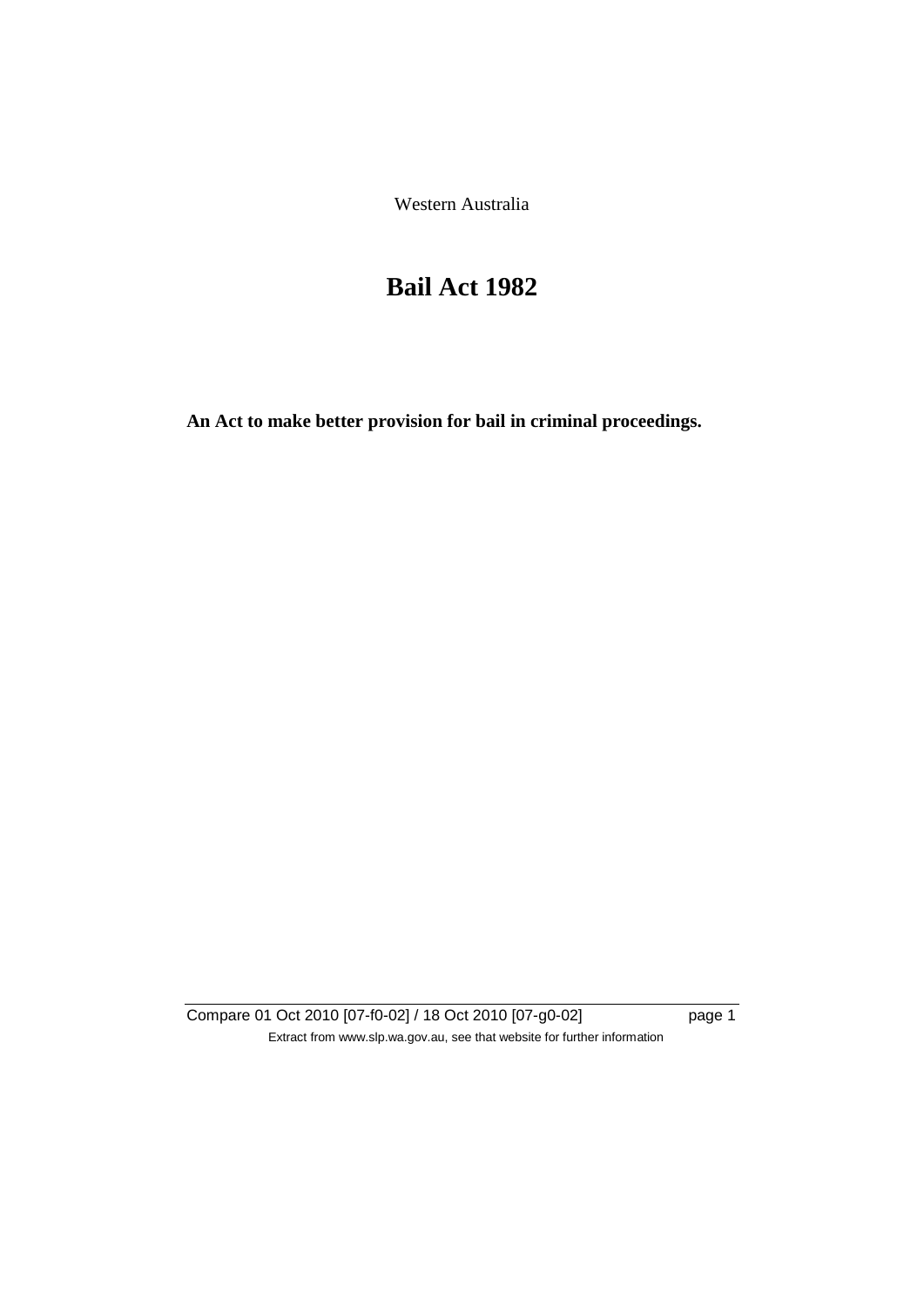**s. 1**

# **Part I — Preliminary**

# **1. Short title**

This Act may be cited as the *Bail Act* 1982<sup>1</sup>.

# **2. Commencement**

This Act shall come into operation on a day to be fixed by proclamation  $<sup>1</sup>$ .</sup>

# **3. Terms used**

(1) In this Act, unless a contrary intention appears —

*accused* includes —

- (a) a person charged with, convicted of, or found guilty of an offence;
- (b) a person whose conviction for an offence is stayed;
- (c) a person in respect of whom an appeal relating to an offence is pending;
- (d) a person in respect of whom a new trial for an offence has been ordered;

#### *adjournment* —

- (a) means any order of a court by which proceedings for an offence are postponed or interrupted or are to be held at a different time or place before the same court; and
- (b) is deemed to include any order of a court, other than a committal to the Supreme Court or District Court, by which the venue of any proceedings for an offence is changed to another court or a court at another place whether by way of a remand, referral, or recommittal of the accused or otherwise;

*appeal* includes an application for leave to appeal;

*appropriate judicial officer* means —

page 2 Compare 01 Oct 2010 [07-f0-02] / 18 Oct 2010 [07-g0-02] Extract from www.slp.wa.gov.au, see that website for further information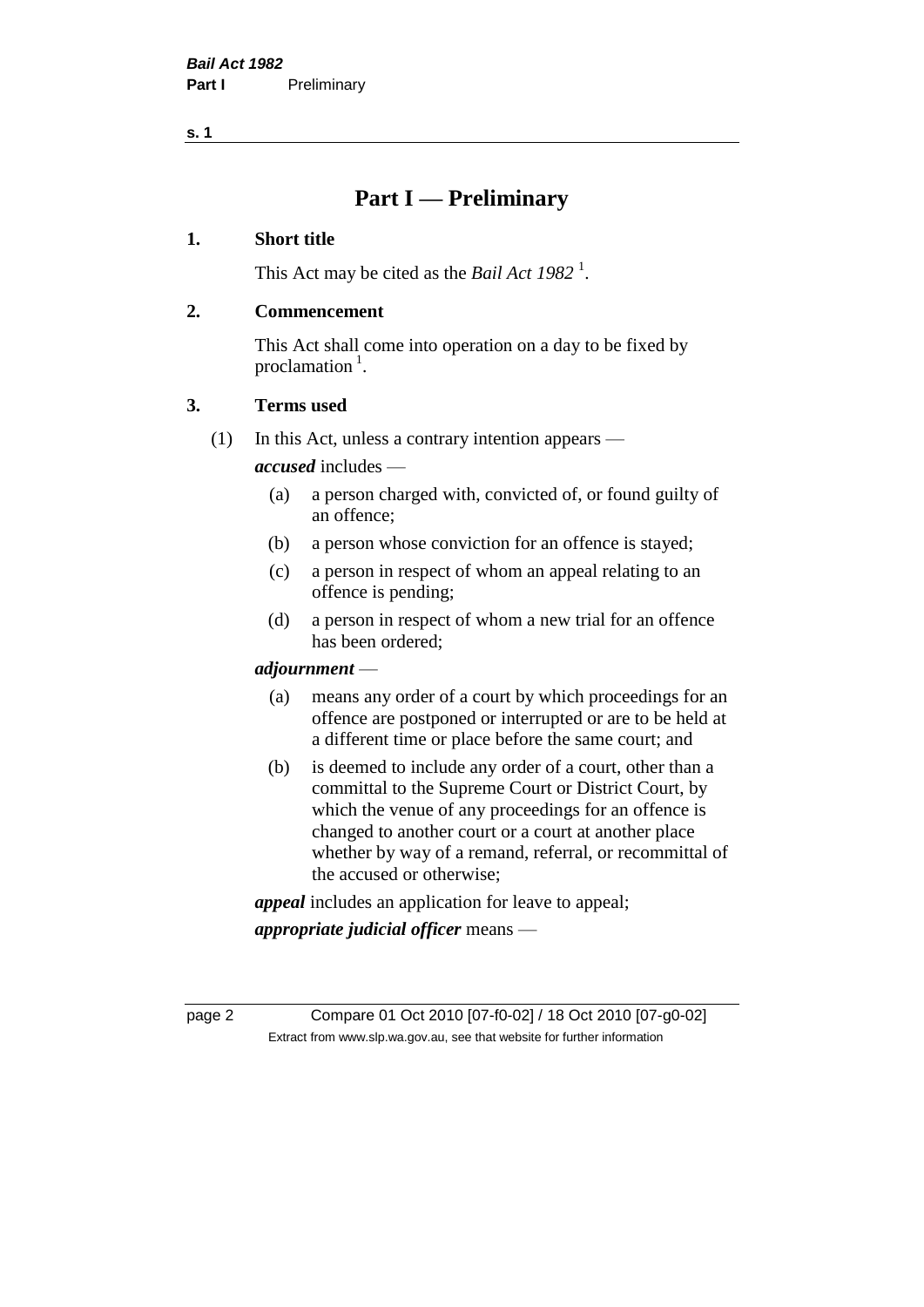- (a) subject to paragraphs (b), (c) and (d), a judicial officer who is empowered to exercise jurisdiction in the court before which the accused is required to appear pursuant to his bail undertaking; or
- (b) if the court is the Court of Appeal, a judge of appeal; or
- (c) except in section 49, a judge of the Supreme Court or of the Children's Court, as the case may require, in any case where —
	- (i) under section 15 only a judge of the Supreme Court or of the Children's Court has power to grant bail; or
	- (ii) a judicial officer has exercised the power contained in section 31(2)(d),

for the appearance in question; or

(d) except in section 49, a judge of the Supreme Court, of the District Court, or of the Children's Court, as the case may require, in any case where such a judge has granted bail under section 14 for the appearance in question;

*approved*, in relation to a form, means approved by the chief executive officer of the department of the Public Service principally assisting in the administration of this Act;

*as soon as is practicable* means as soon as is reasonably practicable;

*authorised community services officer* means any of the following persons —

- (a) the CEO (corrections) or a delegate of the CEO (corrections) under subsection (5);
- (b) a registrar of the Children's Court;
- (c) a superintendent of a detention centre under the *Young Offenders Act 1994*;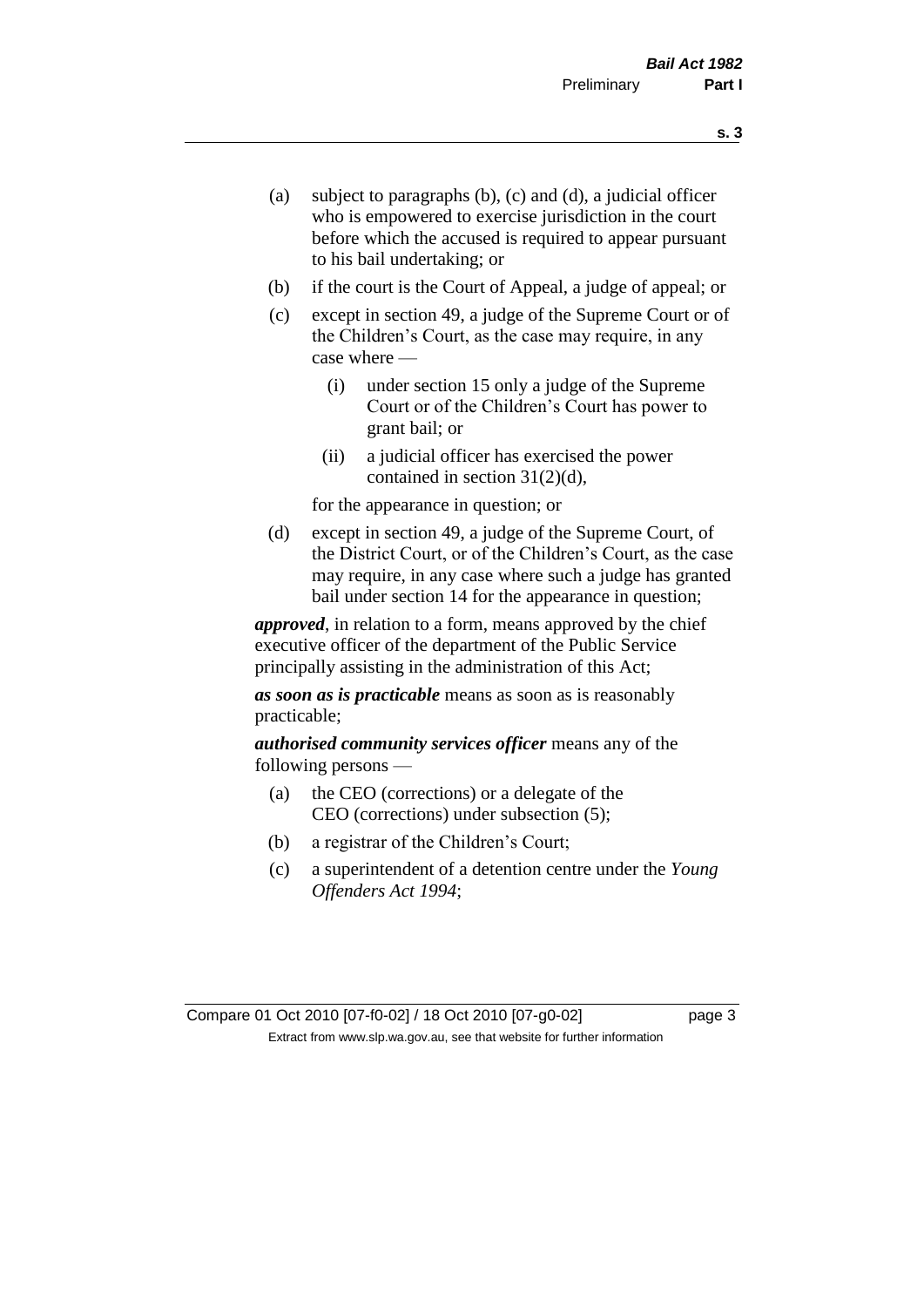(d) the officer for the time being in charge of any detention centre under the *Young Offenders Act 1994*;

*authorised officer* means an authorised police officer or an authorised community services officer;

#### *authorised police officer* means —

- (a) a police officer who holds the rank of sergeant, or a higher rank;
- (b) the police officer who is for the time being in charge of a police station;
- (c) whichever of these officers is for the time being in charge of a lock-up —
	- (i) a police officer;
	- (ii) a special constable appointed under the *Police Act 1892* Part III whose powers, duties and obligations are or include those of an authorised police officer under this Act;
	- (iii) a police auxiliary officer appointed under the *Police Act 1892* Part IIIB whose powers, duties and obligations are or include those of an authorised police officer under this Act;

*bail undertaking* means an undertaking described in section  $28(2)$ ;

*CEO (corrections)* means the chief executive officer of the Public Sector agency principally assisting the Minister administering Part 8 of the *Sentence Administration Act 2003* in its administration;

*Chief Judge* means the Chief Judge of the District Court;

*Chief Justice* means the Chief Justice of Western Australia;

*child* has the same meaning as "young person" has in the *Young Offenders Act 1994*;

*community corrections officer* has the same meaning as in the *Sentence Administration Act 2003*;

page 4 Compare 01 Oct 2010 [07-f0-02] / 18 Oct 2010 [07-g0-02] Extract from www.slp.wa.gov.au, see that website for further information

**s. 3**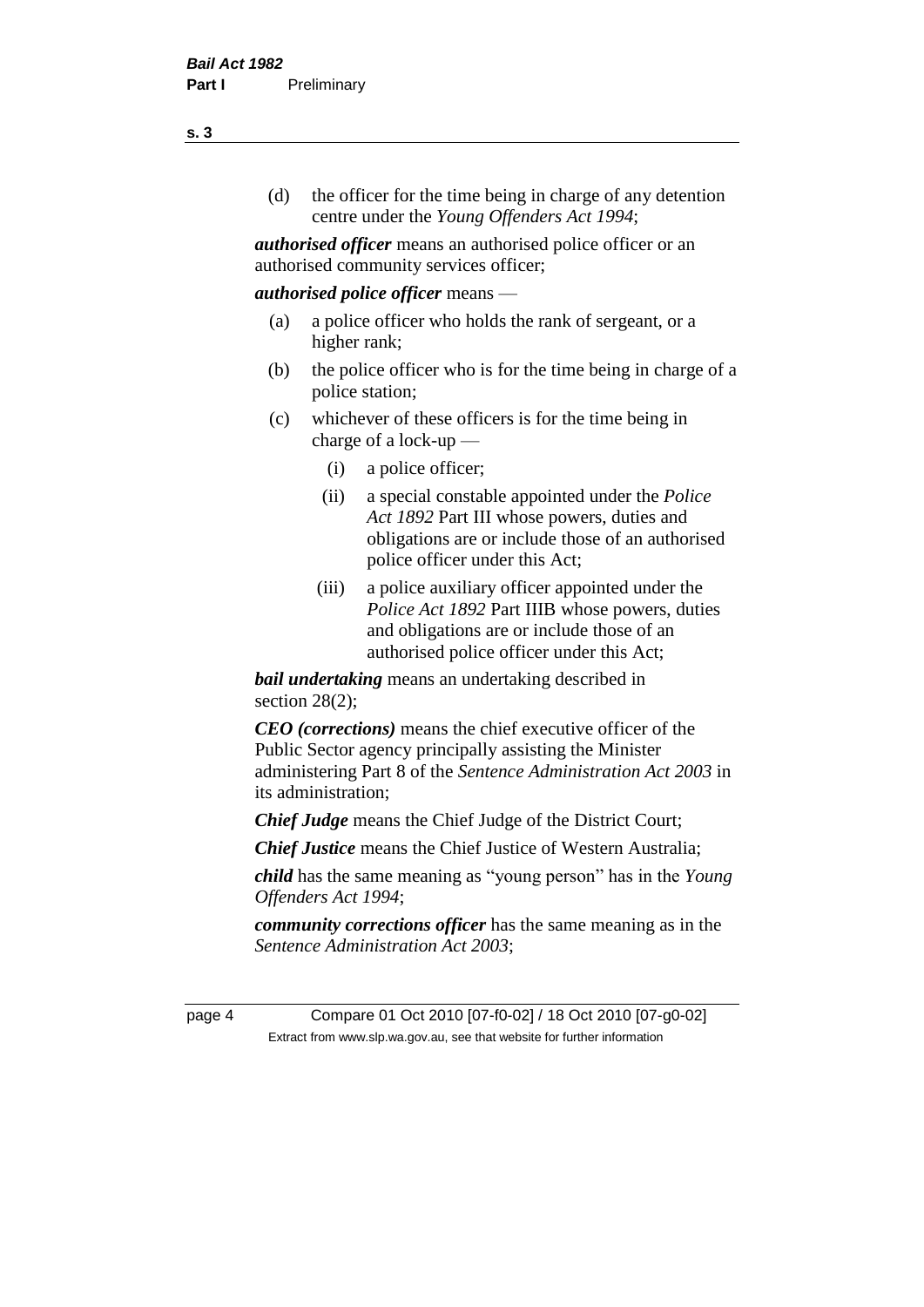*court* means each of the following —

- (a) the Magistrates Court;
- (b) the Children's Court;
- (c) the Coroner's Court of Western Australia;
- (d) the District Court;
- (e) the Supreme Court;
- (f) the Court of Appeal;

*court custody centre* has the meaning given in the *Court Security and Custodial Services Act 1999* section 3;

*Director of Public Prosecutions* means —

- (a) the Director of Public Prosecutions for the State; or
- (b) the officer in charge in the State of the Commonwealth Office of the Director of Public Prosecutions,

as the case requires;

*early release order* means an early release order made under the *Sentence Administration Act 1995* <sup>2</sup> or *Sentence Administration Act 2003*;

*electronic address* means a facsimile number, email address or other electronic address, as the case requires;

*electronic communication* means facsimile transmission, email or other form of electronic communication as defined in the *Electronic Transactions Act 2003* section 5;

*home detention condition* means a home detention condition imposed under clause 3 of Part D of Schedule 1;

*judge of appeal* has the meaning given in the *Supreme Court Act 1935* section 4(1);

*judicial officer* means any person empowered to exercise jurisdiction in a court whether or not he is sitting as a court, and includes a single justice and, where the context so requires, the Court of Appeal exercising jurisdiction under this Act;

*lock-up* includes a place prescribed as a lock-up for the purposes of the *Court Security and Custodial Services Act 1999*;

Compare 01 Oct 2010 [07-f0-02] / 18 Oct 2010 [07-g0-02] page 5 Extract from www.slp.wa.gov.au, see that website for further information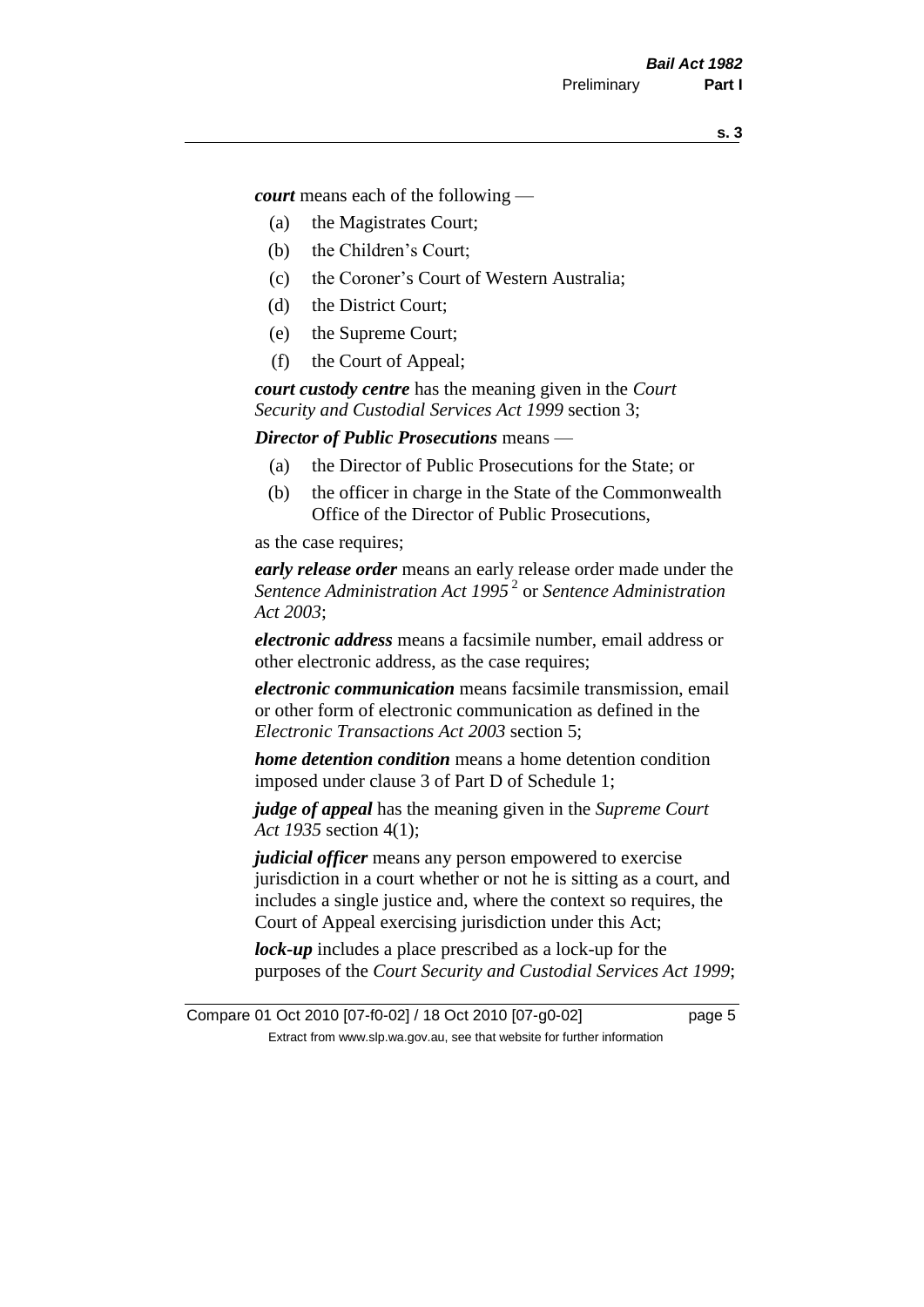*offence* means any act, omission or conduct which renders the person doing the act, making the omission or engaging in the conduct liable to any punishment, and includes an alleged offence; but nothing in this definition shall limit the operation of subsection (4);

*prosecutor* includes —

- (a) in the case of an offence charged in a prosecution notice, the prosecutor;
- (b) in the case of an offence charged in an indictment, the State or the Commonwealth, as the case may be;

*registrar* of a court means —

- (a) for a court other than the Coroner's Court of Western Australia, the principal registrar, a registrar or a deputy registrar of the court; or
- (b) for the Coroner's Court of Western Australia, a coroner's registrar as defined in the *Coroners Act 1996* section 3;

*serious offence* means —

- (a) an offence against section 51(2a); and
- (b) an offence described in Schedule 2;

*surety* and *surety undertaking* have the meanings assigned to them by section 35;

*surety approval officer* means a person who is authorised by section 36 to decide whether an applicant should be approved as a surety;

*trial* means all proceedings for an offence between —

- (a) the time when the accused is called upon to plead to the prosecution notice or the indictment; and
- (b) the time when the accused is found not guilty or is sentenced.

page 6 Compare 01 Oct 2010 [07-f0-02] / 18 Oct 2010 [07-g0-02] Extract from www.slp.wa.gov.au, see that website for further information

**s. 3**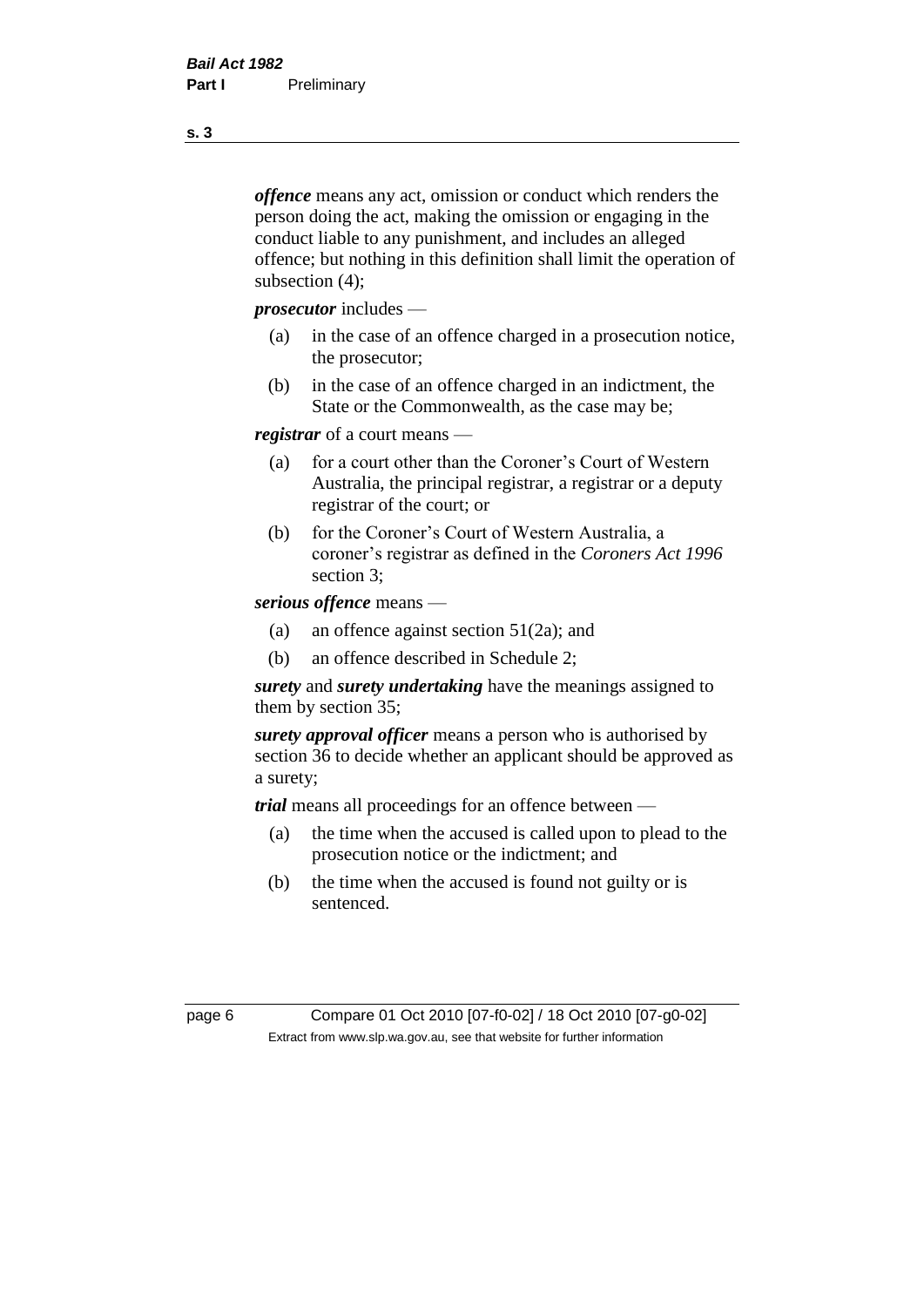**s. 3**

- (2) A reference in this Act
	- (a) to a power to grant bail includes a reference to a power to refuse bail;
	- (b) to a grant of bail includes a reference to a grant of bail by the exercise of a power in section 31(2).
- (3) Where in this Act there is a reference to a requirement that an accused appear in court, the reference is to a requirement, unless a contrary intention appears, that the accused —
	- (a) surrender himself into the custody of the court or, in the case of a bail undertaking, of the court specified therein, or of such person as the court may direct, to be dealt with according to law;
	- (b) submit himself to a search of his person and any property then in his possession (which is hereby authorised) and allow to be taken from him, to be dealt with according to the relevant law and procedures, anything so found; and
	- (c) remain in custody until authorised to be released therefrom.
- (4) If a person is arrested under a warrant issued
	- (a) under section 50, 79, 84E or 129 of the *Sentencing Act 1995* in connection with a possible breach of a conditional release order, a sentence of suspended imprisonment or conditional suspended imprisonment, or a community order imposed under that Act; or
	- (b) under section 43 of the *Young Offenders Act 1994* in respect of an alleged breach of a youth community based order, an intensive youth supervision order or a conditional release order made under that Act,

then —

(c) the person is to be taken as having been arrested and to be in custody awaiting an appearance in court for the offence for which the sentence was imposed;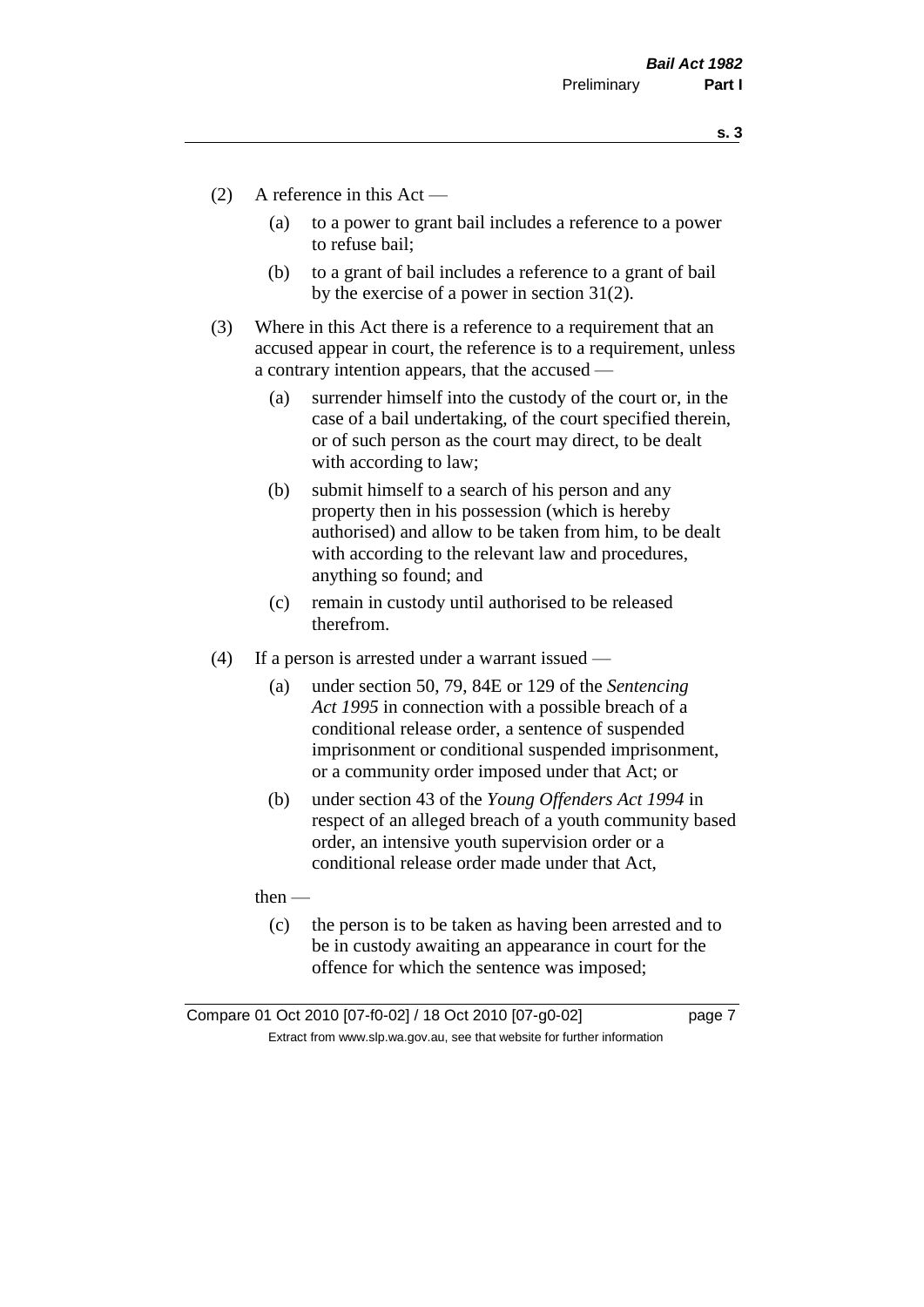(d) the first appearance in court after the arrest is to be taken, for the purposes of sections 5(1) and 8(1) and clause 1 of Part A and clause 7 of Part C of Schedule 1, to be the initial appearance for that offence; and

- (e) the proceedings following the arrest are to be taken to be proceedings for that offence and to be a trial for the purpose of the definition in subsection (1) of "trial".
- (5) The CEO (corrections) may by writing signed by him delegate to any officer of the department of which he is the chief executive officer any function he has under this Act as an authorised community services officer.

*[Section 3 amended by No. 74 of 1984 s. 3; No. 15 of 1988 s. 4; No. 49 of 1988 s. 78; No. 61 of 1990 s. 4; No. 31 of 1993 s. 6; No. 45 of 1993 s. 4 and 12; No. 78 of 1995 s. 7; No. 57 of 1997 s. 21(1); No. 54 of 1998 s. 4 and 14; No. 47 of 1999 s. 7; No. 50 of 2003 s. 29(3); No. 65 of 2003 s. 121(2); No. 27 of 2004 s. 13(2); No. 34 of 2004 s. 251; No. 45 of 2004 s. 28(4); No. 59 of 2004 s. 141; No. 84 of 2004 s. 11, 82 and 83(2); No. 65 of 2006 s. 51 and 53; No. 6 of 2008 s. 4 and 24(2).]* 

*[Section 3. Modifications to be applied in order to give effect to Cross-border Justice Act 2008: section altered 1 Nov 2009. See endnote 1M; amended by No. 42 of 2009 s. 12.]*

#### **3A. Sending notices by electronic communication**

- (1) A reference in this Act, however expressed, to a notice being sent to a person (the *addressee*) by electronic communication is a reference to the notice being sent by electronic communication —
	- (a) to an electronic address provided by the addressee for the purpose of being served with the notice; and
	- (b) in an electronic format that enables it to be printed or otherwise generated by the addressee.

page 8 Compare 01 Oct 2010 [07-f0-02] / 18 Oct 2010 [07-g0-02] Extract from www.slp.wa.gov.au, see that website for further information

**s. 3A**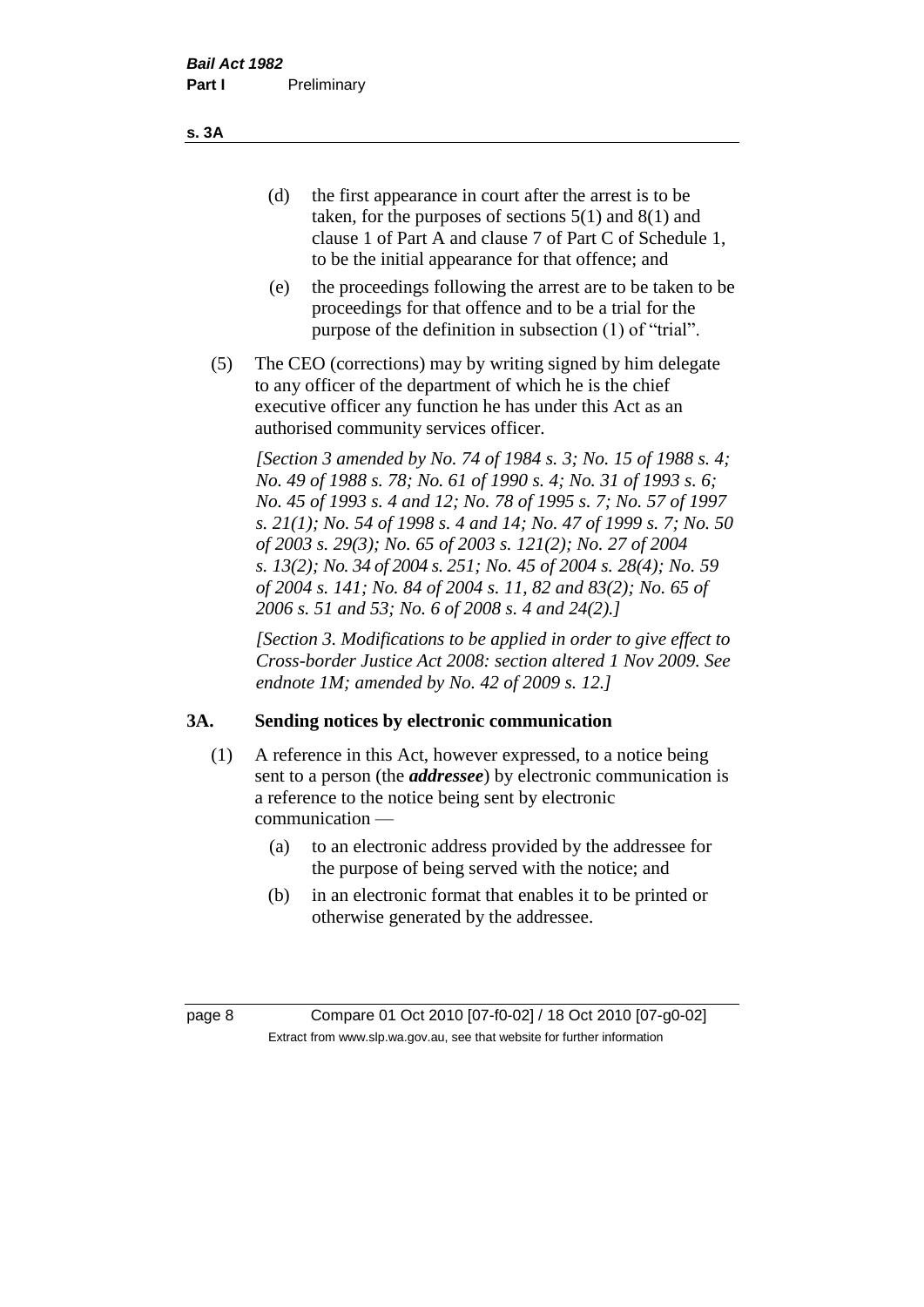(2) If a notice is sent in accordance with subsection (1), the notice is to be presumed, unless the contrary is shown, to have been received at the time when, in the ordinary course of events, the electronic communication would have entered the information system, as defined in the *Electronic Transactions Act 2003* section 5, of the addressee.

*[Section 3A inserted by No. 6 of 2008 s. 5.]*

#### **4. Application of this Act**

The operation of this Act extends to any appearance in a court for an offence —

- (a) except to the extent that in this Act, or in the law creating the offence or applicable thereto, express provision is made excluding or limiting the operation of this Act in respect of that appearance;
- (b) whether or not that law contains a reference to the granting of bail;
- (c) however any reference in that law to the granting of bail may be expressed; and
- (d) as if any reference therein to the taking of a recognizance were to a requirement that, except where bail is dispensed with under this Act, the accused enter into a bail undertaking.

*[Section 4 amended by No. 84 of 2004 s. 82.]*

- *[4AA.* 1M *Modifications to be applied in order to give effect to Crossborder Justice Act 2008: section inserted 1 Nov 2009. See endnote 1M.]*
- **4A. Detention and bail where accused appears in response to summons or court hearing notice**
	- $(1)$  Where —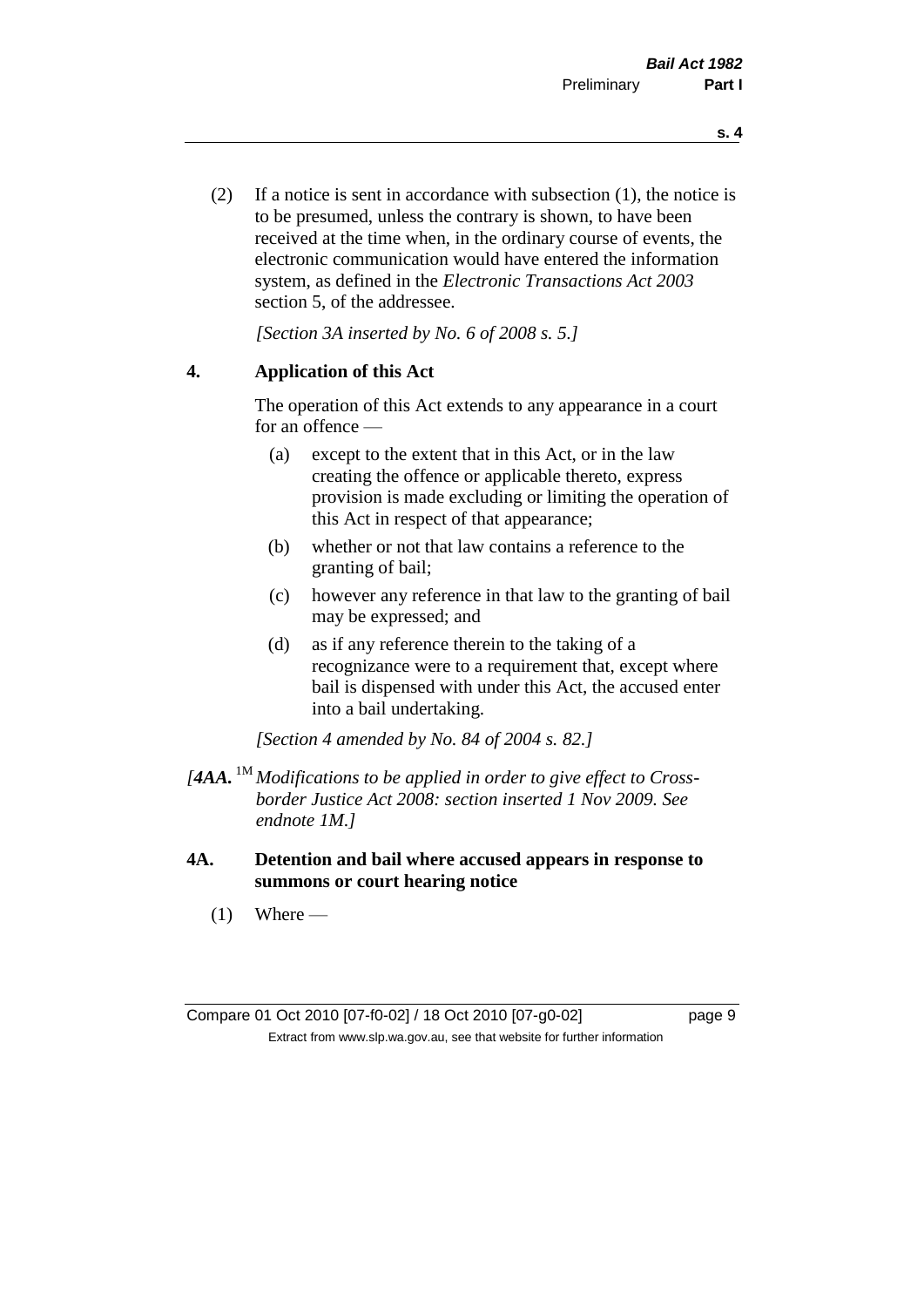**s. 4A**

- (a) an accused has appeared in court for an offence pursuant to a summons or court hearing notice issued under the *Criminal Procedure Act 2004*; and
- (b) a judicial officer adjourns the proceedings,

the accused is not to be detained in custody to further appear before the court for that offence unless the judicial officer so orders.

- (2) If an order is made under subsection (1), the duty described in section 7(1) applies.
- (3) On any appearance in court by the accused a judicial officer to whom section 7(1) applies may revoke an order made under subsection (1).

*[Section 4A inserted by No. 6 of 2008 s. 6(1).]*

page 10 Compare 01 Oct 2010 [07-f0-02] / 18 Oct 2010 [07-g0-02] Extract from www.slp.wa.gov.au, see that website for further information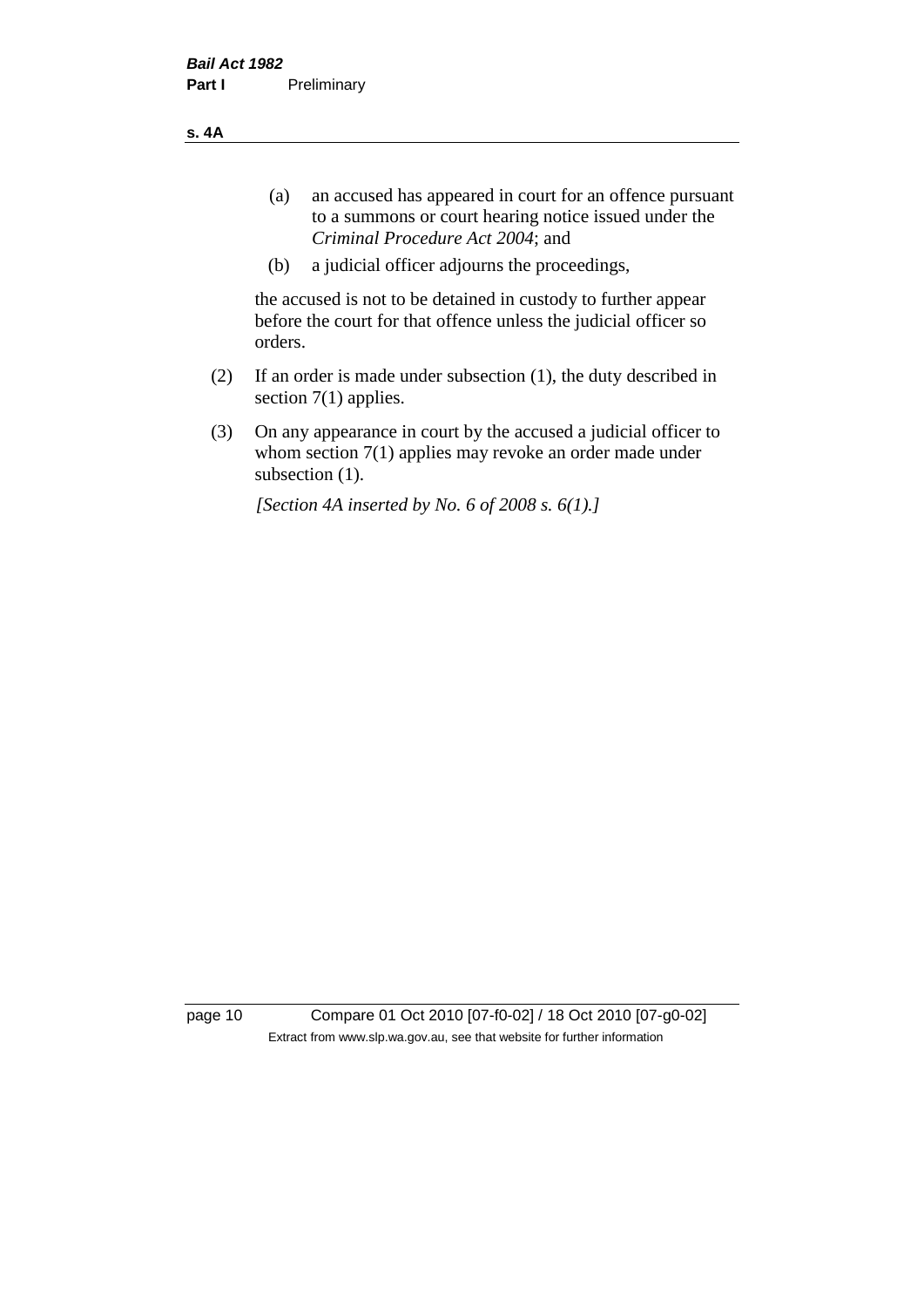# **Part II — Rights of accused in relation to bail**

*[Heading amended by No. 84 of 2004 s. 82.]* 

# **5. Right of accused to have bail considered under this Act**

- (1) An accused who is in custody for an offence awaiting his initial appearance in court therefor is entitled —
	- (a) subject to sections 9, 10, 12 and 16(2), to have his case for bail for that appearance considered under and in accordance with this Act as soon as is practicable;
	- (b) if his case is not so considered, or if he is refused bail or is not released on bail, to be brought before a court as soon as is practicable.
- (2) An accused who is in custody awaiting any appearance in court for an offence, other than an initial appearance, is entitled, subject to sections 7B, 7C, 7E, 9 and 10, to have his case for bail for that appearance considered under and in accordance with this Act.

*[Section 5 amended by No. 74 of 1984 s. 4; No. 84 of 2004 s. 82; No. 6 of 2008 s. 7.]* 

#### **6. Duty on arresting officer and others to consider bail**

- (1) This section applies to a police officer or other person (the *arrester*) who —
	- (a) charges a person who is under arrest (the *accused*) with an offence; and
	- (b) does not release the accused unconditionally under section 142 of the *Criminal Investigation Act 2006*,

or who arrests a person under a warrant.

- (2) This section is subject to  $-$ 
	- (a) the exercise of the power conferred by section 9; and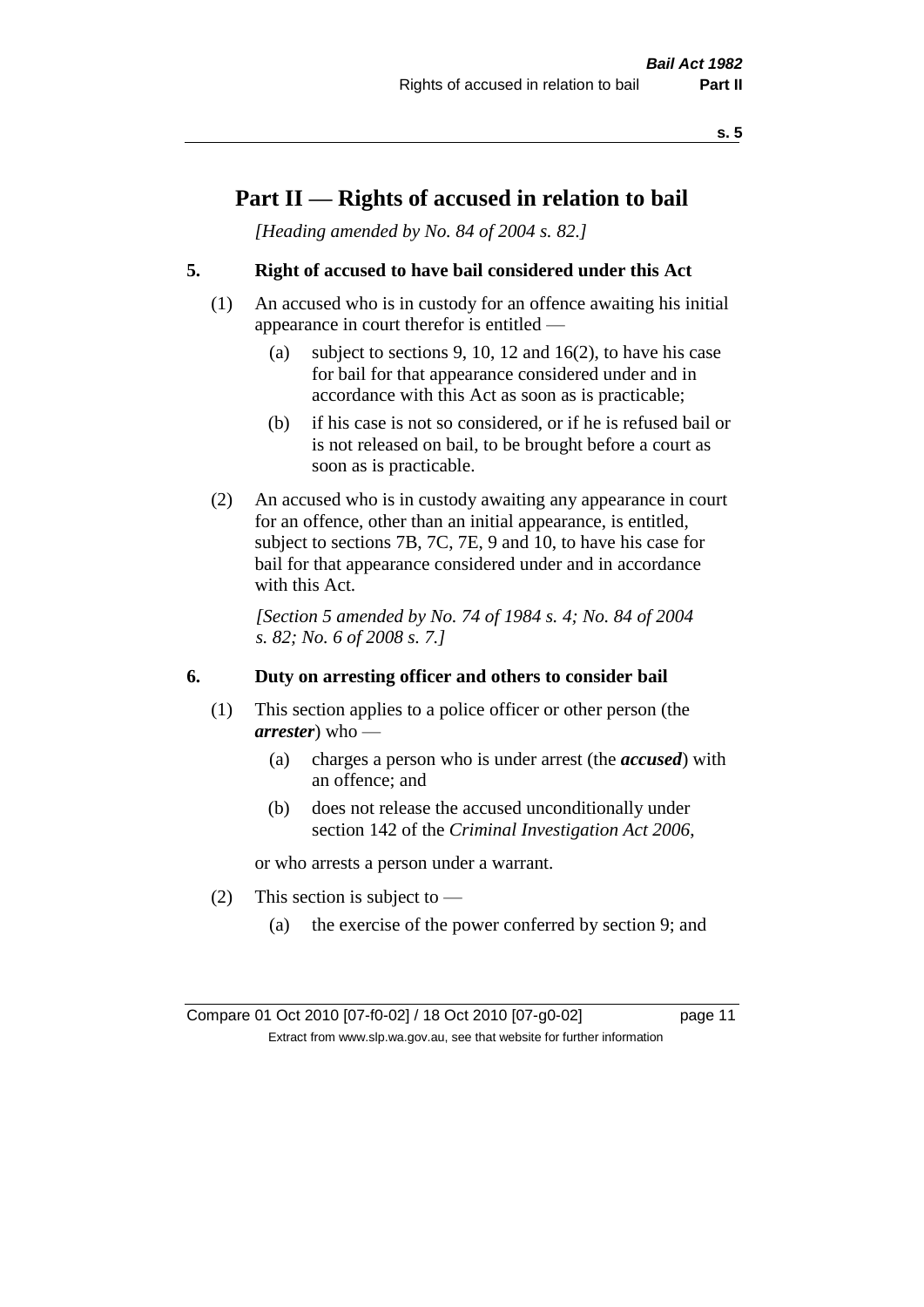(b) sections 10, 12 and 16 and clause 3A of Part C of Schedule 1.

- (3) The duties in this section shall be performed whether or not an application for bail is made by or on behalf of the accused.
- (4) As soon as is practicable after the accused is charged, or arrested under a warrant, as the case may be, the arrester shall either —
	- (a) bring the accused or cause the accused to be brought before a court; or
	- (b) perform the other duties of the arrester under this section.
- (5) If the arrester has power to grant the accused bail, the arrester shall consider the accused's case for bail.
- (6) If the arrester does not have power to grant the accused bail, the arrester shall, unless subsection (8), (9) or (10) applies, bring or cause the accused to be brought before an authorised police officer or a justice or, in the case of a child, any authorised officer or a justice, who shall consider the accused's case for bail as soon as is practicable.
- (7) Even if the arrester has power to grant the accused bail, the arrester may, instead of complying with subsection (5), comply with subsection  $(6)$  as if the arrester did not.
- (8) If under section 15 only a judge of the Supreme Court or a judge of the Children's Court has power to grant the accused bail, the arrester shall bring the accused or cause the accused to be brought before a judge of the Supreme Court or a judge of the Children's Court, as the case requires, who shall consider the accused's case for bail as soon as is practicable.
- (9) If under section 16 only a justice has power to grant the accused bail, the arrester shall bring the accused or cause the accused to be brought before a justice, who shall consider the accused's case for bail as soon as is practicable.

page 12 Compare 01 Oct 2010 [07-f0-02] / 18 Oct 2010 [07-g0-02] Extract from www.slp.wa.gov.au, see that website for further information

**s. 6**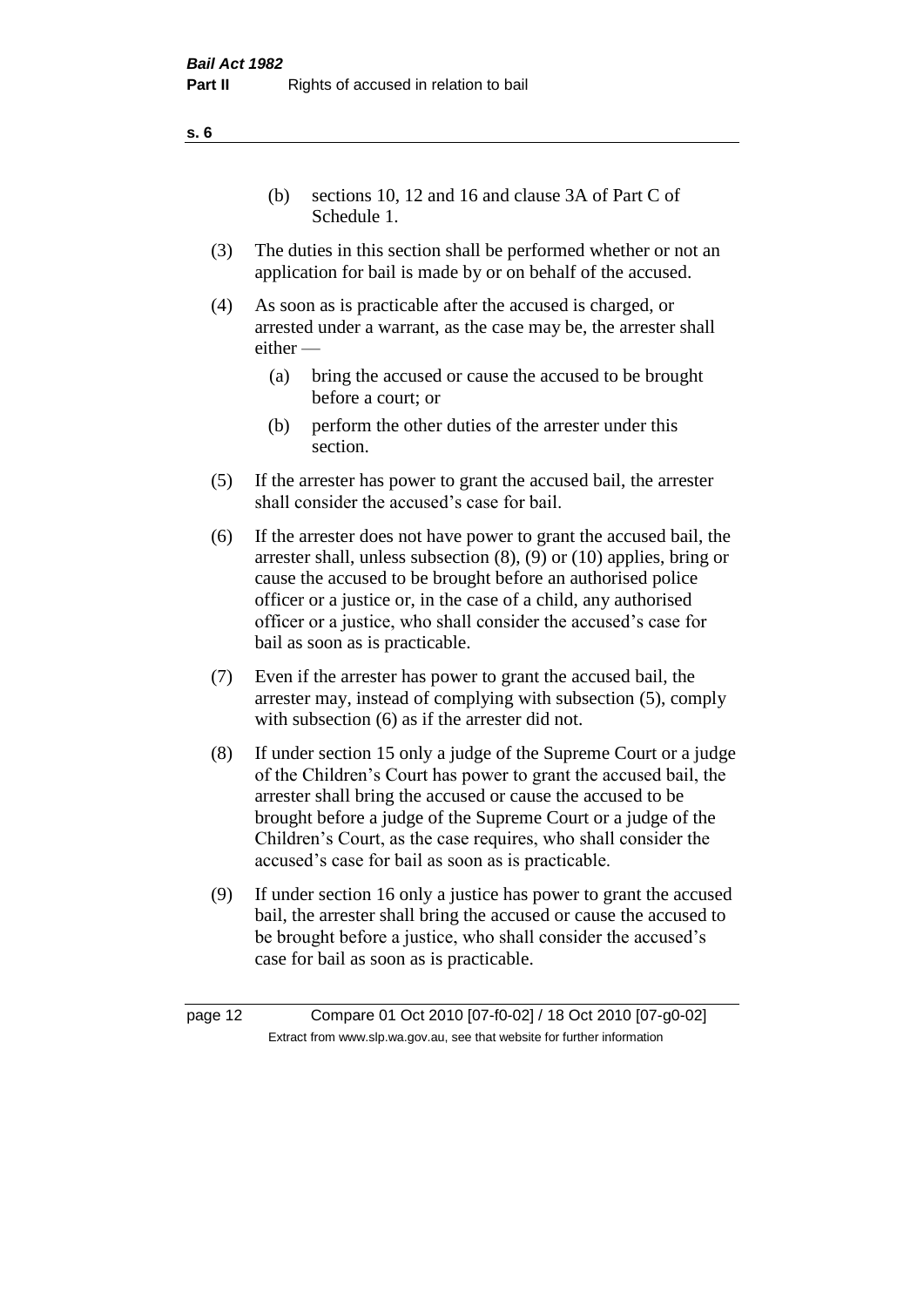(10) If section 16A applies, the arrester shall bring the accused or cause the accused to be brought before a court or judge referred to in section 16A(1), who shall consider the accused's case for bail as soon as is practicable.

*[Section 6 inserted by No. 59 of 2006 s. 4(1).]* 

#### **6A. Whether custody justified to be considered in certain cases**

(1) In this section —

*accused* means an accused who is under arrest, other than pursuant to a warrant;

*released* means released from custody without being required to enter into, or without having entered into, a bail undertaking;

*serious offence* means an indictable offence the penalty specified by a written law for which is or includes imprisonment for 5 years or more or life;

*summary court* means the Magistrates Court or the Children's Court.

- (2) An authorised officer or justice who is considering an accused's case for bail for an initial appearance in a summary court on a charge of an indictable offence that is not a serious offence may order that the accused be served with a summons under the *Criminal Procedure Act 2004*, and released, in respect of the charge unless satisfied —
	- (a) that there are reasonable grounds to suspect the accused would not obey the summons if served with it; or
	- (b) that not releasing the accused is justified under subsection (4) or for any other reason.
- (3) An authorised officer or justice who is considering an accused's case for bail for an initial appearance in a summary court on a charge of a simple offence must order that the accused be served with a court hearing notice under the *Criminal Procedure Act 2004*, and released, in respect of the charge unless satisfied —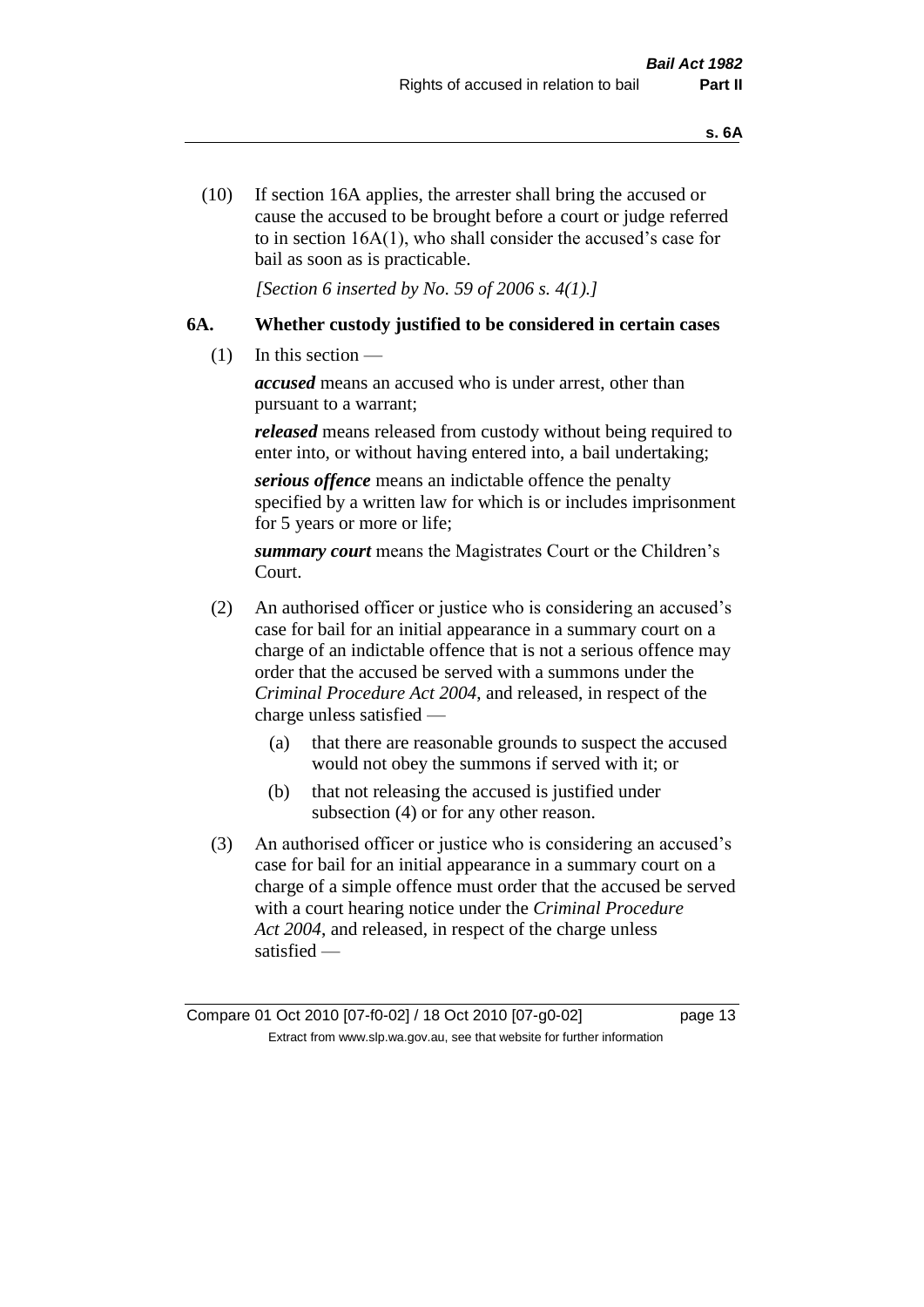(a) that the presence of the accused when the charge is dealt with is likely to be necessary for any reason or for sentencing purposes; or

- (b) that not releasing the accused is justified under subsection (4) or for any other reason.
- (4) Not releasing an accused is justified if there are reasonable grounds to suspect that if the accused were released —
	- (a) the accused
		- (i) would commit an offence;
		- (ii) would continue or repeat an offence with which he or she is charged;
		- (iii) would endanger another person's safety or property; or
		- (iv) would interfere with witnesses or otherwise obstruct the course of justice, whether in relation to the accused or any other person;
		- or
	- (b) the accused's safety would be endangered.
- (5) This section does not affect the operation of section 28 or 30 of the *Criminal Procedure Act 2004*.

*[Section 6A inserted by No. 59 of 2006 s. 5.]* 

#### **7. Duty imposed on judicial officers in respect of unconvicted accused**

(1) Upon and following an accused's initial appearance in court for an offence every judicial officer who may thereafter order his detention or continued detention in custody before conviction for the offence is under a duty, unless section 7B, 7C or 7E applies, to consider the accused's case for bail, whether or not an application for bail is made by the accused or on his behalf.

*[(2)-(4) deleted]*

page 14 Compare 01 Oct 2010 [07-f0-02] / 18 Oct 2010 [07-g0-02] Extract from www.slp.wa.gov.au, see that website for further information

#### **s. 7**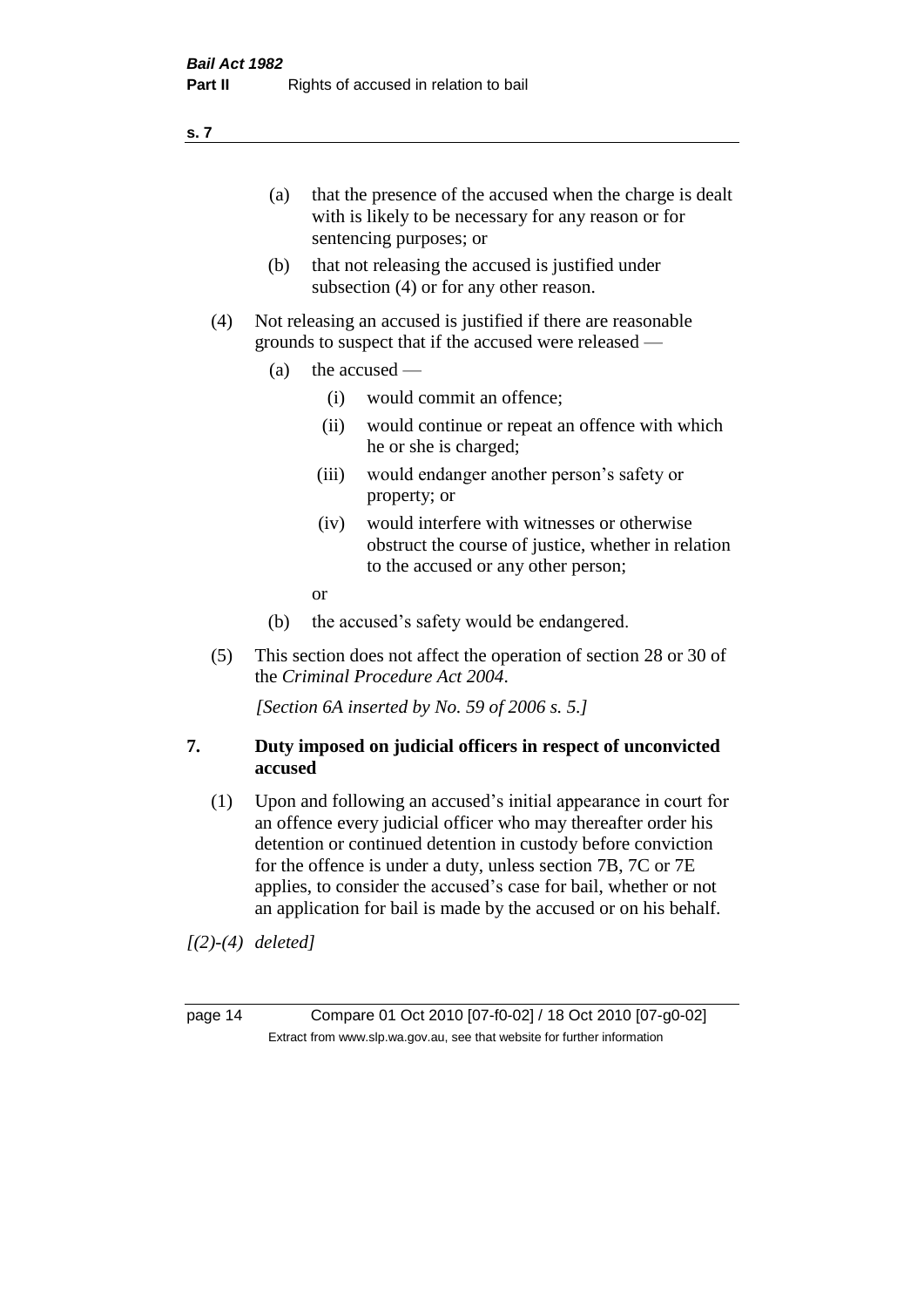(5) The operation of this section is subject to the exercise of the powers conferred by sections 7A and 9 and to the provisions of sections 10, 12 and 16(2) and clause 3A of Part C of Schedule 1.

*[Section 7 amended by No. 74 of 1984 s. 5; No. 49 of 1988 s. 80; No. 45 of 1993 s. 6; No. 84 of 2004 s. 82; No. 59 of 2006 s. 4(2); No. 6 of 2008 s. 8.]* 

### **7A. Bail may be dispensed with by court**

- (1) A judicial officer referred to in section 7(1) may, instead of discharging the duty imposed by that subsection, dispense with the requirement for bail for an appearance in court for an offence by an accused if the judicial officer —
	- (a) has jurisdiction to do so under section 13A(1); and
	- (b) may properly do so under section 13A(2).
- (2) Where the requirement for bail is dispensed with under this section, the accused has a right to be at liberty until the accused is required to appear before a court for the offence, but subject  $\mathrm{to}$  —
	- (a) section 59A; and
	- (b) any requirement that the accused be in custody for some other offence or reason.

*[Section 7A inserted by No. 6 of 2008 s. 9(1).]*

#### **7B. Special provision for adult accused in murder cases**

 $(1)$  In this section —

*judge* means a judge of the Supreme Court.

- (2) This section applies where
	- (a) an accused is in custody for an offence of murder so that under section 15 only a judge has power to grant bail; and
	- (b) the accused is not a child.

Compare 01 Oct 2010 [07-f0-02] / 18 Oct 2010 [07-g0-02] page 15 Extract from www.slp.wa.gov.au, see that website for further information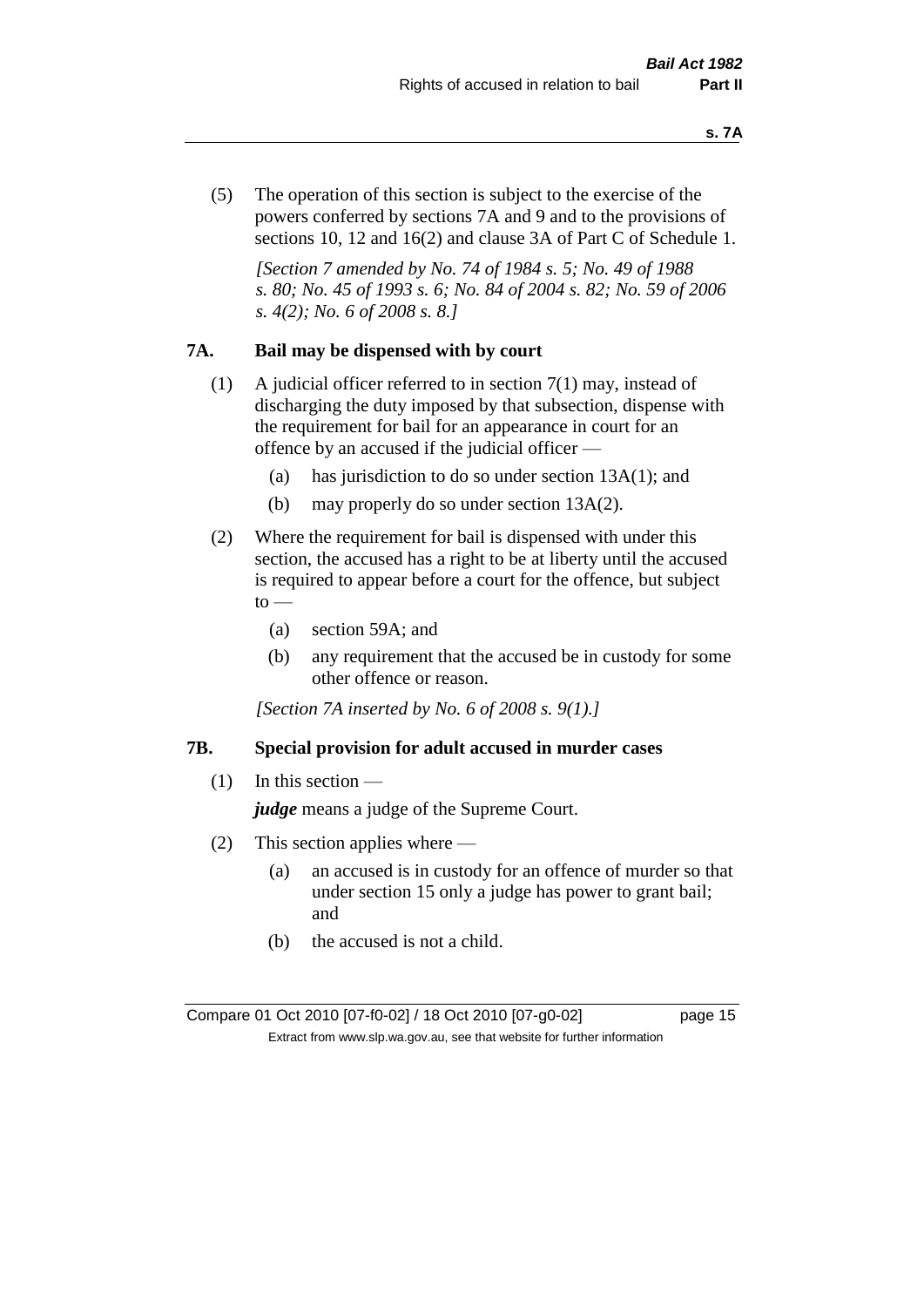#### **s. 7B**

- (3) Where this section applies the accused, or a person on the accused's behalf, may make an application to a judge for bail at any time before conviction for the offence.
- (4) Upon an accused's initial appearance in court for an offence of murder, the judicial officer who may order the accused's detention in custody is under a duty to inform the accused of the right conferred by subsection (3).
- $(5)$  Where
	- (a) an accused's case for bail has been considered by a judge on an application under subsection (3); and
	- (b) bail has been refused,

the accused's case for bail shall not be considered on any subsequent occasion in the same case when the accused's continued detention may be ordered unless subsection (6) applies.

- (6) The accused's case for bail shall again be considered by a judge if the accused, or a person on the accused's behalf, applies to a judge and satisfies the judge that —
	- (a) new facts have been discovered, new circumstances have arisen or the circumstances have changed since bail was refused; or
	- (b) the accused failed to adequately present the accused's case for bail on the previous occasion.
- $(7)$  Where
	- (a) an accused's case for bail has been considered by a judge on an application under subsection (3); and
	- (b) bail has been granted,

on any subsequent appearance in the same case a judicial officer may order, notwithstanding section 15, that bail is to continue on the same terms and conditions.

page 16 Compare 01 Oct 2010 [07-f0-02] / 18 Oct 2010 [07-g0-02] Extract from www.slp.wa.gov.au, see that website for further information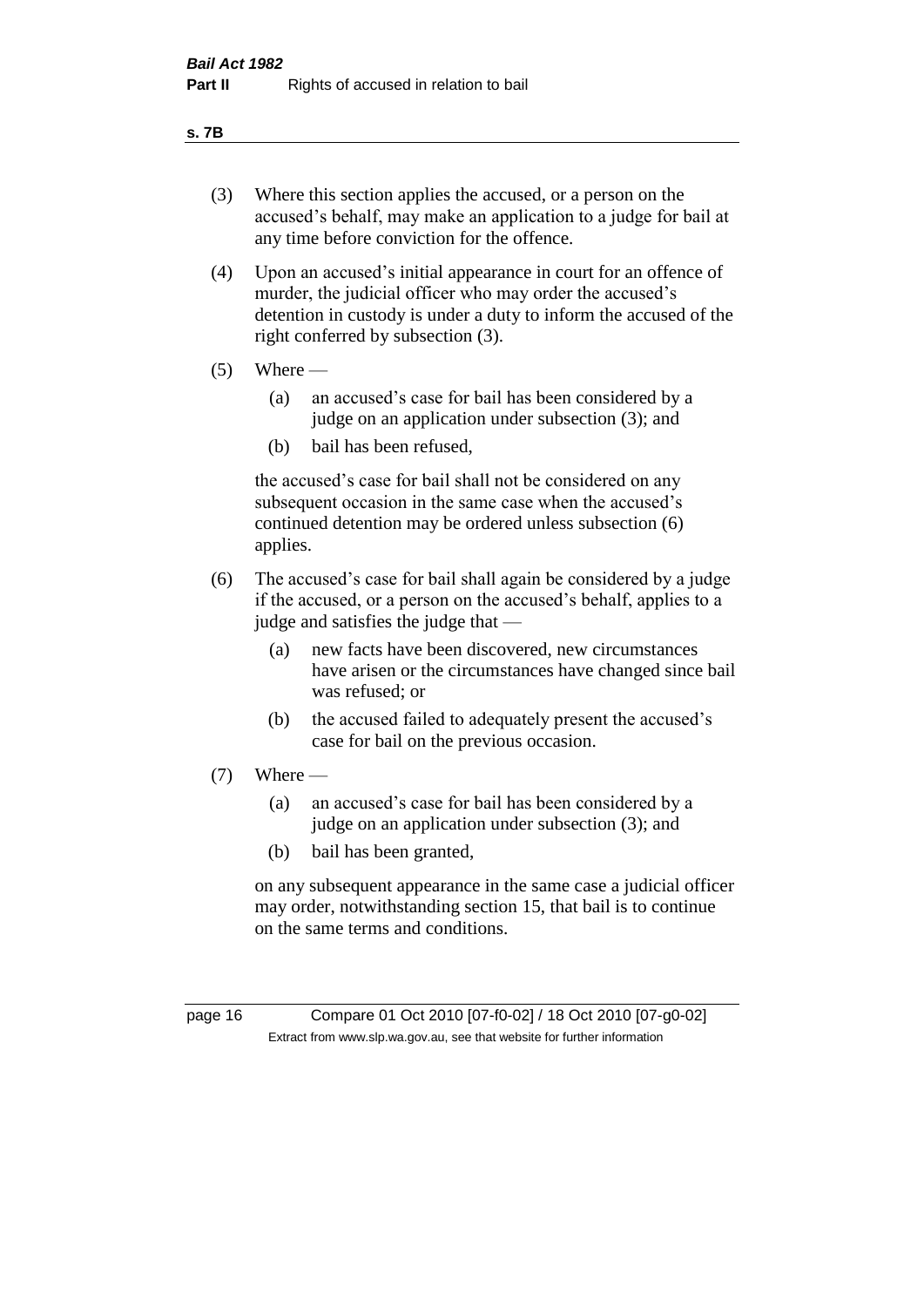(8) The accused is to be taken before a judge for the purposes of an application under this section only if the judge so orders.

*[Section 7B inserted by No. 6 of 2008 s. 9(1); amended by No. 29 of 2008 s. 24(2) and (3).]*

#### **7C. Special provision for child accused in murder cases**

- (1) This section applies where a child accused is in custody for an offence of murder so that under section 15 only a judge of the Children's Court has power to grant bail.
- (2) Where this section applies, the judicial officer referred to in section 7(1) other than a judge of the Children's Court, shall, whether or not an application for bail is made by the accused or on the accused's behalf, cause the accused to be taken as soon as is practicable before a judge of the Children's Court for the purpose of having the accused's case for bail considered by the judge.
- (3) Notwithstanding subsection (2), where
	- (a) the duty described in that subsection has been discharged once in relation to a child accused's case for bail; and
	- (b) bail has on that occasion been refused by a judge of the Children's Court,

the accused's case for bail need not be considered on any subsequent occasion in the same case when the accused's continued detention may be ordered unless subsection (4) applies.

- (4) On a subsequent occasion the accused may apply to the judicial officer who may order the accused's continued detention for a reconsideration of the accused's case for bail on the ground  $that -$ 
	- (a) new facts have been discovered, new circumstances have arisen or the circumstances have changed since bail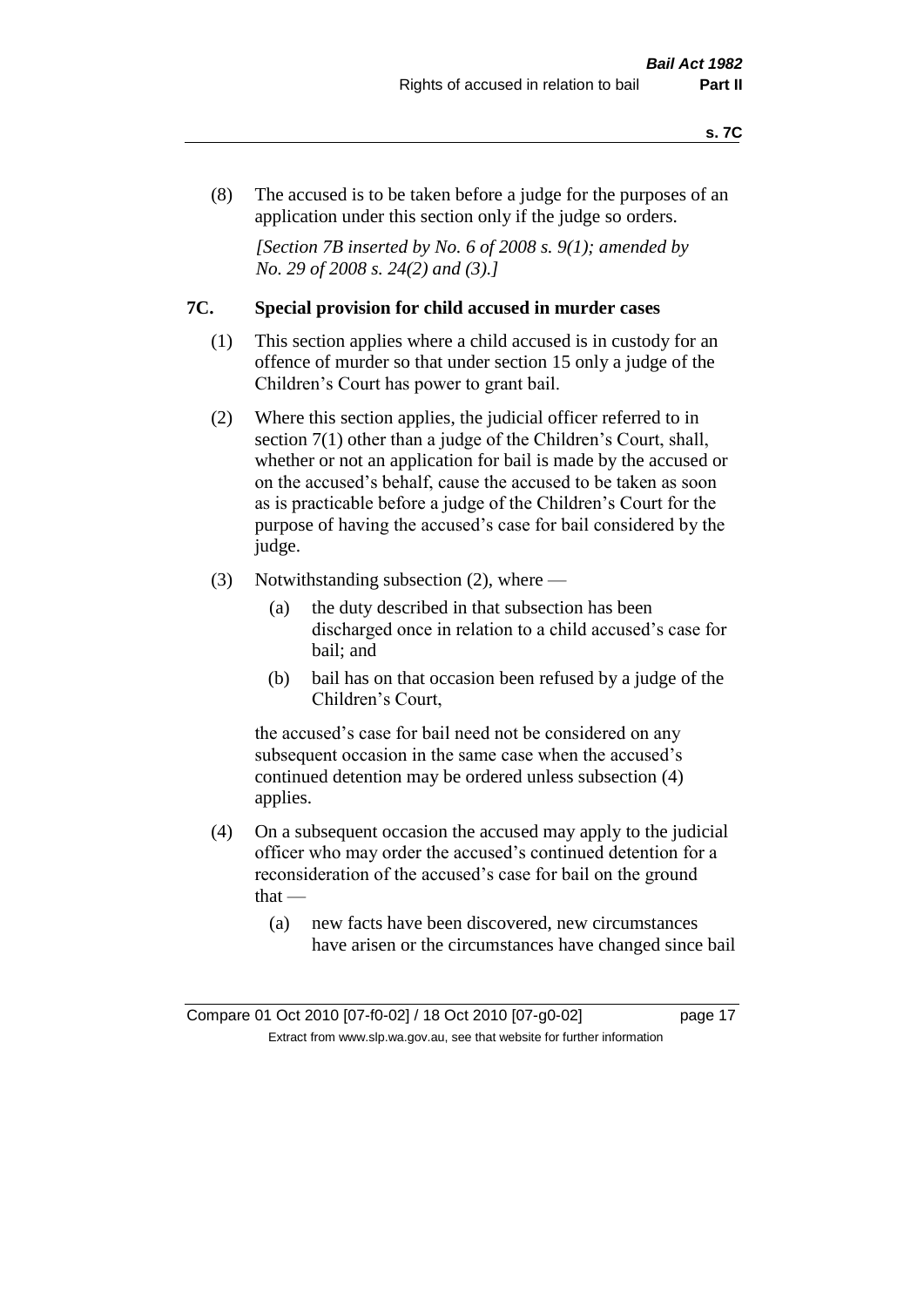#### **s. 7D**

was refused on the occasion mentioned in subsection (3); or

- (b) the accused failed to adequately present the accused's case for bail on that occasion.
- (5) If the judicial officer is satisfied as to one or more of those grounds the judicial officer shall cause the accused to be taken as soon as is practicable before a judge of the Children's Court for the purpose of having the accused's case for bail considered by the judge.

*[Section 7C inserted by No. 6 of 2008 s. 9(1); amended by No. 29 of 2008 s. 24(4).]*

# **7D. Previous decision may be adopted**

- (1) Notwithstanding section 7(1), after
	- (a) the duty described in that subsection has been discharged once in relation to an accused's case for bail; or
	- (b) a judge of the Children's Court has considered the case under section 15,

it is sufficient on any subsequent consideration of bail in the same case for a judicial officer, including a judge of the Children's Court acting under section 15, to make inquiry of the accused in terms of subsection (2).

- (2) The inquiry to be so made is  $-$ 
	- (a) whether any new fact has been discovered or new circumstance has arisen, or whether the circumstances have changed, since bail was previously granted or refused; and
	- (b) whether the accused considers that the accused failed to adequately present the accused's case for bail on a previous occasion.

page 18 Compare 01 Oct 2010 [07-f0-02] / 18 Oct 2010 [07-g0-02] Extract from www.slp.wa.gov.au, see that website for further information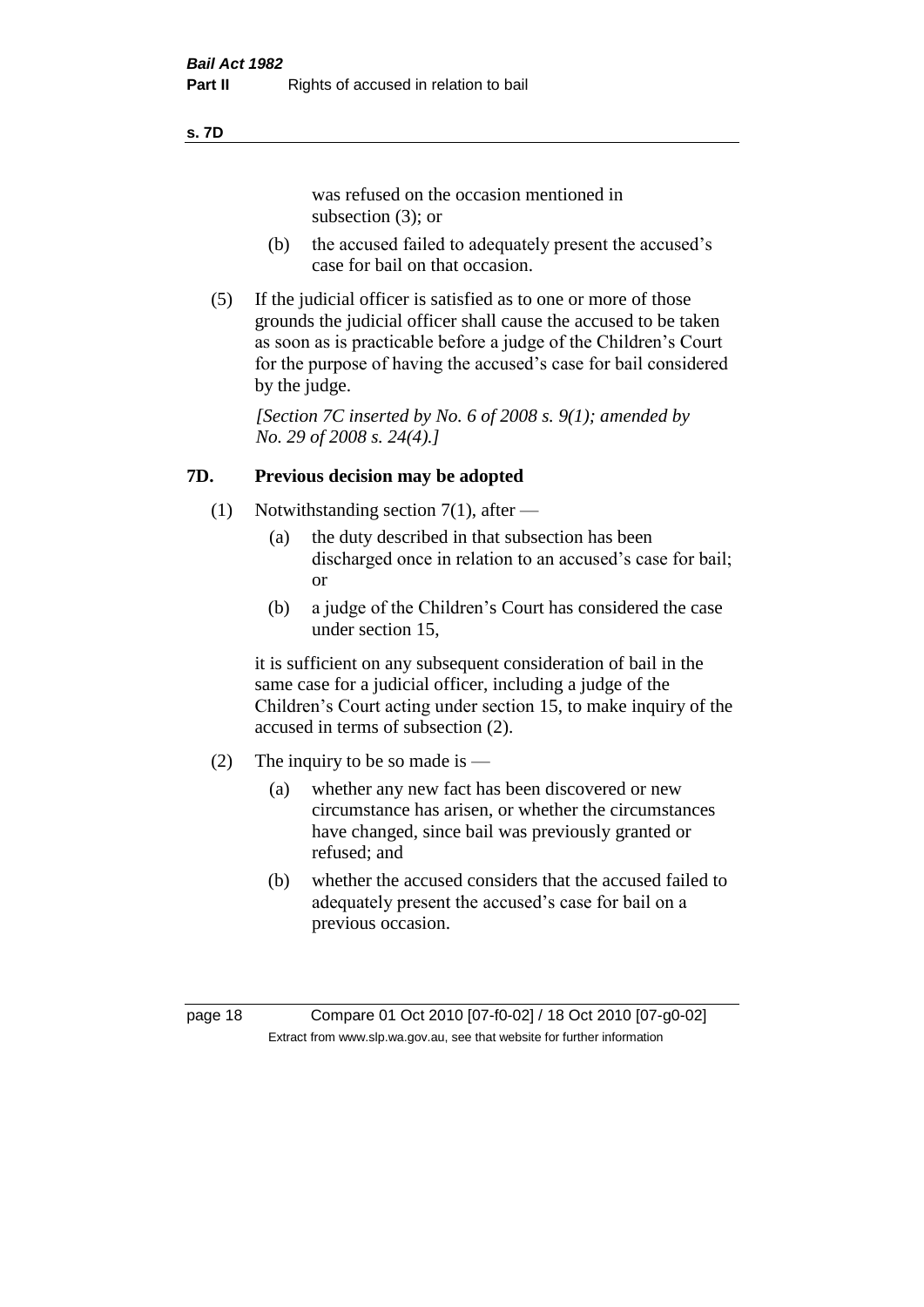(3) Unless the judicial officer is satisfied that there is any reason of the kind mentioned in subsection (2) for not doing so, the judicial officer may adopt the decision previously made in the case, but with power to make such variations of the terms and conditions of bail as the judicial officer thinks fit.

*[Section 7D inserted by No. 6 of 2008 s. 9(1).]*

# **7E. Bail during trial**

- $(1)$  Where
	- (a) an accused has been refused bail for the accused's appearance for trial for an offence; and
	- (b) the trial extends beyond one day,

a judicial officer referred to in section 7(1) need not comply with that subsection unless the accused, or a person on the accused's behalf, applies for bail.

(2) In subsection  $(1)$  —

*trial* means that part of proceedings for an offence when evidence is being received by the court in respect of the offence and also extends to any time when —

- (a) legal argument is being heard; or
- (b) a judicial officer or a jury is deliberating.

*[Section 7E inserted by No. 6 of 2008 s. 9(1).]*

#### **7F. Bail for appeal from courts of summary jurisdiction**

- (1) If a person is in custody and an appeal has been commenced under the *Criminal Appeals Act 2004* Part 2 in connection with the decision by virtue of which the person is in custody, the person may apply for bail —
	- (a) if the appeal is to be heard and determined by the Court of Appeal or if an application has been made to the Court of Appeal for leave to appeal to the Court of Appeal — to a judge of appeal; or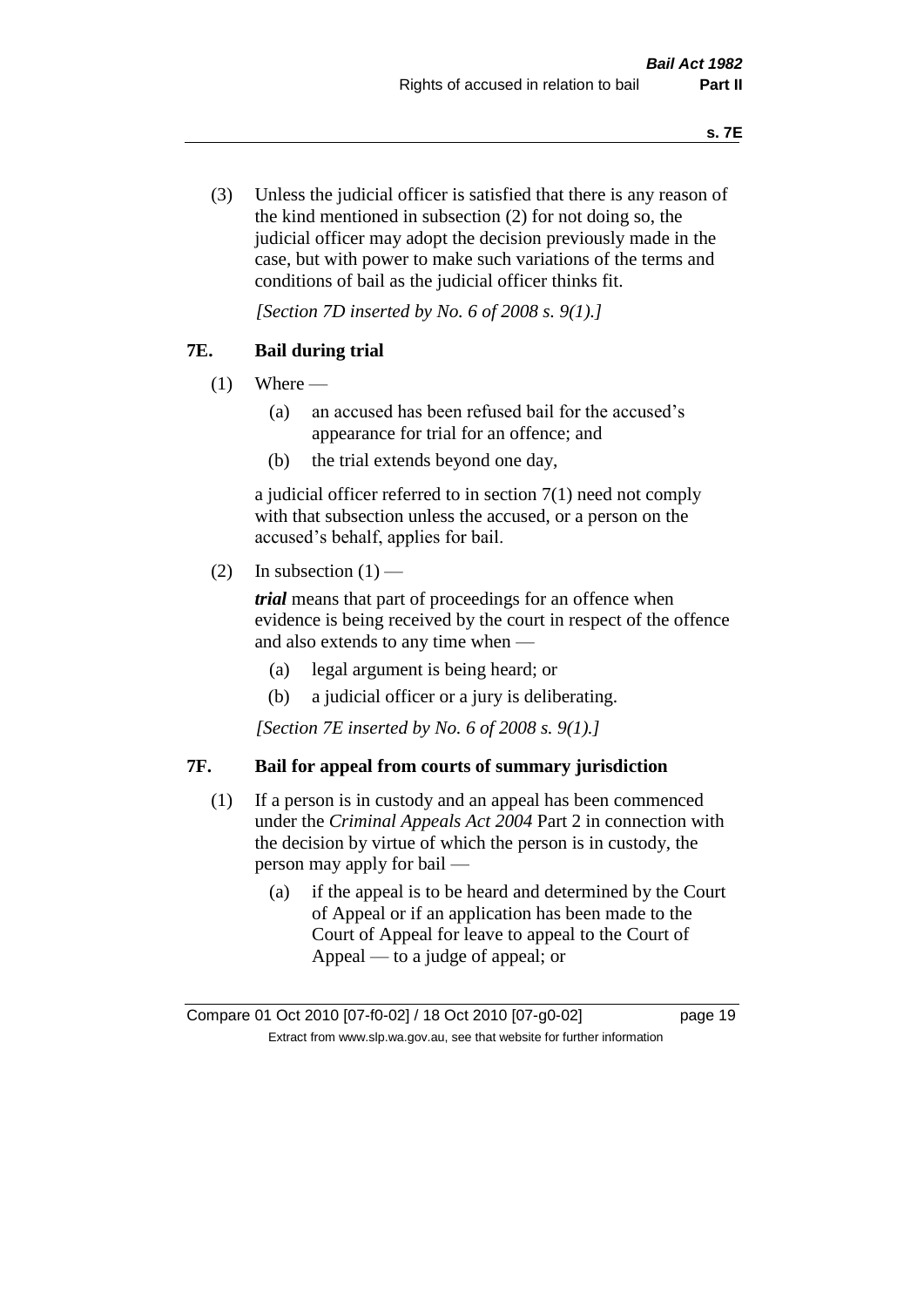**s. 8**

- (b) in any other case to a judge of the Supreme Court.
- (2) Bail shall not be granted to an applicant for bail under subsection (1) unless —
	- (a) the applicant has given notice of the application for bail  $to -$ 
		- (i) the Director of Public Prosecutions; or
		- (ii) the State Solicitor,

as the case may require; and

(b) that official has been given an opportunity to be heard on the application.

*[Section 7F inserted by No. 6 of 2008 s. 9(1).]*

#### **8. Accused to be given information and approved forms**

- (1) Subject to subsection (4), a judicial officer or authorised officer who is called upon to consider an accused's case for bail, on the first occasion when it arises in relation to an offence or group of offences for which an accused is required to appear, shall ensure that the accused is, or has been, given —
	- (a) such information in writing as to the effect of this Act as is prescribed for the purposes of this paragraph;
	- (b) an approved form for completion, designed to disclose to the judicial officer or authorised officer all information relevant to the decision; and
	- (c) where the accused is unable or insufficiently able, to read, speak or write English, such assistance as he may reasonably require in order to have communicated to him the information mentioned in paragraph (a) and complete the form referred to in paragraph (b).
- (2) After an accused case for bail has been considered once, a judicial officer or authorised officer on any subsequent consideration of bail in the same case shall —
	- (a) comply with subsection  $(1)(a)$ ; and

page 20 Compare 01 Oct 2010 [07-f0-02] / 18 Oct 2010 [07-g0-02] Extract from www.slp.wa.gov.au, see that website for further information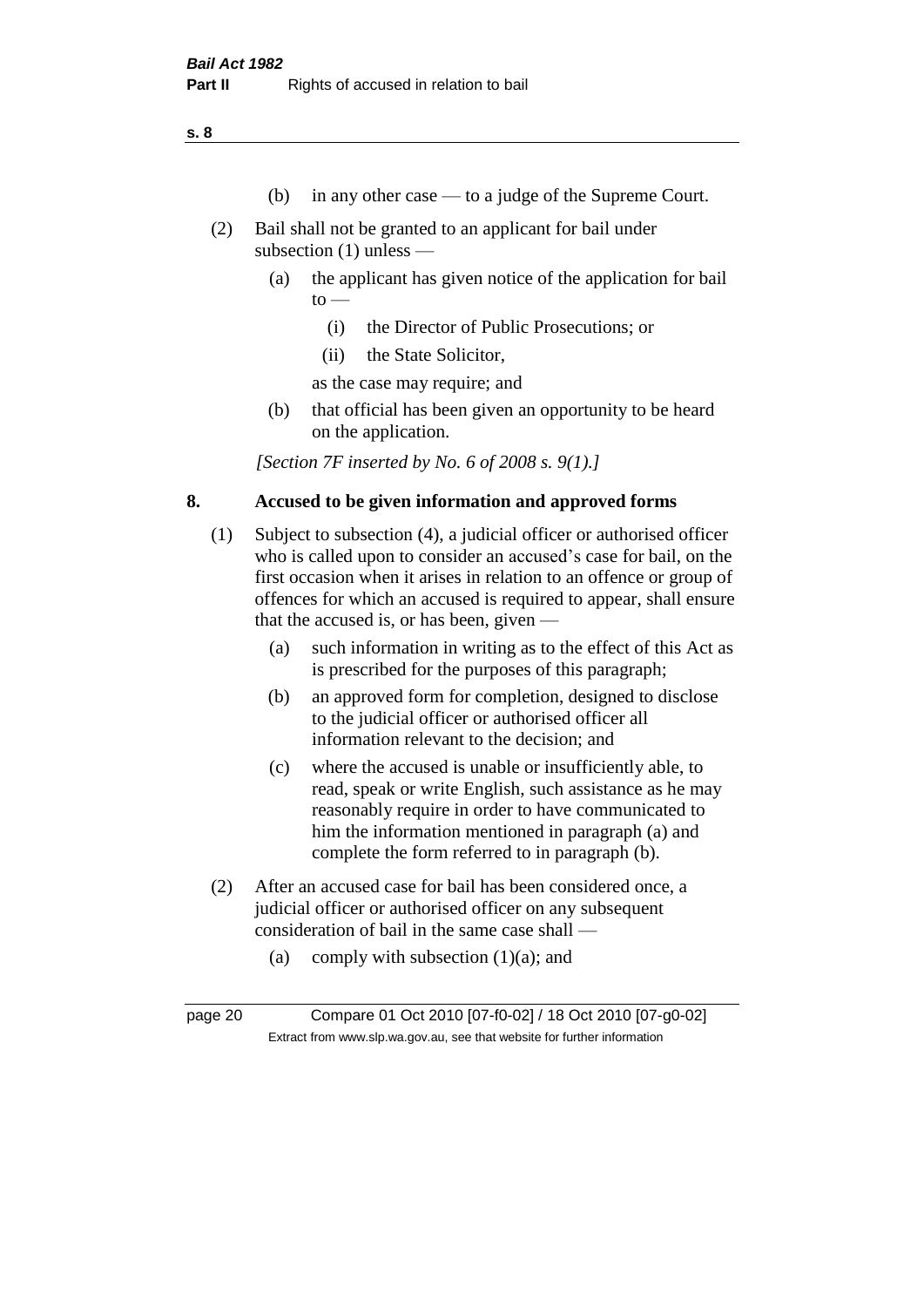- (b) either comply with subsection  $(1)(b)$  or obtain the form previously completed for the purposes of that paragraph, if any, and ensure that —
	- (i) the form is revised in order to show any changes which he is informed have occurred since it was completed; and
	- (ii) any assistance, of the kind referred to in subsection  $(1)(c)$  is given to the accused for the purpose of completing or revising the form, as the case may be.
- (3) Nothing in this section shall be read as limiting section 23.
- (3a) Notwithstanding subsection  $(1)(a)$  or  $(2)(a)$  a judicial officer or authorised officer need not comply with that paragraph if it appears to him that the accused's case for bail is such that bail is likely to be granted to him in accordance with this Act; but if it subsequently appears to him that bail will not be granted or that the accused is dissatisfied with any condition imposed on the grant of bail he shall then comply with that paragraph.
- (4) Notwithstanding subsection (1)(b) or (2)(b), a judicial officer or an authorised officer may dispense with completion or revision of the form referred to in those paragraphs if it appears to him  $that -$ 
	- (a) the accused's case for bail is such that bail is likely to be granted to him in accordance with this Act; and
	- (b) the information in the possession of the judicial officer or authorised officer is sufficient for his consideration of the case.
- (5) Where a person has applied for bail for an appeal as mentioned in section 7F(1), this section applies as if the consideration of bail for the appeal were a first consideration of bail for an offence.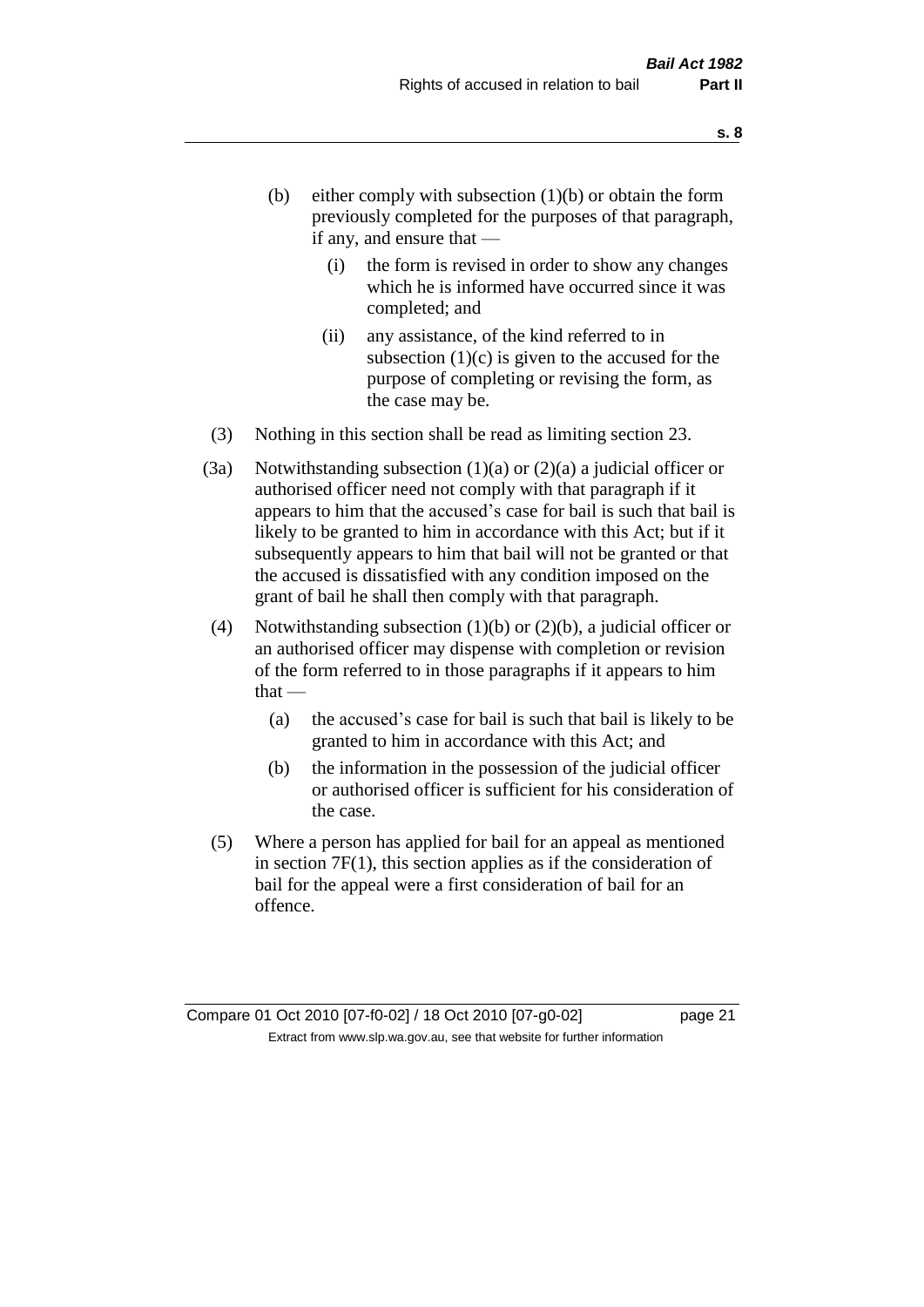#### **s. 9**

*[Section 8 amended by No. 74 of 1984 s. 6; No. 15 of 1988 s. 6; No. 33 of 1989 s. 18; No. 84 of 2004 s. 82; No. 6 of 2008 s. 9(2) and 43(1).]* 

# **9. Bail decision may be deferred until further information obtained**

- (1) Subject to section 26(2) of the *Young Offenders Act 1994*, a judicial officer or authorised officer who is called upon to consider a case for bail may defer consideration of the case for a period not exceeding 30 days if he thinks it is necessary —
	- (a) to obtain more information for the purpose of making a decision in accordance with this Act; or
	- (b) to take any step authorised by section  $24(1)$  or  $24A(1)$ or (2).
- (2) Nothing in this section shall be taken to limit the right of an accused to be brought before a court as soon as is practicable if he is not released on bail.

*[Section 9 amended by No. 57 of 1997 s. 21(2); No. 84 of 2004 s. 82; No. 6 of 2008 s. 10(1).]*

#### **10. Sections 5, 6 and 7 do not apply where accused imprisoned for other cause**

Notwithstanding sections 5, 6 and 7, the rights conferred on an accused and the duties imposed on police officers, authorised officers and judicial officers by those sections in respect of an appearance in court for an offence do not arise where —

- (a) the accused is in custody for some other offence or reason (including the non-payment of a sum of money); and
- (b) the police officer, authorised officer or judicial officer is satisfied that the accused is likely to remain in custody for that other offence or reason until or beyond the time for the appearance for the first-mentioned offence.

page 22 Compare 01 Oct 2010 [07-f0-02] / 18 Oct 2010 [07-g0-02] Extract from www.slp.wa.gov.au, see that website for further information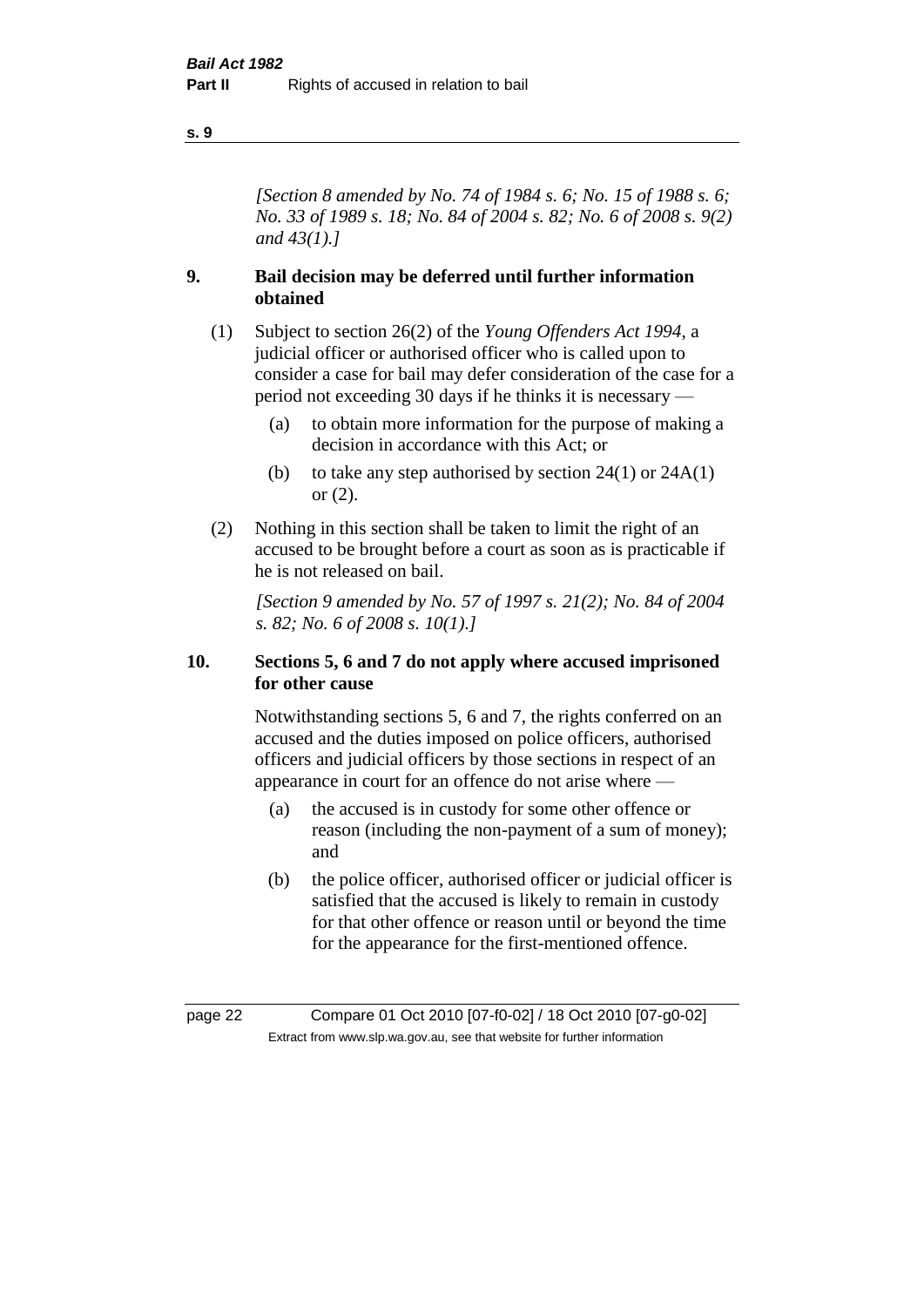*[Section 10 amended by No. 84 of 2004 s. 82.]*

### **11. Rights following grant of bail**

- $(1)$  When
	- (a) bail has been granted to an accused for an appearance in court;
	- (b) all conditions which are to be complied with before the release of the accused have been complied with; and
	- (c) he has entered into a bail undertaking for that appearance or his bail undertaking is deemed to be amended under section 31(3),

the accused has a right to be at liberty until he is required to appear, or to next appear, before a court, but subject to —

- (d) any requirement that he be in custody for some other reason;
- (e) the exercise of the powers in sections 14(3), 17A, 46, 50F, 54 and 55; and
- (f) the limitation mentioned in section 12.
- (2) Where the accused is in custody in a lock-up, court custody centre or prison, the right conferred by subsection (1) is also subject to the person in charge of the lock-up, court custody centre or prison either —
	- (a) signing a certificate under subsection (3); or
	- (b) receiving notice that a certificate has been signed by another person under that subsection.
- (3) After an accused becomes entitled to be at liberty as provided in subsection (1), a person referred to in section 29 may sign a certificate to that effect in the prescribed form.
- (4) The person in charge of a lock-up, court custody centre or prison in which the accused is in custody shall release the accused from custody as soon as is practicable after —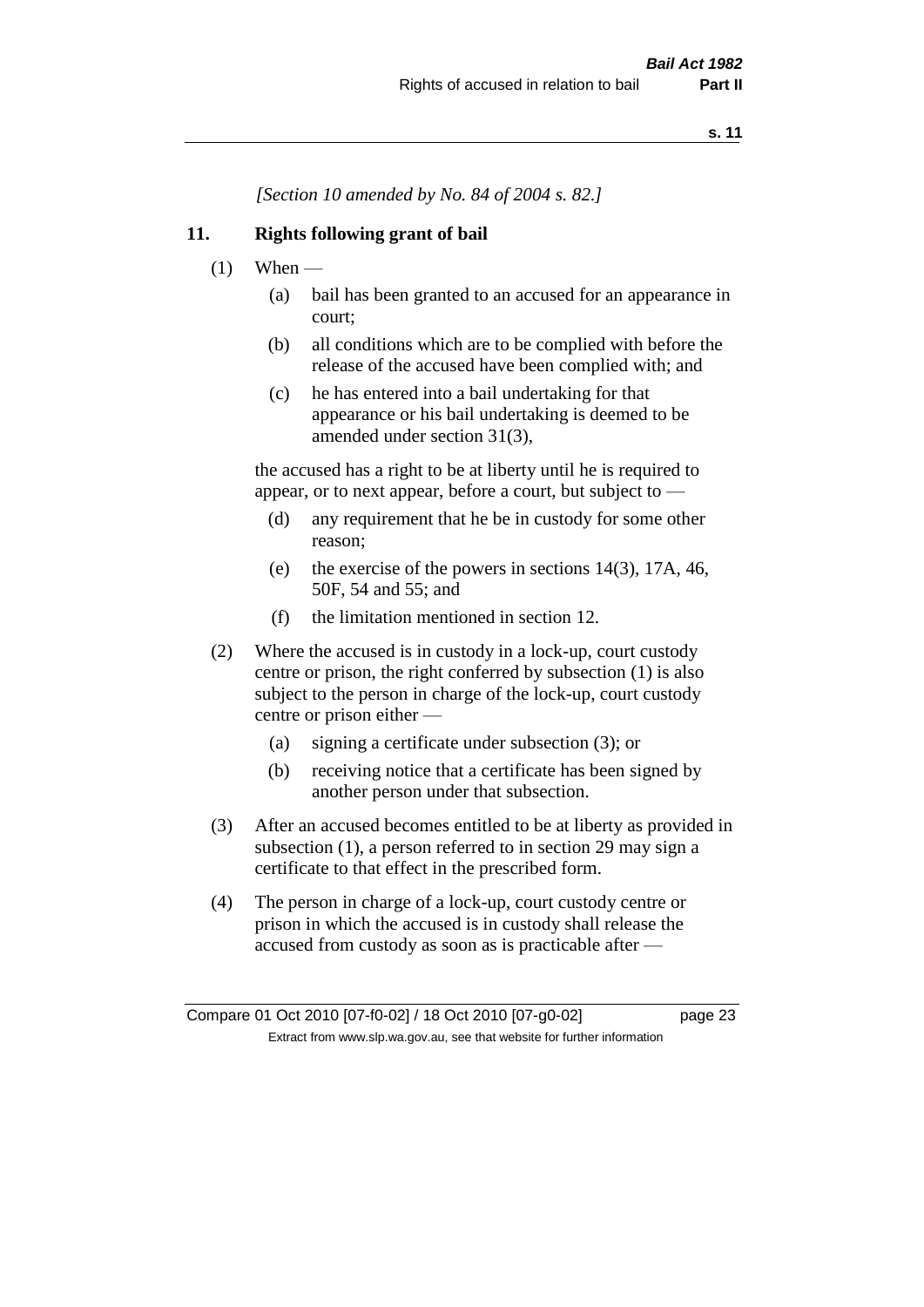**s. 12**

- (a) the person in charge signs the certificate; or
- (b) if the certificate is signed by a person other than the person in charge, the person in charge receives notice as described in subsection (2)(b).

*[Section 11 amended by No. 74 of 1984 s. 7; No. 15 of 1988 s. 7; No. 49 of 1988 s. 81; No. 45 of 1993 s. 7; No. 47 of 1999 s. 8; No. 59 of 2004 s. 141; No. 84 of 2004 s. 82; No. 6 of 2008 s. 11(1) and (2).]* 

# **12. Further limitation on rights in s. 7A(2) and 11**

The right of an accused to have his case for bail considered as soon as is practicable, his right to be at liberty as mentioned in sections 7A(2) and 11(1), and the corresponding duties created by this Part, are limited so far as is reasonably necessary for the exercise or performance by a person of any statutory power or function vested in him which requires or permits the continued custody of the accused, including the exercise of the powers set out in Part 12 of the *Criminal Investigation Act 2006* and Parts 6 and 7 of the *Criminal Investigation (Identifying People) Act 2002*.

*[Section 12 amended by No. 6 of 2002 s. 96; No. 84 of 2004 s. 82; No. 59 of 2006 s. 6; No. 6 of 2008 s. 12.]*

page 24 Compare 01 Oct 2010 [07-f0-02] / 18 Oct 2010 [07-g0-02] Extract from www.slp.wa.gov.au, see that website for further information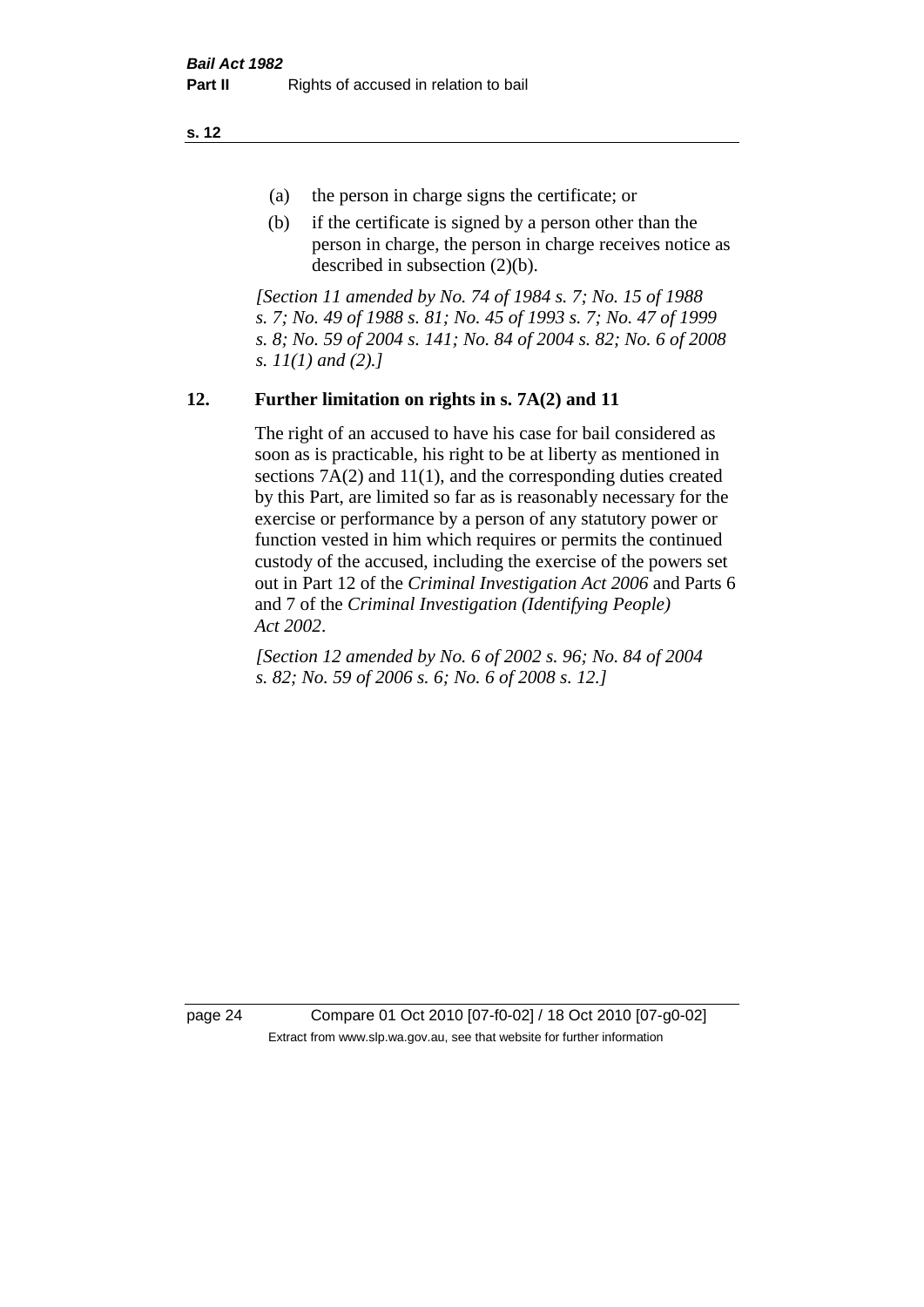# **Part III — Jurisdiction relating to bail**

*[Heading inserted by No. 6 of 2008 s. 13.]*

# **13. Jurisdiction to grant bail**

- (1) Jurisdiction to grant bail for any appearance described in the first column of Part A of Schedule 1 is vested in the judicial officer or authorised officer specified in the second column of that Part opposite thereto and shall be exercised subject to and in accordance with this Part and the further provisions in Parts B, C and D of Schedule 1.
- (2) A home detention condition shall not be imposed as a condition of bail except by a judicial officer.

*[Section 13 amended by No. 61 of 1990 s. 5; No. 45 of 1993 s. 12.]* 

#### **13A. Jurisdiction to dispense with bail and how jurisdiction to be exercised**

- (1) Jurisdiction to dispense with the requirement for bail under section 7A for any appearance described in the first column of Schedule 1 Part A clause 2 or 3 is vested, subject to Schedule 1 Part B, in the judicial officer specified in the second column of that clause opposite that description, but Schedule 1 Part A clause 7 does not apply for the purposes of this subsection.
- (2) The jurisdiction referred to in subsection (1) is exercisable  $only$ —
	- (a) in respect of an appearance in court before conviction for an offence; and
	- (b) if it appears to the judicial officer that bail would be granted in accordance with Schedule 1 Part C clause 1 or 2 but that in the circumstances the completion of bail papers is an unnecessary imposition.
- (3) Where a judicial officer dispenses with the requirement for bail for an appearance by an accused the registrar of the court shall,

Compare 01 Oct 2010 [07-f0-02] / 18 Oct 2010 [07-g0-02] page 25 Extract from www.slp.wa.gov.au, see that website for further information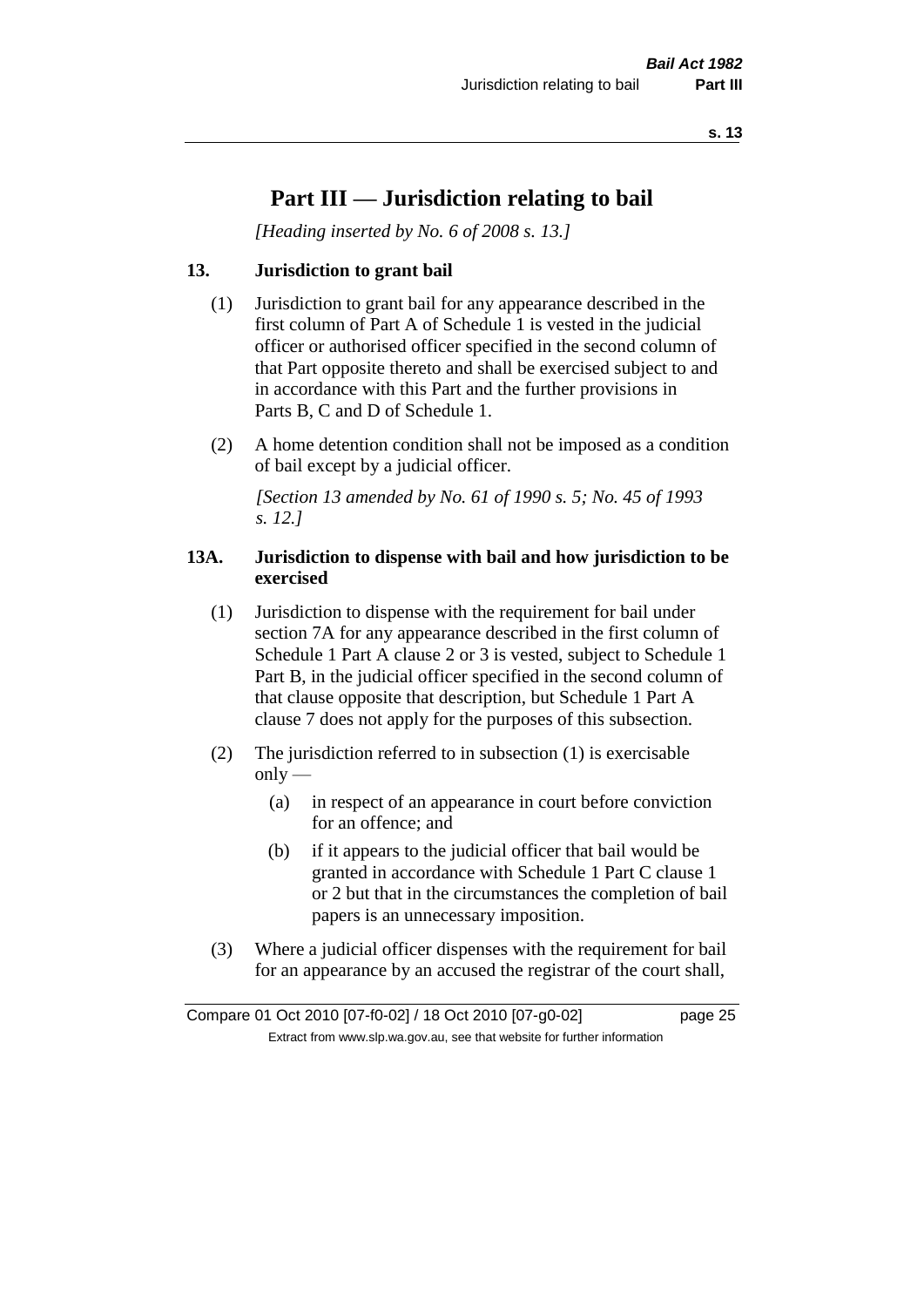#### **s. 13B**

in accordance with section 13B, give written notice to the accused of the time and place for the appearance.

*[Section 13A inserted by No. 6 of 2008 s. 14.]*

# **13B. Giving and proof of notices under s. 13A(3)**

- (1) A written notice to an accused under section  $13A(3)$  shall be
	- (a) given to the accused personally; or
	- (b) sent to the accused
		- (i) by post to the accused's address appearing in the records of the court; or
		- (ii) in urgent cases or with the accused's consent, by electronic communication.
- (2) A person who gives or sends a notice in accordance with subsection (1) shall endorse on a file copy of the notice a certificate showing —
	- (a) that the person has done so; and
	- (b) the time of doing so.
- (3) If a notice is sent by post under subsection  $(1)(b)(i)$ , the notice is to be presumed, unless the contrary is shown, to have been received at the time when, in the ordinary course of events, it would have been delivered.
- (4) In any proceedings
	- (a) a document purporting to be a copy of a notice referred to in subsection (1) is evidence of the terms of the notice; and
	- (b) an endorsement on a copy of a notice referred to in subsection (2) purporting to be a certificate referred to in that subsection is evidence of the matters appearing in the certificate without proof of the signature of the person who made the endorsement.

*[Section 13B inserted by No. 6 of 2008 s. 14.]*

page 26 Compare 01 Oct 2010 [07-f0-02] / 18 Oct 2010 [07-g0-02] Extract from www.slp.wa.gov.au, see that website for further information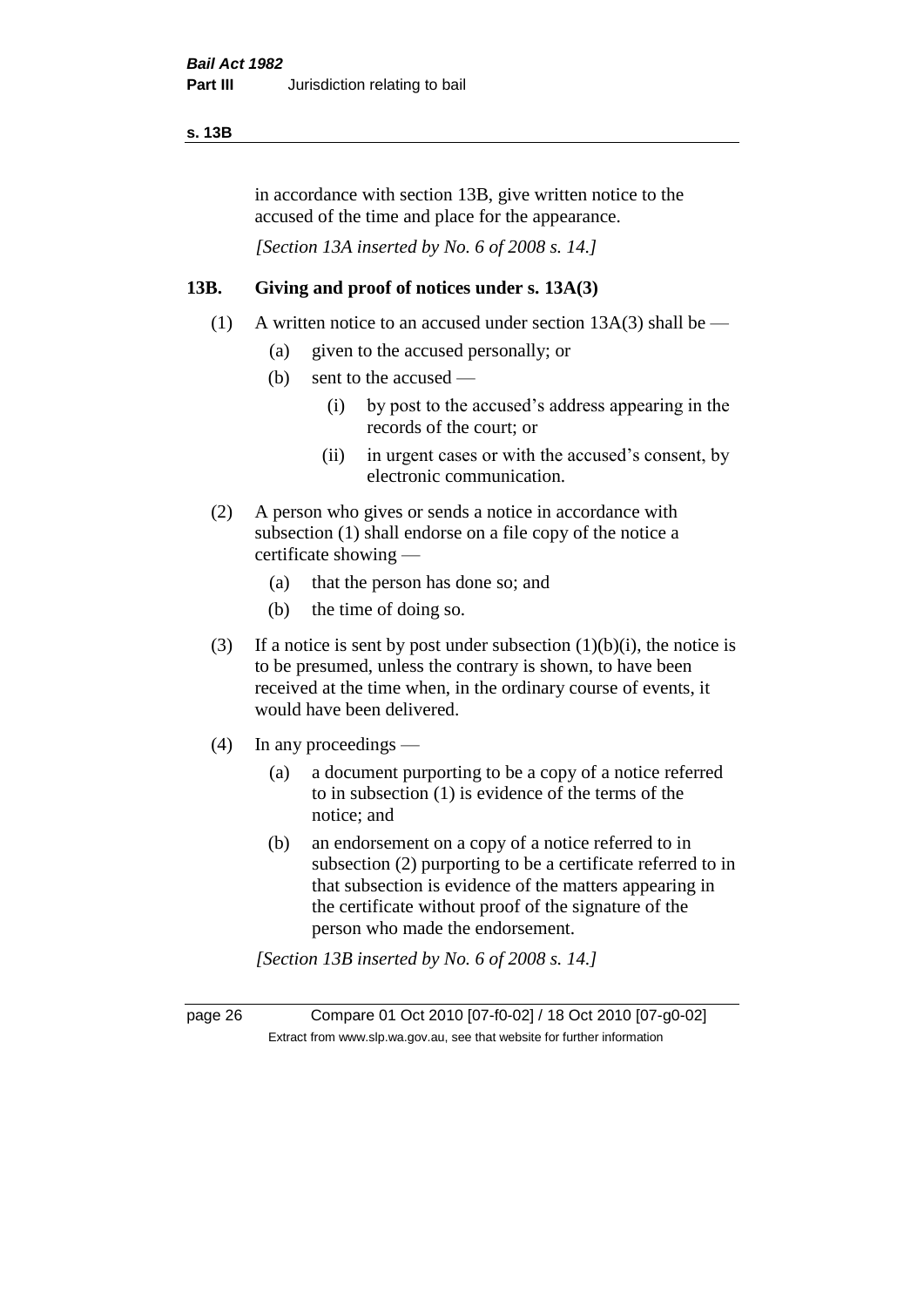### **14. Extent of judge's jurisdiction**

- (1) A judge may, in accordance with this Act
	- (a) exercise a power to grant bail which is conferred upon any other judicial officer or any authorised officer by this Act; and
	- (b) revoke or vary any bail previously granted by any other such officer; and
	- (c) under section 7A dispense with the requirement for bail or revoke an existing dispensation.
- (2) Subject to subsection (2a), the jurisdiction of a judge under subsection (1) in respect of an appearance by an accused may be invoked by application made by either the prosecutor or the accused, and whether or not any other judicial officer has —
	- (a) previously granted, refused or dispensed with bail; or
	- (b) exercised any power conferred on him by section 55,

in respect of that appearance.

- (2a) After the jurisdiction under subsection (1) has been invoked once by an accused in relation to an offence or group of offences for which he is required to appear, it may not be further invoked by that accused in relation to that offence or group of offences unless the accused satisfies a judge that —
	- (a) new facts have been discovered, new circumstances have arisen or the circumstances have changed since the occasion when the jurisdiction was invoked; or
	- (b) he failed to adequately present his case for bail on that occasion.
- (3) Where under subsection (1) a judge
	- (a) revokes the bail of an accused who is at liberty, he may order that the accused be returned to custody to await the appearance for which the bail was granted;

Compare 01 Oct 2010 [07-f0-02] / 18 Oct 2010 [07-g0-02] page 27 Extract from www.slp.wa.gov.au, see that website for further information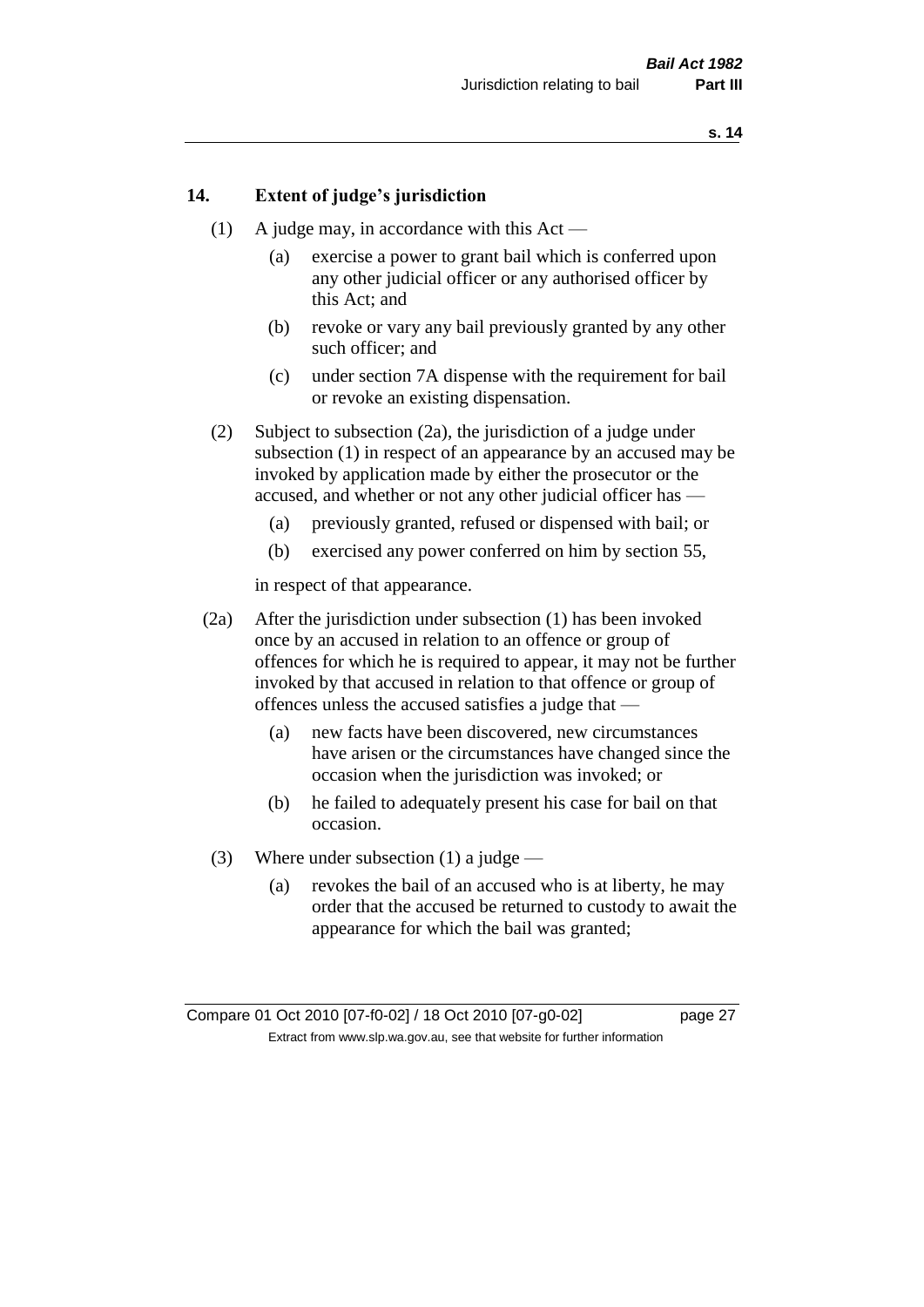#### **s. 15**

(b) varies the bail of such an accused, he may order that the accused be returned to custody until he becomes entitled to be at liberty pursuant to section 11,

and the judge may issue any warrant which may be necessary to carry such an order into effect.

- $(4)$  In this section
	- (a) references to a judge are references
		- (i) in the case of a child charged with an offence before the Children's Court, to a judge of that Court; and
		- (ii) in the case of an accused committed for trial or sentence to the District Court, to a judge of that Court; and
		- (iii) in any other case, to a judge of the Supreme Court;

and

- (b) references to any other judicial officer
	- (i) in relation to the exercise of powers under this section by a judge, are references to any judicial officer whose jurisdiction is inferior to that of the judge; but
	- (ii) in relation to the exercise of powers under this section by a judge of the Supreme Court, do not include a judge of the Children's Court or a judge of the District Court.

*[Section 14 amended by No. 74 of 1984 s. 8; No. 49 of 1988 s. 82; No. 84 of 2004 s. 82; No. 6 of 2008 s. 15(1)-(4).]* 

### **15. Exclusive jurisdiction of Supreme Court judge in murder cases**

(1) Where an accused is in custody for murder, the power to grant bail shall be exercised only by a judge of the Supreme Court, or

page 28 Compare 01 Oct 2010 [07-f0-02] / 18 Oct 2010 [07-g0-02] Extract from www.slp.wa.gov.au, see that website for further information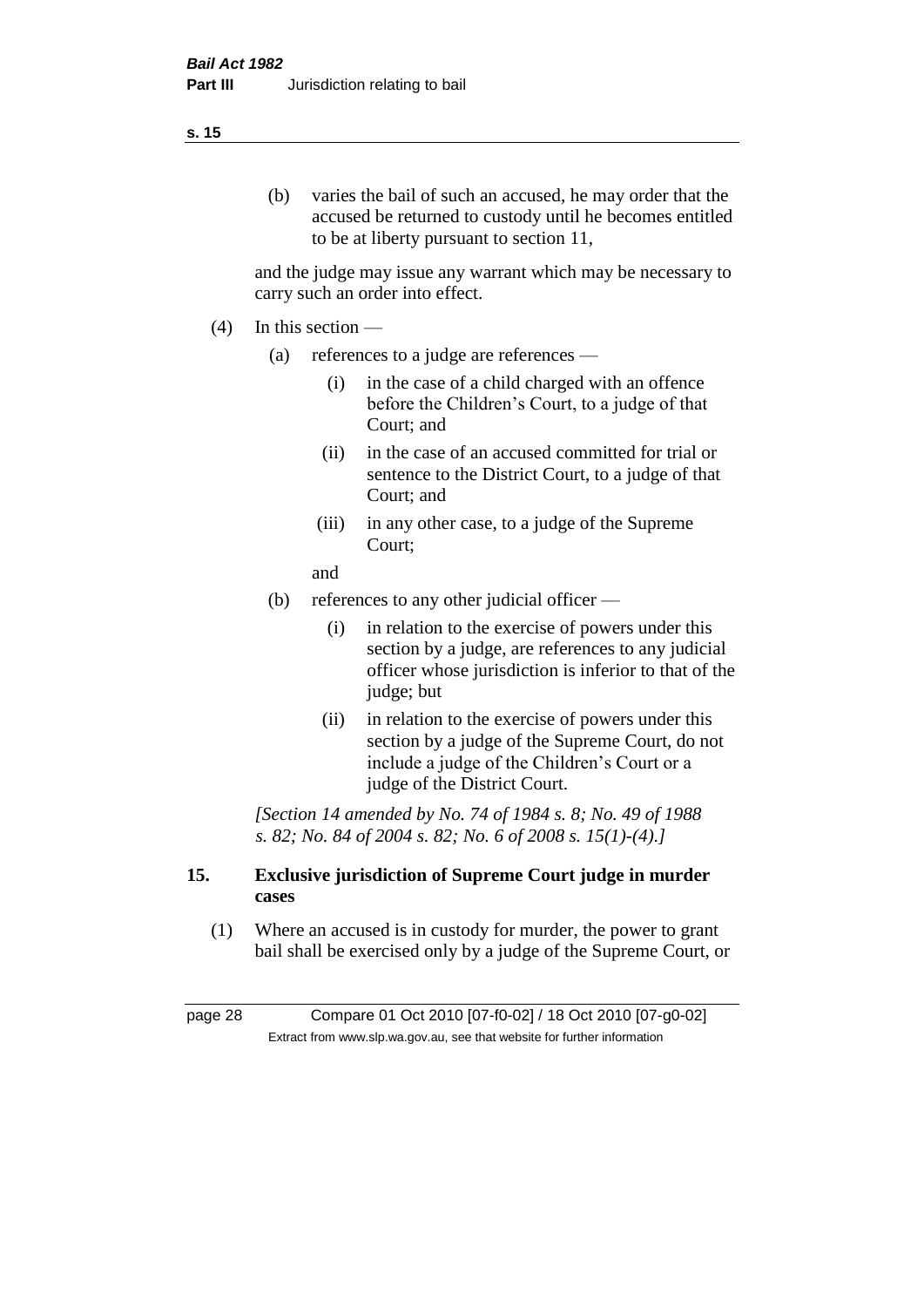#### **s. 15A**

in the case of an accused who is a child by a judge of the Children's Court, except —

- (a) where section  $31(2)(d)$  applies; or
- (b) to the extent that the Court of Appeal exercises its powers under Part A of Schedule 1.
- *[(2) deleted]*

*[Section 15 amended by No. 52 of 1984 s. 35; No. 74 of 1984 s. 9; No. 49 of 1988 s. 83; No. 70 of 1988 s. 45; No. 45 of 1993 s. 12; No. 45 of 2004 s. 28(4); No. 84 of 2004 s. 82; No. 29 of 2008 s. 24(5).]* 

#### **15A. Appeal from decision of judge**

(1) In this section —

*bail decision* means a decision —

- (a) to grant or refuse bail; or
- (b) to vary or revoke bail; or
- (c) to dispense with the requirement for bail; or
- (d) to impose any condition on a grant of bail,

and includes a decision under section 55 or 59A(4).

- (2) The prosecutor or the accused may appeal to the Court of Appeal against a bail decision of —
	- (a) a judge of the Children's Court; or
	- (b) a judge of the District Court; or
	- (c) a judge of the Supreme Court.
- (3) The leave of the Court of Appeal is required for each ground of appeal in an appeal under this section.
- (4) The *Criminal Appeals Act 2004* section 27(2), (3) and (4) apply, with necessary modifications, as if an appeal under this section were an appeal under Part 3 of that Act.

Compare 01 Oct 2010 [07-f0-02] / 18 Oct 2010 [07-g0-02] page 29 Extract from www.slp.wa.gov.au, see that website for further information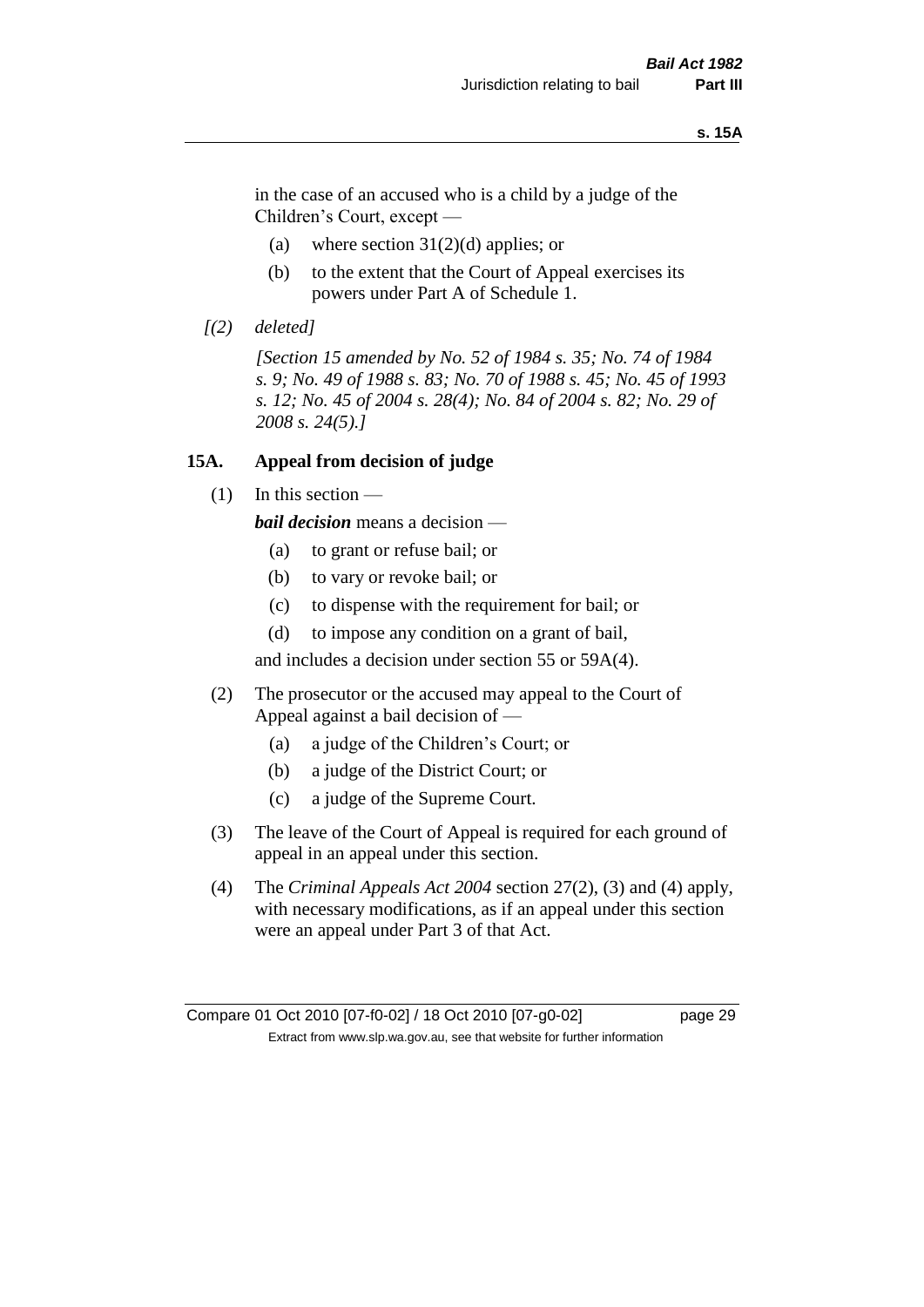#### **s. 15B**

- (5) An appeal under this section shall be commenced and conducted in accordance with this section, section 15B and rules of court made by the Supreme Court.
- (6) An appeal under this section shall be commenced by lodging with the Court of Appeal an application for leave to appeal that sets out the grounds of the appeal.
- (7) An appeal under this section cannot be commenced later than 21 days after the date of the bail decision unless the Court of Appeal orders otherwise.
- (8) An accused who is a party to an appeal under this section and who is in custody is entitled to be present at the hearing of the appeal if the accused so requests, and any official responsible for that custody who is informed of such a request shall do what is necessary to give effect to it.
- (9) For the purposes of giving effect to a request referred to in subsection (8), arrangements may be made for the accused to appear before the Court of Appeal by means of a video link or an audio link in accordance with section 66B, unless the Court of Appeal has ordered that the accused appear before it in person.

*[Section 15A inserted by No. 6 of 2008 s. 16(1).]*

# **15B. Determination of appeal under s. 15A and related provisions**

- (1) The Court of Appeal has jurisdiction to hear and determine an appeal under section 15A.
- (2) The Court of Appeal shall determine an appeal on the material and evidence that was before the judge whose decision is the subject of the appeal.
- (3) Any decision of the Court of Appeal in relation to bail shall be made in accordance with the relevant provisions of sections 13A and 17 and Schedule 1.

page 30 Compare 01 Oct 2010 [07-f0-02] / 18 Oct 2010 [07-g0-02] Extract from www.slp.wa.gov.au, see that website for further information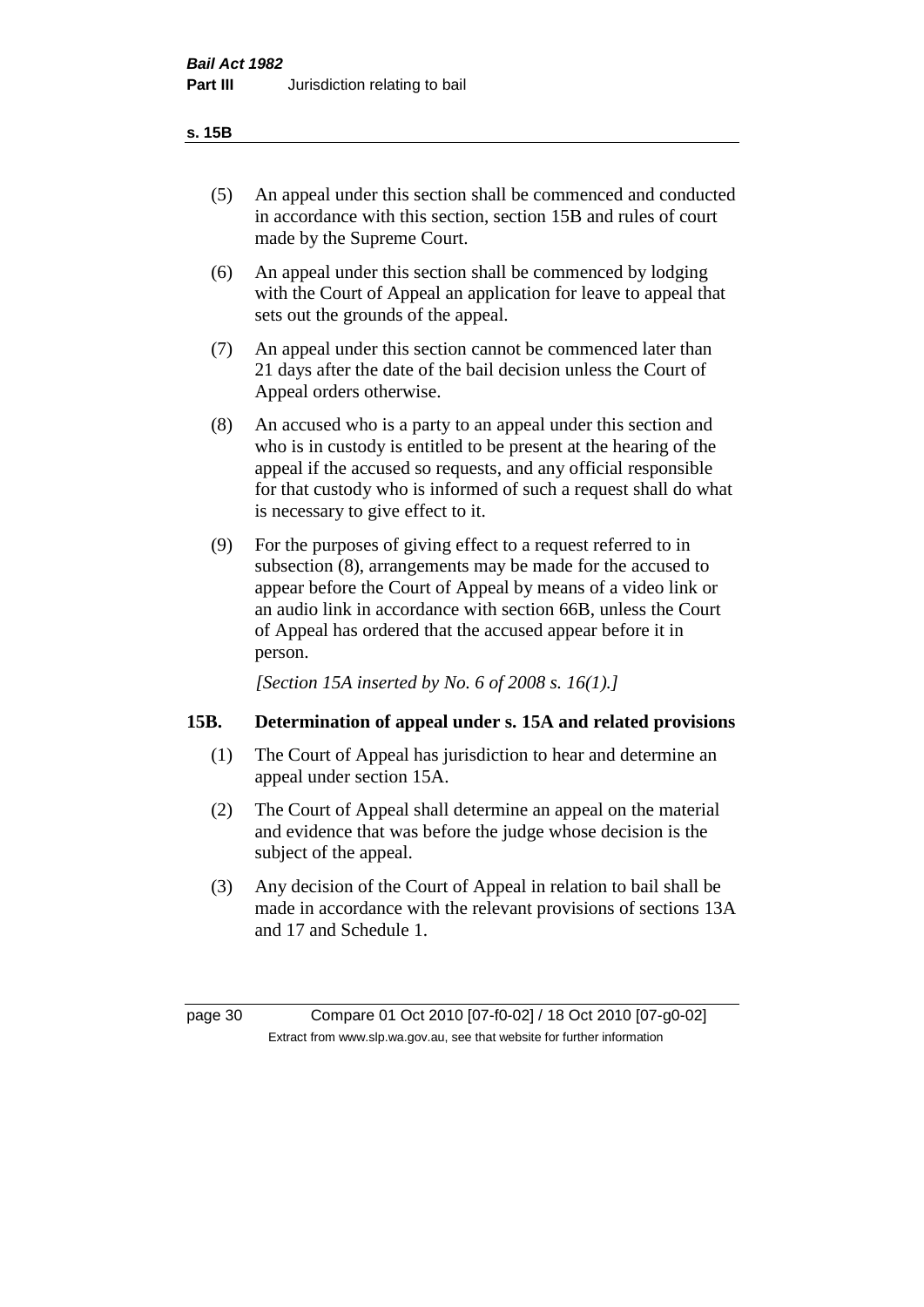- (4) Where in determining an appeal the Court of Appeal revokes the bail of an accused who is at liberty, it may order that the accused be returned to custody to await the appearance for which the bail was granted.
- (5) Where in determining an appeal the Court of Appeal varies the bail of an accused who is at liberty, it may order that the accused be returned to custody until the accused becomes entitled to be again at liberty pursuant to section 11.
- (6) A judge of appeal may issue any warrant that may be necessary to carry into effect an order under subsection (4) or (5).

*[Section 15B inserted by No. 6 of 2008 s. 16(1).]*

#### **16. Bail of person arrested on warrant**

- (1) Subject to sections 14 and 15 where the arrest of an accused for an offence is made pursuant to a warrant he shall not be granted bail before he is brought before a court or judicial officer as commanded by the warrant, except by a justice acting in terms of section 6(9).
- (2) Notwithstanding subsection (1) or any other provision of this Act, an accused who has been arrested pursuant to a warrant —
	- (a) issued under section 59B; or
	- (b) issued under the *Criminal Procedure Act 2004* for an offence against section 51(1) or (2),

shall not have a right to have his case for bail considered, and shall not be granted bail, before he is brought before the court as commanded by the warrant.

*[Section 16 amended by No. 59 of 2004 s. 141; No. 84 of 2004 s. 11 and 82; No. 59 of 2006 s. 4(3); No. 6 of 2008 s. 36(2).]*

# Compare 01 Oct 2010 [07-f0-02] / 18 Oct 2010 [07-g0-02] page 31 Extract from www.slp.wa.gov.au, see that website for further information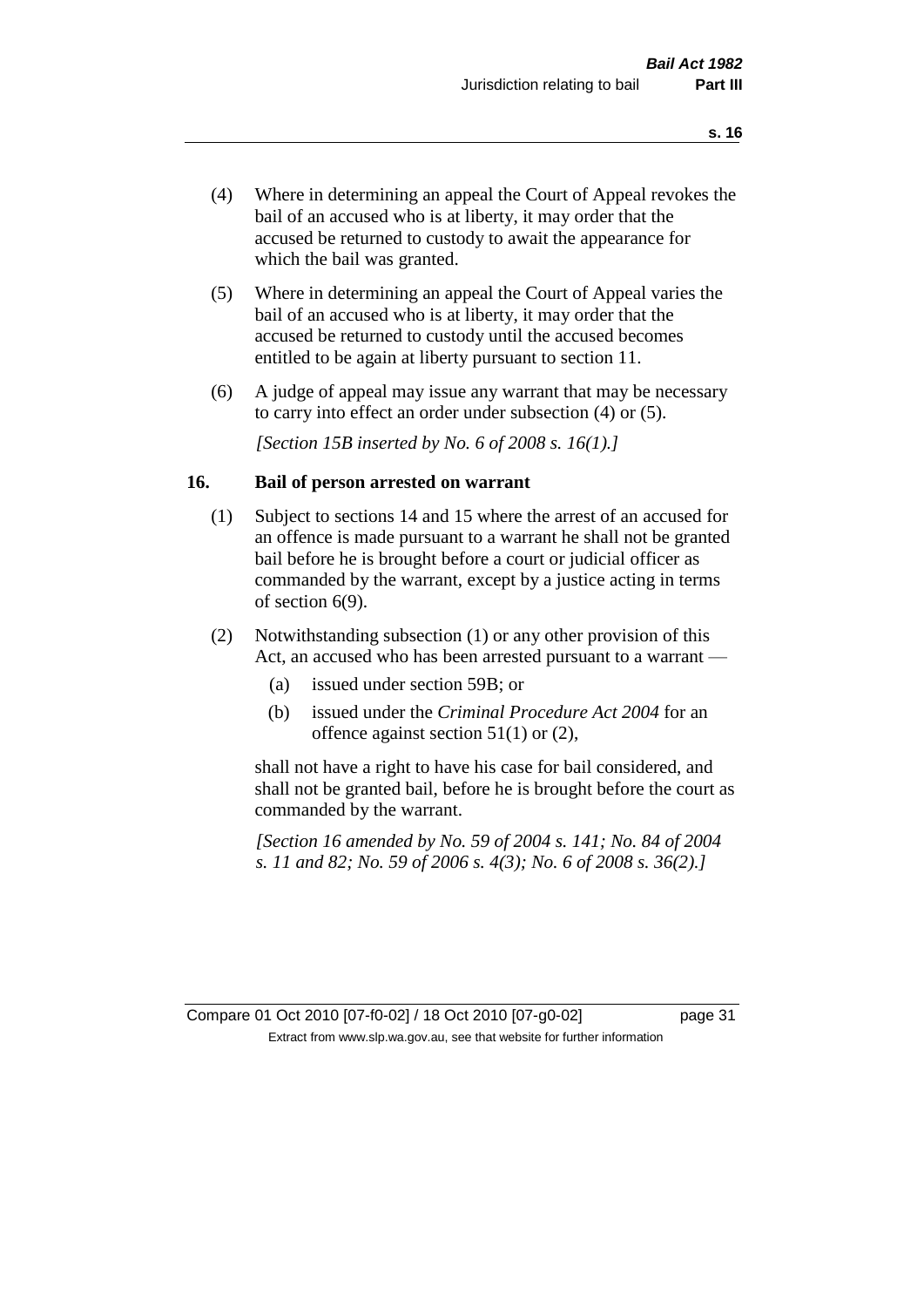| ۰, | ۰. |
|----|----|
|----|----|

# **16A. Restrictions on powers of authorised officers and justices in certain cases**

- (1) Where this section applies to a person who has been arrested for an offence jurisdiction does not arise under section 13 until the person is brought before —
	- (a) a court constituted by or so as to include a magistrate; or
	- (b) where section 15 applies, a judge of the Supreme Court or a judge of the Children's Court as the case may require.
- (2) This section applies where
	- (a) a person has been arrested in an urban area for a serious offence; and
	- (b) the serious offence is alleged to have been committed while the accused was —
		- (i) on bail for; or
		- (ii) at liberty under an early release order made in respect of,

another serious offence.

- (3) This section also applies where a person has been arrested in an urban area for an offence against section 61(1) of the *Restraining Orders Act 1997* (which creates offences for breaches of violence restraining orders).
- (4) In this section —

*urban area* means —

- (a) the metropolitan region as defined in the *Planning and Development Act 2005* and any prescribed area that adjoins that region; and
- (b) any other prescribed area of the State, being the whole or part of, or an area adjoining, a local government district under the *Local Government Act 1995* that is designated under that Act as a city or a town.

page 32 Compare 01 Oct 2010 [07-f0-02] / 18 Oct 2010 [07-g0-02] Extract from www.slp.wa.gov.au, see that website for further information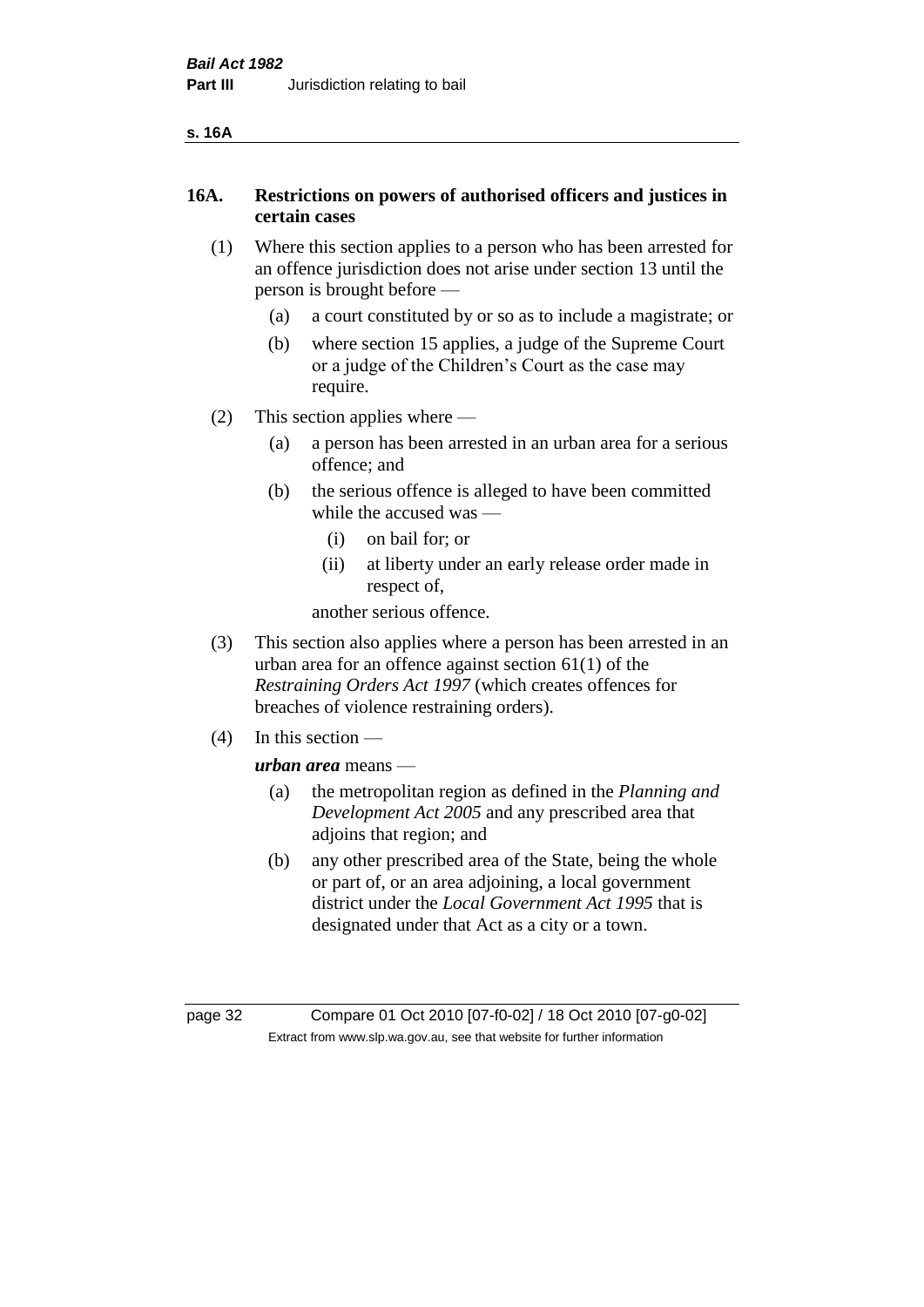*[Section 16A inserted by No. 54 of 1998 s. 6(1); amended by No. 38 of 2004 s. 59; No. 84 of 2004 s. 82; No. 38 of 2005 s. 15.]*

### **17. Conditions which may be imposed**

- (1) A judicial officer or authorised officer may impose conditions on a grant of bail only to the extent that he is authorised to do so by clause 2(3)(c) of Part C and Part D of Schedule 1.
- (2) Conditions imposed on a grant of bail shall not be any more onerous on the accused than the judicial officer or authorised officer considers is required in the public interest having regard to the nature of the offence for which the accused is in custody and the circumstances of the accused.

*[Section 17 amended by No. 45 of 1993 s. 8 and 12; No. 84 of 2004 s. 82.]* 

#### **17A. Further provisions as to responsible person's undertaking (Schedule 1 Part C clause 2)**

- (1) Where this section applies, an authorised police officer may
	- (a) cancel an undertaking of the kind described in clause 2(3)(c) of Part C of Schedule 1;
	- (b) approve of another person as a responsible person within the meaning in that clause; and
	- (c) detain the accused or order his detention until the person so approved enters into an undertaking of the kind mentioned in paragraph (a).
- (2) Subsection (1) applies where
	- (a) a person has entered into an undertaking referred to in paragraph (a) of that subsection;
	- (b) a judicial officer when granting bail ordered that the person may under this section be released from the undertaking by an authorised police officer; and
	- (c) the person wishes to be so released.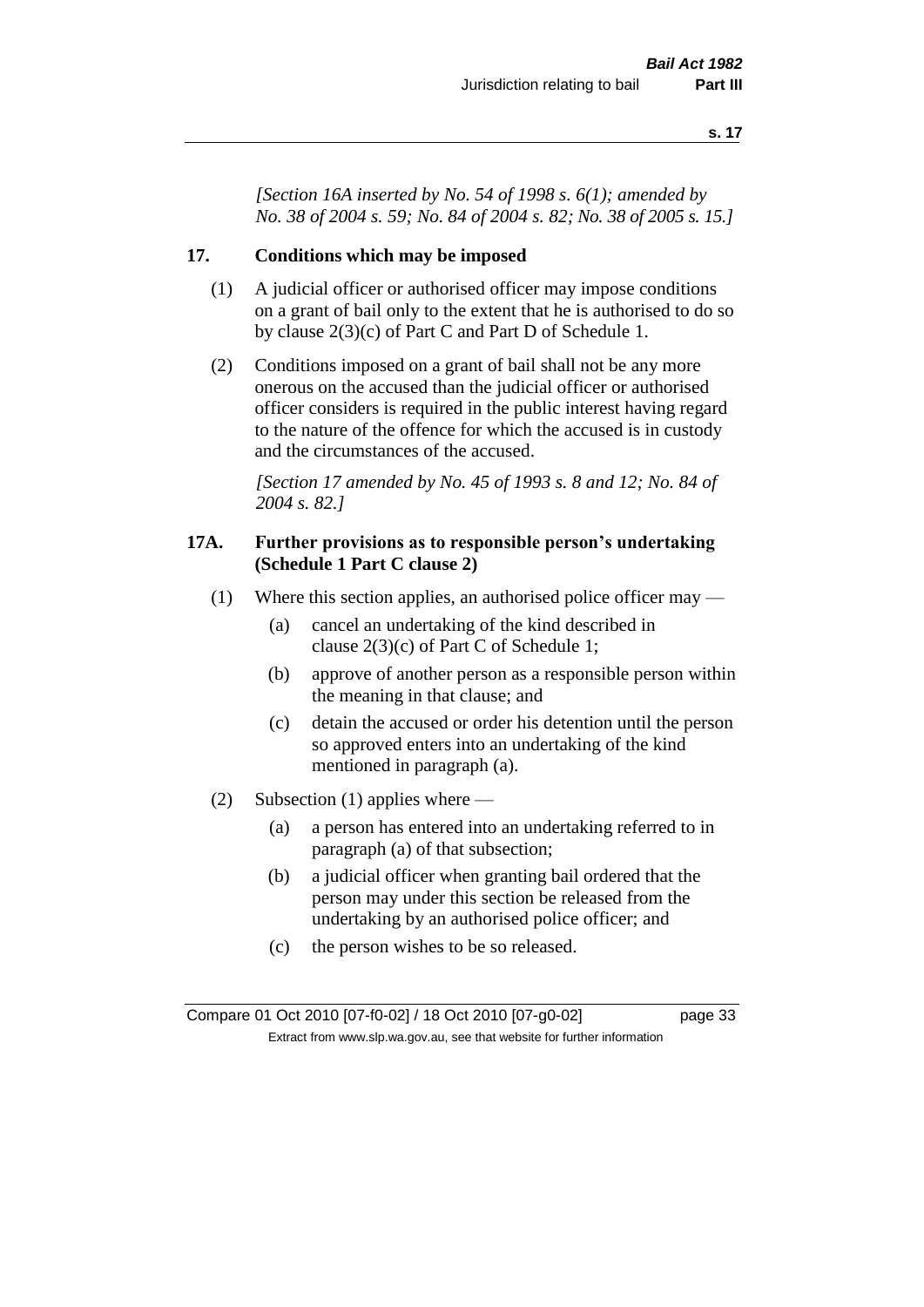#### **s. 17A**

- (3) A police officer may, for the purpose of the exercise of the powers in subsection (1), take into custody a child accused who has been released on bail.
- (4) If the police officer is not an authorised police officer he shall, as soon as is practicable, bring the accused before an authorised police officer for the purpose referred to in subsection (3).
- (5) After an undertaking has been entered into as mentioned in subsection  $(1)(c)$ , the accused, subject to this Act, has a right to be at liberty until he is required to appear before a court.

*[Section 17A inserted by No. 45 of 1993 s. 9; amended by No. 84 of 2004 s. 82.]* 

*[18-19. Deleted by No. 59 of 2006 s. 7(1).]*

page 34 Compare 01 Oct 2010 [07-f0-02] / 18 Oct 2010 [07-g0-02] Extract from www.slp.wa.gov.au, see that website for further information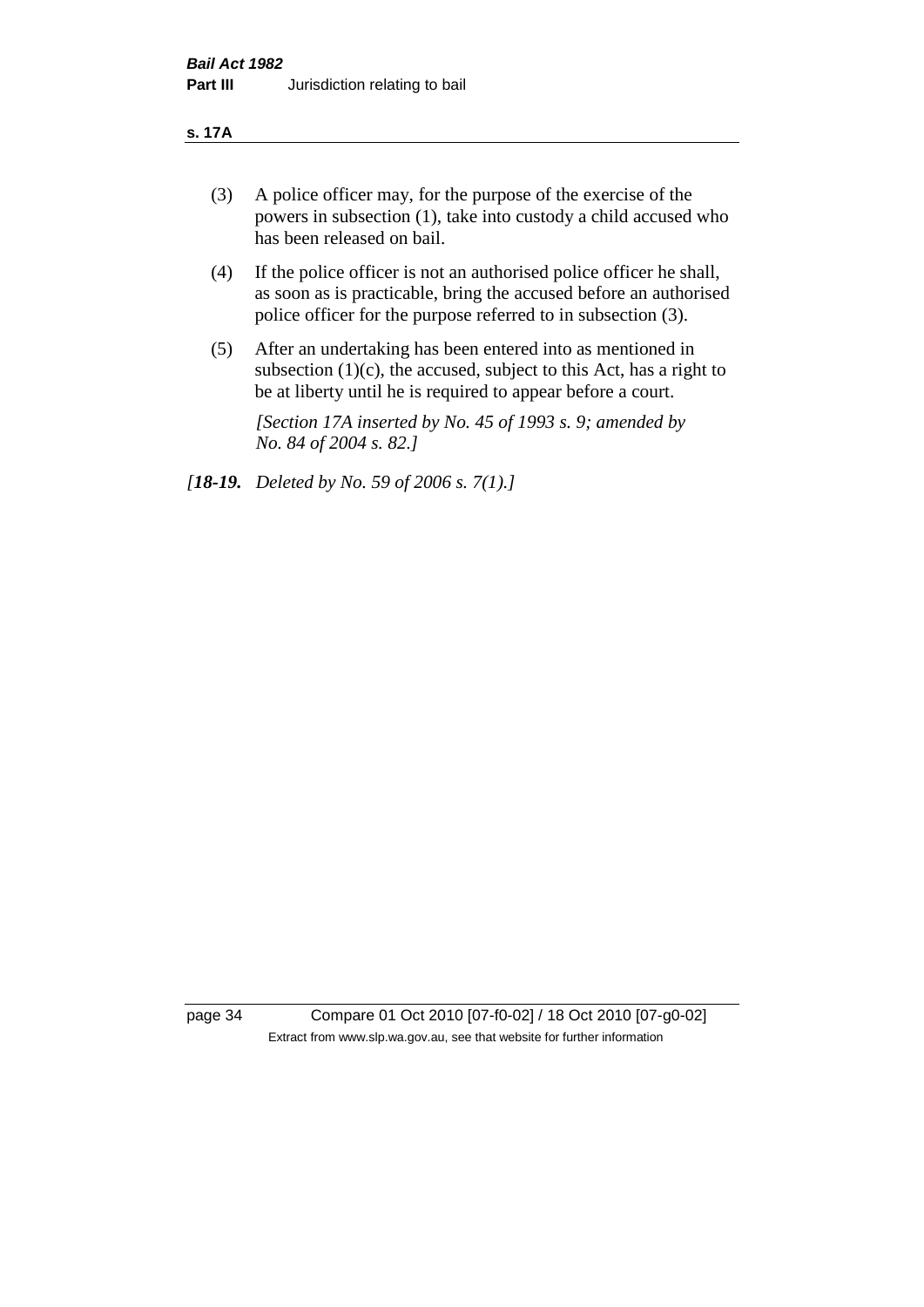# **Part IV — Hearing of case for bail, parties, and evidence**

## **20. Power to consider bail** *in camera* **and to prohibit publication**

- (1) On the consideration by a judicial officer of a case for bail of an accused who is charged with an offence triable by jury, the judicial officer may, to avoid prejudice to either party, exercise the powers described in subsection (2), but shall only exercise the power in paragraph (b) thereof if he considers that the exercise of the power in paragraph (a) is not, on its own, likely to be sufficient to avoid prejudice.
- (2) The powers referred to in subsection (1) are to order
	- (a) that no report, or summary, of any statement, or of any specified statement, made or furnished at the hearing shall be published by any means;
	- (b) that the bail application be heard *in camera*.
- (3) Where an order is made under subsection (2)(a), no report, or summary, of any statement referred to in that paragraph shall be published by any means —
	- (a) if the offence is one that may be tried on indictment, before a court decides that it is to be tried on indictment;
	- (b) if the accused is discharged from further proceedings upon the prosecution notice or indictment brought against him for the offence, before he is so discharged; or
	- (c) if the accused is tried on indictment for the offence, before the trial is ended.
- (4) A person who, except with lawful excuse, fails to comply with an order made under this section commits an offence.

Penalty: \$1 000.

*[Section 20 amended by No. 50 of 2003 s. 37(2); No. 4 of 2004 s. 58; No. 84 of 2004 s. 11 and 82.]*

Compare 01 Oct 2010 [07-f0-02] / 18 Oct 2010 [07-g0-02] page 35 Extract from www.slp.wa.gov.au, see that website for further information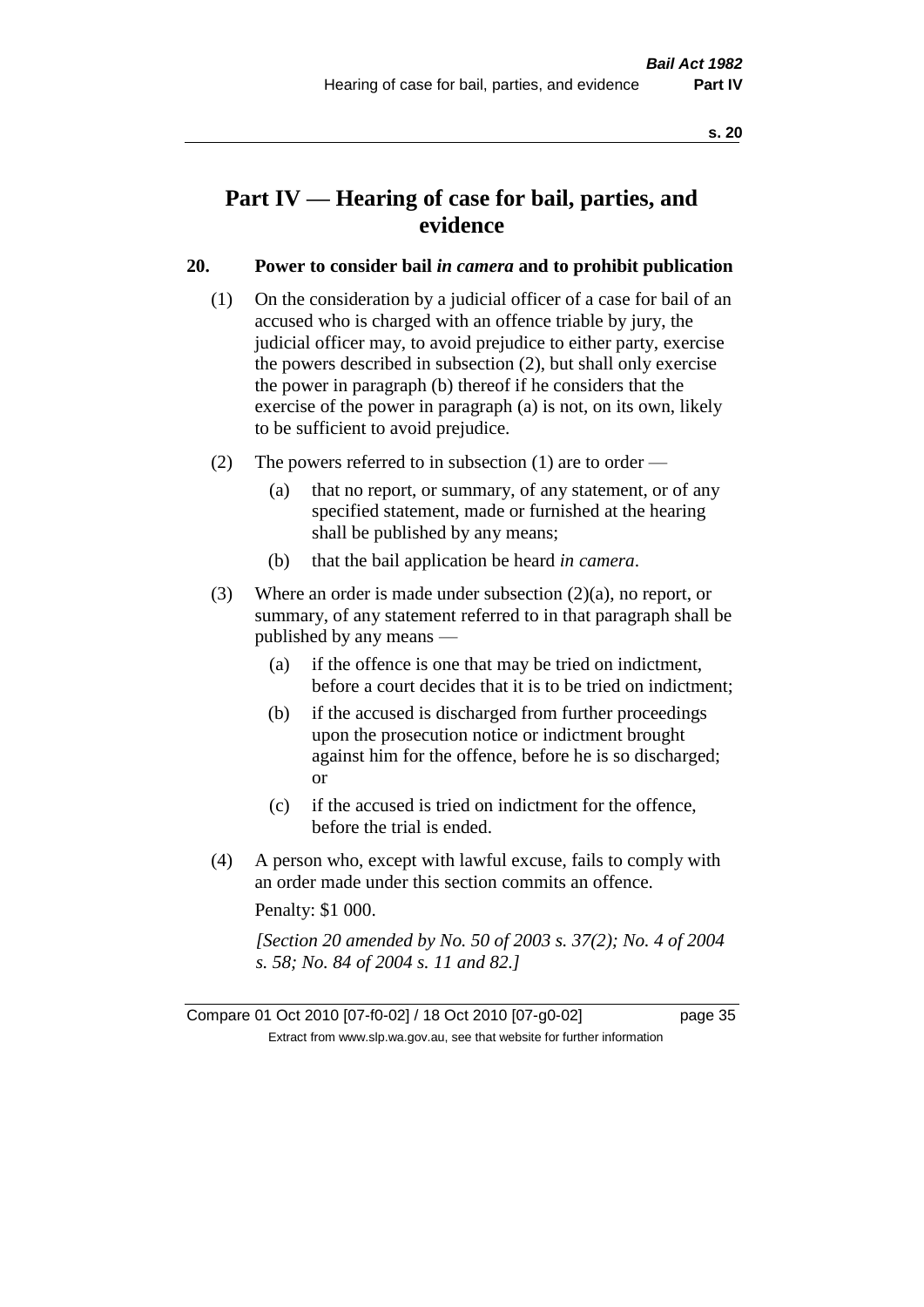## **21. Parties**

- (1) The parties to proceedings on a case for bail are the prosecutor and the accused and, subject to subsection (2), no other person shall be a party to, or be represented at, the proceedings.
- (2) Nothing in subsection (1) affects the right of
	- (a) the Attorney General to apply for leave, or be an appellant, under Part 2 of the *Criminal Appeals Act 2004*; or
	- (b) the Director of Public Prosecutions or the State Solicitor to receive notice and be heard under section 7F(2); or
	- (c) an officer referred to in section 33 of the *Children's Court of Western Australia Act 1988* to be present at and participate in proceedings concerning a child under that section.

*[Section 21 amended by No. 15 of 1988 s. 9; No. 49 of 1988 s. 84; No. 33 of 1989 s. 18; No. 31 of 1993 s. 7; No. 65 of 2003 s. 88(3); No. 59 of 2004 s. 141; No. 84 of 2004 s. 11 and 82; No. 6 of 2008 s. 9(3).]* 

## **22. Evidence**

A judicial officer or authorised person may in considering any case for bail receive and take into account such information as he thinks fit whether or not the same would normally be admissible in a court of law.

### **23. Accused not bound to supply information**

An accused is not obliged to complete, or furnish information for, the form referred to in section  $8(1)(b)$ , or for any revision thereof, or to furnish any information, whether on oath or otherwise, for the purpose of having his case for bail considered.

*[Section 23 amended by No. 84 of 2004 s. 82; No. 6 of 2008 s. 43(2).]* 

page 36 Compare 01 Oct 2010 [07-f0-02] / 18 Oct 2010 [07-g0-02] Extract from www.slp.wa.gov.au, see that website for further information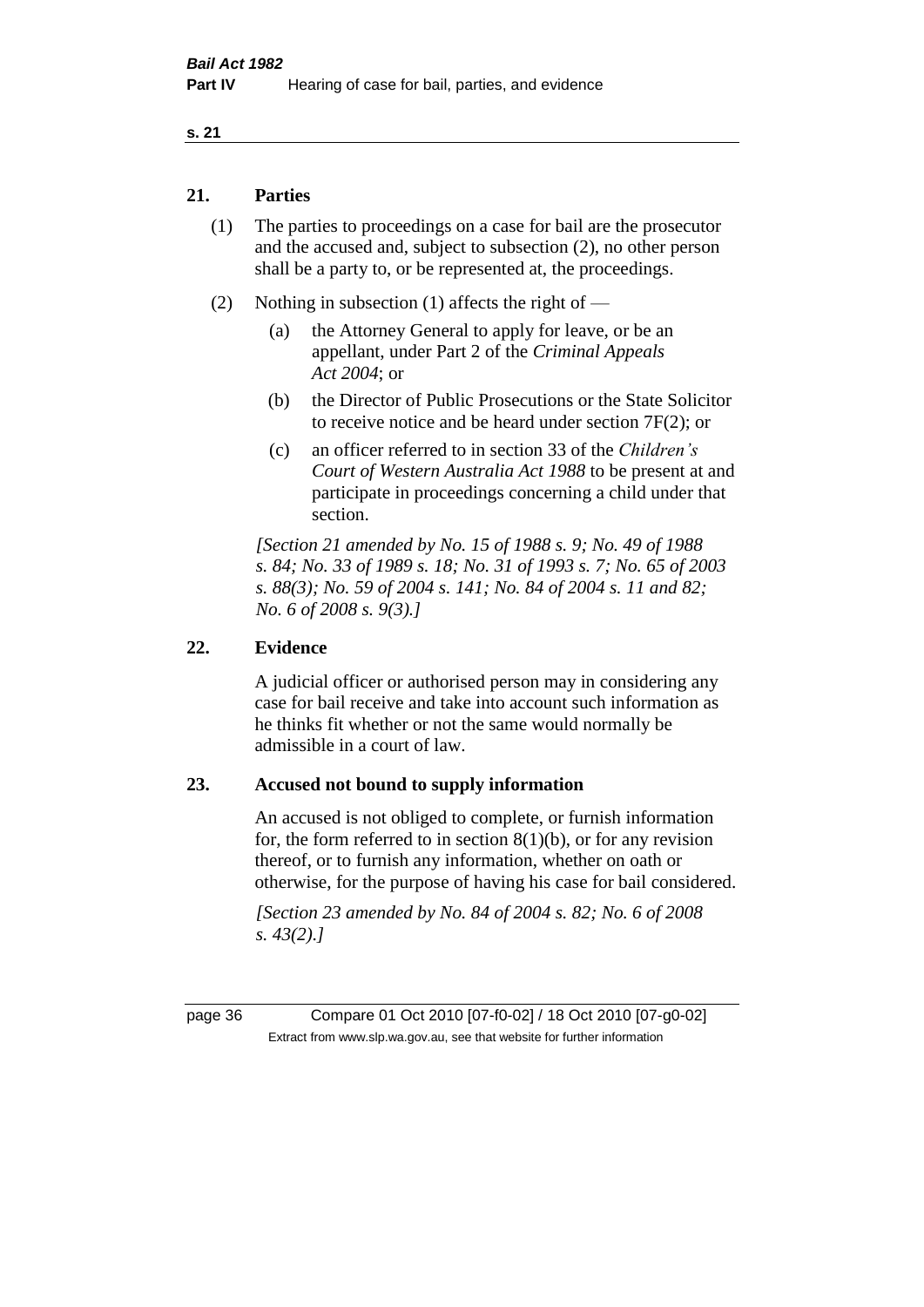# **24. Information may be referred to police officer for verification or for report**

- (1) A judicial officer or authorised officer who is called upon to consider a case for bail may —
	- (a) request that any information placed before the judicial officer or authorised officer by the accused for the purposes of the case be verified by a police officer, and to that end may refer to a police officer the form mentioned in section 8(1)(b), after it has been completed or revised;
	- (b) request that a report on any matter mentioned in Part C of Schedule 1, so far as it applies to an accused whose case is being or to be considered, be made by a police officer.
- (2) Where a reference or request is made under subsection (1) a police officer shall, as soon as is practicable —
	- (a) make a report to the judicial officer or the authorised officer accordingly; and
	- (b) furnish a copy of the report to the accused or his solicitor or counsel.

*[Section 24 inserted by No. 61 of 1990 s. 6; amended by No. 45 of 1993 s. 12; No. 84 of 2004 s. 82; No. 6 of 2008 s. 43(2).]* 

### **24A. Information may be referred to community corrections officer for verification or for report**

- (1) A judicial officer who is called upon to consider a case for bail may refer to a community corrections officer any matter referred to in section 24(1) and may request a community corrections officer to do any matter referred to in that section.
- (2) A judicial officer who is called upon to consider a case for bail and who desires to impose a home detention condition as a condition on a grant of bail, shall request that a report be made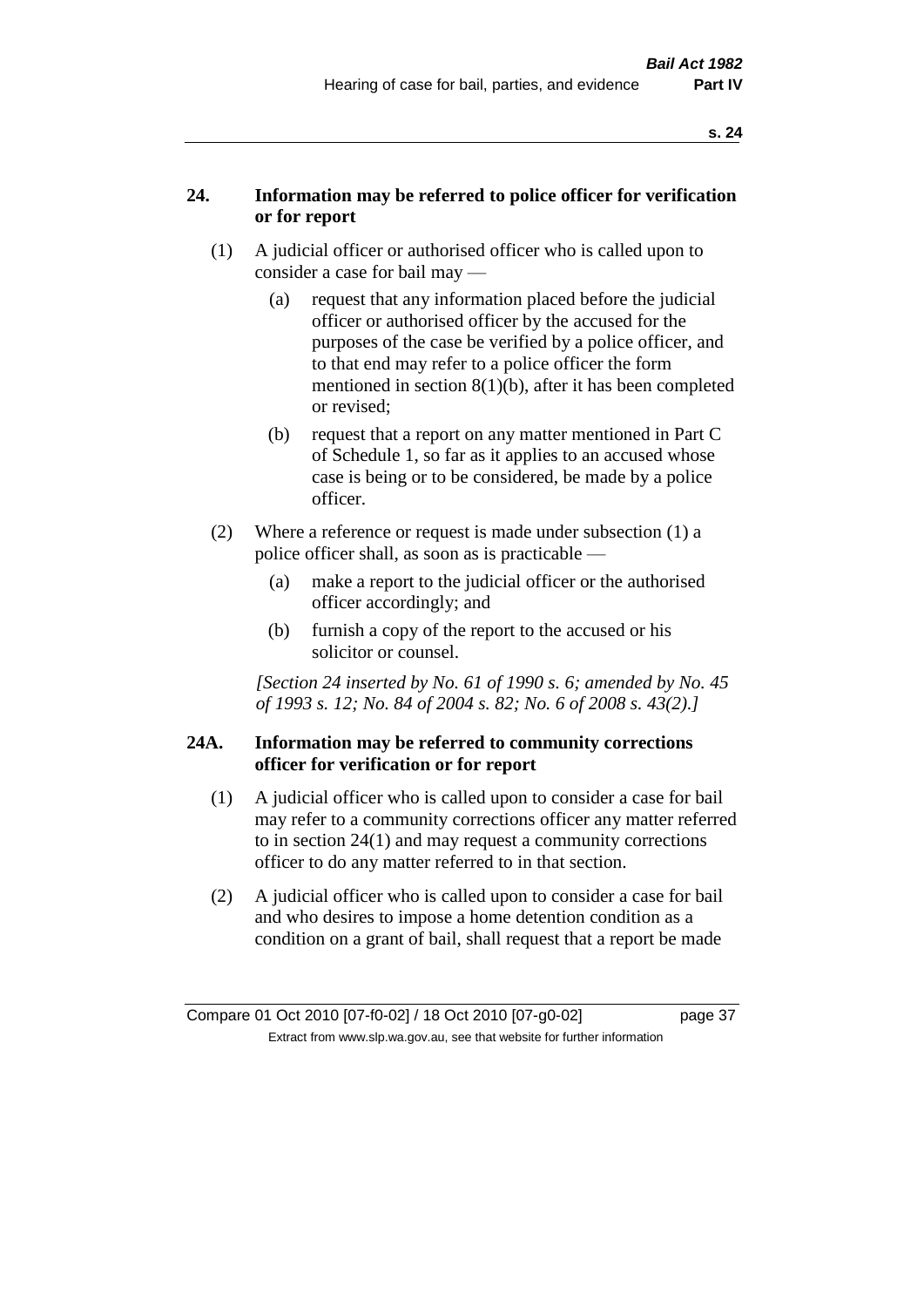by a community corrections officer about the suitability of the accused to be subject to a home detention condition.

- (3) Where a reference or a request is made under subsection (1) or a report is requested under subsection (2) a community corrections officer shall, as soon as is practicable, make a report to the judicial officer and, at the discretion of the judicial officer, copies may be made available to the prosecution or to the accused or his solicitor or counsel.
- (4) Where a community corrections officer makes a report that an accused is suitable to be subject to a home detention condition, the officer shall annex to the report and provide to the accused or his solicitor or counsel, a list of those conditions in rules made under section 50L that may be applied to the accused by the CEO (corrections) while the accused is subject to the home detention condition.

*[Section 24A inserted by No. 61 of 1990 s. 7; amended by No. 31 of 1993 s. 9; No. 84 of 2004 s. 82; No. 65 of 2006 s. 53.]* 

# **25. Protection of accused as to information given for bail purposes**

A statement made by an accused to a judicial officer or authorised officer for the purpose of a decision whether bail should be granted to him for any appearance in court for an offence shall not be admissible in evidence against him at his trial for that offence.

*[Section 25 amended by No. 84 of 2004 s. 82.]* 

# **26. Record of decision and reasons**

- (1) A bail record form shall be completed by an authorised officer or a justice if he —
	- (a) refuses to grant bail to an accused; or
	- (b) grants bail to an accused in the circumstances referred to in clause 3 of Part B of Schedule 1; or

page 38 Compare 01 Oct 2010 [07-f0-02] / 18 Oct 2010 [07-g0-02] Extract from www.slp.wa.gov.au, see that website for further information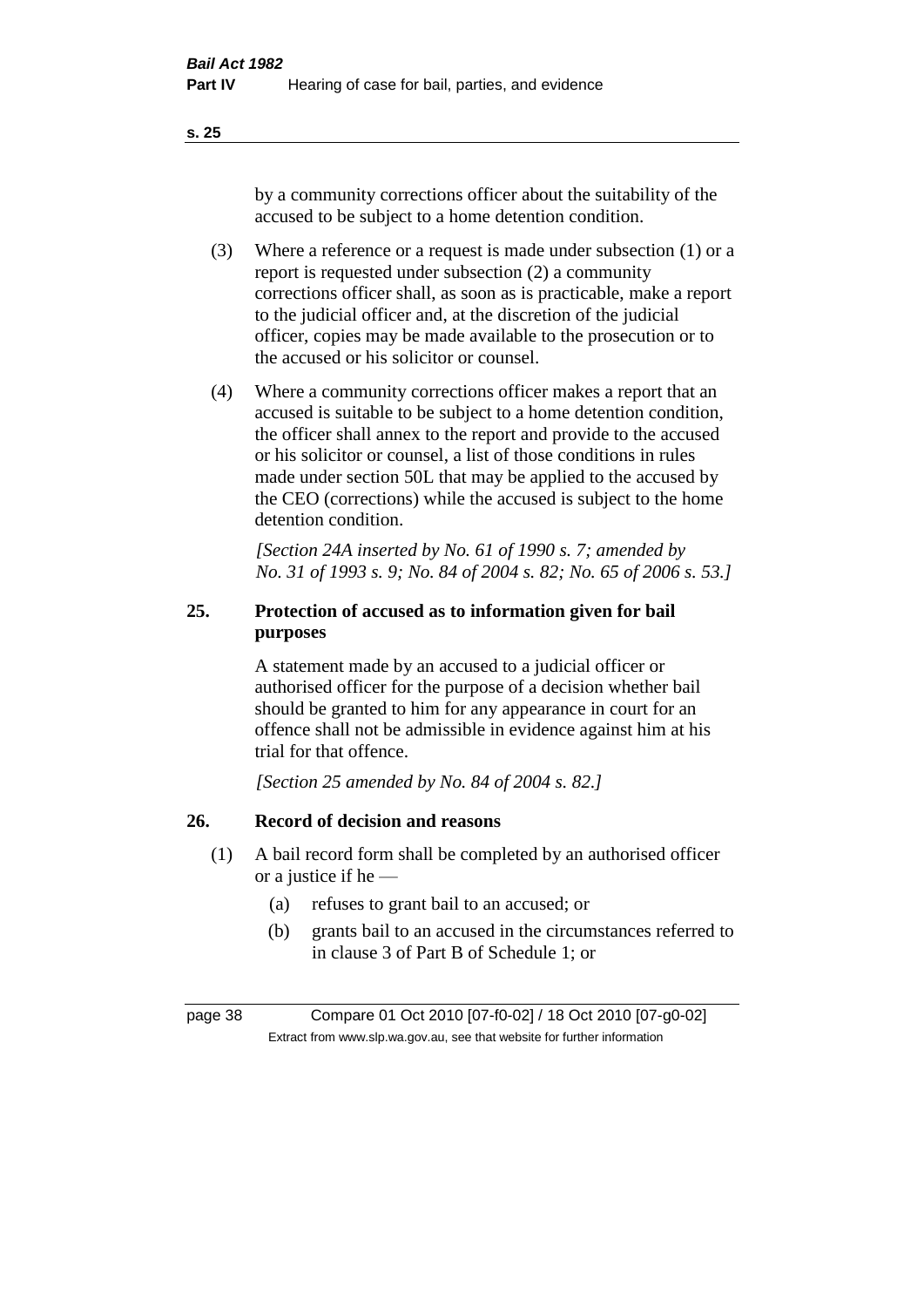- (ba) grants bail to an accused for a serious offence to which Schedule 1 Part C clause 3A applies; or
- (c) imposes any condition on a grant of bail and it appears to him that the accused is dissatisfied with the condition.
- (2) Where a judicial officer, other than a justice
	- (a) refuses to grant bail to an accused; or
	- (aa) grants bail to an accused for a serious offence to which Schedule 1 Part C clause 3A applies; or
	- (b) imposes any condition on a grant of bail and it appears to him that the accused is dissatisfied with the condition,

a record of the decision and of the reasons therefor shall be made.

- (3) The accused, the prosecutor or an intending prosecutor shall be entitled, upon request, to be furnished with a copy of the bail record form or, where subsection (2) applies, of the record made.
- (4) For the purposes of this section
	- (a) references to a justice do not include a magistrate or a judge of the District Court or the Supreme Court or the Children's Court who is a justice; and
	- (b) a bail record form is an approved form designed to contain a summary of the matters relevant to the decision as to the bail of an accused, including those matters set out in Part C of Schedule 1, the decision made, and the reasons for the decision.

*[Section 26 inserted by No. 15 of 1988 s. 10; amended by No. 49 of 1988 s. 85; No. 45 of 1993 s. 12; No. 59 of 2004 s. 141; No. 84 of 2004 s. 82; No. 6 of 2008 s. 17 and 43(1).]* 

# **27. Transmission of relevant papers to court**

(1) An authorised officer and a judicial officer who consider an accused's case for bail for an appearance for an offence and a

Compare 01 Oct 2010 [07-f0-02] / 18 Oct 2010 [07-g0-02] page 39 Extract from www.slp.wa.gov.au, see that website for further information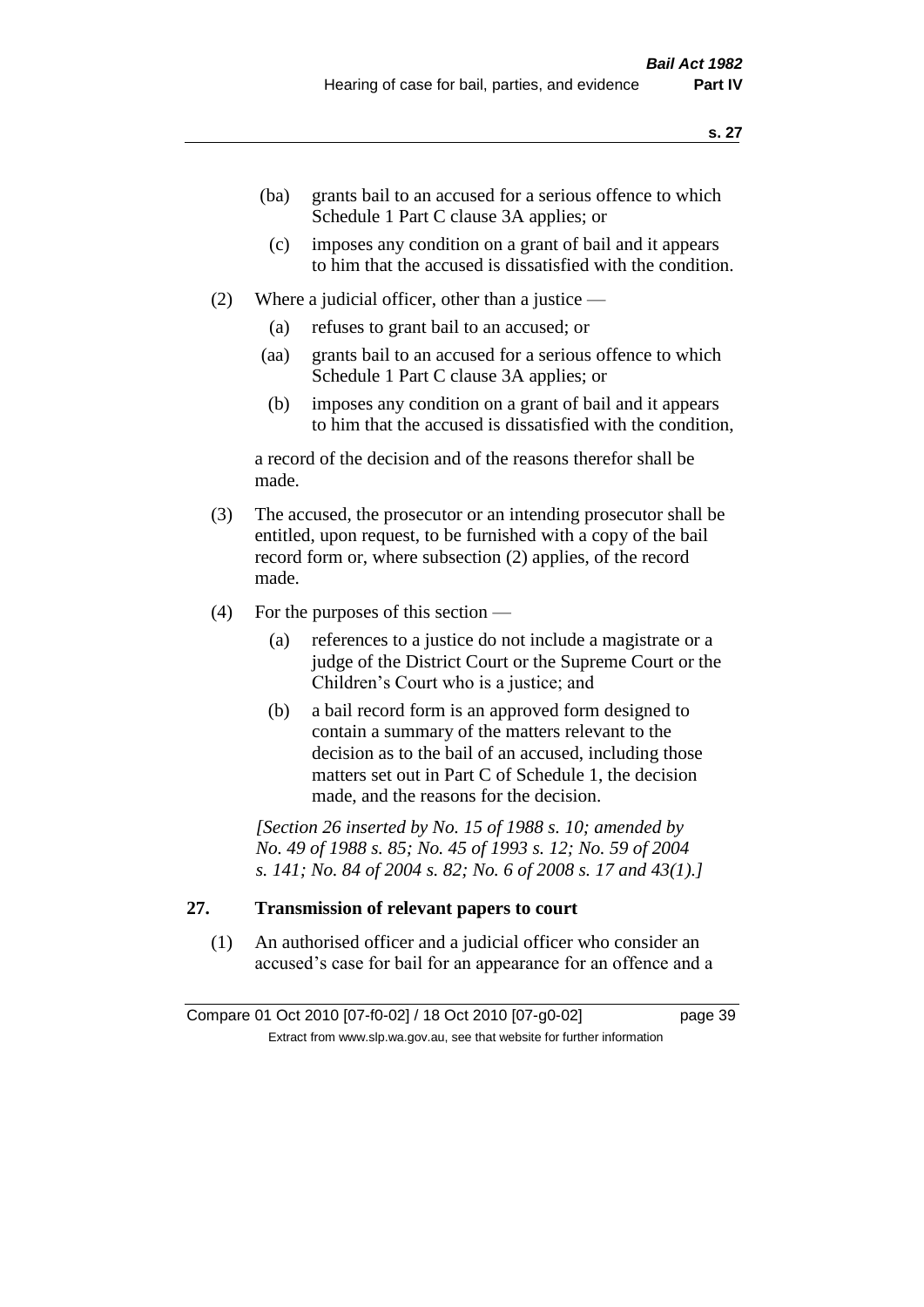### **s. 27A**

person before whom a bail undertaking or a surety undertaking is entered into shall ensure that the relevant papers are sent as soon as is practicable, to the court before which the accused is required to appear.

(2) In subsection (1) *the relevant papers* in relation to any particular officer or person means such papers as are prescribed to be sent by that officer or person.

*[Section 27 amended by No. 84 of 2004 s. 82; No. 59 of 2006 s. 7(2).]* 

### **27A. Transmission of papers to CEO (corrections)**

A judicial officer who grants bail subject to a home detention condition shall ensure that a copy of the bail record form and of the bail undertaking are sent as soon as is practicable to the CEO (corrections).

*[Section 27A inserted by No. 61 of 1990 s. 8; amended by No. 31 of 1993 s. 9; No. 65 of 2006 s. 53.]* 

page 40 Compare 01 Oct 2010 [07-f0-02] / 18 Oct 2010 [07-g0-02] Extract from www.slp.wa.gov.au, see that website for further information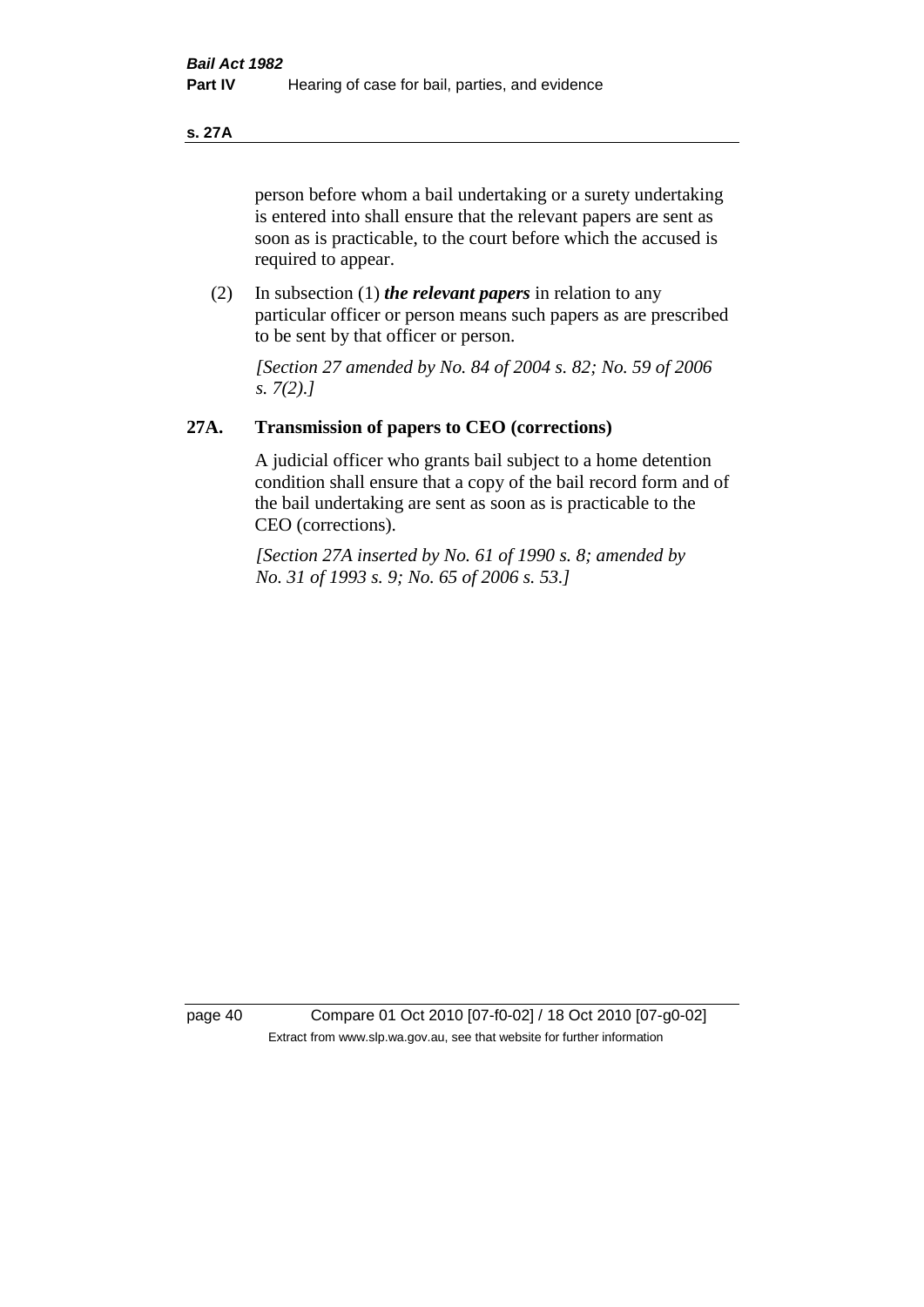# **Part V — Bail undertakings**

### **28. Bail undertaking**

- (1) A person shall not be released on bail for an appearance in court unless he has entered into a bail undertaking for that appearance or is deemed to have done so under section 31(3).
- (2) A bail undertaking is an undertaking in writing by an accused in the prescribed form —
	- (a) that he will appear at a time and place specified, or deemed by section 31(3) to be specified, in the undertaking; and
	- (b) that if the accused fails to appear at that time and place the accused will, as soon as is practicable, appear at the court at which the accused was required to appear, when that court is sitting; and
	- (c) that he will comply with such conditions as may be imposed on him under clause 2 of Part D of Schedule 1; and
	- (d) that he will comply with any home detention condition which may be imposed as a condition on a grant of bail to him pursuant to clause 3 of Part D of Schedule 1,

and containing any agreement as to forfeiture of money by the accused which may be required pursuant to clause 1 of that Part.

- (3) A bail undertaking for any appearance may be entered into in respect of more than one offence.
- (4) The undertakings mentioned in subsection (2)(a) and (b) are, subject to section 34, enforceable under sections 51, 57 and 58.

*[Section 28 amended by No. 61 of 1990 s. 9; No. 45 of 1993 s. 12; No. 59 of 2004 s. 141; No. 84 of 2004 s. 82; No. 6 of 2008 s. 18(1).]* 

Compare 01 Oct 2010 [07-f0-02] / 18 Oct 2010 [07-g0-02] page 41 Extract from www.slp.wa.gov.au, see that website for further information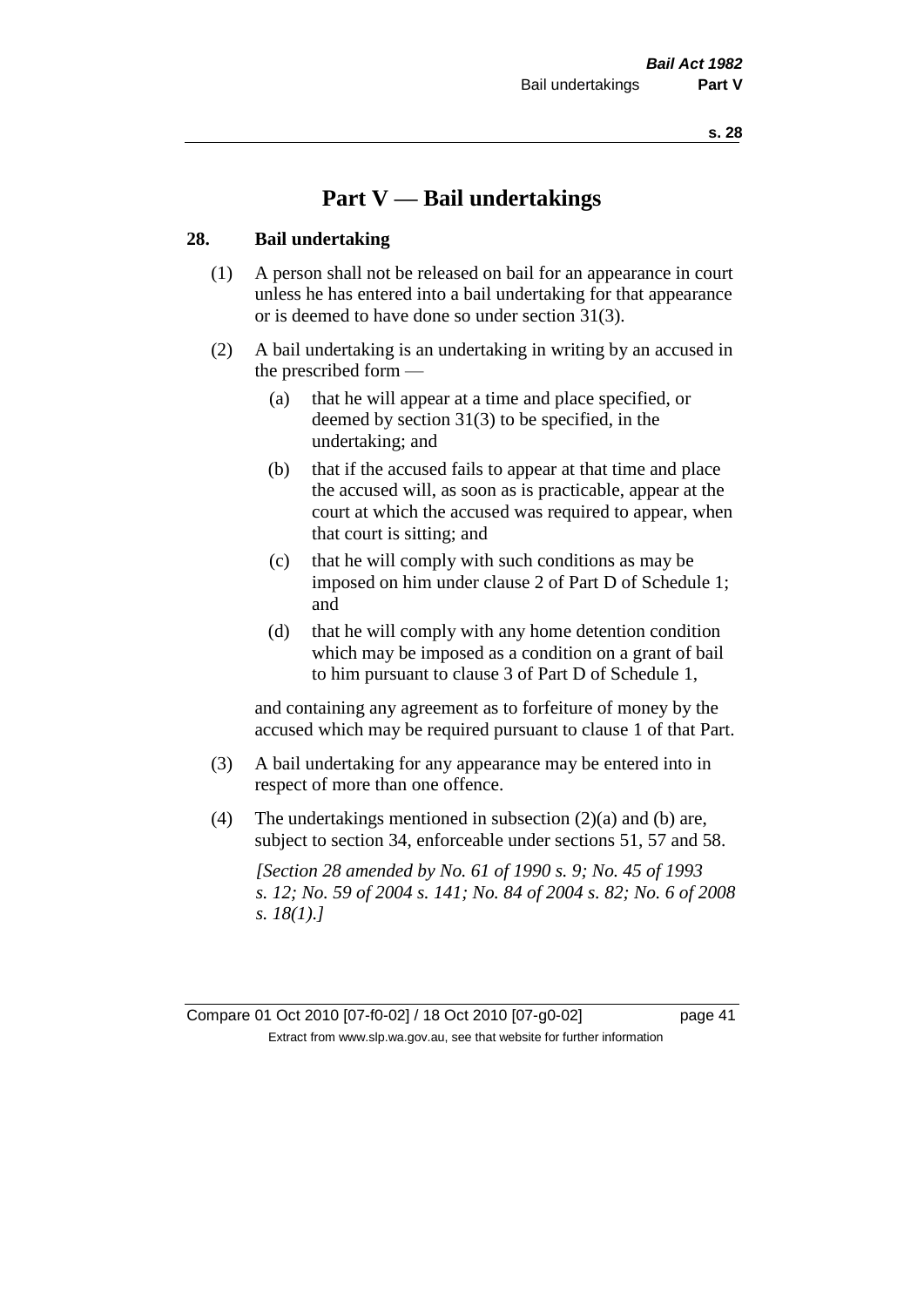# **29. Before whom bail undertaking may be entered into**

A bail undertaking need not be entered into before the judicial officer or authorised officer who granted bail but may be entered into before any of the following persons —

- (a) a judicial officer;
- (b) a registrar of a court, other than a deputy registrar of the Magistrates Court or the Children's Court;
- (c) an authorised police officer;
- (d) an associate of a judge of the Supreme Court, the District Court or the Children's Court;
- (e) where the accused is in a lock-up or prison, any person for the time being in charge of the lock-up or prison;
- (f) where the accused is in a court custody centre, any person for the time being in charge of the centre who is approved for the purposes of this paragraph by the chief executive officer of the department of the Public Service principally assisting in the administration of the *Court Security and Custodial Services Act 1999*;
- (g) where the accused is a child, any authorised community services officer.

*[Section 29 amended by No. 15 of 1988 s. 11; No. 49 of 1988 s. 86; No. 2 of 1996 s. 61; No. 59 of 2004 s. 141; No. 84 of 2004 s. 82; No. 6 of 2008 s. 19.]* 

# **30. Duties of person before whom bail undertaking is entered into**

- (1) The person before whom a bail undertaking is to be entered into by an accused shall before it is entered into —
	- $(a)$  either
		- (i) read it to the accused; or
		- (ii) be informed by the accused that the accused has read it; or
		- (iii) if necessary, have it translated to the accused;

page 42 Compare 01 Oct 2010 [07-f0-02] / 18 Oct 2010 [07-g0-02] Extract from www.slp.wa.gov.au, see that website for further information

### **s. 29**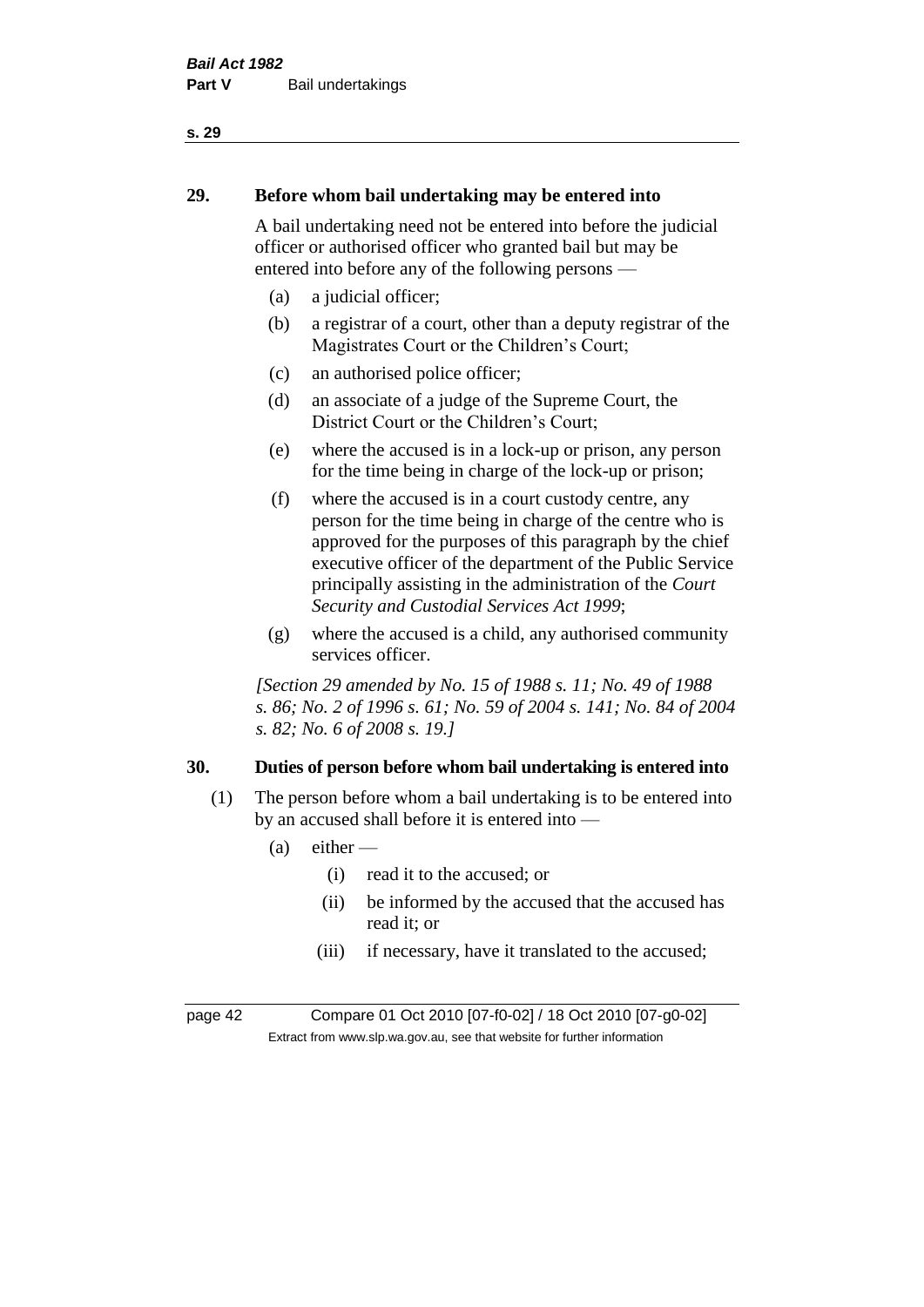and

- (b) ensure that all conditions which are to be complied with before the release of the accused have been complied with.
- (2) The person before whom a bail undertaking is entered into by an accused shall give to him, or cause to be given to him —
	- (a) a copy of the bail undertaking as duly completed; and
	- (b) a notice in writing in the approved form showing
		- (i) his obligations pursuant to the undertaking; and
		- (ii) the consequences of his failure to comply with them.
- (3) The person before whom a bail undertaking is entered into by an accused shall enquire of the accused whether he requires the notice referred to in subsection (2)(b) to be read or translated to him and shall take such steps as are necessary to comply with any such requirement of the accused.

*[Section 30 inserted by No. 15 of 1988 s. 12; amended by No. 84 of 2004 s. 82; No. 6 of 2008 s. 20 and 43(3).]* 

### **31. Different time and place for appearance may be substituted**

- (1) A different time or a different time and place may be substituted in accordance with this section for the time and place for appearance specified, or deemed by this section to be specified, in a bail undertaking.
- (2) A different time, or a different time and place, for the appearance by the accused may be substituted as mentioned in subsection  $(1)$  —
	- (a) upon an adjournment of proceedings at which the accused is present, by the judicial officer, if he has power to grant bail for that appearance, fixing a time and place for the resumed proceedings and notifying the accused orally thereof;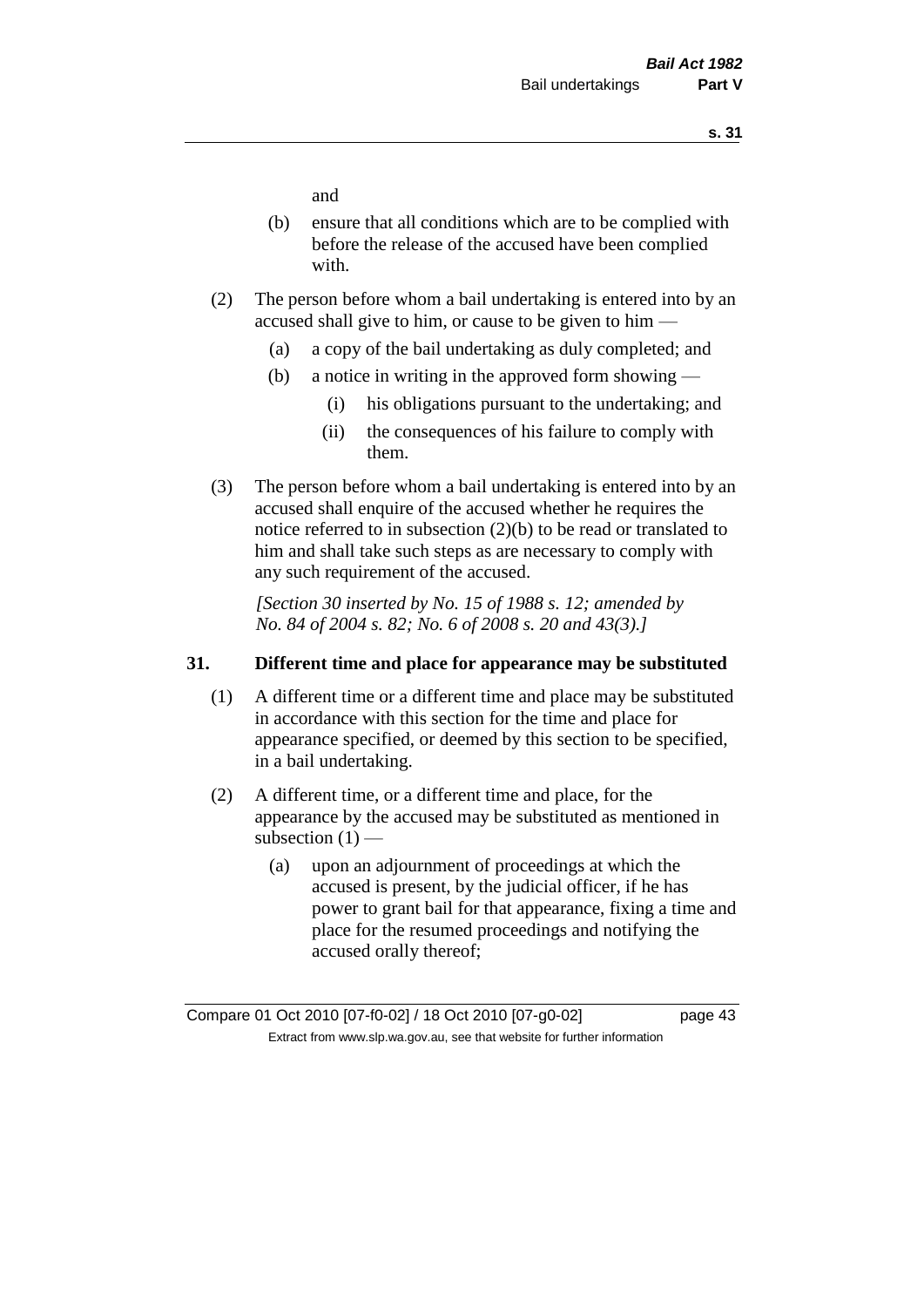- (b) upon an adjournment of proceedings from which the accused is absent for reasonable cause, by the judicial officer, if he has power to grant bail for that appearance, fixing a time and place for the resumed proceedings and directing the registrar of the court to cause written notice of the time and place to be given to the accused;
- (c) where
	- (i) a judge of the Supreme Court or a judge of the Children's Court has granted bail to an accused under section 15; and
	- (ii) a judicial officer, other than such a judge, has committed the accused to the Supreme Court,

by a judge of the Supreme Court or a judge of the Children's Court, as the case may require, notifying the accused orally, or directing the registrar of the court to cause written notice to be given to the accused of the time or time and place for the proceedings;

- $(d)$  where
	- (i) a judge of the Supreme Court or a judge of the Children's Court has granted bail to an accused under section 15;
	- *[(ii) deleted]*
	- (iii) the judicial officer is satisfied that there has been no material change in the facts or circumstances which applied on the grant of bail,

by the judicial officer notifying the accused orally, or directing the registrar of the court to cause written notice to be given to the accused, of the time or time and place for the resumed proceedings;

(e) upon a committal to the Supreme Court or District Court, by a judicial officer, if he has power to grant bail for that appearance, fixing a specified day in a specified sitting or session of that court and directing the registrar

**s. 31**

page 44 Compare 01 Oct 2010 [07-f0-02] / 18 Oct 2010 [07-g0-02] Extract from www.slp.wa.gov.au, see that website for further information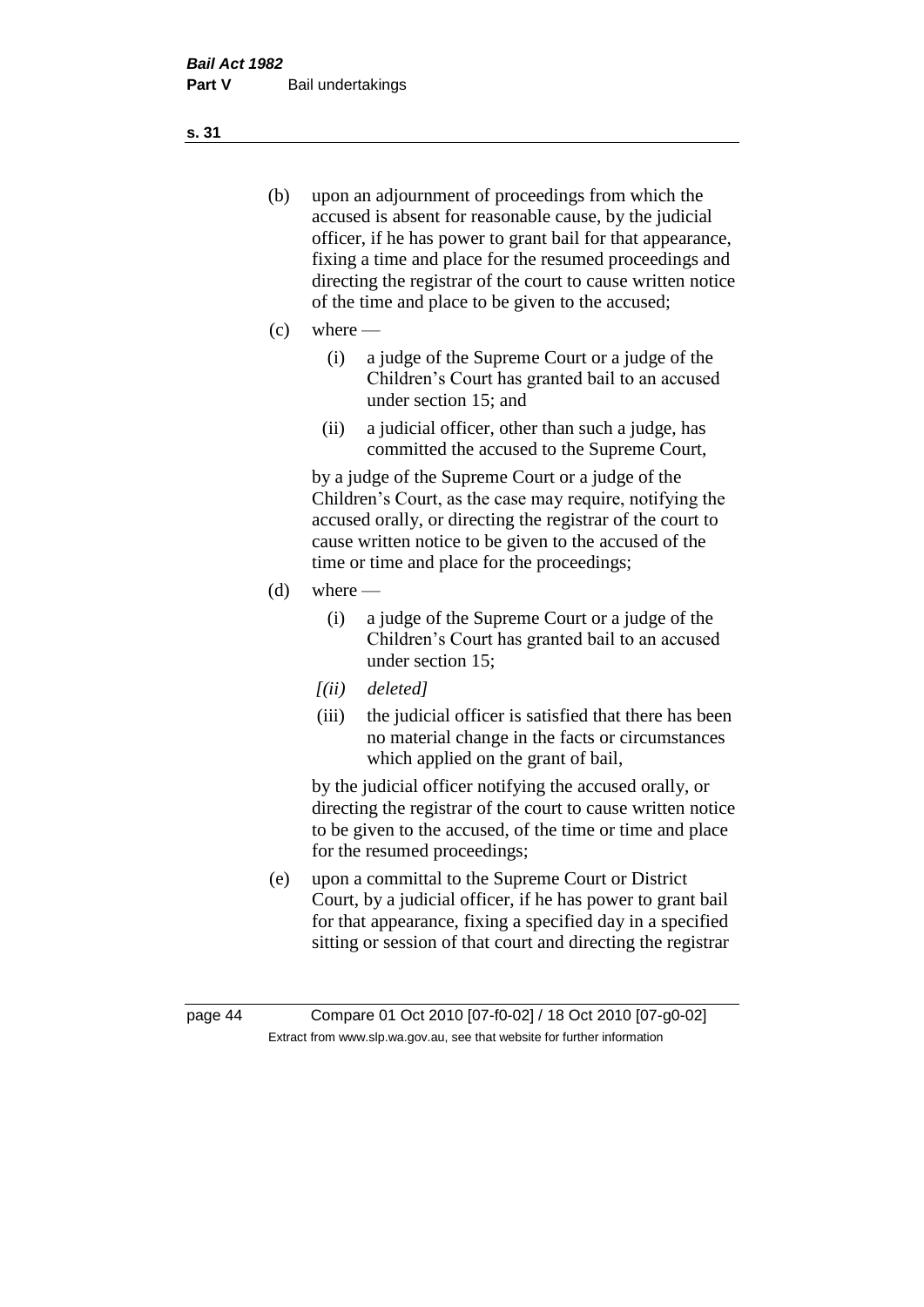of the court to cause written notice of the day to be given to the accused;

- (f) where an accused has been committed for trial in the Supreme Court or the District Court in a specified sitting or session thereof or on a specified day in a specified sitting or session thereof, by an officer of the court, or a person authorised under subsection (5), fixing a time for the trial in that sitting or session and causing written notice of the time to be given to the accused;
- (g) if the parties agree to a different time or a different time and place for the proceedings, by an officer of the court giving written notice thereof to the accused.
- (3) Where a different time or a different time and place is notified to an accused pursuant to subsection (2) the bail undertaking shall be deemed to be amended to specify that time or that time and place for appearance, and the terms and conditions thereof shall continue to apply as so amended as if the accused had entered into the bail undertaking in that form.
- (4) Where the power in subsection  $(2)(b)$  is exercised upon an adjournment of proceedings the right of the accused to be at liberty under section 11(1) does not lapse by reason only that there is an interval between the adjournment of the proceedings and the time when he is notified of the time and place for the resumed proceedings.
- (5) The Chief Justice, in respect of committals to the Supreme Court, and the Chief Judge, in respect of committals to the District Court, may authorise a person or persons, by name or office, to perform the functions referred to in subsection (2)(f).

*[Section 31 amended by No. 15 of 1988 s. 13; No. 49 of 1988 s. 87; No. 27 of 2002 s. 21; No. 59 of 2004 s. 141; No. 84 of 2004 s. 82; No. 6 of 2008 s. 21(1) and (2).]* 

Compare 01 Oct 2010 [07-f0-02] / 18 Oct 2010 [07-g0-02] page 45 Extract from www.slp.wa.gov.au, see that website for further information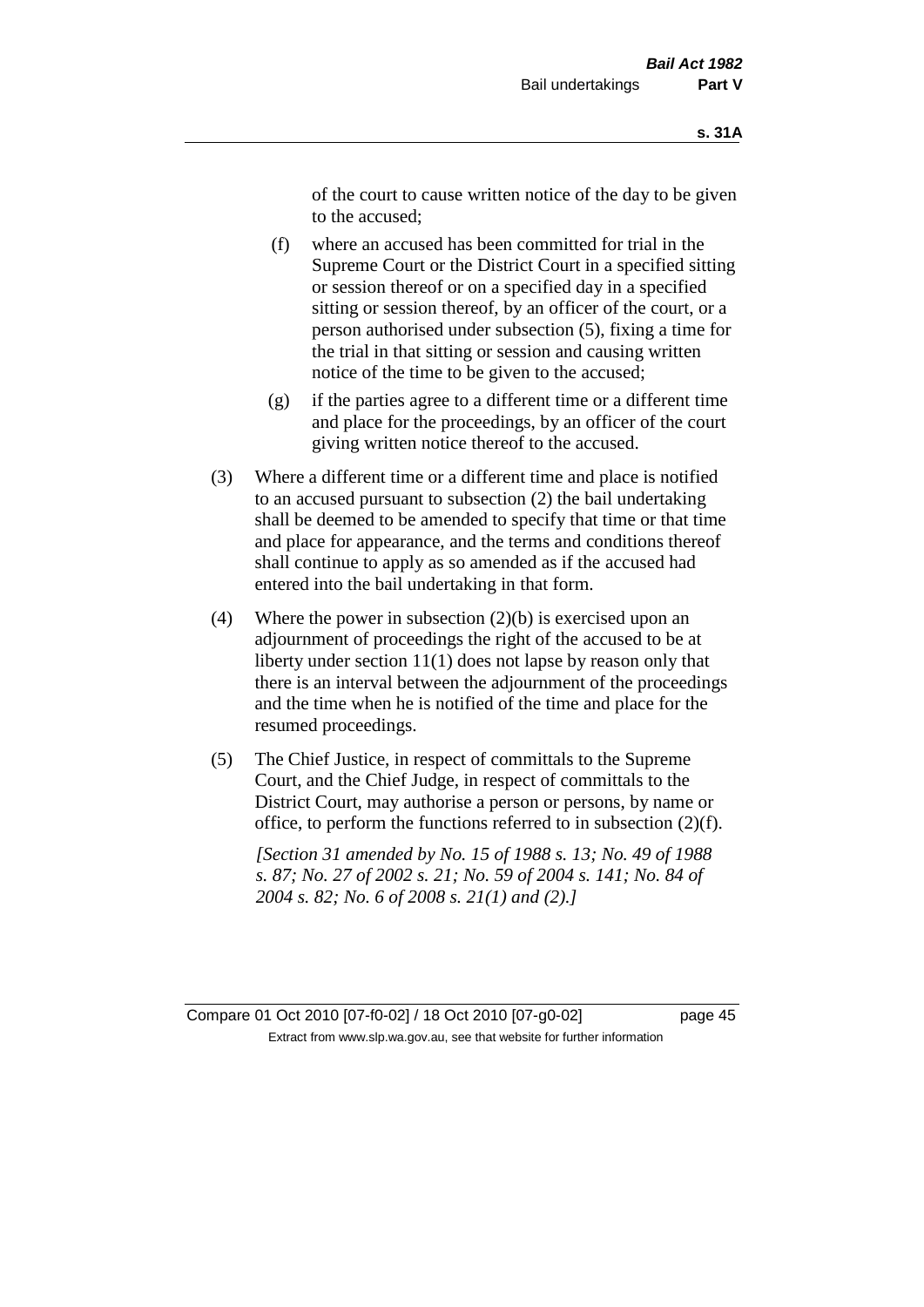### **s. 31A**

### **31A. Amendment of conditions during trial**

(1) In this section —

*amendment* means an addition, variation or cancellation under subsection (2);

*trial* means that part of proceedings for an offence when evidence is being received by the court in respect of the offence and also extends to any time when —

- (a) legal argument is being heard; or
- (b) a judicial officer or a jury is deliberating.

### $(2)$  Where —

- (a) an accused has been granted bail for the accused's appearance for trial for an offence; and
- (b) the trial extends beyond one day,

a judicial officer who grants bail for the next appearance by exercising the power in section  $31(2)(a)$  may also do one or more of the following —

- (c) add any condition to the extent that is authorised by clause 2 or 3 of Part D of Schedule 1;
- (d) vary a condition to that extent;
- (e) cancel a condition.
- (3) A judicial officer who adds, varies or cancels a condition under subsection (2) shall cause an officer of the court —
	- (a) to endorse the amendment on the accused's copy of the bail undertaking or, if that copy is not available for endorsement, to give written notice of the amendment to the accused; and
	- (b) to endorse on a file copy of the undertaking a certificate as to the amendment and the action taken under paragraph (a).

page 46 Compare 01 Oct 2010 [07-f0-02] / 18 Oct 2010 [07-g0-02] Extract from www.slp.wa.gov.au, see that website for further information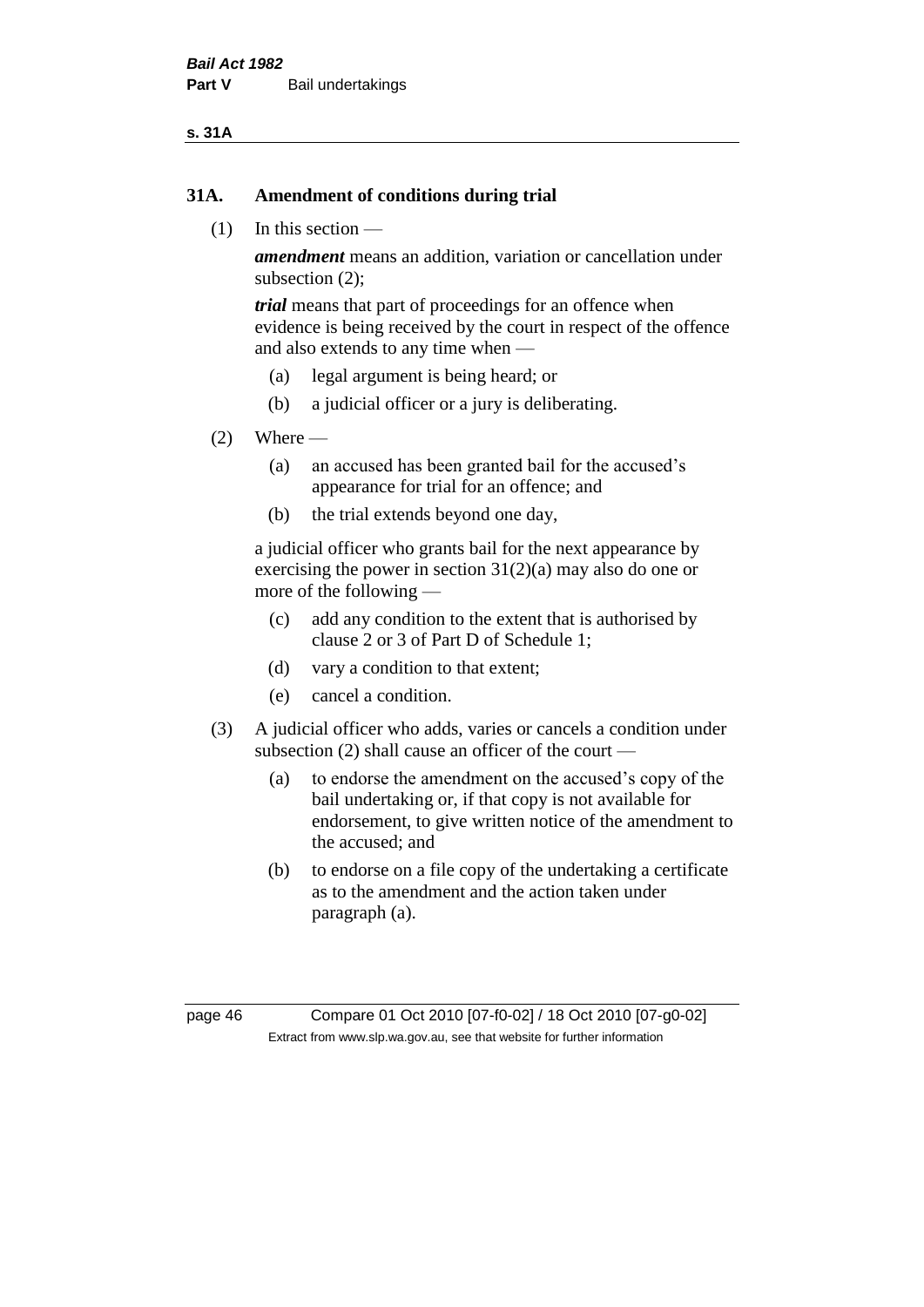- (4) If the judicial officer considers that the amendment is of a minor nature, the judicial officer may, for the purposes of section 44(4), cause the officer of the court to include a statement to that effect in the endorsement or notice under subsection (3)(a) and the certificate under subsection (3)(b).
- (5) When action is taken under subsection  $(3)(a)$ 
	- (a) the bail undertaking is to be regarded as having been amended as provided in the endorsement or notice, as the case requires; and
	- (b) the terms and conditions of the bail undertaking continue to apply as so amended as if the accused had entered into the bail undertaking in that form.
- (6) In any proceedings an endorsement on a copy of a bail undertaking referred to in subsection (3)(b) purporting to be a certificate referred to in that paragraph is evidence of the matters appearing in it without proof of the signature of the person who made the endorsement.

*[Section 31A inserted by No. 6 of 2008 s. 22(1).]*

### **32. Giving and proof of notices under s. 31**

- (1) A written notice to an accused under section  $31(2)$ 
	- (a) shall be given to the accused personally; or
	- (b) shall be sent to the accused by post to the accused's address appearing in the records of the court; or
	- (c) in urgent cases or with the accused's consent, shall be sent to the accused by electronic communication.
- (2) A person who gives or sends a notice in accordance with subsection (1) shall endorse on a file copy of the notice a certificate showing —
	- (a) that the person has done so; and
	- (b) the time of doing so.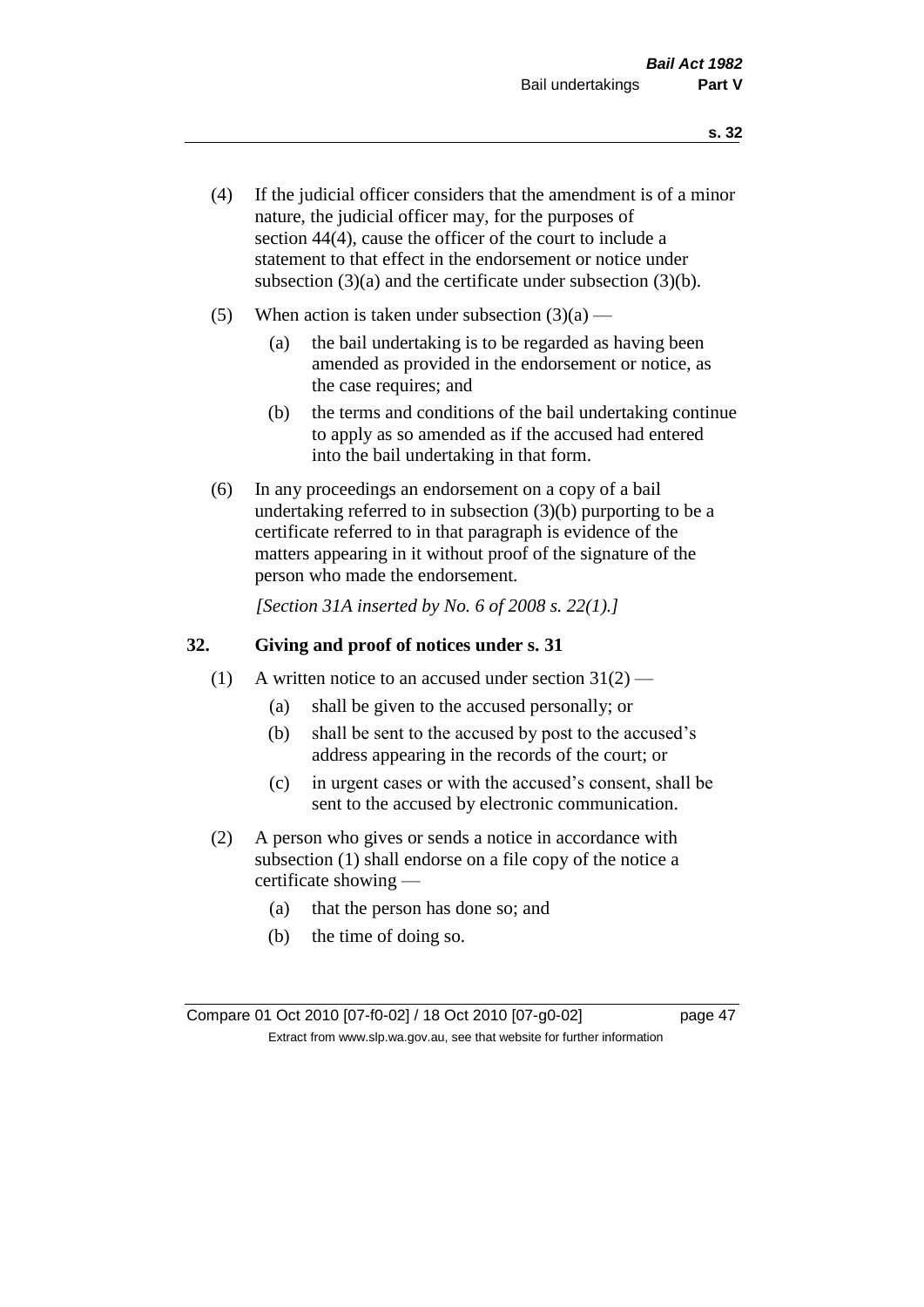- (3) If a notice is sent by post under subsection  $(1)(b)$ , the notice is to be presumed, unless the contrary is shown, to have been received at the time when, in the ordinary course of events, it would have been delivered.
- (4) The judicial officer who under section  $31(2)(a)$  notifies an accused of the time and place for resumed proceedings shall cause to be endorsed on the accused's bail undertaking a certificate showing details of such time and place and that the accused has been notified of them.
- (5) In any proceedings
	- (a) a document purporting to be a copy of a notice referred to in subsection (1) shall be evidence of the terms of the notice; and
	- (b) an endorsement
		- (i) on a copy of a notice referred to in subsection (2); or
		- (ii) on a bail undertaking,

purporting to be a certificate referred to in subsection (2) or (4) is evidence of the matters appearing in it without proof of the signature of the person who made the endorsement.

*[Section 32 amended by No. 74 of 1984 s. 12; No. 84 of 2004 s. 82; No. 6 of 2008 s. 23(1)-(3).]* 

# **33. Judicial officer may order accused to enter into bail undertaking**

(1) Where bail is granted to an accused by a judicial officer, whether with or without any condition being attached thereto, and the accused fails or refuses to enter into a bail undertaking in terms of the grant, the judicial officer who granted bail may, subject to subsection (3), order that the accused enter into the bail undertaking within such time as he may specify.

page 48 Compare 01 Oct 2010 [07-f0-02] / 18 Oct 2010 [07-g0-02] Extract from www.slp.wa.gov.au, see that website for further information

**s. 33**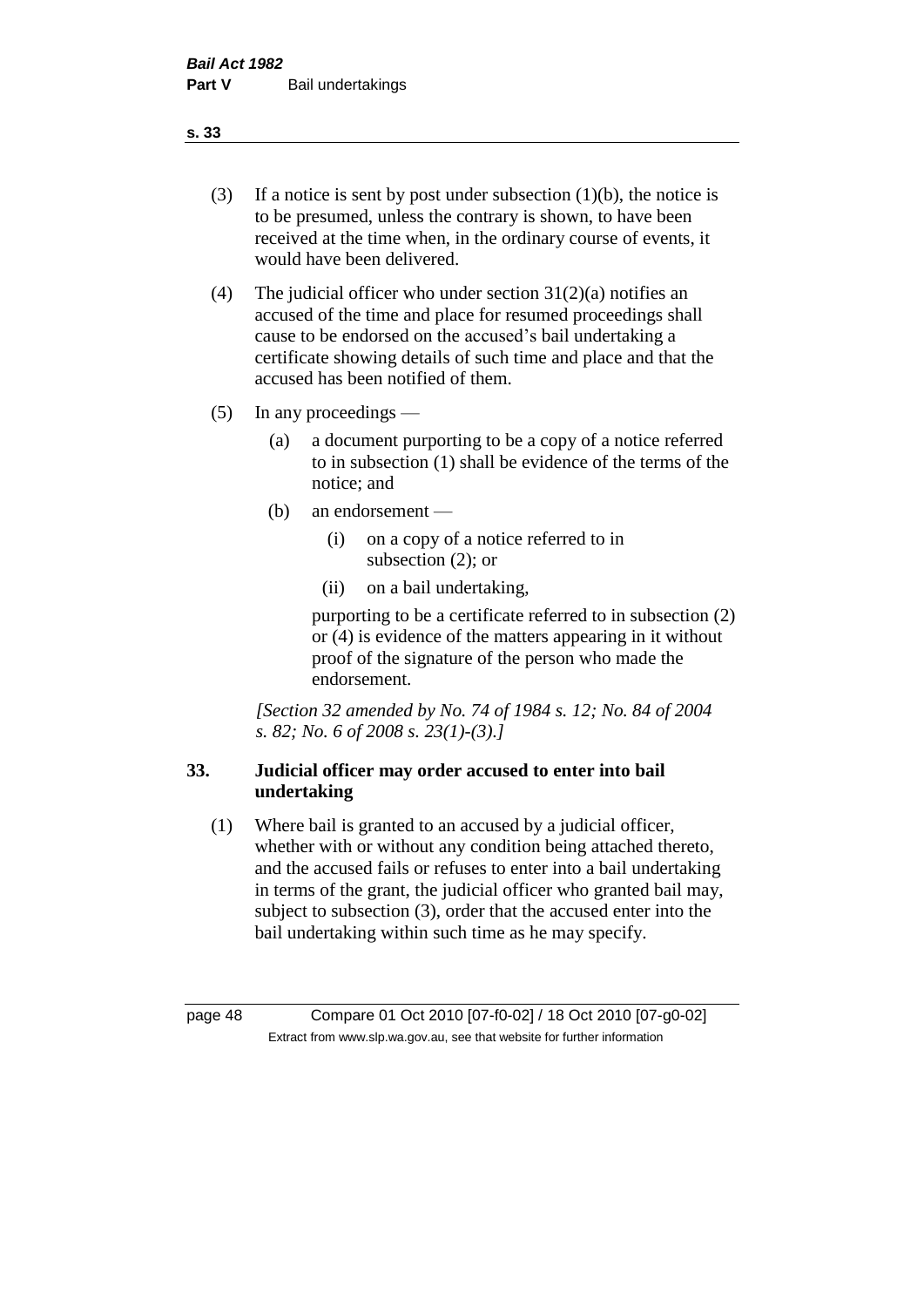- (2) If an accused does not comply with an order under subsection (1), the judicial officer may, subject to subsection (3), further order that a bail undertaking, in such form as the judicial officer may approve, shall be deemed to have been entered into by the accused on the date of such further order, and thereupon that undertaking shall be treated as if it had been duly entered into by the accused for the purposes of this Act.
- (3) A judicial officer shall not
	- (a) make an order under subsection (2) unless he has personally informed the accused of the terms and effect of the order made under subsection (1);
	- (b) exercise any of the powers conferred on him by this section unless he is satisfied that the accused has the capacity to enter into and comply with the undertaking.

*[Section 33 amended by No. 84 of 2004 s. 82.]* 

### **34. Cessation and suspension of bail undertaking**

A bail undertaking ceases to have effect —

- (a) upon the revocation of bail under section 55;
- (b) upon the death of the accused, but only if no order has been made under section 57;
- (c) subject to section 31, upon the appearance in court by the accused as required by his bail undertaking;
- (d) upon the discharge of the accused according to law from any further proceedings for the offence, or all of the offences, to which the bail undertaking relates;
- (e) during any period before the time at which the accused is required to appear in court when he is in custody for any other offence or reason.

*[Section 34 amended by No. 84 of 2004 s. 82.]* 

Compare 01 Oct 2010 [07-f0-02] / 18 Oct 2010 [07-g0-02] page 49 Extract from www.slp.wa.gov.au, see that website for further information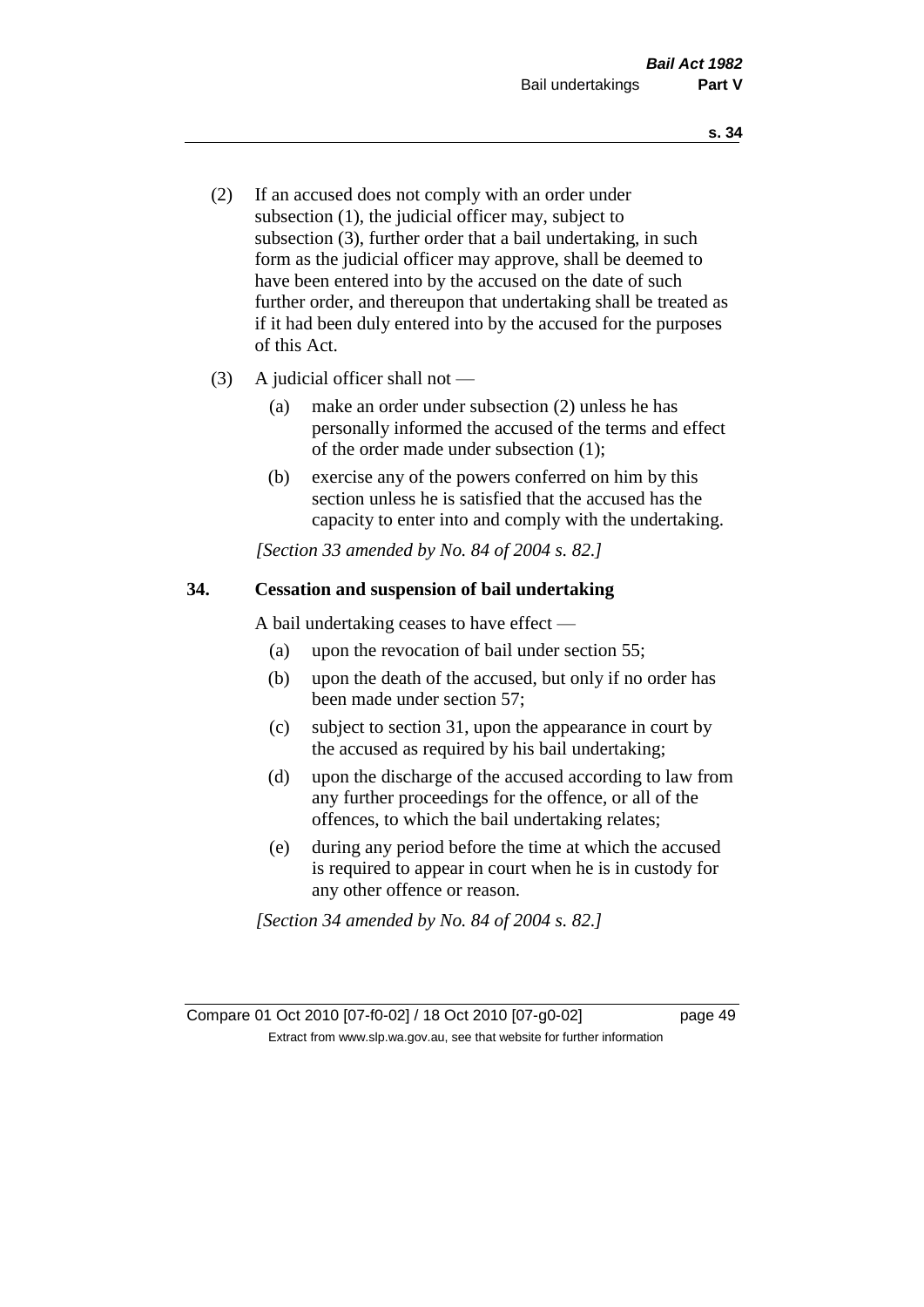# **Part VI — Sureties and surety undertakings**

# **35. Surety and surety undertaking**

- (1) A surety is a person who, as a condition of the grant of bail to an accused, enters into a surety undertaking, that is to say, undertakes in writing that he will, subject to this Act, forfeit a specified amount of money if the accused fails to comply with any requirement of his bail undertaking mentioned in section  $28(2)(a)$  and (b).
- (2) A surety is required to be approved under section 40.
- (3) A forfeiture of money by a surety as mentioned in subsection (1) is enforceable as provided in section 49 but not otherwise.

*[Section 35 amended by No. 84 of 2004 s. 82; No. 6 of 2008 s. 18(3).]* 

### **36. Authority to approve sureties**

- (1) The decision whether an applicant should be approved as a surety in any case is to be made —
	- (a) by a person referred to in section 29(a) to (d); or
	- (b) where the accused to whom bail has been granted is in prison, by a person for the time being in charge of the prison; or
	- (c) where the accused to whom bail has been granted is a child, by an authorised community services officer.
- (2) A judicial officer when granting bail to an accused subject to a requirement for a surety or sureties may make an order as to —
	- (a) the giving of notice to the prosecutor of an application for approval of any surety; or
	- (b) the person or persons who are to, or may, approve any surety,

and subsection (1) has effect subject to any such order.

page 50 Compare 01 Oct 2010 [07-f0-02] / 18 Oct 2010 [07-g0-02] Extract from www.slp.wa.gov.au, see that website for further information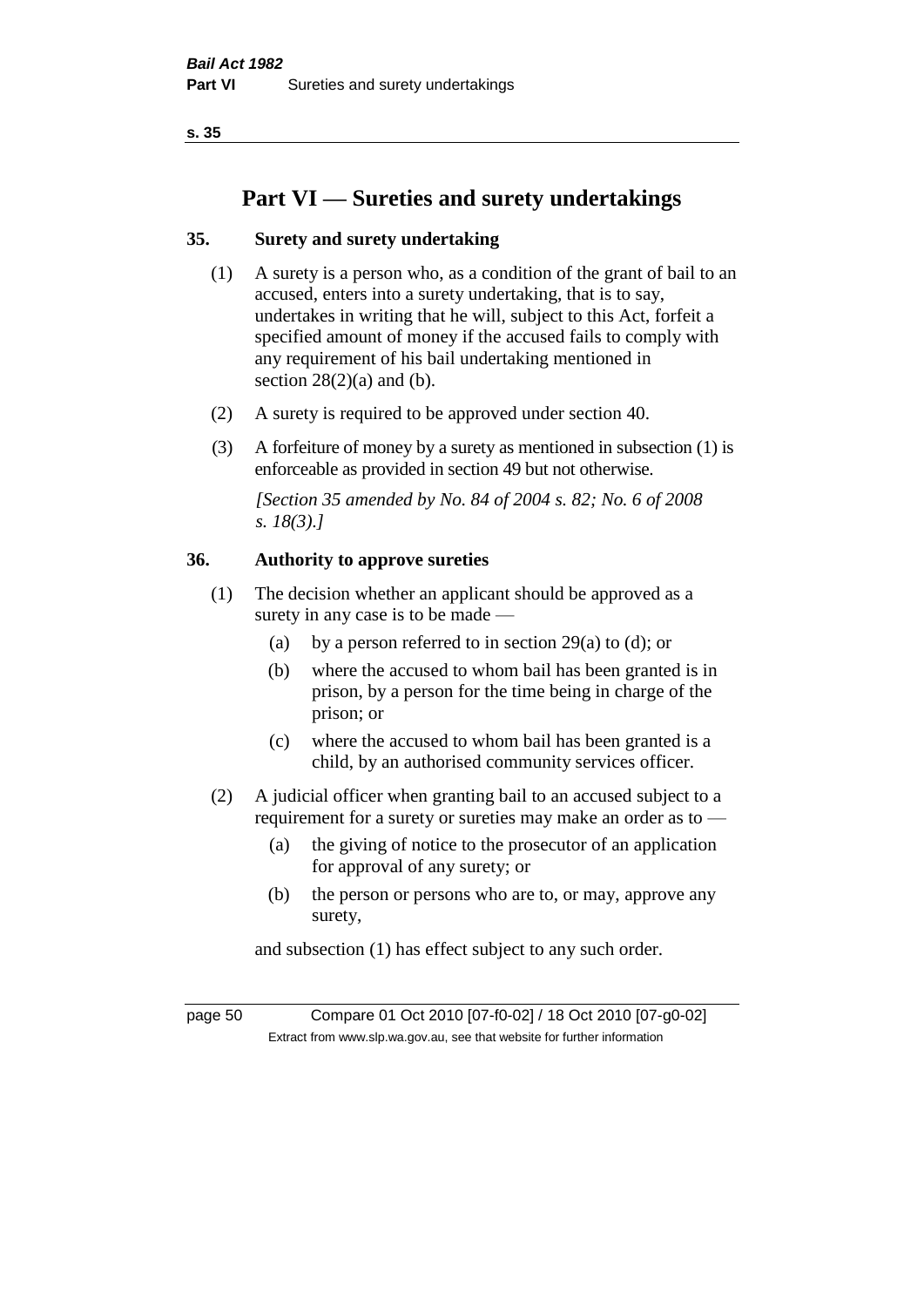*[Section 36 inserted by No. 6 of 2008 s. 24(1).]*

# **37. Proposed surety to receive certain information and prescribed form for completion**

- (1) Whenever a surety approval officer is called upon to decide whether an applicant should be approved as a surety, he shall ensure that the applicant is, or has been, given —
	- (a) a duly completed notice in the prescribed form showing details of the terms and conditions on which bail has been granted to the accused in whose case the surety is required;
	- (b) such information in writing as to the effect of this Act in relation to the rights, obligations and liabilities of sureties as is prescribed for the purposes of this paragraph; and
	- (c) a prescribed form of declaration for completion designed to disclose to the surety approval officer all information relevant to the decision.
- (2) Before he makes his decision, the surety approval officer shall ensure that the applicant furnishes to him the declaration referred to in subsection (1)(c) duly completed.
- (3) For the purposes of this section it is sufficient if  $-$ 
	- (a) the notice, information and declaration referred to in subsection (1) are sent by electronic communication to an electronic address provided by the applicant; and
	- (b) the declaration referred to in subsection  $(1)(c)$  duly completed is sent by electronic communication to an electronic address provided by the surety approval officer.

*[Section 37 amended by No. 84 of 2004 s. 82; No. 6 of 2008 s. 24(4), (5) and 25.]*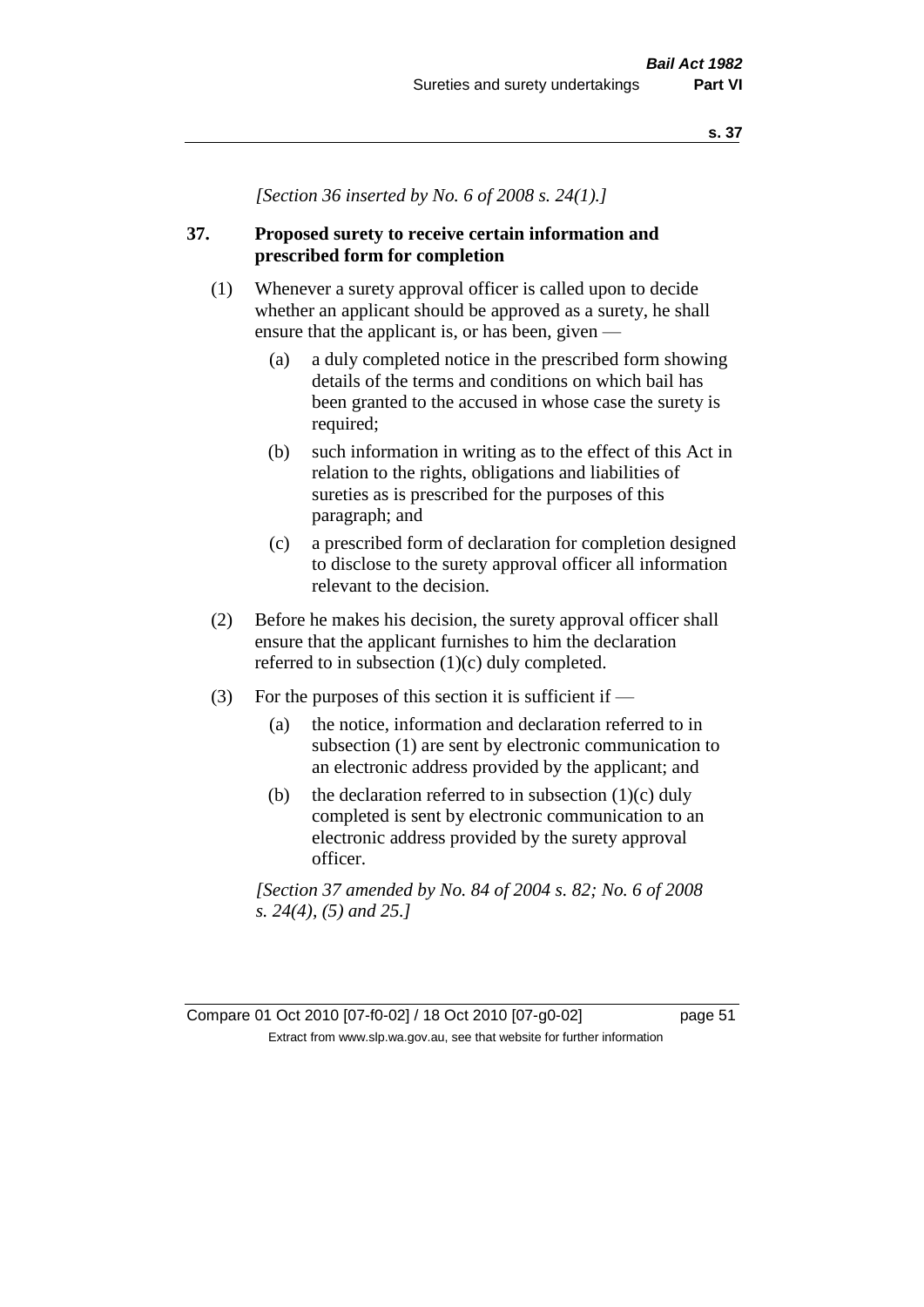# **38. Persons disqualified from being sureties**

- (1) A person is not qualified to be approved as a surety if  $-$ 
	- (a) he is under 18 years of age; or
	- (b) subject to subsection (2), the value of his assets, after provision is made for his debts and liabilities, is less than the amount which he might become liable to forfeit under his proposed surety undertaking; or
	- (c) there are reasonable grounds for believing that he has been, or will be, indemnified by any person against any forfeiture referred to in paragraph (b).
- (2) Subsection (1)(b) does not apply where the applicant for approval is required to give security sufficient to cover the amount which he might become liable to forfeit.

### **39. Matters relevant to approval of sureties**

In determining whether an applicant is suitable to be a surety a surety approval officer shall have regard to all matters which appear to him to be relevant including, as well as any others, the following —

- (a) the character and antecedents of the applicant;
- (b) his proximity to or connection with the accused, whether by kinship, place of residence or otherwise; and
- (c) his ability to pay, or give security for, the amount which he might become liable to forfeit under his proposed surety undertaking, without excessive hardship to himself or his dependants.

*[Section 39 amended by No. 84 of 2004 s. 82; No. 6 of 2008 s. 24(4).]* 

### **40. Decision on application by proposed surety**

(1) Upon receipt of the duly completed declaration referred to in section  $37(1)(c)$ , the surety approval officer shall, after making any enquiries which he thinks desirable, make a decision, as

page 52 Compare 01 Oct 2010 [07-f0-02] / 18 Oct 2010 [07-g0-02] Extract from www.slp.wa.gov.au, see that website for further information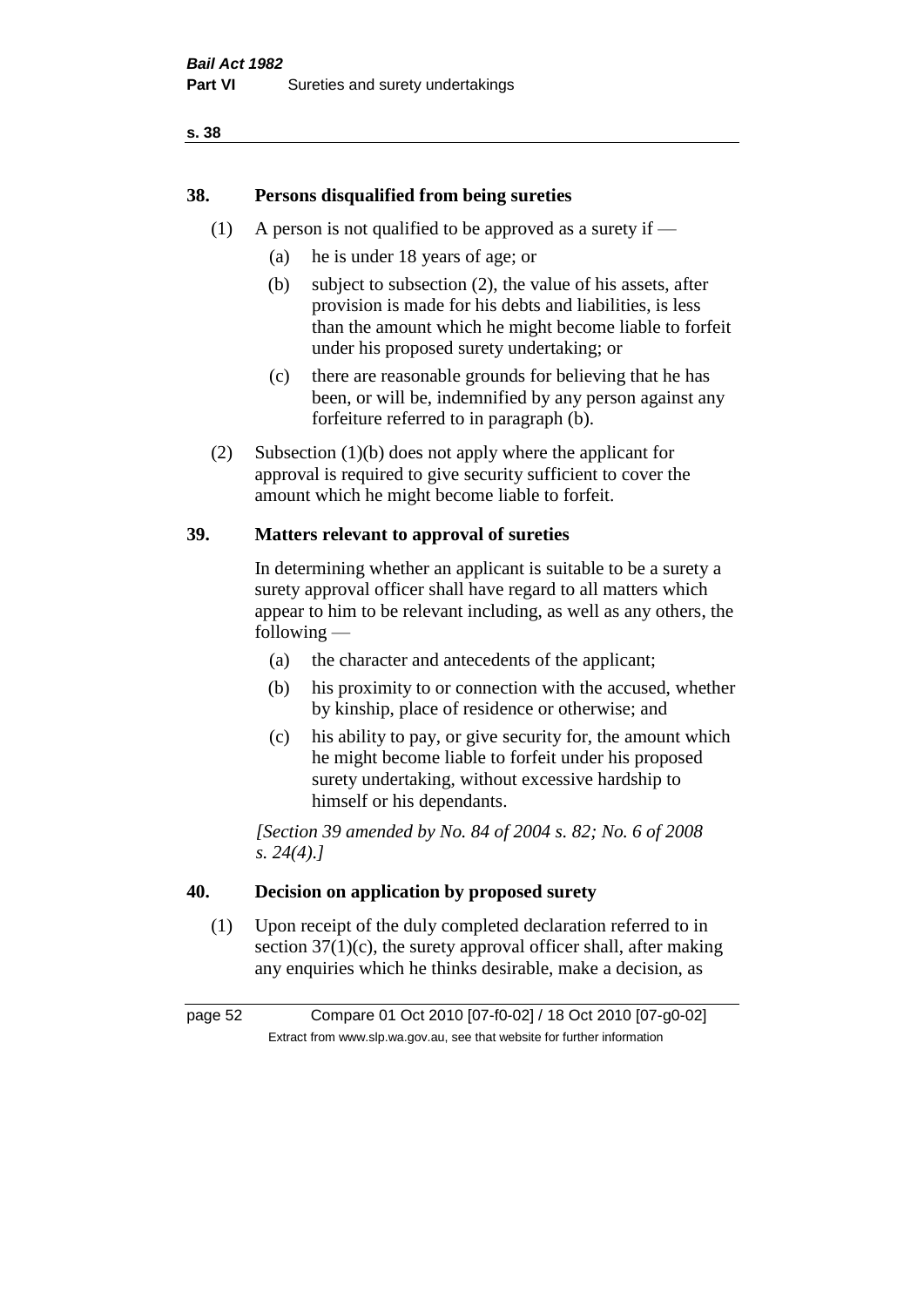soon as is practicable, either to approve or not to approve of the applicant as a surety in that case.

(2) If the surety approval officer does not approve of the applicant as a surety he shall record the reasons for his doing so and inform the applicant and the accused thereof, or cause them to be so informed.

*[Section 40 amended by No. 15 of 1988 s. 15; No. 84 of 2004 s. 82; No. 6 of 2008 s. 24(5).]* 

### **41. Finality of decision to refuse approval**

- (1) A decision by a surety approval officer not to approve of the applicant as a surety is final unless the applicant becomes entitled to re-apply under subsection (2).
- (2) An applicant who is refused approval as a surety may re-apply for approval to the surety approval officer who made that decision, or if that officer is absent or unavailable to another surety approval officer, on the ground that —
	- (a) new facts have been discovered, new circumstances have arisen or the circumstances have changed since he was refused approval; or
	- (b) he failed to adequately present his case for approval on his previous application,

and the provisions of this Act, except section 37, shall, with necessary modifications, apply to any such further application and the decision thereon.

*[Section 41 amended by No. 6 of 2008 s. 24(3) and (4).]*

### **42. Before whom surety undertaking may be entered into**

A surety undertaking need not be entered into before the surety approval officer who approved the surety but may be entered into before any person before whom the accused for whose appearance the surety is approved might enter into his bail undertaking under section 29.

Compare 01 Oct 2010 [07-f0-02] / 18 Oct 2010 [07-g0-02] page 53 Extract from www.slp.wa.gov.au, see that website for further information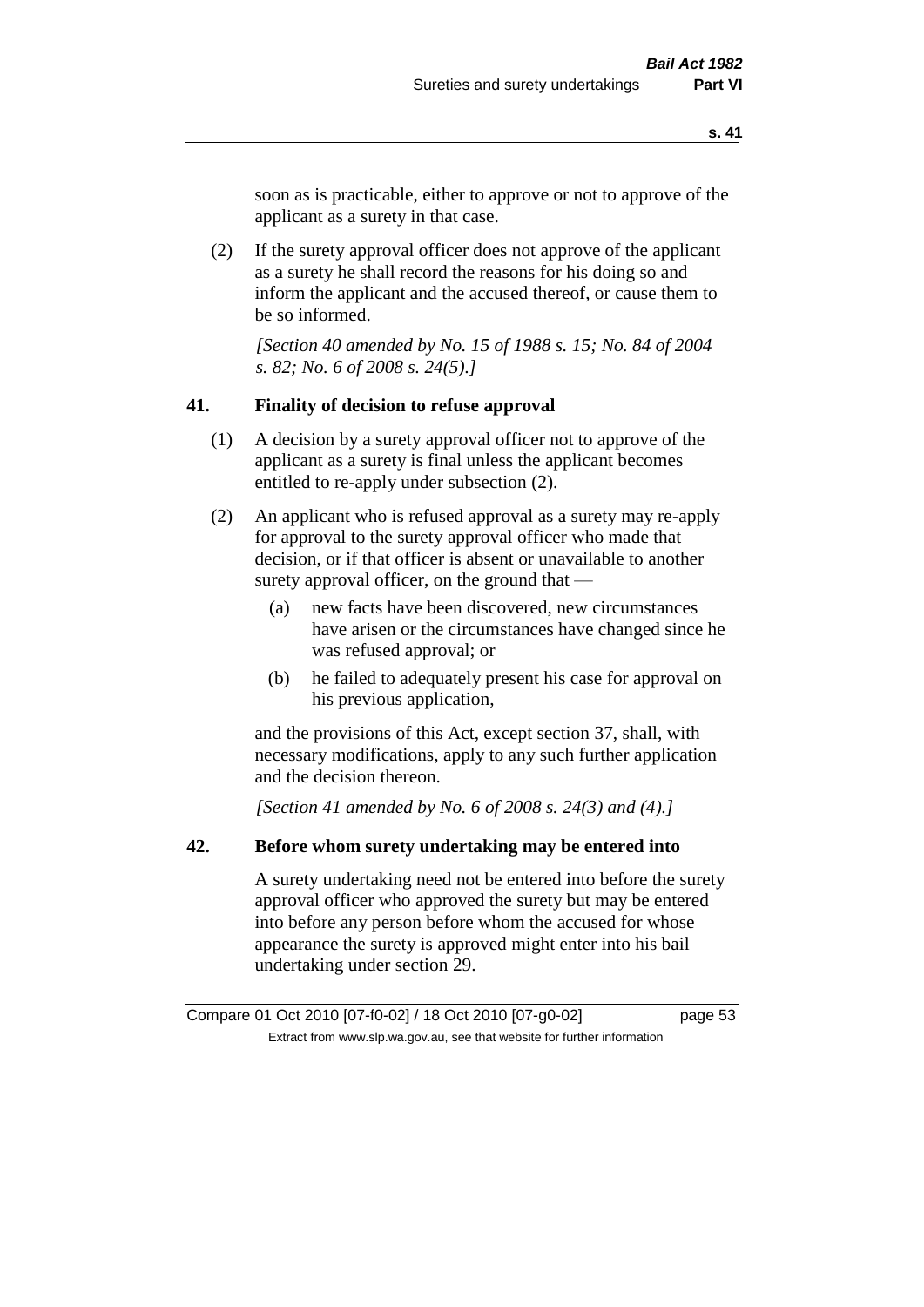*[Section 42 amended by No. 84 of 2004 s. 82; No. 6 of 2008 s. 24(5).]* 

### **43. Duties of persons before whom surety undertaking is entered into**

A person before whom a surety undertaking is to be entered into —

- $(a)$  shall
	- (i) read to the surety;
	- (ii) be informed by the surety that he has read; or
	- (iii) if necessary, have translated to the surety,

the documents described in section  $37(1)(a)$  and (b), and the surety undertaking, before the surety enters into the undertaking;

- (b) shall ensure that all conditions which are to be complied with by the surety have been complied with before the surety enters into his undertaking; and
- (c) shall give to the surety a copy of his surety undertaking as duly completed.

*[Section 43 amended by No. 74 of 1984 s. 13.]* 

## **43A. Use of video link and electronic communication where proposed surety is interstate**

(1) In this section —

*proposed surety* means a person who is to enter into a surety undertaking;

*relevant official* means the person before whom the surety undertaking is to be entered into or was entered into, as the case requires;

*video link* means facilities (including closed circuit television) that enable, at the same time —

(a) the relevant official to see and hear the proposed surety; and

page 54 Compare 01 Oct 2010 [07-f0-02] / 18 Oct 2010 [07-g0-02] Extract from www.slp.wa.gov.au, see that website for further information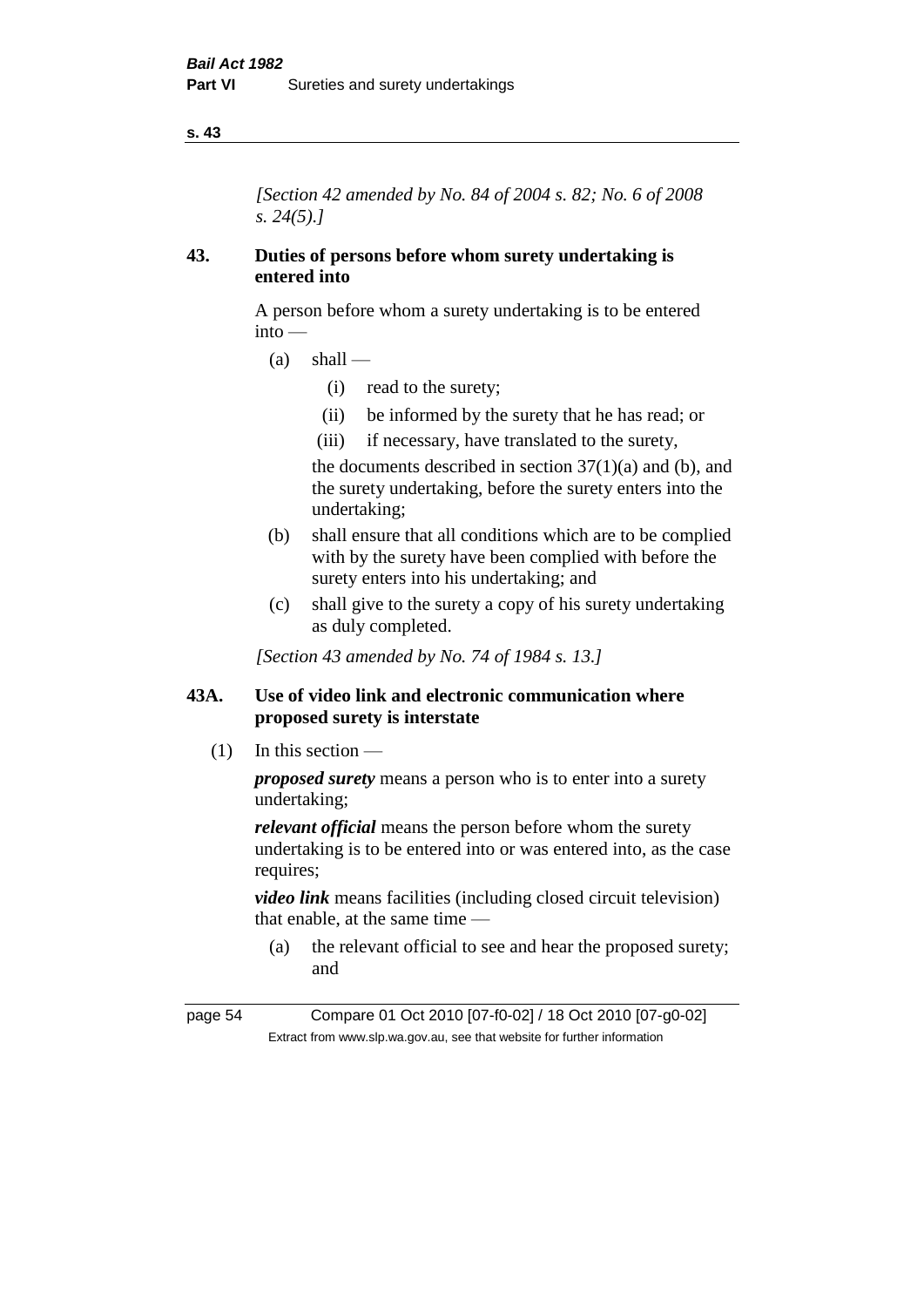- (b) the proposed surety to see and hear the relevant official.
- (2) This section applies if a proposed surety is in another State or a Territory.
- (3) The relevant official may comply with section 43(a) and (b) by means of a video link.
- (4) The relevant official may send the surety undertaking to the proposed surety by electronic communication for completion.
- (5) The proposed surety may enter into the surety undertaking by sending the completed surety undertaking to the relevant official by electronic communication.
- (6) If the surety undertaking is sent by electronic communication under subsection (4) or (5), any requirement for the proposed surety or the relevant official to sign it is to be taken to have been complied with if the full name of the proposed surety or the relevant official, as the case requires, appears in the appropriate place in the undertaking.
- (7) The relevant official may comply with section  $43(c)$  by sending a copy of the surety undertaking as duly completed to the surety by electronic communication.
- (8) A surety undertaking that is entered into in accordance with this section is to be taken to have been entered into before the relevant official.
- (9) In any proceedings a document purporting to be a copy of a surety undertaking and purporting to be certified by the relevant official to be a copy of a surety undertaking entered into in accordance with this section is evidence of the surety undertaking without proof of the signature of the relevant official.
- (10) A reference in this section to sending a surety undertaking or copy of a surety undertaking to a person by electronic communication is a reference to sending the undertaking or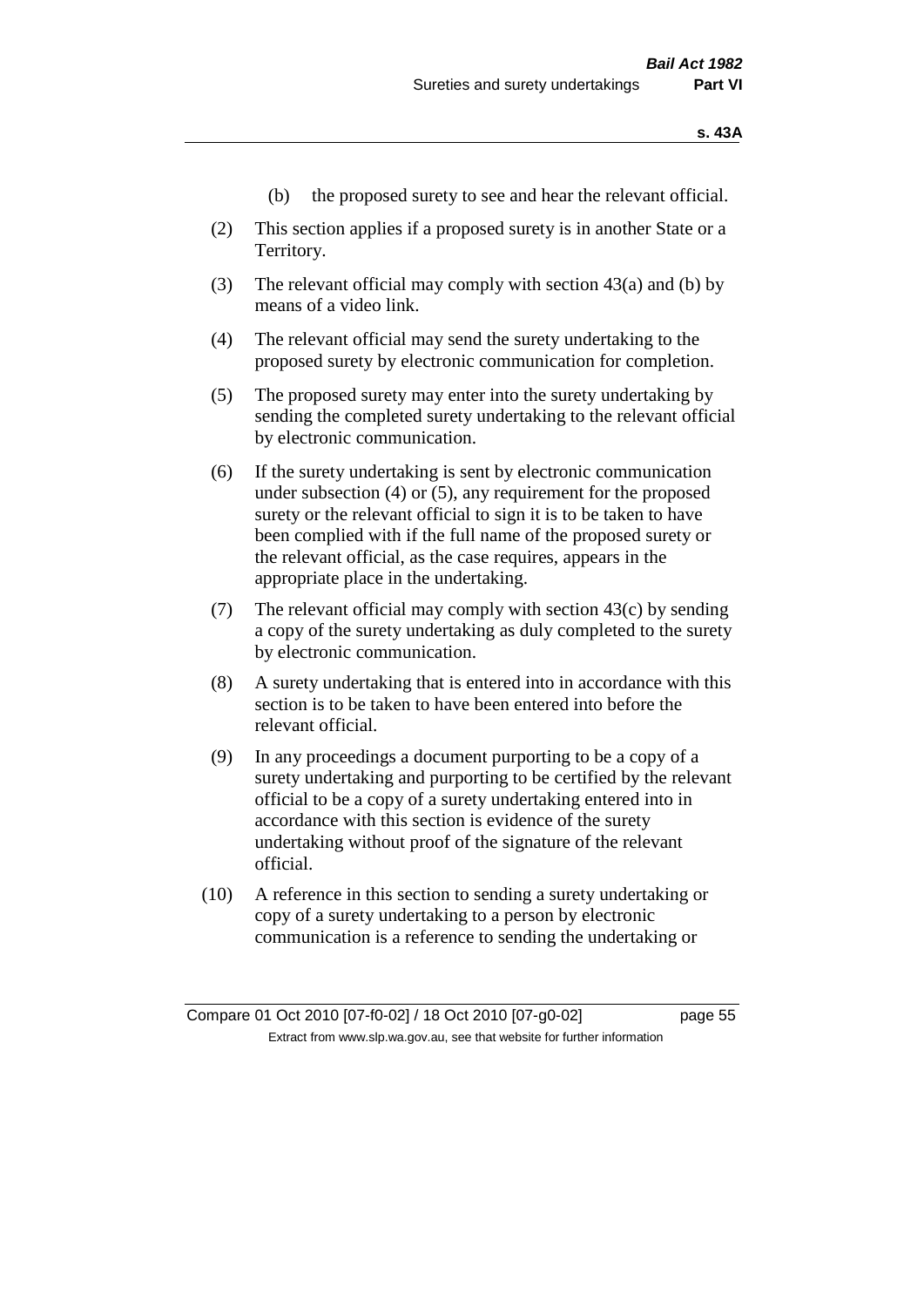copy by electronic communication to an electronic address provided by the person.

*[Section 43A inserted by No. 6 of 2008 s. 26.]*

# **44. When surety undertaking extends to different time or different time and place substituted under s. 31**

- (1) A surety undertaking does not extend to the failure by the accused to appear at a different time or a different time and place substituted pursuant to section 31 unless —
	- (a) the surety undertaking contains a provision stating that it does so extend and, where applicable under subsection (5), the surety has received notice as mentioned in that subsection; or
	- (b) subsection (2) applies.
- (2) A surety undertaking extends to the failure by the accused to appear at a different time substituted pursuant to section 31 during a trial if, at the option of the surety, the undertaking contains a provision stating —
	- (a) that it does so extend; and
	- (b) the effect of subsection (4).
- (3) In subsection  $(2)$  —

*trial* means that part of proceedings for an offence when evidence is being received by the court in respect of the offence and also extends to any time when —

- (a) legal argument is being heard; or
- (b) a judicial officer or a jury is deliberating.
- (4) Subsection (2) applies despite any amendment as defined in section 31A(1) if the endorsement or notice under section 31A(3)(a) in respect of the amendment includes a statement referred to in section 31A(4).
- (5) A surety undertaking may, at the option of the surety, also contain a provision stating that where —

page 56 Compare 01 Oct 2010 [07-f0-02] / 18 Oct 2010 [07-g0-02] Extract from www.slp.wa.gov.au, see that website for further information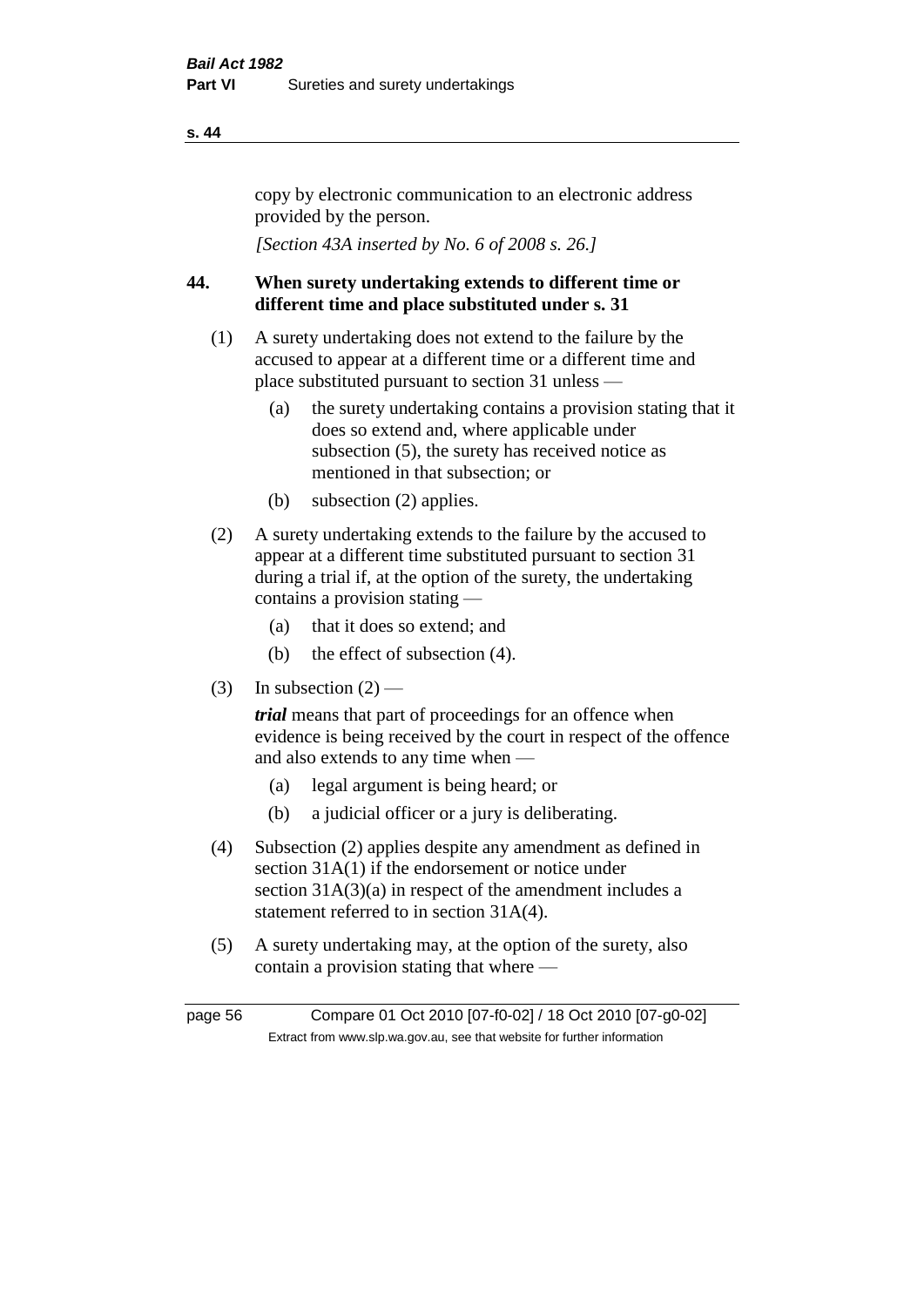- (a) a different time or a different time and place for the accused's appearance is substituted pursuant to section 31; and
- (b) subsection (2) does not apply,

the surety's liability only arises if the surety is given notice, as soon as is practicable, of the different time or the different time and place.

(6) Where, by operation of this section, a surety undertaking would extend to the failure by the accused to appear at a different time or a different time and place substituted pursuant to section 31, that extension is not affected by a reduction in the number of offences to which the accused's bail undertaking relates.

*[Section 44 inserted by No. 6 of 2008 s. 27(1).]*

### **45. Giving and proof of notices under s. 44**

- (1) For the purposes of section 44(5) notice to a surety may be given —
	- (a) orally to the surety by the judicial officer when he fixes a time and place for the proceedings or the resumed proceedings; or
	- (b) in the approved form to the surety personally; or
	- (c) by a person authorised under subsection (5) sending or causing to be sent the approved form to the surety —
		- (i) by post to the surety's address appearing in the records of the court; or
		- (ii) in urgent cases or with the surety's consent, by electronic communication.
- (2) A person who gives a notice in accordance with subsection  $(1)(b)$  or  $(c)$  shall endorse on a file copy of the notice a certificate showing —
	- (a) that the person has done so; and
	- (b) the time of doing so.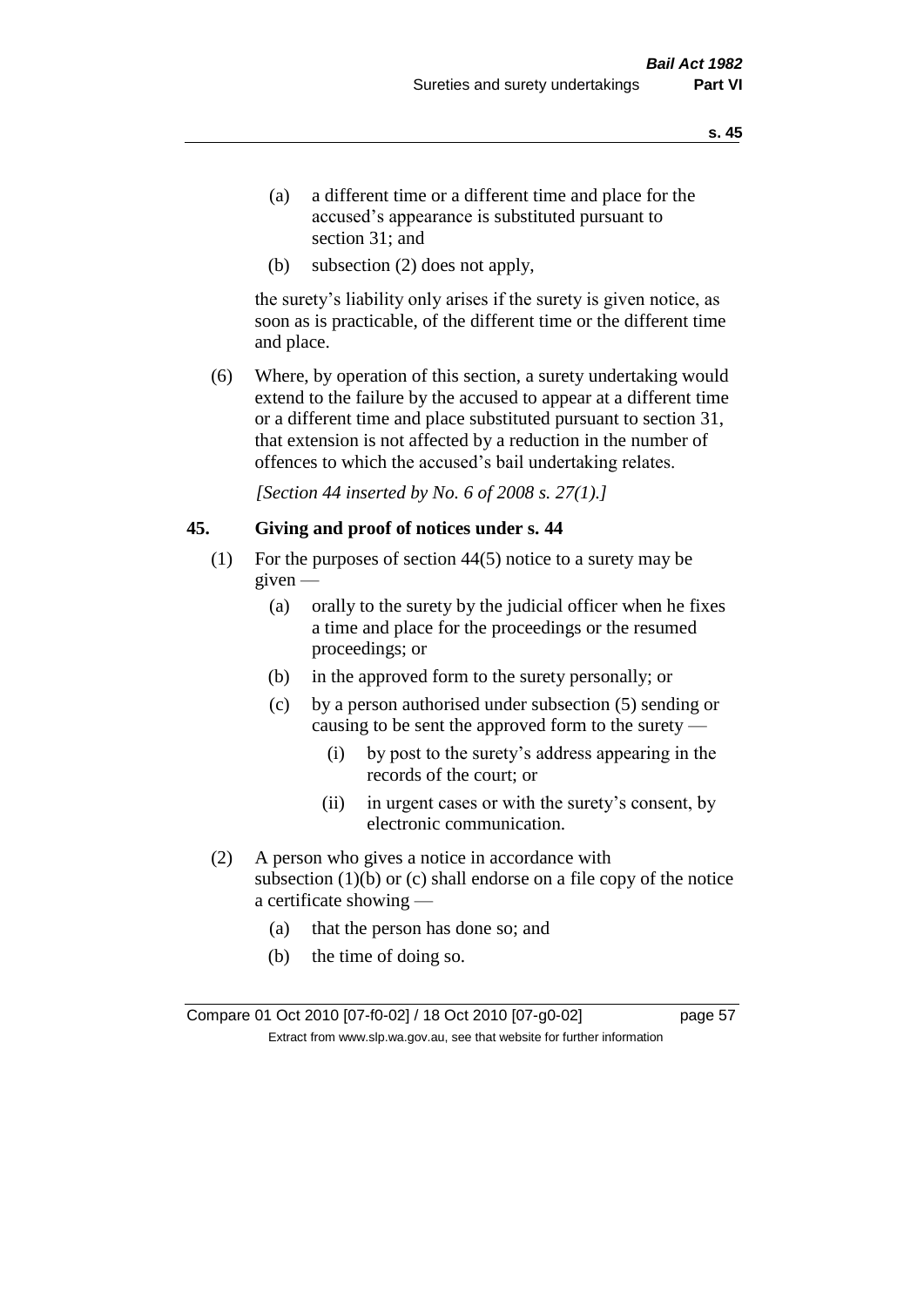- 
- (2a) If a notice is sent by post under subsection  $(1)(c)$ , the notice is to be presumed, unless the contrary is shown, to have been received at the time when, in the ordinary course of events, it would have been delivered.
- (3) A judicial officer who, under subsection  $(1)(a)$ , notifies a surety of the time and place for the proceedings or the resumed proceedings shall cause to be endorsed on a file copy of the surety's undertaking a certificate showing details of such time and place and that the surety has been notified of them.
- (4) In any proceedings
	- (a) a document purporting to be a copy of a notice referred to in section 44(5) shall be evidence of the terms of the notice; and
	- (b) an endorsement
		- (i) on a file copy of a notice given under subsection  $(1)(b)$  or  $(c)$  purporting to be a certificate referred to in subsection (2); or
		- (ii) on a file copy of a surety undertaking purporting to be a certificate referred to in subsection (3),

is evidence of the matters appearing in the certificate without proof of the signature of the person who made the endorsement.

- (5) A registrar of the court, other than a deputy registrar of the Magistrates Court or the Children's Court, is an authorised person for the purposes of subsection  $(1)(c)$  and in addition —
	- (a) in respect of committals to the Supreme Court, the Chief Justice; and
	- (b) in respect of committals to the District Court, the Chief Judge,

may authorise a person or persons, by name or office, to perform the function referred to in subsection  $(1)(c)$ .

page 58 Compare 01 Oct 2010 [07-f0-02] / 18 Oct 2010 [07-g0-02] Extract from www.slp.wa.gov.au, see that website for further information

**s. 45**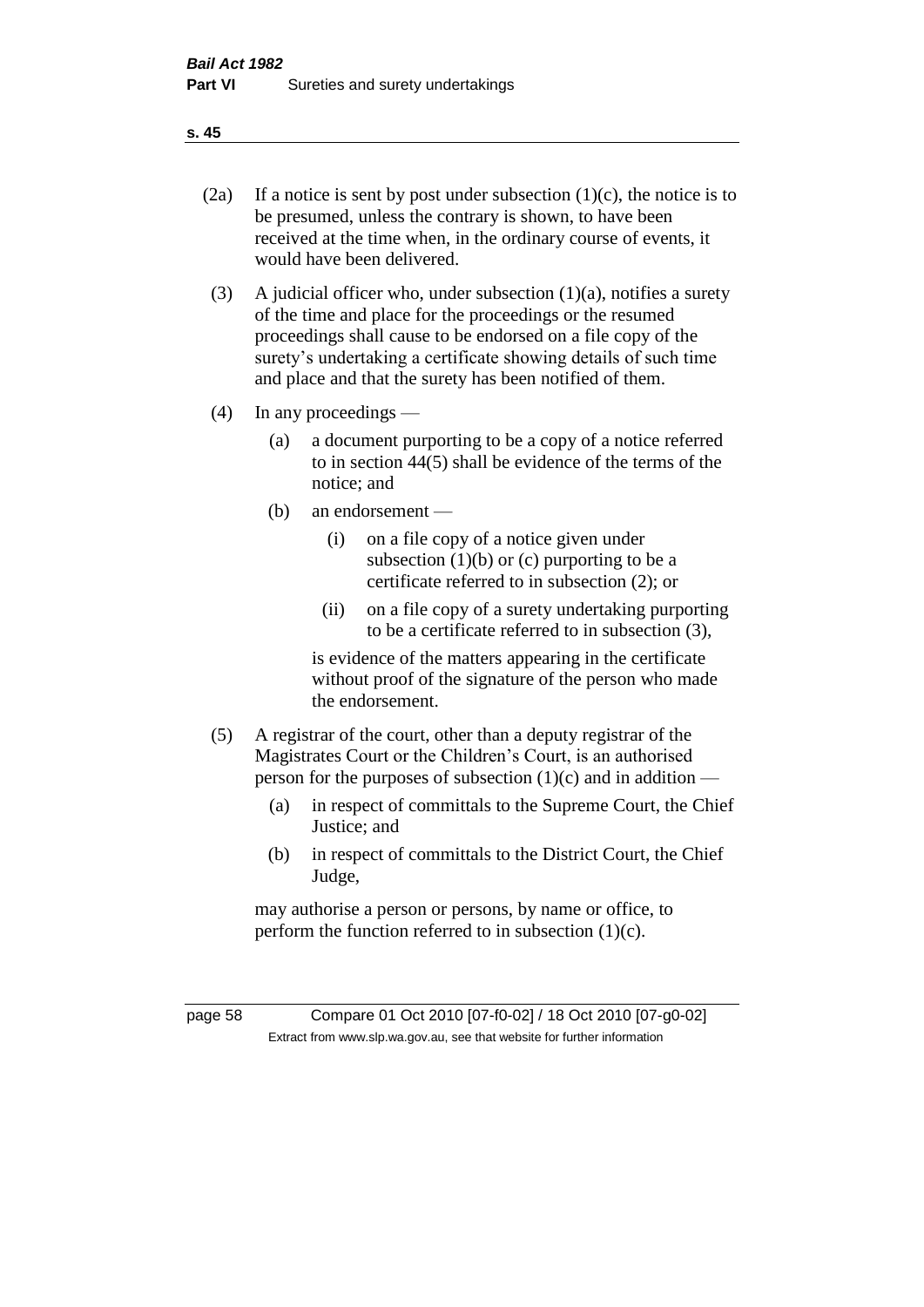*[Section 45 amended by No. 74 of 1984 s. 15; No. 59 of 2004 s. 141; No. 6 of 2008 s. 28(1)-(5).]* 

### **46. Power of surety to apprehend accused**

- (1) A surety may arrest an accused for whose appearance in court he has entered into a surety undertaking if the surety has reasonable grounds to believe that —
	- (a) the accused
		- (i) is not likely to comply with the requirements of his bail undertaking mentioned in section  $28(2)(a)$  or (b);
		- (ii) is, or has been, in breach of any condition of his bail undertaking mentioned in section 28(2)(c); or
		- (iii) is, or has been, in breach of a home detention condition mentioned in section 28(2)(d);
		- and
	- (b) it is not expedient to invoke the assistance of the relevant officer under section 54(1) because the delay occasioned by doing so would defeat the purpose of that section.
- (2) A surety who arrests an accused under subsection (1) shall, as soon as is practicable, deliver him into the custody of a police officer and thereafter he shall be dealt with under section 54(4) and section 55, and those provisions shall apply, as if he had been arrested by a police officer under section 54(2).

*[Section 46 amended by No. 74 of 1984 s. 16; No. 61 of 1990 s. 10; No. 84 of 2004 s. 82; No. 6 of 2008 s. 33(5).]* 

### **47. Cessation and suspension of surety undertaking**

A surety undertaking ceases to have effect —

(a) upon the revocation of bail under section  $55(1)$ ;

Compare 01 Oct 2010 [07-f0-02] / 18 Oct 2010 [07-g0-02] page 59 Extract from www.slp.wa.gov.au, see that website for further information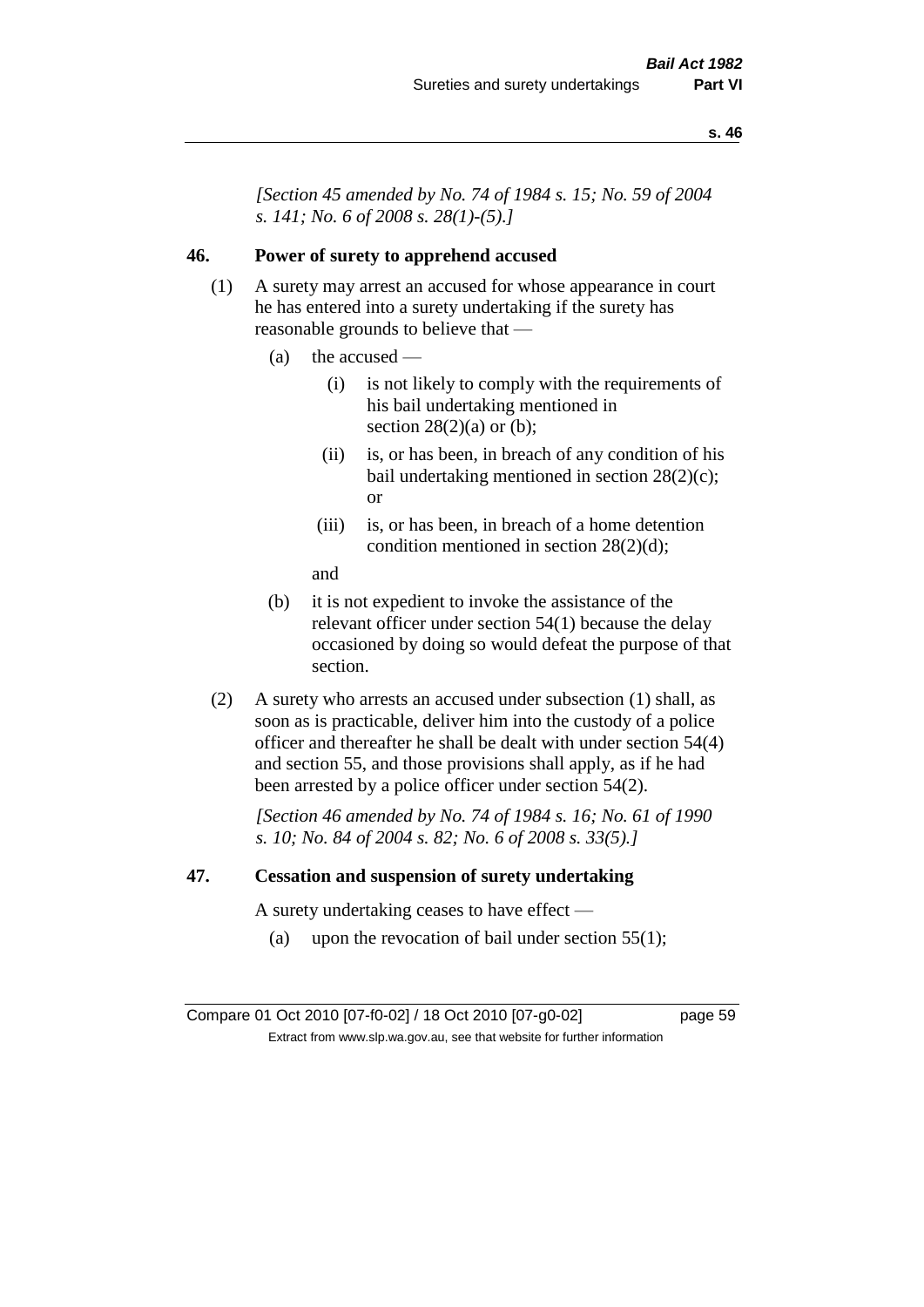(b) upon the release of an accused under section 55(2) if the surety does not consent to the continuance in force of his surety undertaking;

- (c) upon its being cancelled under section 48(4) (and as from the time fixed therefor) by an appropriate judicial officer;
- (d) upon the death of the surety, but only if no order under section 49(1) has been made before then;
- (e) subject to sections 31 and 44, upon the appearance in court by the accused as required by his bail undertaking;
- (f) upon the discharge of the accused according to law from any further proceedings for the offence, or all of the offences, to which the surety undertaking relates; or
- (g) during any period before the time at which the accused is required to appear in court when he is in custody for any other offence or reason.

*[Section 47 amended by No. 84 of 2004 s. 82.]* 

# **48. Surety may apply for cancellation of his undertaking**

- (1) A surety may apply to an appropriate judicial officer for cancellation of his undertaking.
- (2) An application under subsection (1) may be made at any time before that specified, or deemed by section 31(3) to be specified, in the accused's bail undertaking for his appearance in court.
- (3) Upon an application being made under subsection (1) an appropriate judicial officer shall cause the accused to appear before him or another such officer and may issue a warrant or summons for that purpose.
- (4) Upon the appearance of the accused before the time mentioned in subsection (2) an appropriate judicial officer shall —
	- (a) cancel the surety undertaking; and

page 60 Compare 01 Oct 2010 [07-f0-02] / 18 Oct 2010 [07-g0-02] Extract from www.slp.wa.gov.au, see that website for further information

**s. 48**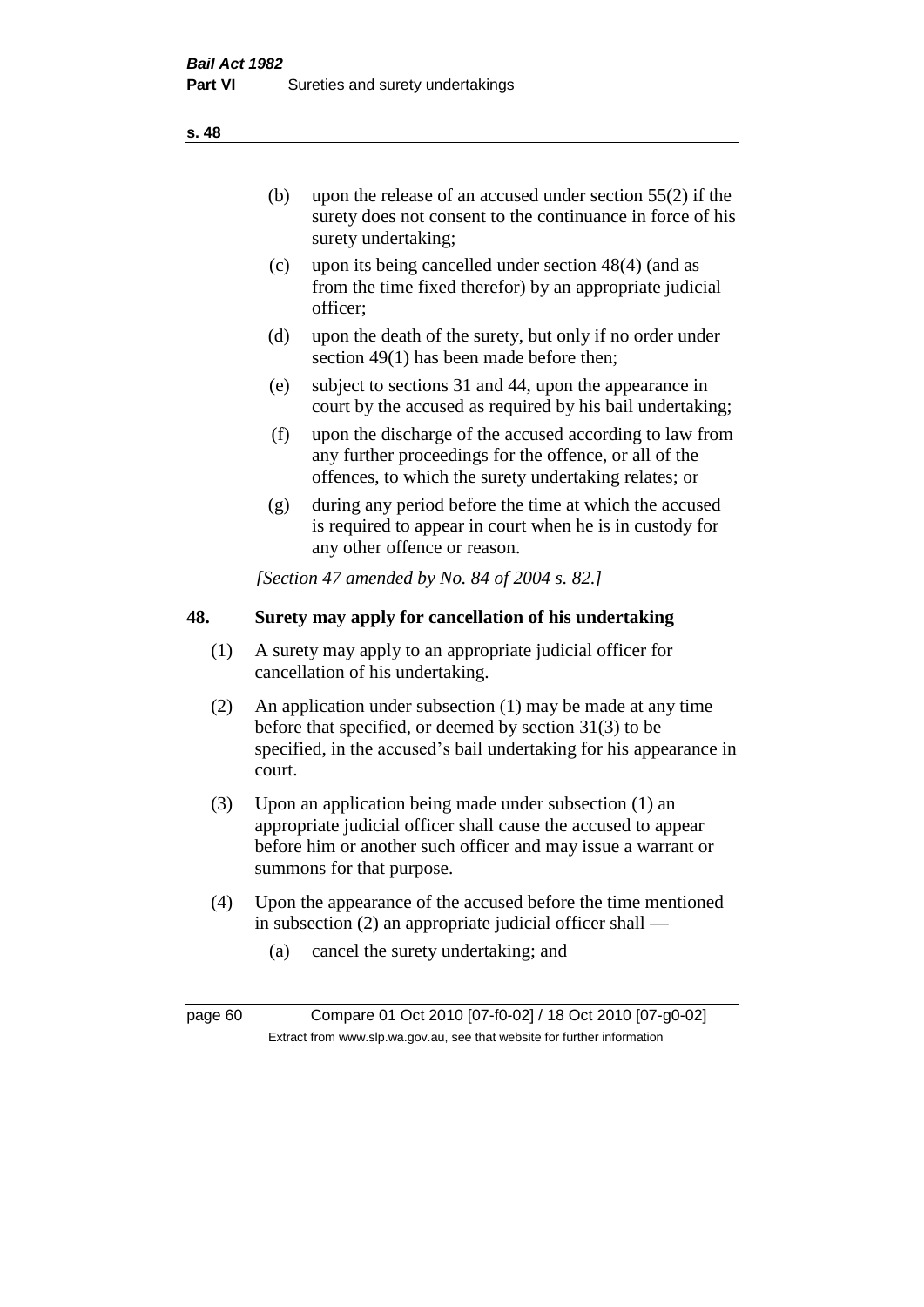- **s. 49**
- (b) exercise one of the powers set out in section  $55(1)(d)$ or (e).
- (5) An application under subsection (1) must be made, and proceedings on it are to be conducted —
	- (a) in a court of summary jurisdiction in accordance with the regulations;
	- (b) in the Supreme Court or the District Court in accordance with rules of court.

*[Section 48 amended by No. 59 of 2004 s. 141; No. 84 of 2004 s. 7 and 82; No. 6 of 2008 s. 29.]* 

## **49. Forfeiture of money under surety's undertaking**

- (1) Where an accused has failed to comply with any requirement of his bail undertaking mentioned in section 28(2)(a) or (b) the following provisions of this section apply for the purpose of enforcing payment to the State of any sum thereupon payable by a surety in terms of his surety undertaking —
	- (a) an application for an order that the sum be paid may be made to an appropriate judicial officer —
		- (i) by the Director of Public Prosecutions where the court before which the accused failed to appear was —
			- (I) the District Court, the Supreme Court or the Court of Appeal; or
			- (II) another court, if the Director of Public Prosecutions is the prosecutor in that court of the case against the accused;
			- or
		- (ii) in other cases, by the State Solicitor or the registrar of the court before which the accused failed to appear;
	- *[(b) deleted]*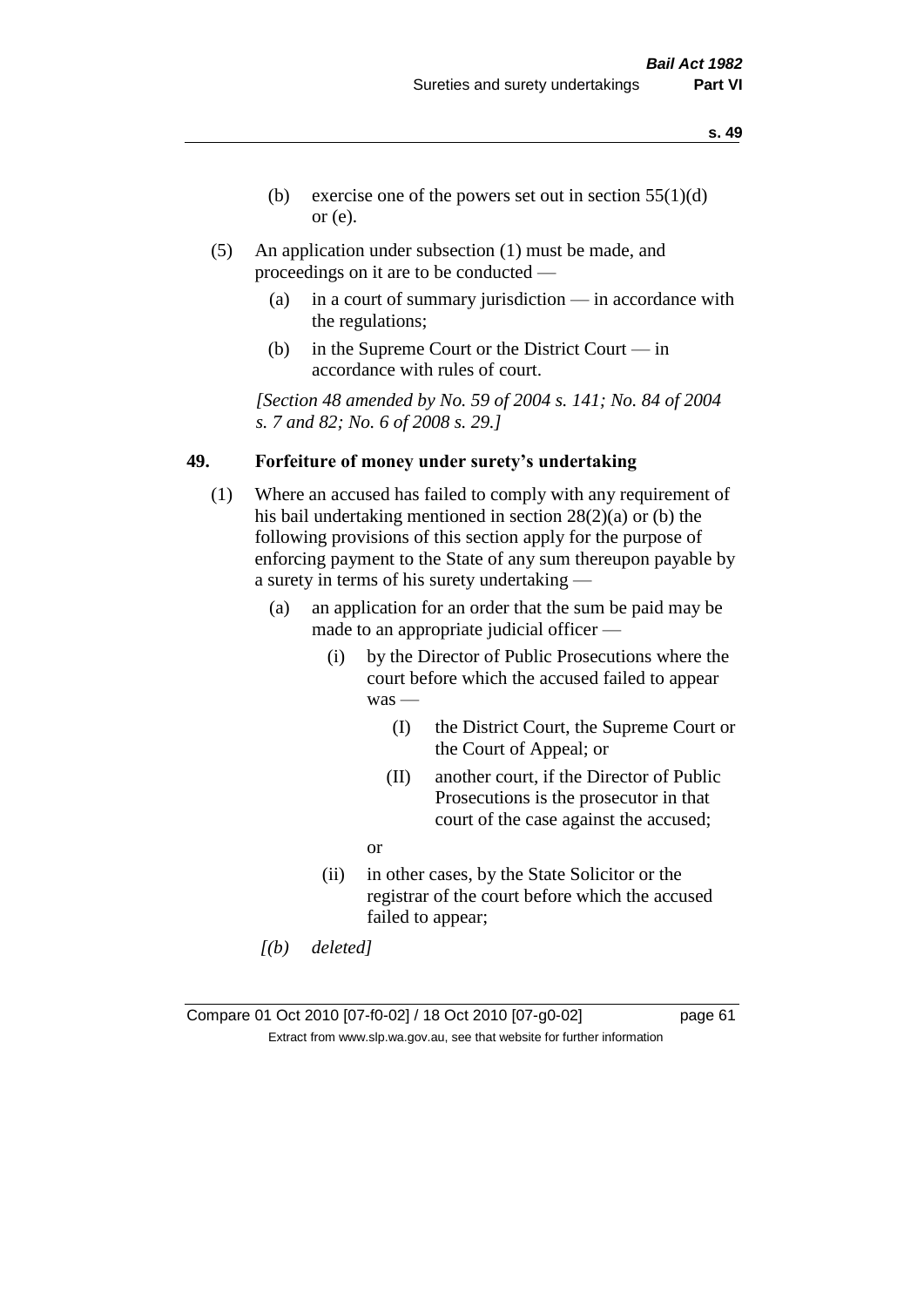(c) on the hearing of the application and upon proof of the surety's liability in terms of his undertaking, the judicial officer shall order forfeiture of the full amount specified in the undertaking unless the surety attends at the hearing and shows to the satisfaction of the judicial officer that there was reasonable cause for the failure of the accused to comply with the requirement to which the application relates;

- (d) notwithstanding paragraph (c), the judicial officer may decline to make an order under that paragraph or may order forfeiture in part only where the surety attends and shows to the satisfaction of the judicial officer —
	- (i) that, by reason of a change of circumstances since the undertaking was entered into, an order for forfeiture, or for forfeiture in full (as the case may be), would cause excessive hardship to the surety or his dependants; and
	- (ii) that such hardship would not be relieved by the exercise of one or more of the powers conferred by section 59;
- (e) an order may be made under this section whether or not the accused has been convicted of an offence against section 51(1) or (2) but if, after an order has been made, the surety satisfies the Governor that new facts have been discovered or new circumstances have arisen which show that there was reasonable cause for the failure of the accused as mentioned in paragraph (c), the Governor may exercise the power in section 139 of the *Sentencing Act 1995* as if the forfeiture were one to which that section applied.
- (2) An application under subsection (1) must be made, and proceedings on it are to be conducted —
	- (a) in a court of summary jurisdiction in accordance with the regulations;

**s. 49**

page 62 Compare 01 Oct 2010 [07-f0-02] / 18 Oct 2010 [07-g0-02] Extract from www.slp.wa.gov.au, see that website for further information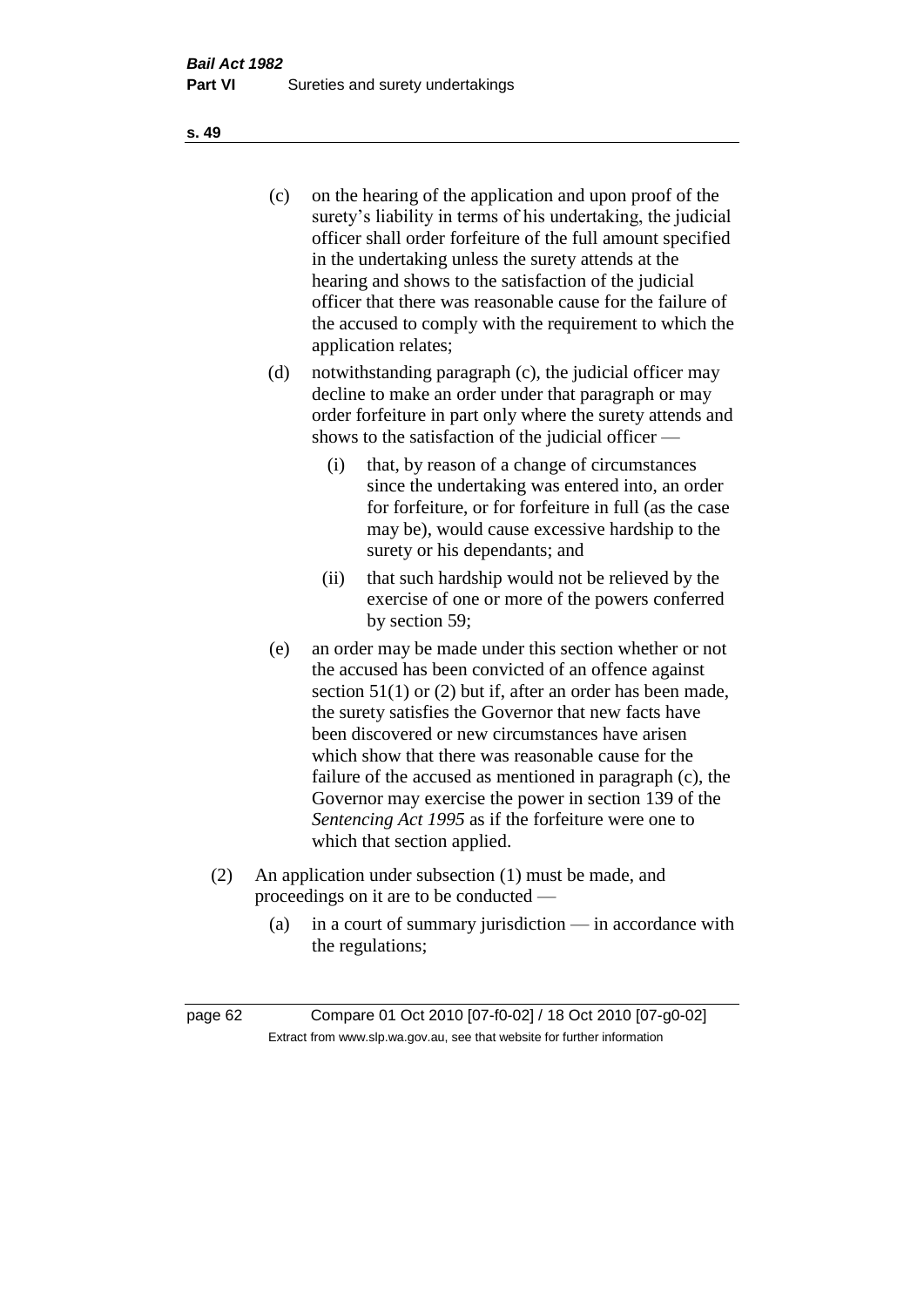- **s. 50**
- (b) in the Supreme Court or the District Court  $-\text{in}$ accordance with rules of court.
- (3) Without prejudice to the recovery of such an amount as a civil debt due to the State, any amount to be paid under an order made under this section is to be paid, and its payment may be enforced under Part 5 of the *Fines, Penalties and Infringement Notices Enforcement Act 1994*, unless an order has been made under subsection (4).
- (4) If under this section the Supreme Court or the District Court makes an order requiring the payment of money, the court may make an order under section 59 of the *Sentencing Act 1995* in respect of the amount payable and for that purpose that section, with any necessary changes, applies as if the amount were a fine imposed on the surety.

*[Section 49 amended by No. 74 of 1984 s. 17; No. 92 of 1994 s. 5; No. 78 of 1995 s. 8; No. 65 of 2003 s. 121(3); No. 74 of 2003 s. 29; No. 59 of 2004 s. 141; No. 84 of 2004 s. 8, 11 and 82; No. 6 of 2008 s. 18(2) and 30(1) and (2).]* 

### **50. Offence to indemnify surety**

(1) If a person indemnifies, or agrees to indemnify, a surety or proposed surety against any liability which the surety or proposed surety may incur under this Act (including this section) he and the surety or proposed surety and any person with whom he agrees as aforesaid each commits an offence.

Penalty: \$1 000 or imprisonment for 12 months or both.

- (2) An offence is committed under subsection  $(1)$ 
	- (a) whether the agreement is made before or after the surety undertaking is entered into and whether or not a proposed surety actually becomes a surety; and
	- (b) whether the compensation is to be in money or in money's worth.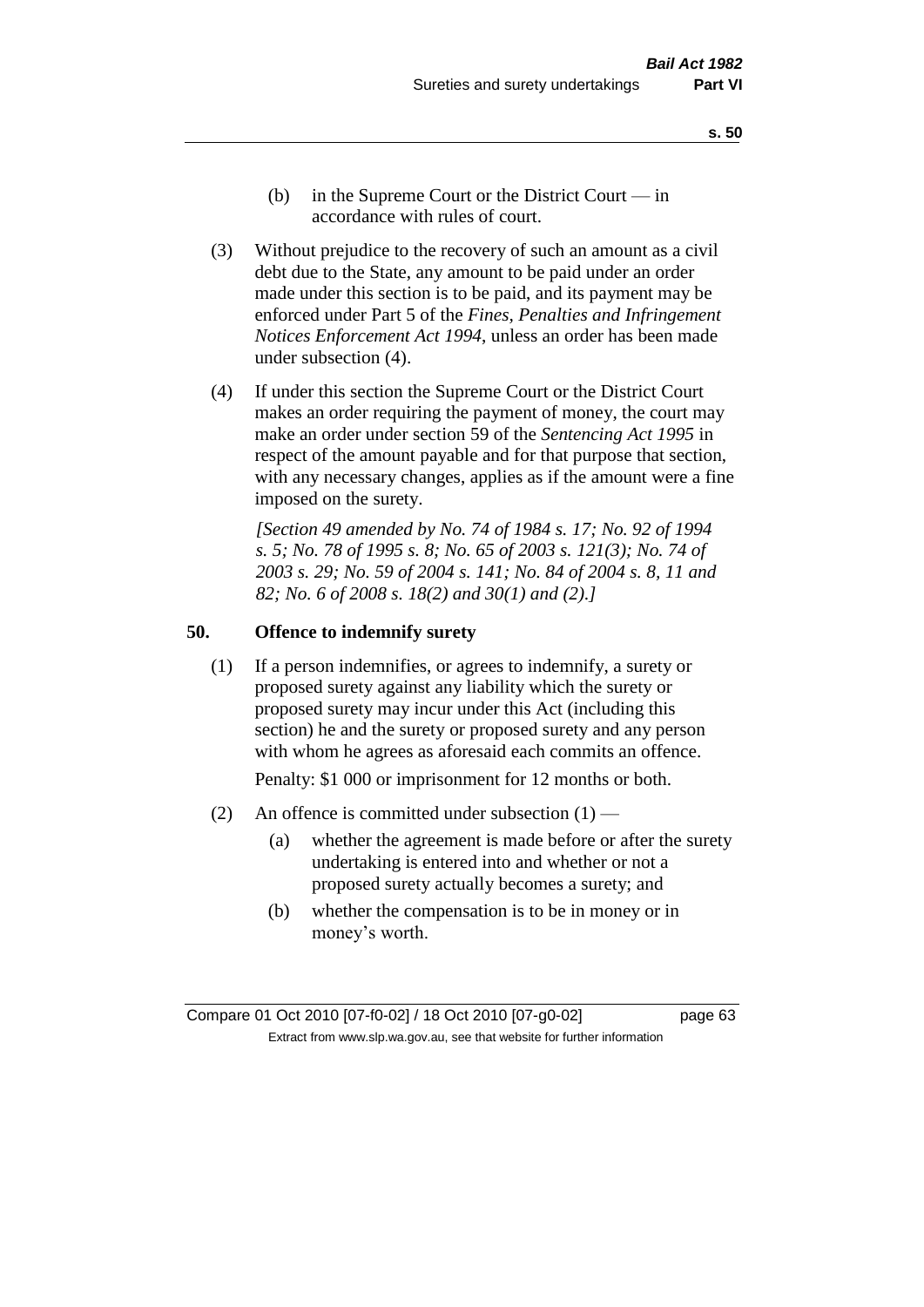- (3) An offence is not committed under subsection (1) by a surety or proposed surety if he shows —
	- (a) that he had no knowledge of an agreement within the meaning of subsection (1) proposed to be entered into between 2 other persons; or
	- (b) that having such knowledge he took all steps reasonably available to him to prevent the agreement being entered into.

*[Section 50 amended by No. 74 of 1984 s. 18.]* 

page 64 Compare 01 Oct 2010 [07-f0-02] / 18 Oct 2010 [07-g0-02] Extract from www.slp.wa.gov.au, see that website for further information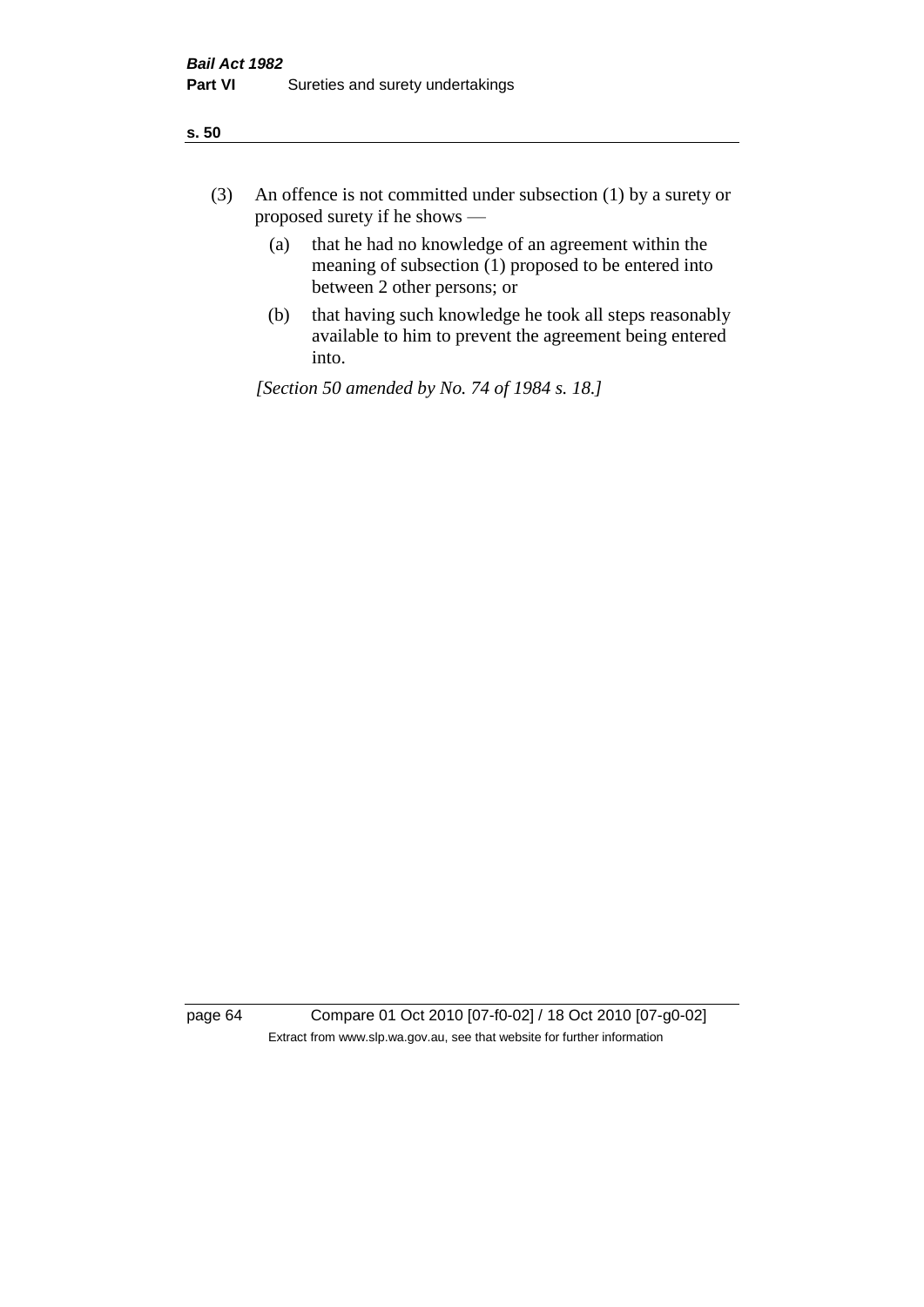### **s. 50A**

# **Part VIA — Administration of home detention conditions**

*[Heading inserted by No. 61 of 1990 s. 11.]* 

### **50A. Powers of CEO (corrections)**

The CEO (corrections) has all of the powers conferred under this Act on a community corrections officer and may review, vary, or rescind a direction given by a community corrections officer.

*[Section 50A inserted by No. 61 of 1990 s. 11; amended by No. 31 of 1993 s. 9; No. 65 of 2006 s. 53.]* 

*[50B. Deleted by No. 78 of 1995 s. 8.]* 

### **50C. Powers and duties of community corrections officers**

- (1) A community corrections officer may give such reasonable directions to an accused subject to a home detention condition as are necessary for the proper administration of the condition and any other condition imposed on the grant of bail to the accused including, without limiting the generality of the foregoing, directions as to —
	- (a) when the accused may leave the place where he is required by the home detention condition to remain;
	- (b) the period of any authorised absence from the place where he is required by the home detention condition to remain;
	- (c) when the accused shall return to the place where he is required by the home detention condition to remain;
	- (d) the method of travel to be used by the accused during any absence from the place where he is required by the home detention condition to remain; and
	- (e) the manner in which the accused shall report his whereabouts.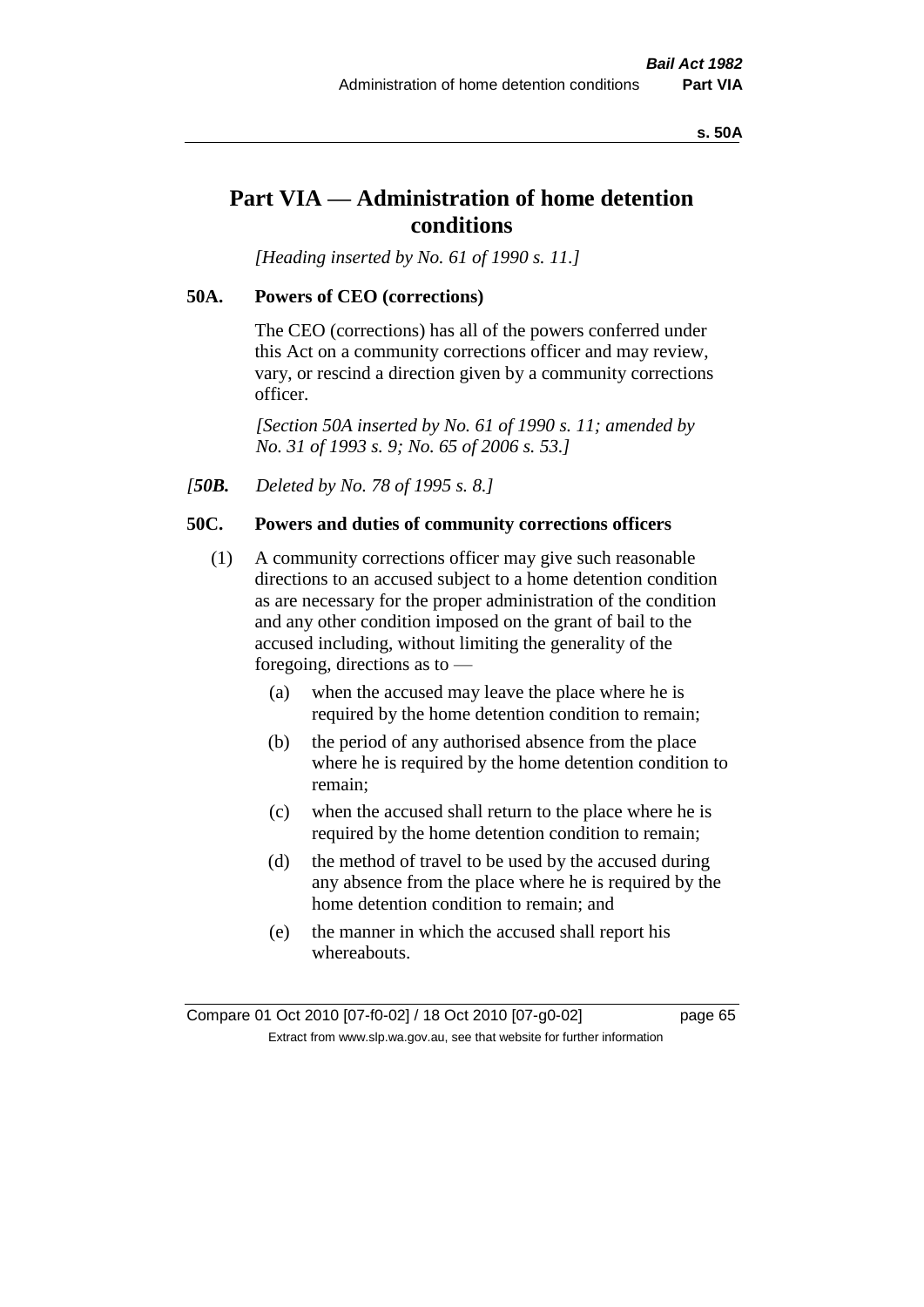**s. 50C**

| (2)     | For the purpose of ascertaining whether or not an accused is<br>complying with a home detention condition or any direction<br>given pursuant to subsection (1), a community corrections<br>officer may, at any time — |                                                                                                                                                                                              |  |
|---------|-----------------------------------------------------------------------------------------------------------------------------------------------------------------------------------------------------------------------|----------------------------------------------------------------------------------------------------------------------------------------------------------------------------------------------|--|
|         | (a)                                                                                                                                                                                                                   | enter or telephone the place where the accused is<br>required by a home detention condition to remain;                                                                                       |  |
|         | (b)                                                                                                                                                                                                                   | enter or telephone the accused's place of employment or<br>any other place where the accused is permitted or<br>required to attend; or                                                       |  |
|         | (c)                                                                                                                                                                                                                   | question any person at any place referred to in<br>paragraph $(a)$ or $(b)$ .                                                                                                                |  |
| (3)     | A person who $-$                                                                                                                                                                                                      |                                                                                                                                                                                              |  |
|         | (a)                                                                                                                                                                                                                   | hinders a person exercising powers under subsection (2);<br><sub>or</sub>                                                                                                                    |  |
|         | (b)                                                                                                                                                                                                                   | fails to answer a question put pursuant to<br>subsection $(2)(c)$ or gives an answer that the person<br>knows is false or misleading in a material particular,                               |  |
|         |                                                                                                                                                                                                                       | commits an offence.                                                                                                                                                                          |  |
|         |                                                                                                                                                                                                                       | Penalty: \$2 000 and imprisonment for 12 months.                                                                                                                                             |  |
| (4)     | A community corrections officer -                                                                                                                                                                                     |                                                                                                                                                                                              |  |
|         | (a)                                                                                                                                                                                                                   | shall keep such records and make such returns and<br>reports in relation to accused persons subject to home<br>detention conditions as the CEO (corrections) directs;<br>and                 |  |
|         | (b)                                                                                                                                                                                                                   | shall make any records relating to an accused subject to<br>a home detention condition available on the request of<br>the CEO (corrections) to him.                                          |  |
|         |                                                                                                                                                                                                                       | [Section 50C inserted by No. 61 of 1990 s. 11; amended by<br>No. 31 of 1993 s. 9; No. 50 of 2003 s. 37(3); No. 84 of 2004<br>s. 82 and 83(3); No. 65 of 2006 s. 53; No. 2 of 2008 s. 56(2).] |  |
|         |                                                                                                                                                                                                                       |                                                                                                                                                                                              |  |
| page 66 |                                                                                                                                                                                                                       | Compare 01 Oct 2010 [07-f0-02] / 18 Oct 2010 [07-g0-02]<br>Extract from www.slp.wa.gov.au, see that website for further information                                                          |  |
|         |                                                                                                                                                                                                                       |                                                                                                                                                                                              |  |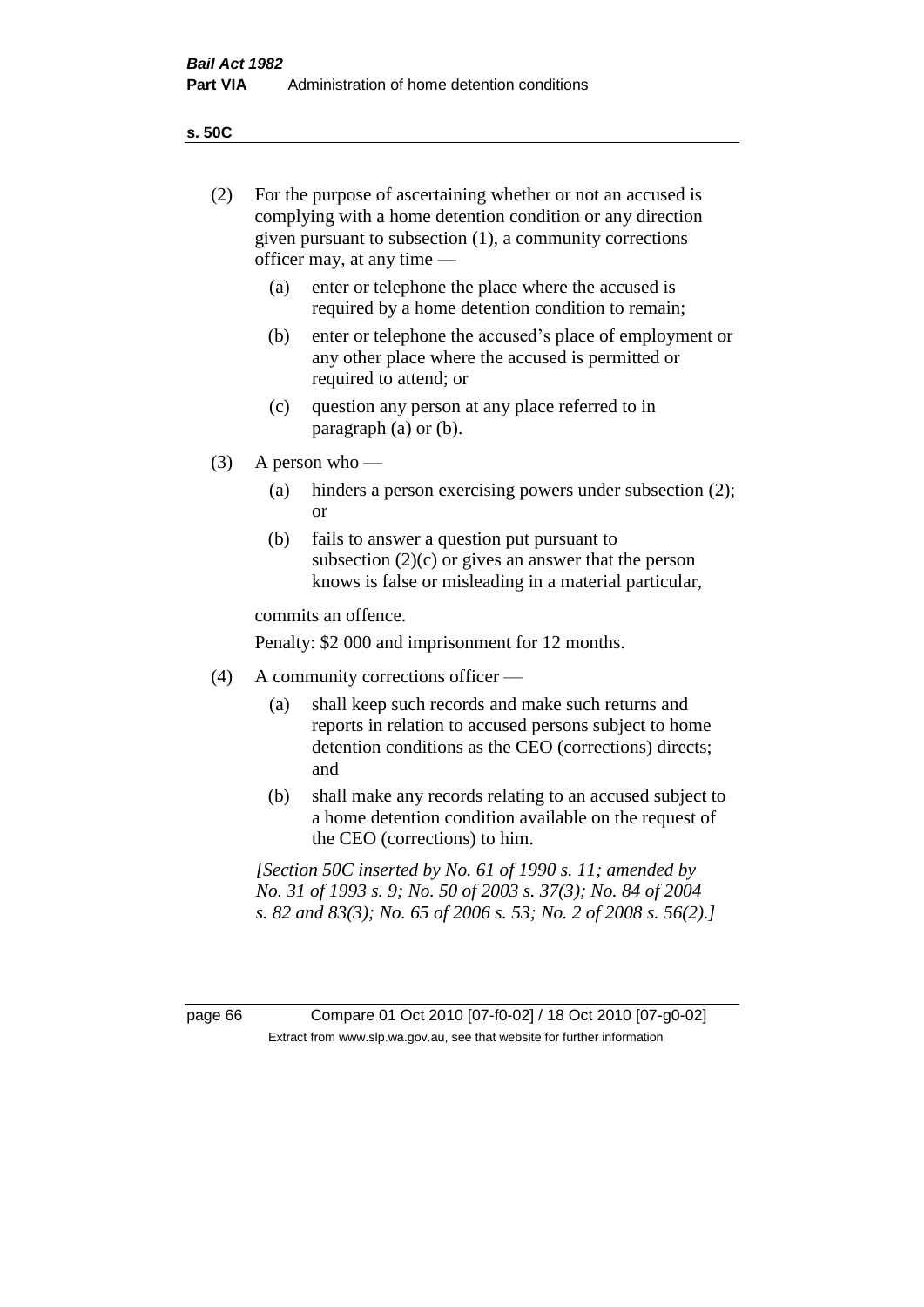### **50D. Powers of members of the Police Force**

- (1) For the purpose of ascertaining whether or not an accused is complying with a home detention condition, a member of the Police Force may —
	- (a) require the accused to produce a copy of his bail undertaking and any notice by the CEO (corrections) under section 50E(a) for inspection; and
	- (b) require the accused to explain why he is absent from the place where he is required by the home detention condition to remain.
- (2) An accused who fails to comply with subsection  $(1)(a)$  or who fails to explain when required to do so under subsection (1)(b) or who gives an explanation that the accused knows is false or misleading in a material particular, commits an offence.

Penalty: \$2 000.

*[Section 50D inserted by No. 61 of 1990 s. 11; amended by No. 31 of 1993 s. 9; No. 50 of 2003 s. 37(4); No. 84 of 2004 s. 82; No. 65 of 2006 s. 53.]* 

### **50E. CEO (corrections) may substitute a different place of detention and apply conditions**

The CEO (corrections) may, at any time, by notice in writing given to an accused granted bail subject to a home detention condition —

- (a) substitute a different place for the place where an accused is required by a home detention condition to remain;
- (b) require the accused to comply with such of the conditions specified in the list provided to the accused under section 24A(4) as are specified in the notice.

*[Section 50E inserted by No. 61 of 1990 s. 11; amended by No. 31 of 1993 s. 9; No. 84 of 2004 s. 82; No. 65 of 2006 s. 53.]*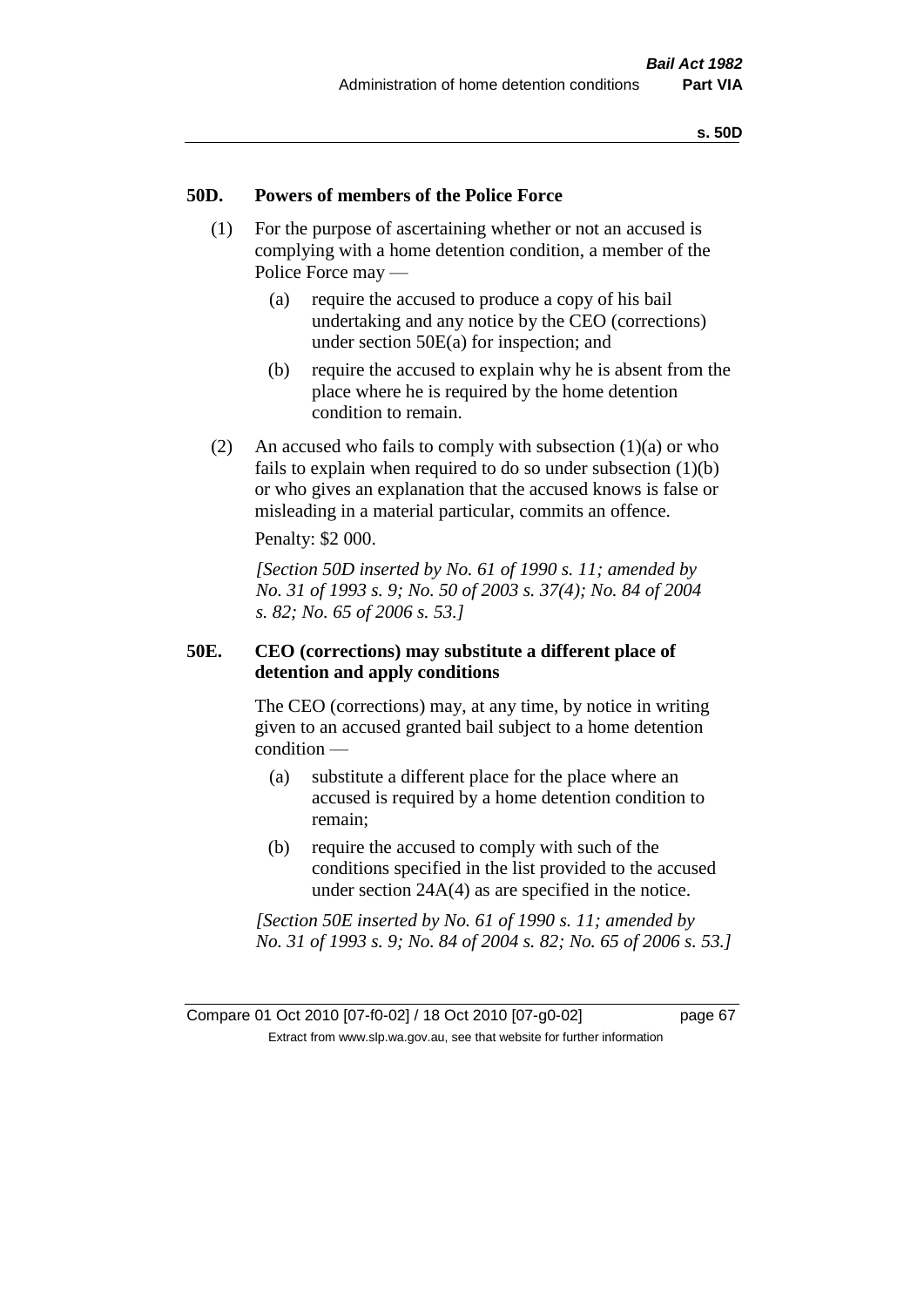| ۰.<br>×<br>-<br>۰.<br>× |  |
|-------------------------|--|
|-------------------------|--|

### **50F. CEO (corrections) may revoke bail**

- (1) Where a home detention condition has been imposed as a condition on a grant of bail to an accused the CEO (corrections) may, in his absolute discretion, by instrument signed by him and if practicable, given to the accused, revoke the bail.
- (2) Without limiting the generality of subsection (1), the power to revoke bail may be exercised where the accused —
	- (a) is not likely to comply with any requirement of his bail undertaking mentioned in section  $28(2)(a)$  or (b); or
	- (b) is, or has been, or is likely to be in breach of any condition of his bail undertaking mentioned in section  $28(2)(c)$ .
- (3) Subject to subsection (4), where the CEO (corrections) revokes bail he shall include a statement of his reasons for the cancellation in the instrument cancelling the bail.
- (4) Where the CEO (corrections) is of the opinion that it would be in the interest of the accused or any other person, or the public, to withhold from the accused any or all of the reasons referred to in subsection (3), the CEO (corrections) may so withhold the reason or reasons.
- (5) Where the CEO (corrections) revokes bail, he may, whenever necessary, issue a warrant directed to all members of the Police Force to have the accused arrested and brought before an appropriate judicial officer.

*[Section 50F inserted by No. 61 of 1990 s. 11; amended by No. 31 of 1993 s. 9; No. 84 of 2004 s. 82; No. 65 of 2006 s. 53.]* 

### **50G. Procedure on arrest after revocation of bail**

(1) An accused arrested pursuant to a warrant issued under section 50F shall be taken as soon as is practicable before an appropriate judicial officer unless he is arrested less than

page 68 Compare 01 Oct 2010 [07-f0-02] / 18 Oct 2010 [07-g0-02] Extract from www.slp.wa.gov.au, see that website for further information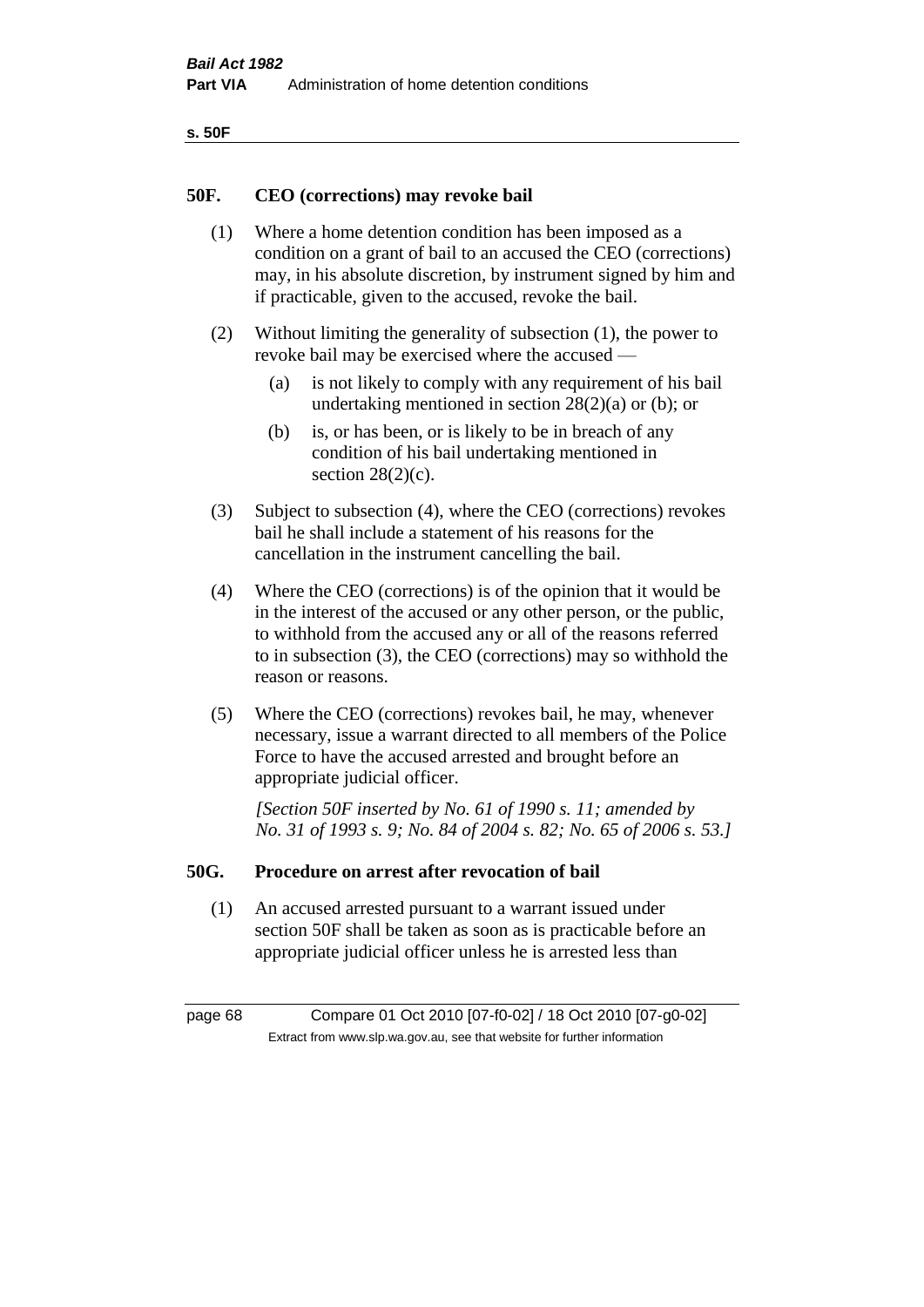24 hours before the time at which he is due to appear in accordance with his bail undertaking, in which case he shall be held in custody and brought before an appropriate judicial officer at that time.

- (2) The judicial officer before whom an accused appears under this section may —
	- (a) remand the accused in custody to appear at the time and place specified, or deemed by section 31(3) to be specified, in his bail undertaking; or
	- (b) grant fresh bail to the accused in accordance with this Act, other than clause 2 of Part B of Schedule 1.

*[Section 50G inserted by No. 61 of 1990 s. 11; amended by No. 45 of 1993 s. 12; No. 84 of 2004 s. 82.]* 

### **50H. Exclusion of the rules of natural justice**

The rules known as the rules of natural justice (including any duty of procedural fairness) do not apply to or in relation to the doing or omission of any act, matter or thing under this Part by the CEO (corrections).

*[Section 50H inserted by No. 61 of 1990 s. 11; amended by No. 31 of 1993 s. 9; No. 65 of 2006 s. 53.]* 

### **50J. Delegation by CEO (corrections)**

The CEO (corrections) may, either generally or as otherwise provided by the instrument of delegation, by writing signed by him, delegate to any person any power or duty under this Part, other than this power of delegation.

*[Section 50J inserted by No. 61 of 1990 s. 11; amended by No. 31 of 1993 s. 9; No. 65 of 2006 s. 53.]* 

## **50K. Retrieval of monitoring equipment**

If under rules made under section 50L any device or equipment has been installed at the place where an accused is required by a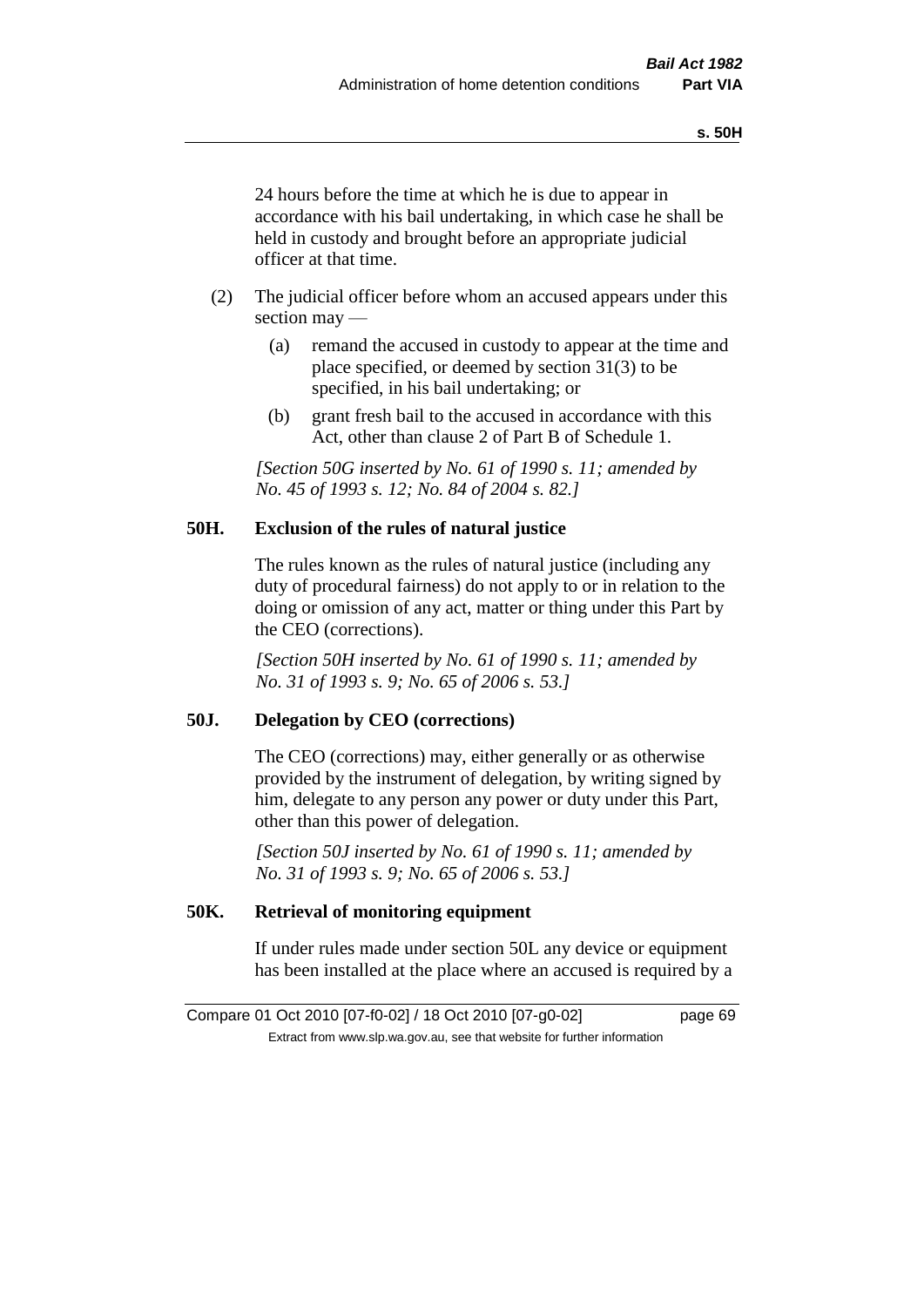### **s. 50L**

home detention condition to remain, section 118 of the *Sentence Administration Act 2003* applies.

*[Section 50K inserted by No. 78 of 1995 s. 8; amended by No. 50 of 2003 s. 29(3); No. 84 of 2004 s. 82.]* 

### **50L. Rules**

- (1) The CEO (corrections) may, with the approval of the Minister, make rules for the purposes of this Part which may provide for the manner of ensuring that accused persons are complying with home detention conditions and for conditions to be applied to accused persons granted bail subject to home detention conditions including conditions —
	- (a) requiring an accused to wear any device;
	- (b) requiring an accused to permit the CEO (corrections) to install any device or equipment at the place where the accused is required by a home detention condition to remain.
- (2) Rules made under this section may confer a discretionary authority on any person or class of persons.
- (3) Sections 41 and 42 of the *Interpretation Act 1984* do not apply to rules made under this section.

*[Section 50L inserted by No. 61 of 1990 s. 11; amended by No. 31 of 1993 s. 9; No. 84 of 2004 s. 82 and 83(3); No. 65 of 2006 s. 53; No. 2 of 2008 s. 56(3) and (4).]* 

page 70 Compare 01 Oct 2010 [07-f0-02] / 18 Oct 2010 [07-g0-02] Extract from www.slp.wa.gov.au, see that website for further information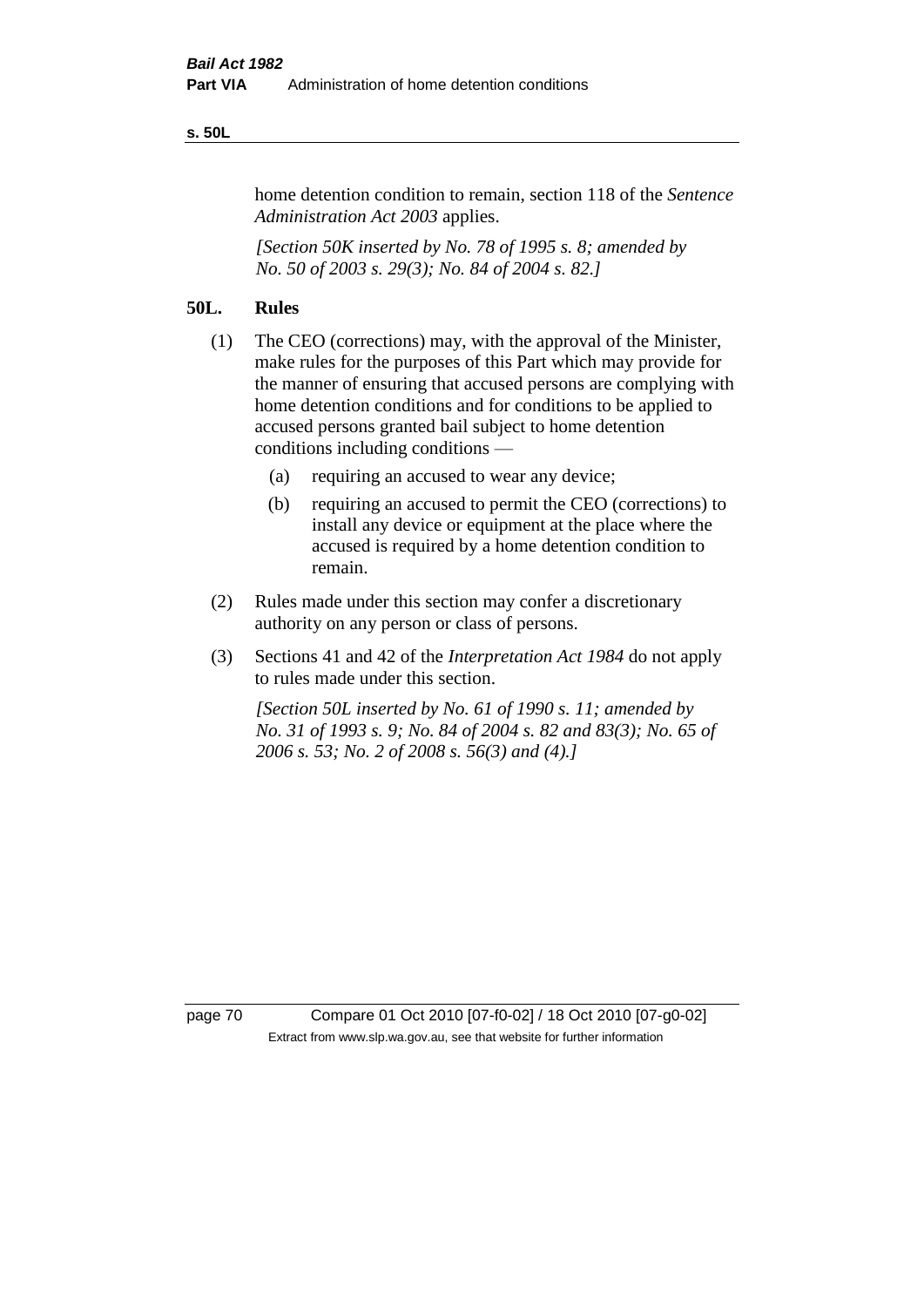# **Part VII — Enforcement of bail undertakings**

# **51. Offence to fail to comply with bail undertaking**

- (1) An accused who, without reasonable cause, fails to comply with the requirement of his bail undertaking mentioned in section 28(2)(a) commits an offence.
- (2) An accused who fails to comply with the requirement of his bail undertaking mentioned in section 28(2)(b) commits an offence.
- $(2a)$  An accused
	- (a) whose bail undertaking includes any condition imposed for a purpose mentioned in clause  $2(2)(c)$  or (d) of Part D of Schedule 1; and
	- (b) who fails to comply with the condition,

commits an offence.

- (3) An accused shall not be convicted in his absence of an offence against this section.
- (4) An accused who is charged with an offence against subsection (1) or (2) may be convicted of the other of those offences if that other offence is proved by the evidence.
- (5) A prosecution for an offence against subsection (1), (2) or (2a) may be brought at any time.
- (6) A person who is convicted of an offence against subsection (1), (2) or (2a) is liable to a fine not exceeding \$10 000 or imprisonment for a term not exceeding 3 years, or both.
- (7) A court which convicts an accused of an offence against this section may, in addition to any penalty which it may impose, order that the accused pay such sum as it may fix in or towards defraying the costs and expenses of and consequent upon his apprehension following the failure to comply with his bail undertaking for which he was convicted.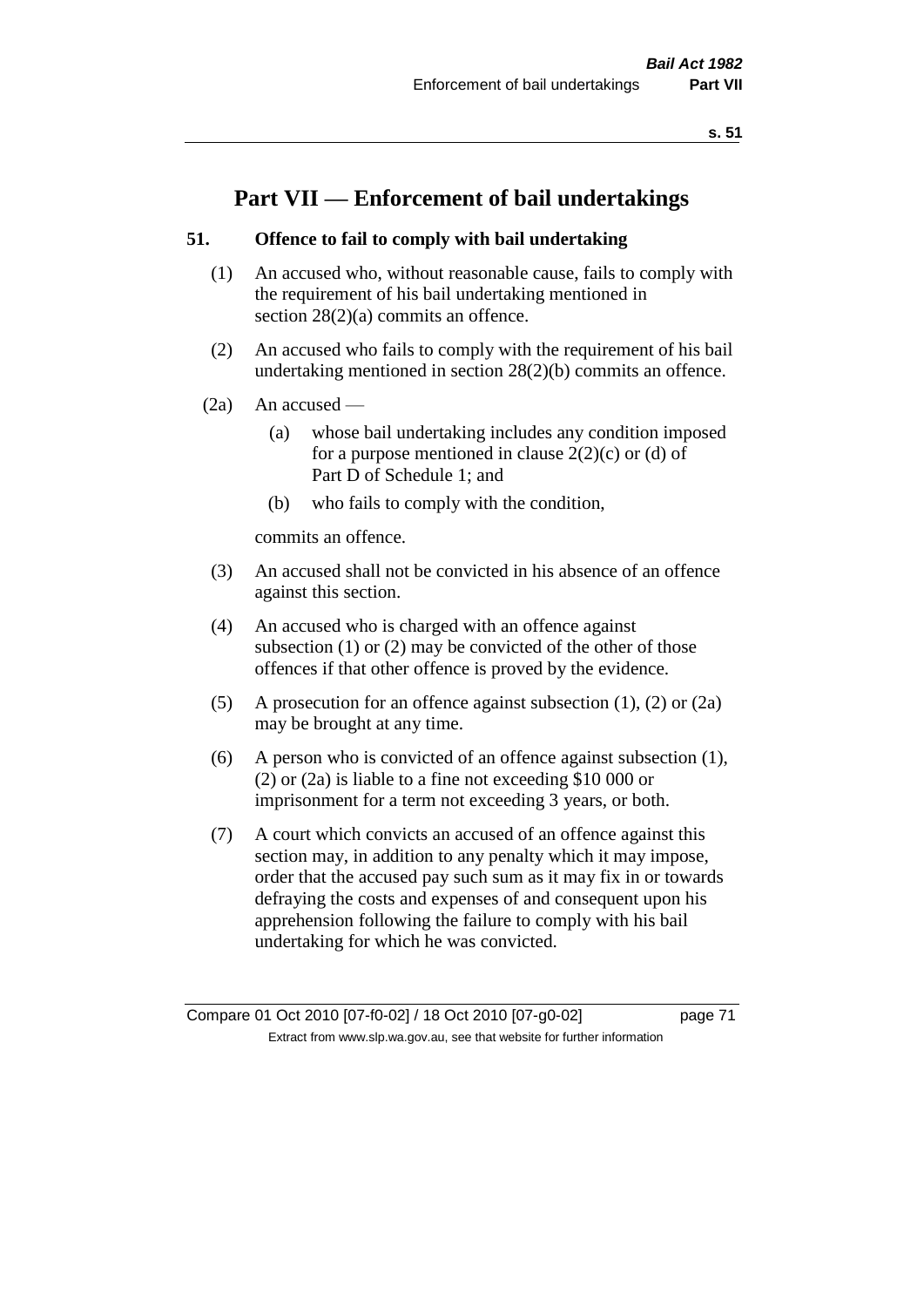### **s. 51A**

- (8) An order made under subsection (7)
	- (a) shall specify to whom and in what manner the sum shall be paid; and
	- (b) may be enforced as though the sum were a penalty imposed under this section.

*[Section 51 amended by No. 54 of 1998 s. 9; No. 59 of 2004 s. 141; No. 84 of 2004 s. 11 and 82; No. 6 of 2008 s. 18(3).]*

# **51A. Proceedings before courts of summary jurisdiction for an offence under s. 51**

- (1) This section applies for the purpose of prosecuting an offence against section  $51(1)$ ,  $(2)$  or  $(2a)$  where the court before which the accused is bound to appear at the time when the accused fails to comply with the accused's bail undertaking is a court of summary jurisdiction.
- (2) Where this section applies, the prosecution shall be commenced and conducted by the person who was conducting the proceedings in which the accused failed to comply with the accused's bail undertaking or by a police officer.
- (3) Where this section applies, the registrar of the court before which the accused was bound to appear shall cause to be issued to the Commissioner of Police a certificate under section 64 as to the accused's failure to appear.

*[Section 51A inserted by No. 6 of 2008 s. 31(1).]*

# **52. Provisions as to summary proceedings before superior courts for an offence under s. 51**

(1) This section applies, notwithstanding any other Act, for the purpose of prosecuting an offence against section 51(1), (2) or (2a) where the court before which the accused is bound to appear at the time when he fails to comply with his bail undertaking is the Supreme Court or the District Court.

page 72 Compare 01 Oct 2010 [07-f0-02] / 18 Oct 2010 [07-g0-02] Extract from www.slp.wa.gov.au, see that website for further information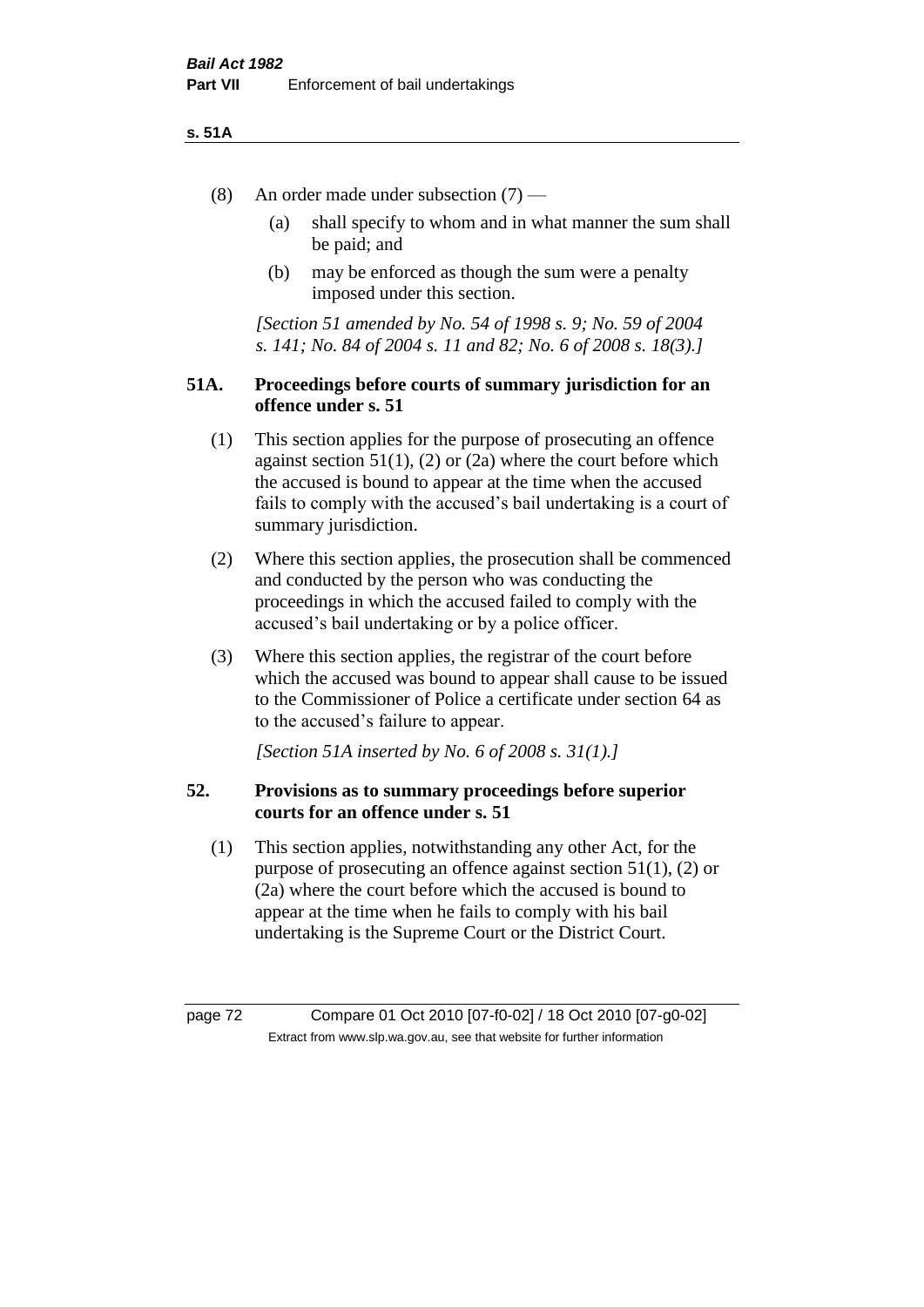- (2) Where this section applies, the accused shall be dealt with summarily for the offence and shall be so dealt with —
	- (a) by a judge of the Supreme Court in any case where the accused was bound to appear before the General Division of the Supreme Court;
	- (ab) by a judge of appeal in any case where the accused was bound to appear before the Court of Appeal;
	- (b) by a judge of the District Court in any case where the accused was bound to appear before that Court.
- (3) A prosecution for an offence which is to be dealt with under this section shall be commenced by the authorised officer (as defined in section 80 of the *Criminal Procedure Act 2004*) who was conducting the proceedings in which the accused failed to comply with his bail undertaking or by a police officer —
	- (a) where subsection  $(2)(a)$  or (ab) applies, in the Supreme Court; and
	- (b) where subsection (2)(b) applies, in the District Court.
- (3a) Where this section applies, a person authorised under subsection (3b) shall cause to be issued to the Commissioner of Police a certificate under section 64 as to the accused's failure to appear.
- (3b) The Chief Justice, in respect of cases where the court before which the accused was bound to appear is the Supreme Court, and the Chief Judge, in respect of cases where the court before which the accused was bound to appear is the District Court, may authorise a person or persons, by name or office, to perform the function referred to in subsection (3a).
- (3c) A prosecution that has been commenced under subsection (3) by a police officer shall be conducted by the Director of Public Prosecutions.
- (4) Subject to section 51(3) and (5), a prosecution for an offence which is to be dealt with under this section is to be commenced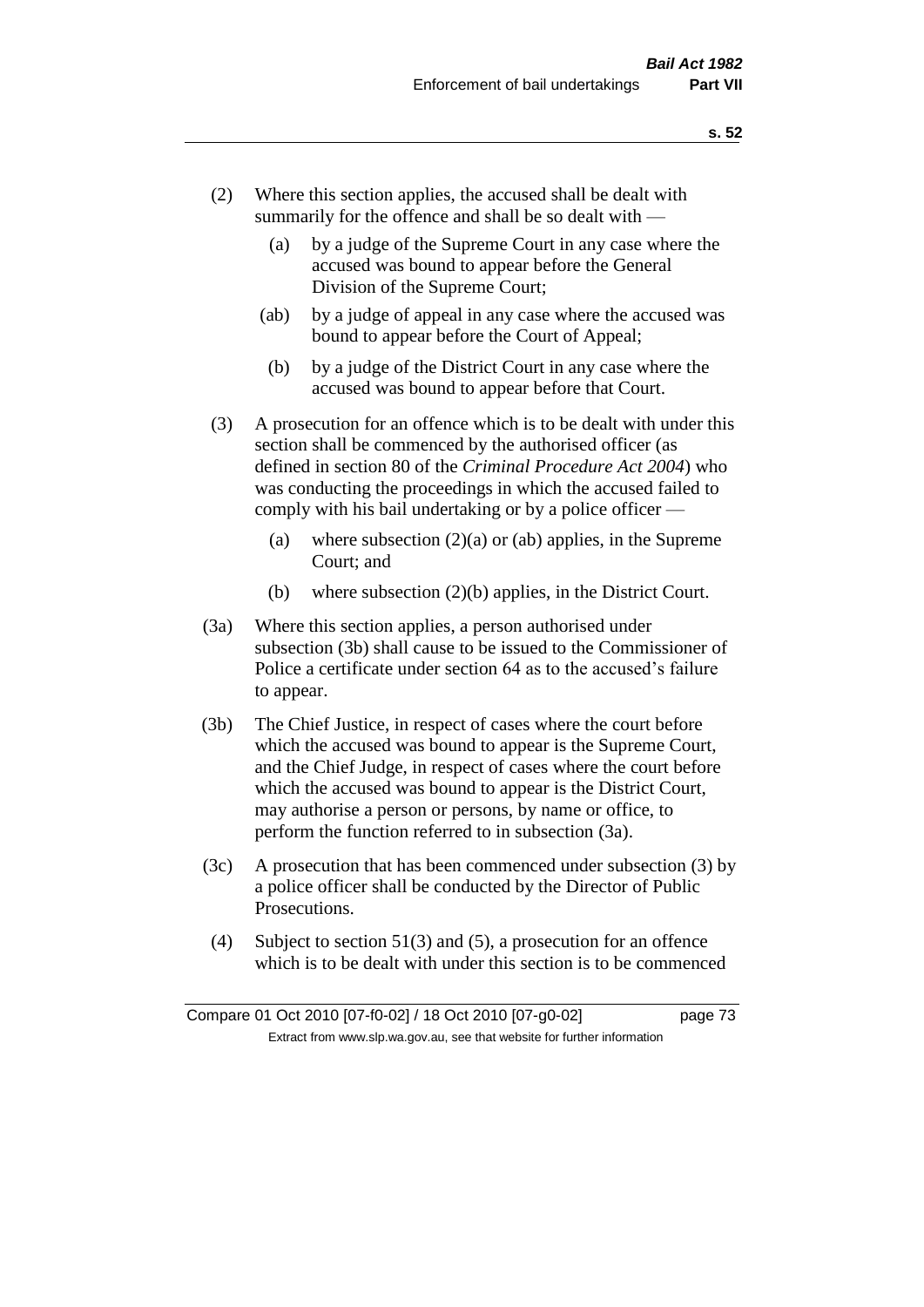and conducted under the *Criminal Procedure Act 2004* as if it were a prosecution of a simple offence in a court of summary jurisdiction, but —

- (a) no fees shall be charged by the Supreme Court or District Court for or in respect of any act or proceeding that relates to the prosecution; and
- (b) the Supreme Court or District Court cannot order a party to the prosecution to pay another party's costs of or relating to the prosecution, except under section 166(2) of the *Criminal Procedure Act 2004*.
- (5) If under section 51(6) or (7) the Supreme Court or the District Court imposes a pecuniary penalty the court may make an order under section 59 of the *Sentencing Act 1995* in respect of the amount payable.

*[Section 52 amended by No. 92 of 1994 s. 6; No. 78 of 1995 s. 8; No. 54 of 1998 s. 10; No. 45 of 2004 s. 28(2) and (4); No. 59 of 2004 s. 141; No. 84 of 2004 s. 11 and 82; No. 2 of 2008 s. 56(5); No. 6 of 2008 s. 32(1) and (2).]* 

# **53. Appeals against decisions made under s. 52**

- (1) A person who is dissatisfied with a decision (as defined in section 6 of the *Criminal Appeals Act 2004*) made under section 52 may, with the leave of the Court of Appeal, appeal against it.
- (2) For the purposes of subsection (1), Part 2 of the *Criminal Appeals Act 2004*, with any necessary changes, applies as if —
	- (a) the decision referred to in subsection (1) were a decision of a court of summary jurisdiction;
	- (b) a reference in that Part to a court of summary jurisdiction were a reference to the court that made the decision referred to in subsection (1); and
	- (c) a reference in that Part to commencing an appeal were a reference to applying for leave to appeal.

page 74 Compare 01 Oct 2010 [07-f0-02] / 18 Oct 2010 [07-g0-02] Extract from www.slp.wa.gov.au, see that website for further information

**s. 53**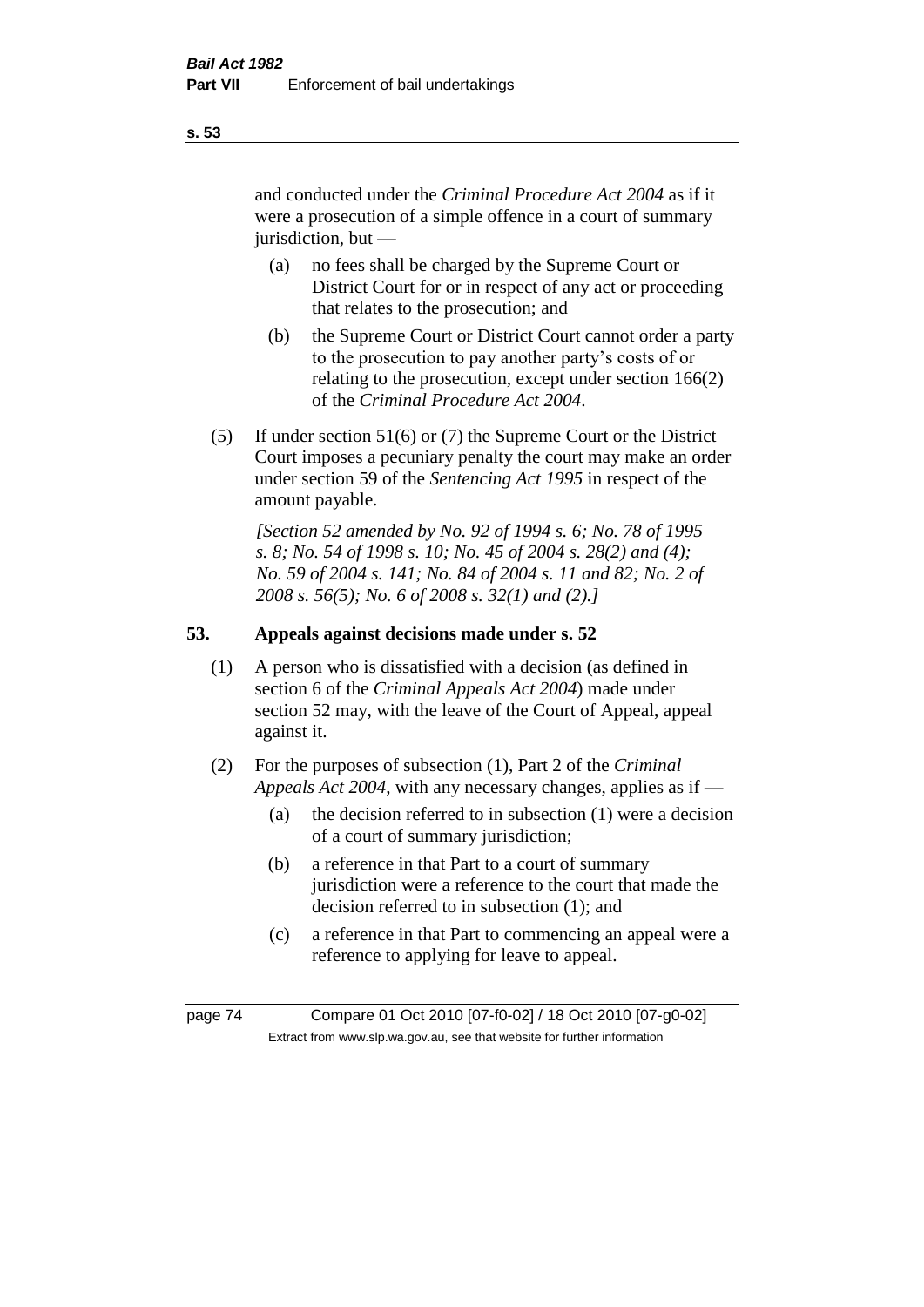(3) Despite section 13(1) of the *Criminal Appeals Act 2004*, the appeal is to be dealt with by the Court of Appeal.

*[Section 53 inserted by No. 45 of 2004 s. 28(3); amended by No. 84 of 2004 s. 11 and 82.]*

# **54. Accused on bail may be taken before a judicial officer for variation or revocation of bail**

(1a) In this section —

*relevant officer* means —

- (a) if the court before which the accused is required to appear is the District Court, the Supreme Court or the Court of Appeal — the prosecutor; or
- (b) in any other case the prosecutor or a police officer.
- (1) Where an accused has been released on bail the relevant officer may cause the accused to appear before an appropriate judicial officer to show cause why the accused's bail should not be varied or revoked if the relevant officer —
	- (a) has reasonable grounds to believe, or is notified in writing by a surety for the accused that the surety has reasonable grounds to believe, that the accused —
		- (i) is not likely to comply with any requirement of his bail undertaking mentioned in section  $28(2)(a)$  or (b);
		- (ii) is, or has been, or is likely to be in breach of any condition of his bail undertaking mentioned in section  $28(2)(c)$ ; or
		- (iii) is, or has been, in breach of a home detention condition mentioned in section 28(2)(d);
	- (b) has reasonable grounds to believe that
		- (i) any surety for the accused's appearance is no longer suitable under section 39 to be a surety, or is dead;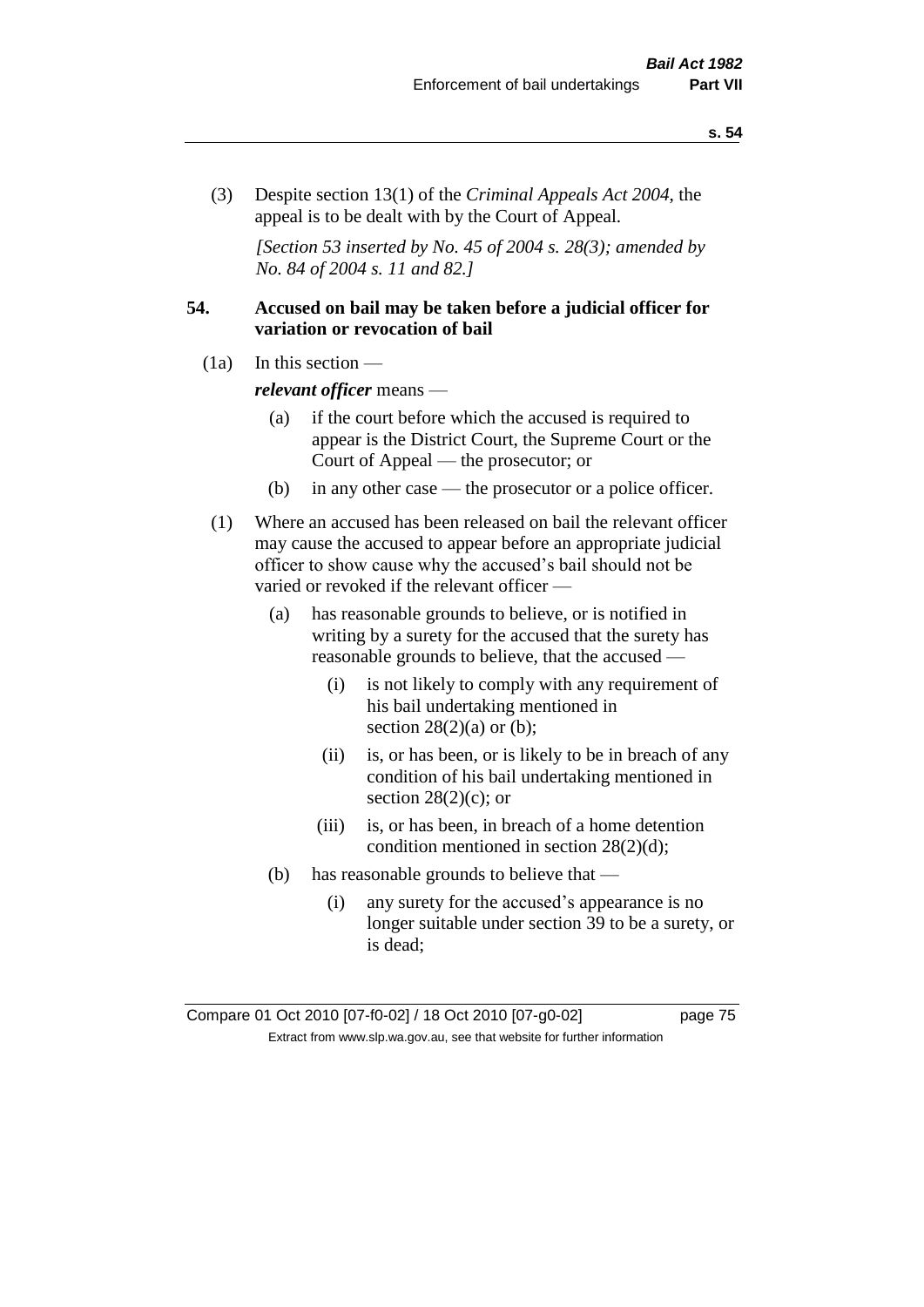| (11)  | for any reason any security required under Part D<br>of Schedule 1 is no longer sufficient; or                                                                                     |
|-------|------------------------------------------------------------------------------------------------------------------------------------------------------------------------------------|
| (iii) | in a case where the accused has been granted bail<br>for the purposes of an appeal, the accused has<br>discontinued the appeal or has not prosecuted it<br>with all due diligence. |

- (2) For the purposes of causing an accused to appear before an appropriate judicial officer as provided in subsection  $(1)$  —
	- (a) a police officer may arrest the accused without warrant and bring the accused before an appropriate judicial officer; or
	- (b) the relevant officer may apply to an appropriate judicial officer for a summons or warrant on any ground specified in subsection  $(1)$ .
- (2a) A police officer shall not exercise the power conferred by subsection (2)(a) unless the police officer is the relevant officer or is requested in writing to do so by the relevant officer.
- (3) An application under subsection (2)(b) must be made, and proceedings on it are to be conducted —
	- (a) in a court of summary jurisdiction in accordance with regulations made under the *Criminal Procedure Act 2004*;
	- (b) in the Supreme Court or the District Court in accordance with rules of court made under the *Criminal Procedure Act 2004*.
- (4) An accused arrested under this section shall be taken as soon as is practicable before an appropriate judicial officer unless he is arrested less than 24 hours before the time at which he is due to appear in accordance with his bail undertaking, in which case he shall be held in custody and brought before an appropriate judicial officer at that time.

page 76 Compare 01 Oct 2010 [07-f0-02] / 18 Oct 2010 [07-g0-02] Extract from www.slp.wa.gov.au, see that website for further information

**s. 54**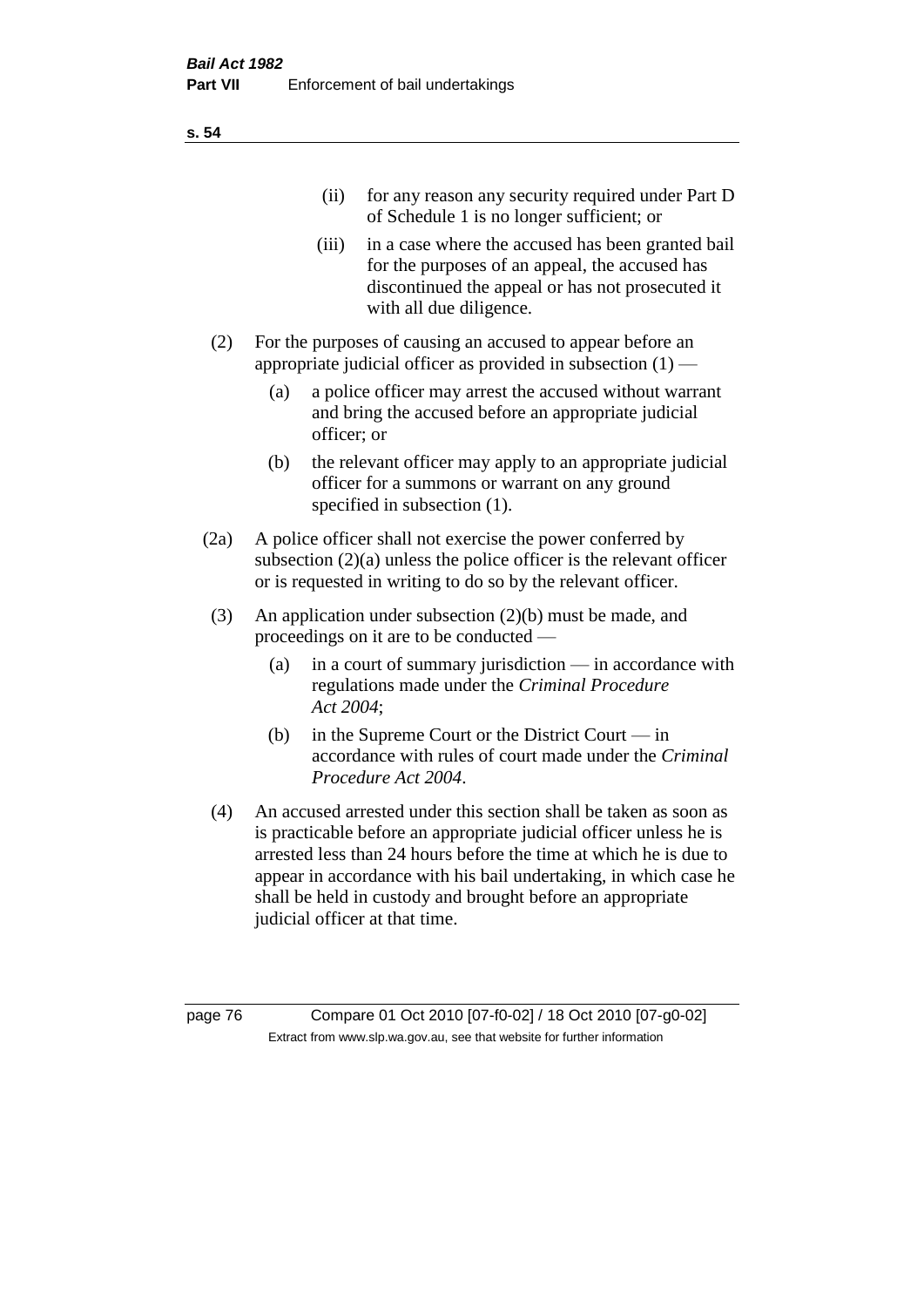- $(5)$  If
	- (a) the court before which the accused is required to appear is the District Court, the Supreme Court or the Court of Appeal; and
	- (b) a police officer is satisfied that because of the urgency of the case it is not practicable for the prosecutor to exercise the power conferred by subsection (1),

the police officer may exercise that power.

(6) If a police officer, acting under subsection (5), exercises the power conferred by subsection (1), the police officer is to be regarded as the relevant officer for the purposes of this section.

*[Section 54 amended by No. 33 of 1989 s. 18; No. 61 of 1990 s. 12; No. 45 of 1993 s. 12; No. 59 of 2004 s. 141; No. 84 of 2004 s. 9, 11 and 82; No. 6 of 2008 s. 33(1)-(4).]* 

# **54A. Accused on committal may be taken before court by which committed**

- (1) This section applies to an accused
	- (a) who has been released on bail following the accused's committal to the District Court or the Supreme Court to be tried (otherwise than for murder) or sentenced or otherwise dealt with; and
	- (b) who has not made an appearance in that court on the committal; and
	- (c) who, in the opinion of the relevant officer under section 54, should be made to show cause in terms of subsection (1) of that section.
- (2) The relevant officer may, under section 54, cause an accused to whom this section applies to appear before a judicial officer who is empowered to exercise jurisdiction in the court in which the committal order was made, instead of before an appropriate judicial officer.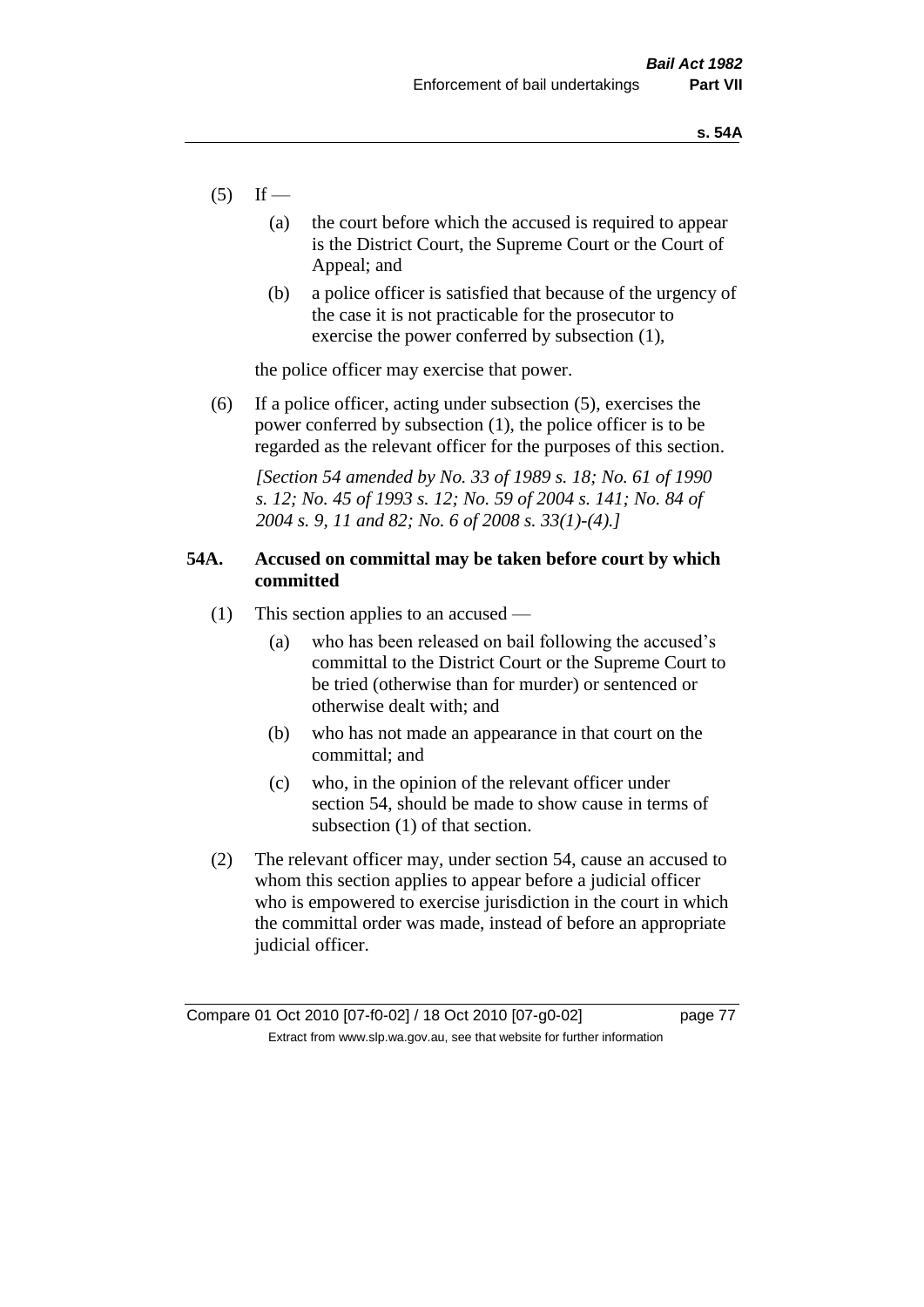(3) A judicial officer before whom an accused so appears is to be regarded as an appropriate judicial officer for the purposes of section 54(2).

- (4) A judicial officer before whom an accused so appears is not obliged to exercise any power conferred by section 55 but may refuse to do so and direct the relevant officer to cause the accused to appear before an appropriate judicial officer.
- (5) A relevant officer shall comply with a direction given to that officer under subsection (4).

*[Section 54A inserted by No. 6 of 2008 s. 34; amended by No. 29 of 2008 s. 24(6).]*

# **55. Powers of judicial officer to revoke or vary bail**

- (1) If the judicial officer before whom an accused appears under section 54 is satisfied that —
	- (a) the accused is not likely to comply with any requirement of his bail undertaking mentioned in section 28(2)(a) or (b);
	- (b) he is, or has been, or is likely to be, in breach of any condition of his bail undertaking mentioned in section  $28(2)(c)$ ;
	- (ba) he is, or has been, in breach of a home detention condition mentioned in section 28(2)(d); or
		- (c) any of the grounds set out in section  $54(1)(b)$  has been established,

# he may —

- (d) revoke the bail and remand the accused in custody to appear at the time and place specified, or deemed by section 31(3) to be specified, in his bail undertaking; or
- (e) revoke the bail and grant fresh bail to the accused in accordance with this Act, other than clause 2 of Part B of Schedule 1.

page 78 Compare 01 Oct 2010 [07-f0-02] / 18 Oct 2010 [07-g0-02] Extract from www.slp.wa.gov.au, see that website for further information

**s. 55**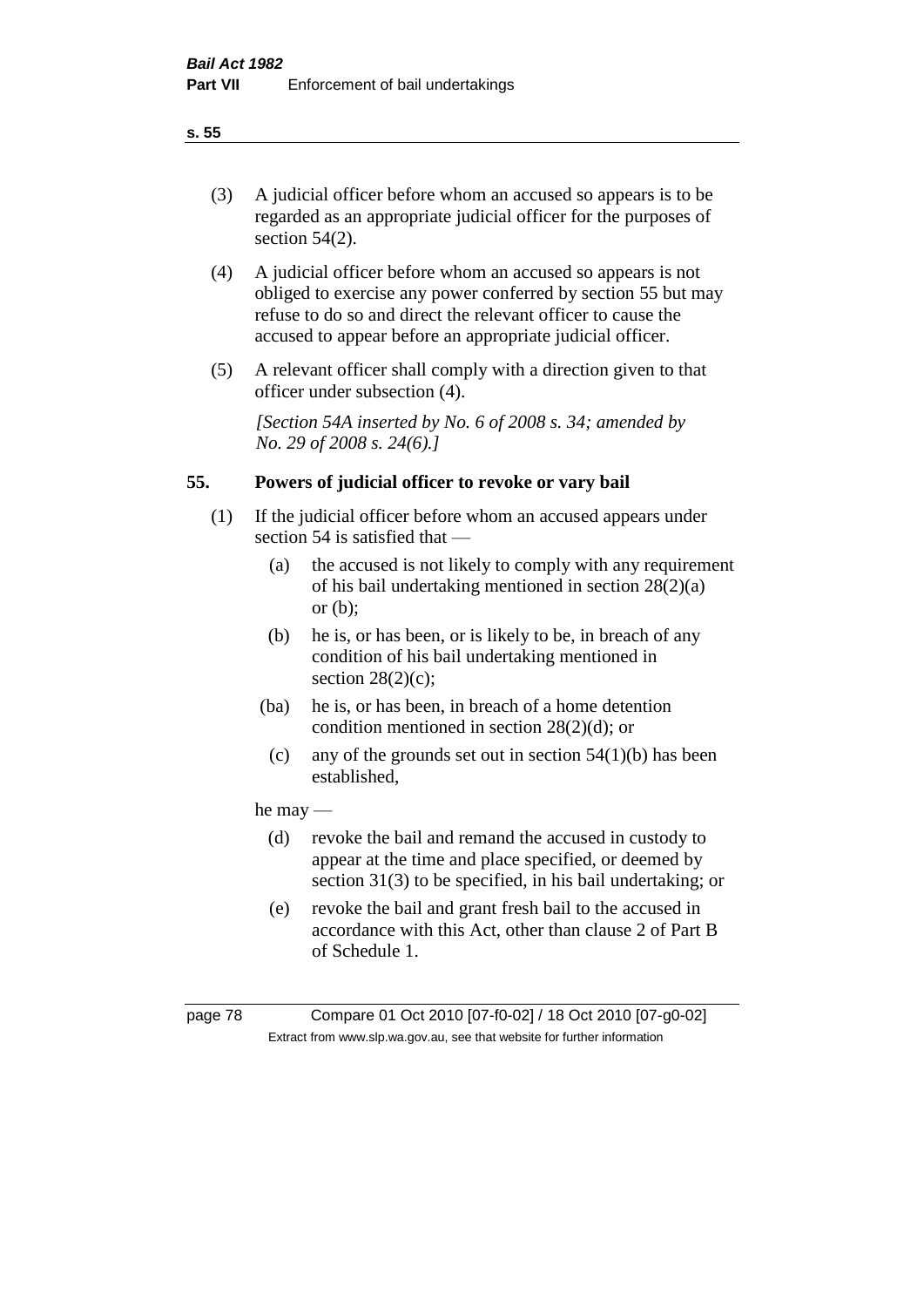(2) If the judicial officer before whom the accused so appears is not satisfied as to any of the matters mentioned in subsection (1)(a), (b), or (c) he shall release the accused on his existing bail undertaking and, with the consent in writing of the surety, on any existing surety undertaking.

*[Section 55 amended by No. 61 of 1990 s. 13; No. 45 of 1993 s. 12; No. 84 of 2004 s. 82.]* 

# *[56. Deleted by No. 6 of 2008 s. 35.]*

# **57. Forfeiture of money under bail undertaking**

- (1) Where an accused is convicted of an offence against section  $51(1)$ , (2) or (2a), the court by which he is convicted shall, whether or not an application is made therefor by the prosecutor, order that the full amount agreed to be forfeited, in the accused's bail undertaking, be forfeited to the State.
- (2) Notwithstanding subsection (1), the court may decline to make an order thereunder or may order forfeiture in part only where the accused shows to the satisfaction of the judicial officer —
	- (a) that, by reason of a change of circumstances since the bail undertaking was entered into, an order for forfeiture, or for forfeiture in full (as the case may be), would cause excessive hardship to the accused or his dependants; and
	- (b) that such hardship would not be relieved by the exercise of one of the powers conferred by section 59.
- (3) Without prejudice to the recovery of such an amount as a civil debt due to the State, any amount to be paid under an order made under this section is to be paid, and its payment may be enforced under Part 5 of the *Fines, Penalties and Infringement Notices Enforcement Act 1994*, unless an order has been made under subsection (4).
- (4) If under this section the Supreme Court or the District Court makes an order requiring the payment of money, the court may make an order under section 59 of the *Sentencing Act 1995* in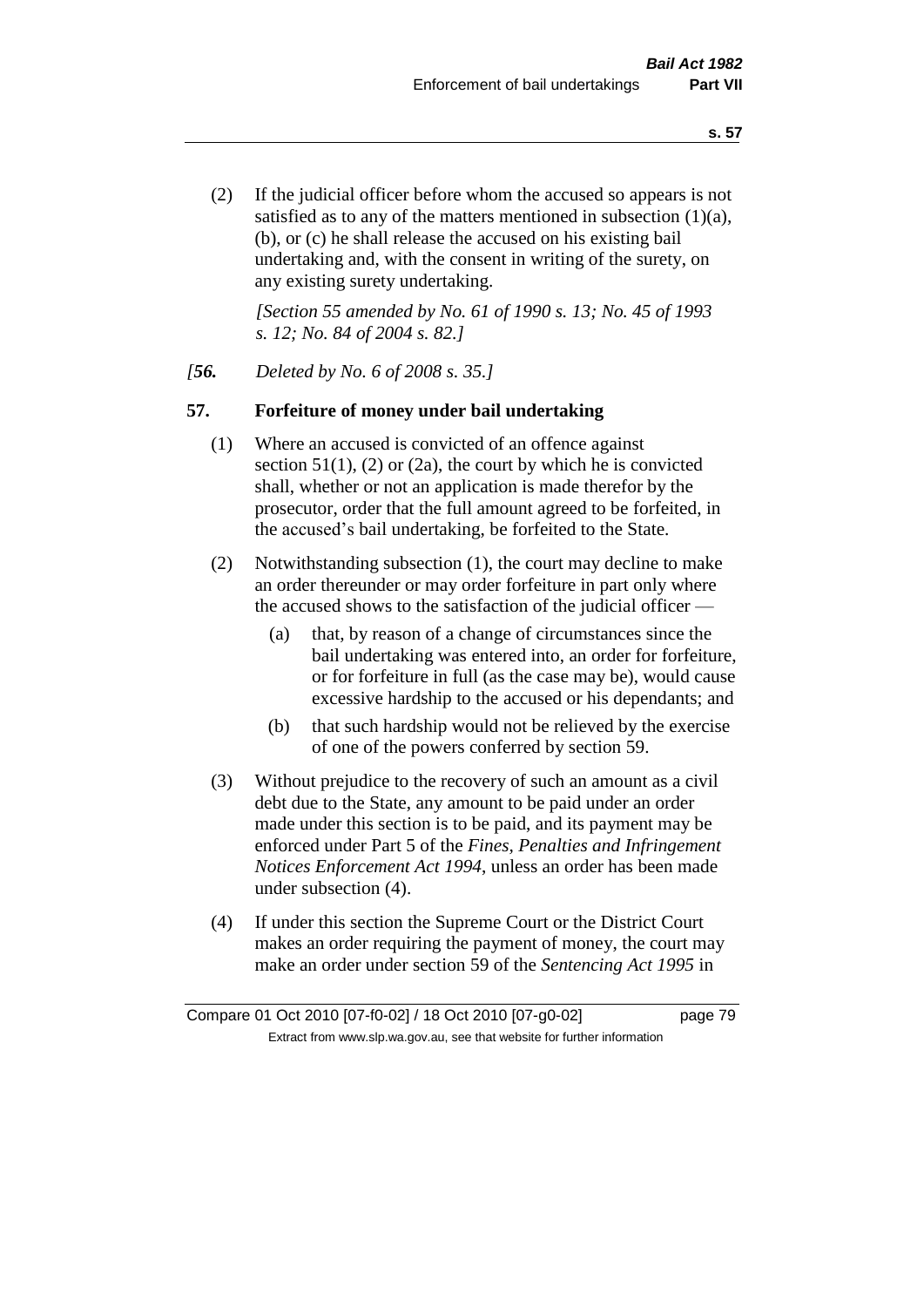respect of the amount payable and for that purpose that section, with any necessary changes, applies as if the amount were a fine imposed on the accused.

*[Section 57 amended by No. 74 of 1984 s. 19; No. 92 of 1994 s. 7; No. 78 of 1995 s. 8; No. 54 of 1998 s. 11; No. 65 of 2003 s. 121(3); No. 84 of 2004 s. 82.]* 

# **58. Automatic forfeiture on expiration of one year after absconding**

- (1) If after the expiration of one year from the day on which the accused is required to appear in court in accordance with the requirement of his bail undertaking mentioned in section  $28(2)(a)$  he has not —
	- (a) been arrested under section 59B; or
	- (b) appeared in court in accordance with the requirement of his bail undertaking mentioned in section 28(2)(b); or
	- (c) otherwise surrendered himself or been taken into custody to be dealt with on the charge or charges for which the bail undertaking was entered into,

the full amount specified in the bail undertaking shall, on the expiration of the said period, be forfeited to the State by virtue of this section without any order of the court or other formality.

(2) Upon the occurrence of a forfeiture under subsection (1) any security given by the accused may be resorted to by the State as if an order of forfeiture had been made under section 57(1).

*[Section 58 amended by No. 65 of 2003 s. 121(3); No. 84 of 2004 s. 82; No. 6 of 2008 s. 18(3) and 36(2).]*

page 80 Compare 01 Oct 2010 [07-f0-02] / 18 Oct 2010 [07-g0-02] Extract from www.slp.wa.gov.au, see that website for further information

#### **s. 58**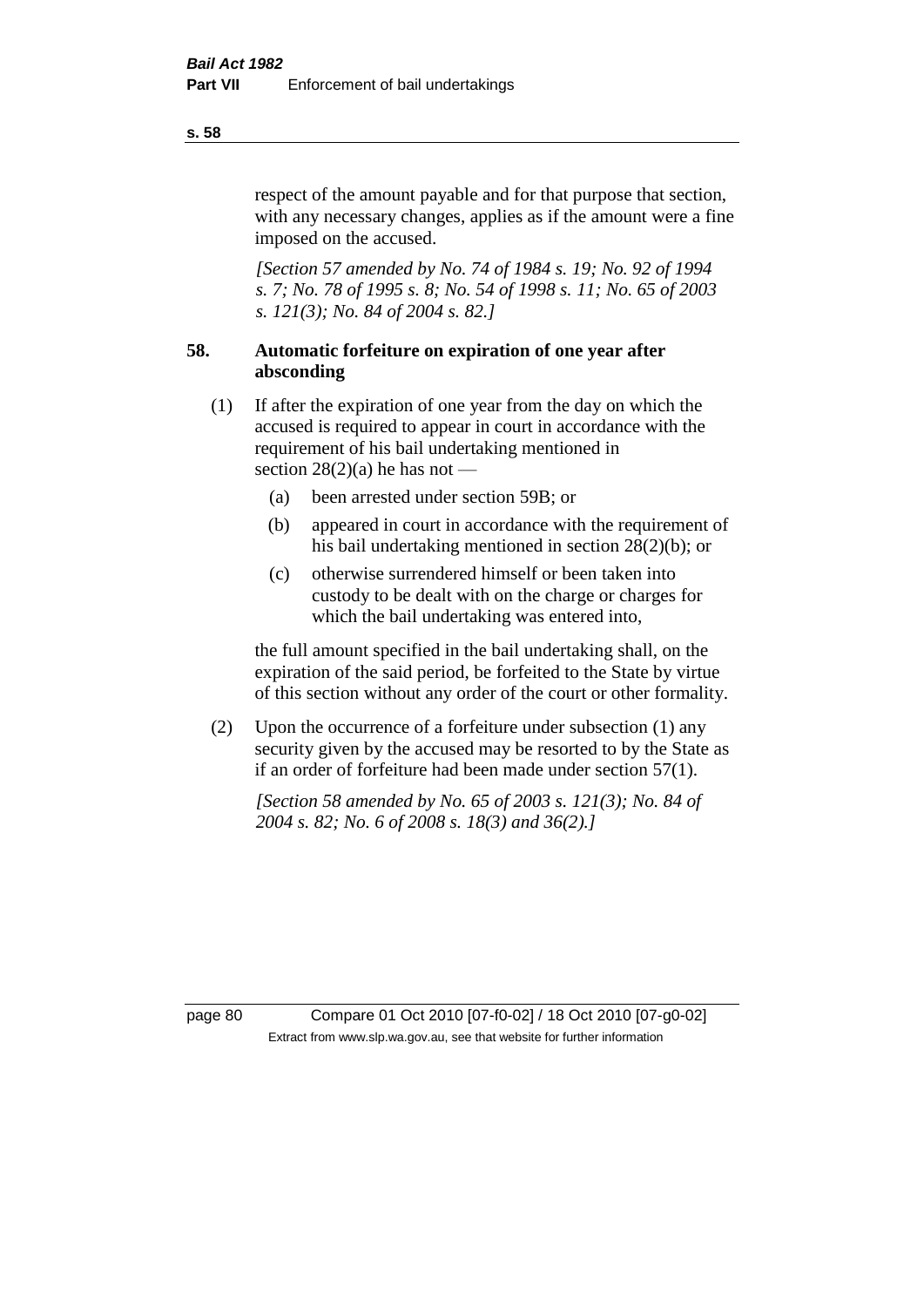# **Part VIII — Miscellaneous**

# **59. Further power of judicial officer in relation to enforcement of undertakings**

A court or an appropriate judicial officer who makes an order for forfeiture under section 49 or 57 may, when doing so, or at any time thereafter, further order —

- (a) that payment of any sum be made by specified instalments or be postponed to a specified date;
- (b) that any security given be applied in or towards payment of the sum forfeited; or
- (c) that the accused or the surety, as the case may be, do all such things and execute all such documents as may be necessary, or as may be specified in the order, for the purpose of vesting any security in the State or enabling the State to realize the same or to resort thereto to recover the sum forfeited,

and the court or an appropriate judicial officer may at any time vary or revoke an order made under paragraph (a), (b), or (c).

*[Section 59 amended by No. 65 of 2003 s. 121(3); No. 84 of 2004 s. 82.]*

# **59A. Where bail dispensed with, accused may be taken before judicial officer for reconsideration of matter**

- $(1)$  In this section *relevant officer* has the meaning given in section 54(1a).
- (2) Where the requirement for bail has been dispensed with for an accused under section 7A, the relevant officer may cause the accused to appear before an appropriate judicial officer for reconsideration of the matter, if the relevant officer has reasonable grounds to believe that the accused is not likely to appear at the time and place specified in a notice under section 13A(3).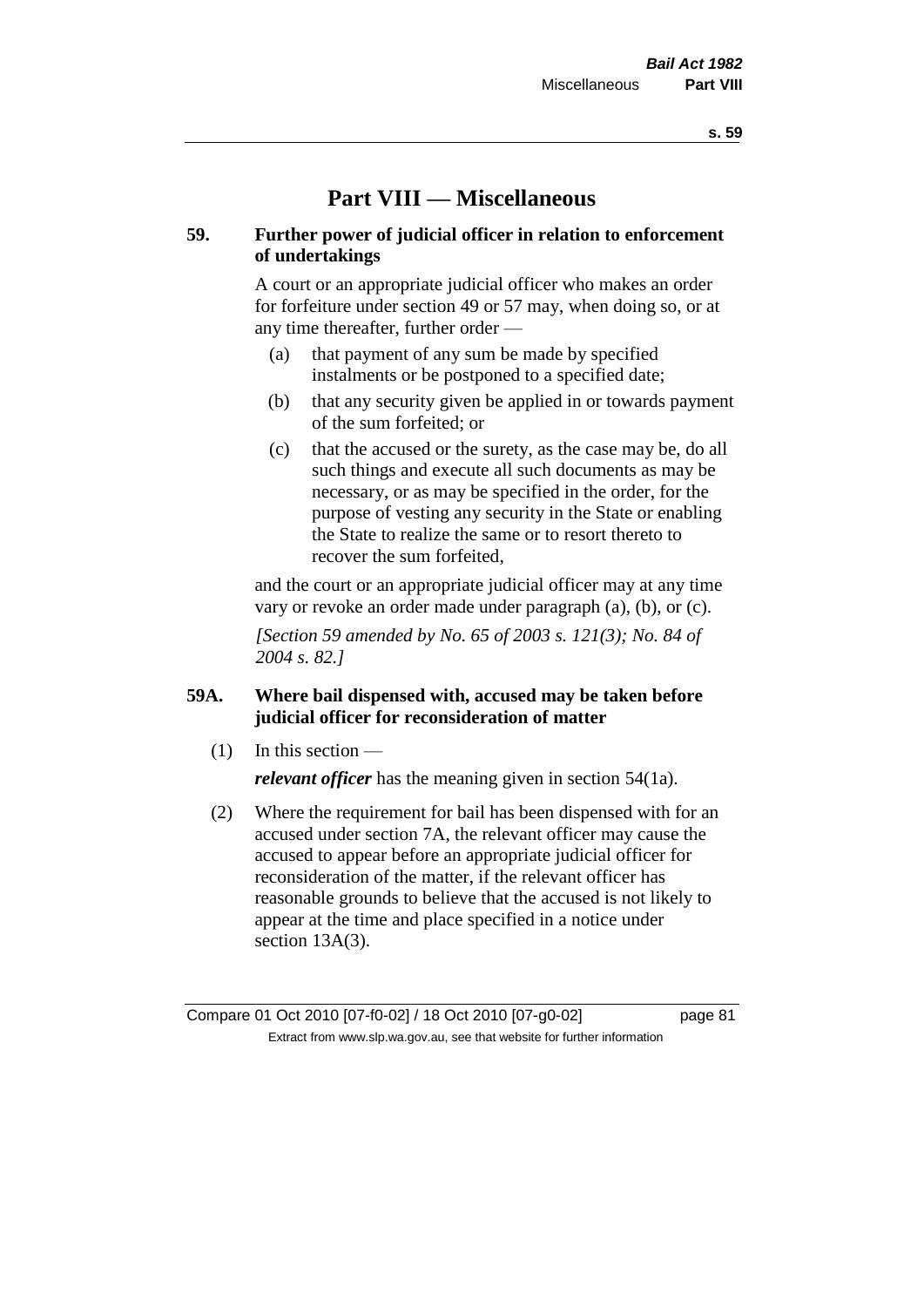- (3) Section 54(2), (2a), (3) and (4) apply, with necessary modifications, for the purposes of subsection (2).
- (4) The judicial officer before whom an accused appears under subsection (2) shall reconsider the accused's case and may, notwithstanding section 13 —
	- (a) again dispense with the requirement for bail; or
	- (b) grant bail; or
	- (c) refuse to grant bail,

in accordance with this Act, for the accused's appearance in court.

- $(5)$  If
	- (a) the court before which the accused is required to appear is the District Court, the Supreme Court or the Court of Appeal; and
	- (b) a police officer is satisfied that because of the urgency of the case it is not practicable for the prosecutor to exercise the power conferred by subsection (2),

the police officer may exercise that power.

(6) If a police officer, acting under subsection (5), exercises the power conferred by subsection (2), the police officer is to be regarded as the relevant officer for the purposes of this section.

*[Section 59A inserted by No. 6 of 2008 s. 36(1).]*

# **59B. Warrant for arrest of absconding accused**

Where —

(a) at any time after that specified in an accused's bail undertaking for an accused's appearance the accused has failed to comply with the requirements of the accused's bail undertaking mentioned in section 28(2)(a) or (b); or

page 82 Compare 01 Oct 2010 [07-f0-02] / 18 Oct 2010 [07-g0-02] Extract from www.slp.wa.gov.au, see that website for further information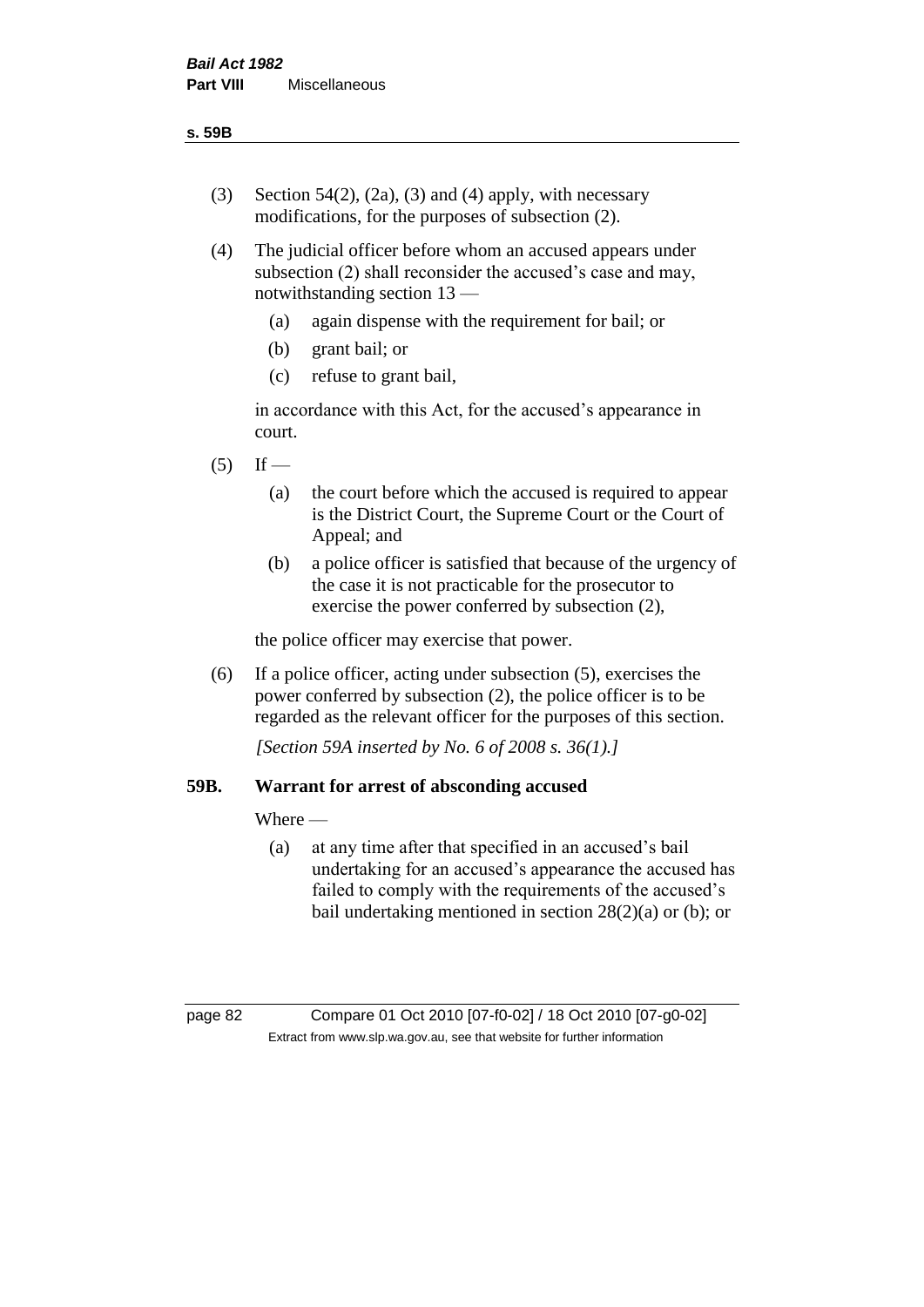(b) an accused has failed to appear at the time and place specified in a notice under section 13A(3).

the court before which the accused was required to appear may issue a warrant to arrest the accused and bring the accused before that court or a court of like jurisdiction.

*[Section 59B inserted by No. 6 of 2008 s. 36(1).]*

# **60. Accused and surety to notify any change of address**

Where the residential address of —

- (a) an accused who has been released on bail or for whom the requirement for bail has been dispensed with; or
- (b) a surety,

changes from that appearing on his bail undertaking, surety undertaking or notice under section 13A(3), as the case may be, he shall forthwith, in writing, notify details of the change to the registrar of the court before which, at the time when the change occurs, the accused is required to appear, and if without reasonable cause he fails to do so he commits an offence.

### Penalty: \$1 000.

*[Section 60 amended by No. 50 of 2003 s. 37(5); No. 59 of 2004 s. 141; No. 84 of 2004 s. 82; No. 6 of 2008 s. 37.]*

# **61. Offence of failing to bring arrested person before court or person able to grant bail**

- (1) A person to whom this section applies commits an offence if, having arrested another for an offence, he wilfully and without reasonable excuse fails to take that other person, or cause him to be taken, as soon as is practicable —
	- (a) before an authorised officer or judicial officer empowered by this Act to grant bail for that offence; or
	- (b) before a court.

Penalty: \$1 000 or imprisonment for 12 months or both.

Compare 01 Oct 2010 [07-f0-02] / 18 Oct 2010 [07-g0-02] page 83 Extract from www.slp.wa.gov.au, see that website for further information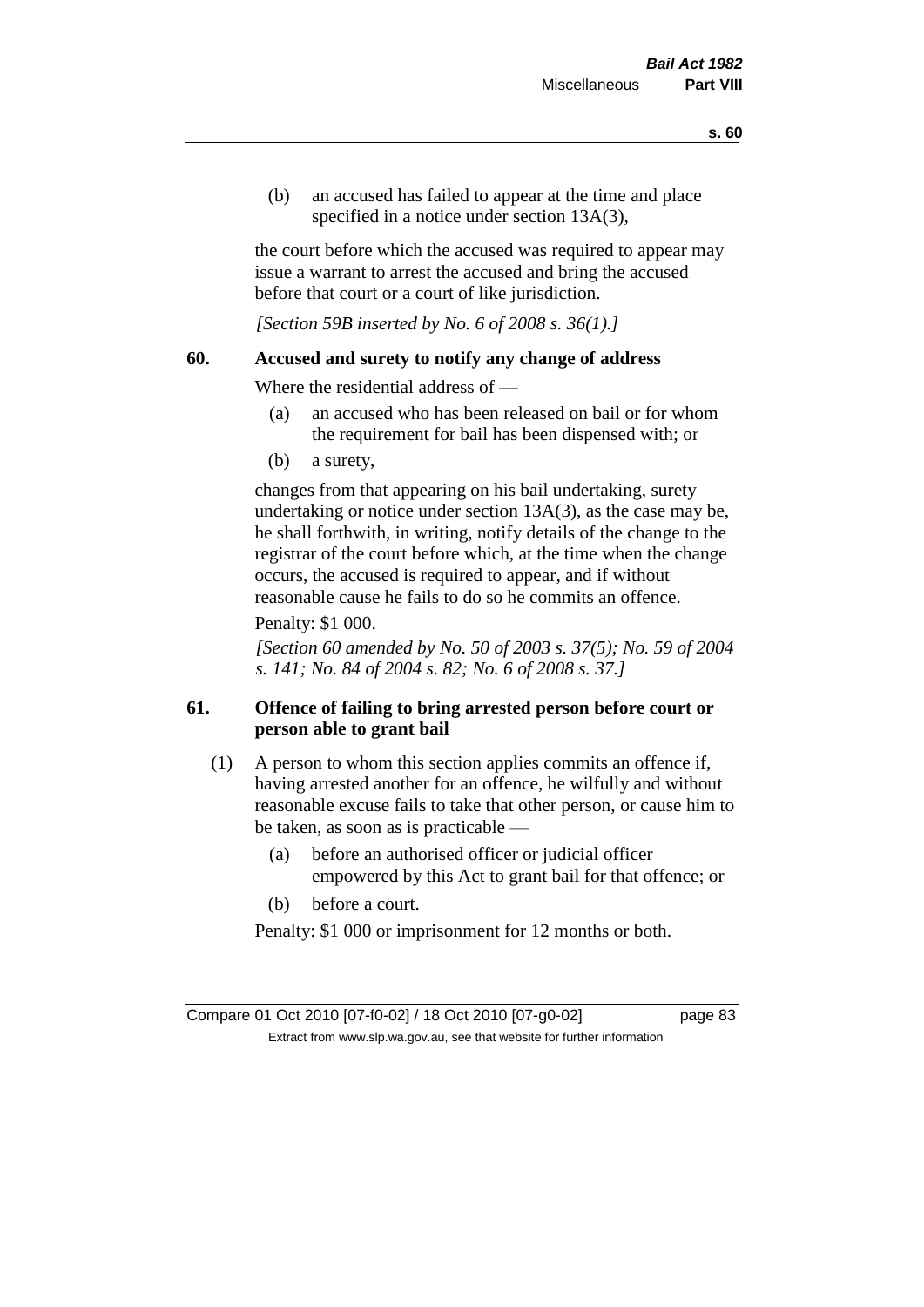#### **s. 62**

- (2) This section applies to a person who
	- (a) is not empowered by this Act to grant bail for the offence; or
	- (b) being so empowered, elects to act under section 6(7).

*[Section 61 amended by No. 15 of 1988 s. 17; No. 59 of 2006 s. 4(4); No. 6 of 2008 s. 38.]* 

# **62. Offence to give false information for bail purposes**

A person who for the purpose of obtaining —

- (a) a grant of bail for himself or a variation of the terms and conditions thereof; or
- (b) approval of himself as a surety,

makes any statement which he knows is false in a material particular, or recklessly makes any statement which is false in a material particular, commits an offence.

Penalty: \$1 000 or imprisonment for 12 months or both.

### **63. Protection of persons carrying out this Act**

A person shall not be liable in civil proceedings on account of anything done, or omitted to be done, by him in good faith in the course of carrying out any provision of this Act, or purporting to be so done or omitted; but the liability (if any) of any other person (including the State or the Commonwealth) as his employer is not affected by this section and shall be determined as if it had not been passed.

*[Section 63 amended by No. 65 of 2003 s. 121(4).]*

# **64. Evidence of non-appearance etc. by an accused**

Where it is required for the purposes of this Act to prove —

(a) that an accused did not appear before a particular court, at a particular place, on a particular day, at a particular time or during a particular period; or

page 84 Compare 01 Oct 2010 [07-f0-02] / 18 Oct 2010 [07-g0-02] Extract from www.slp.wa.gov.au, see that website for further information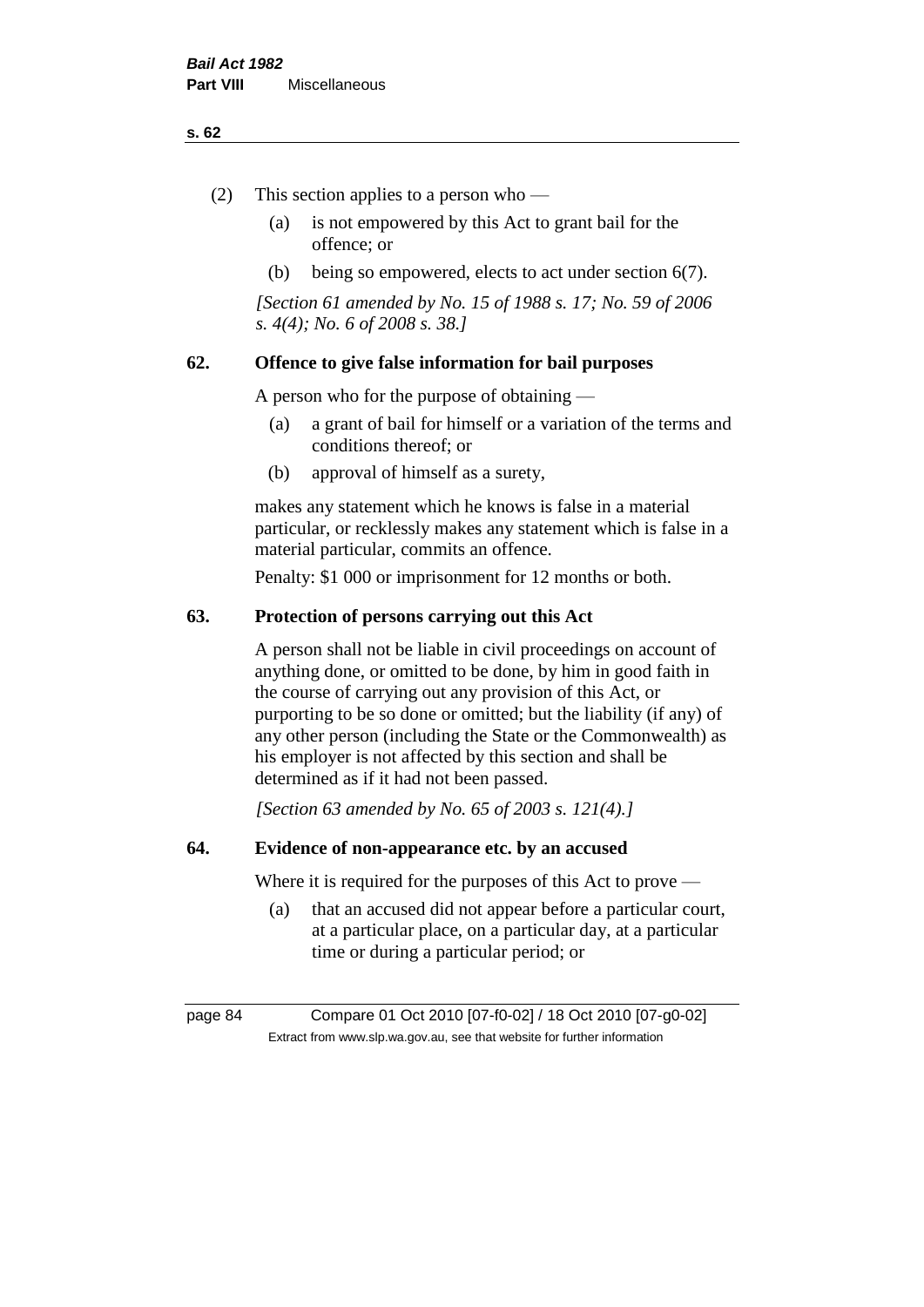(b) the day, time or period when or during which an accused did appear before a particular court at a particular place,

a certificate as to any such matter, purporting to be signed by a judicial officer or registrar of the court before which the accused was required to appear, shall be evidence of the matter so certified.

*[Section 64 amended by No. 59 of 2004 s. 141; No. 84 of 2004 s. 82.]* 

# **65. Bail undertakings by minors**

A bail undertaking entered into by a person who is under the age of 18 years shall bind him as if he were of full age.

### **66. Abolition of other powers to grant bail**

- (1) Any power or duty that, at the commencement of this Act, exists apart from statute to grant bail to an accused awaiting an appearance in court for an offence, is abolished.
- (2) Subsection (1) has effect notwithstanding anything in section 16 of the *Supreme Court Act 1935*.
- (3) In subsection (1) *statute* means an Act of the Parliament of Western Australia, other than the *Supreme Court Act 1935*.

*[Section 66 amended by No. 84 of 2004 s. 82.]*

# **66A. Delegation by registrar**

- (1) The registrar of a court may, either generally or as otherwise provided by the instrument of delegation, by instrument signed by him, delegate to an officer of that court any function conferred on him by or under this Act other than —
	- (a) this power of delegation; or
	- (aa) a function conferred by section  $11(3)$  or  $36(1)(a)$ ; or
	- (b) any function that a judicial officer has required him to perform personally.

Compare 01 Oct 2010 [07-f0-02] / 18 Oct 2010 [07-g0-02] page 85 Extract from www.slp.wa.gov.au, see that website for further information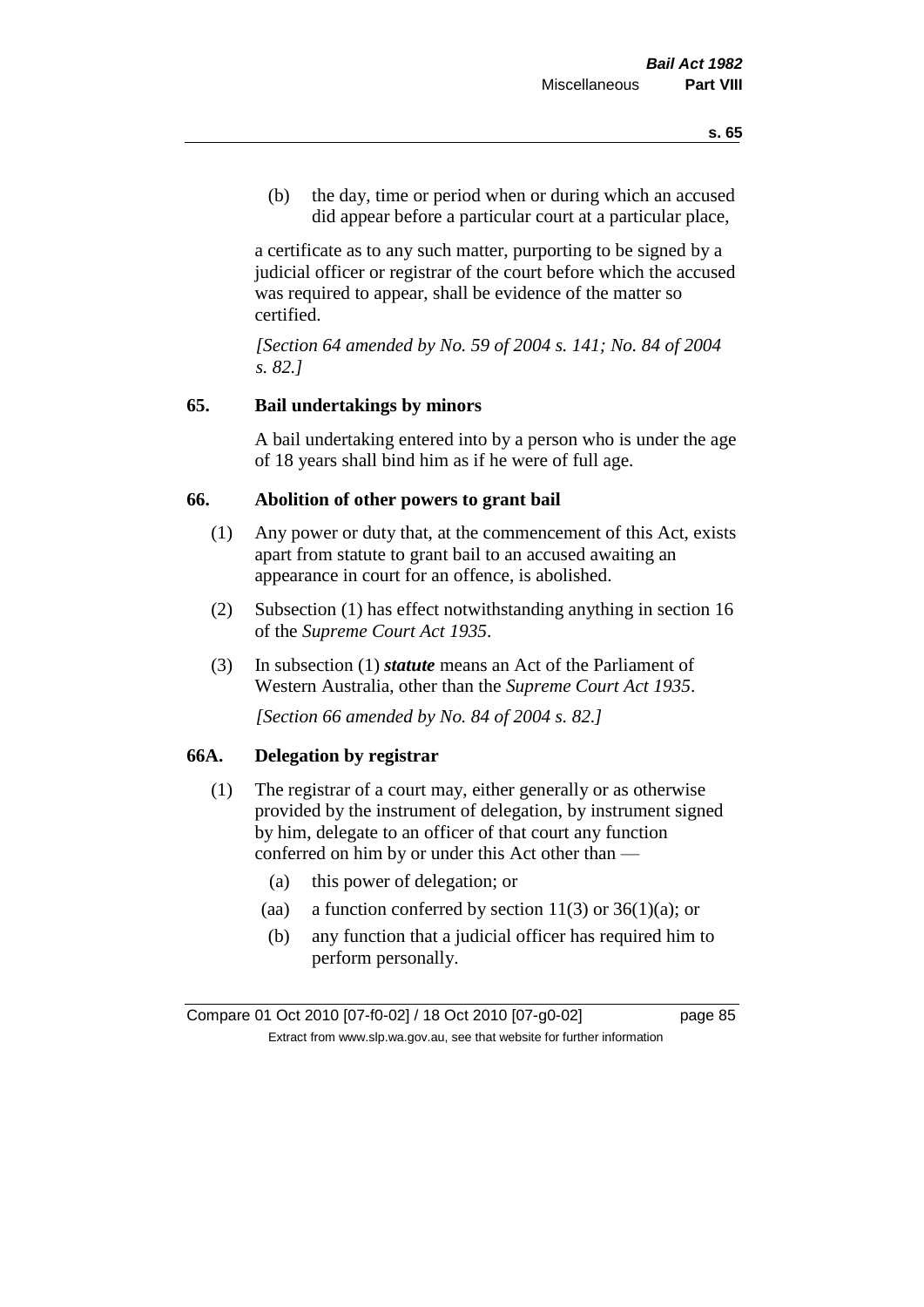**s. 66B**

(2) The superintendent of a detention centre under the *Young Offenders Act 1994* may, either generally or as otherwise provided by the instrument of delegation, by instrument signed by him, delegate to an officer of the Public Sector agency principally assisting the Minister administering that Act in its administration any function conferred on him by or under this Act, other than this power of delegation.

*[Section 66A inserted by No. 15 of 1988 s. 18; amended by No. 49 of 1988 s. 89; No. 31 of 1993 s. 8; No. 59 of 2004 s. 141; No. 65 of 2006 s. 52; No. 6 of 2008 s. 39.]* 

# **66B. Use of video link or audio link**

(1) In this section —

*audio link* means facilities (including telephone) that enable, at the same time, a judicial officer or authorised officer at one place to hear the accused at another place and vice versa;

*bail proceedings* means any proceedings under this Act including —

- (a) proceedings on a case for bail;
- (b) proceedings relating to the variation or revocation of bail;
- (c) proceedings on an application under section 48 or 49;
- (d) proceedings on an appeal under section 15A or 53;

*video link* means facilities (including closed circuit television) that enable, at the same time, a judicial officer or authorised officer at one place to see and hear the accused at another place and vice versa.

- (2) Bail proceedings may be conducted by means of a video link or an audio link.
- (3) Without limiting subsection (2), if a provision of this Act requires or authorises an accused to be brought before, or appear before, a court, judicial officer or authorised officer, the accused

page 86 Compare 01 Oct 2010 [07-f0-02] / 18 Oct 2010 [07-g0-02] Extract from www.slp.wa.gov.au, see that website for further information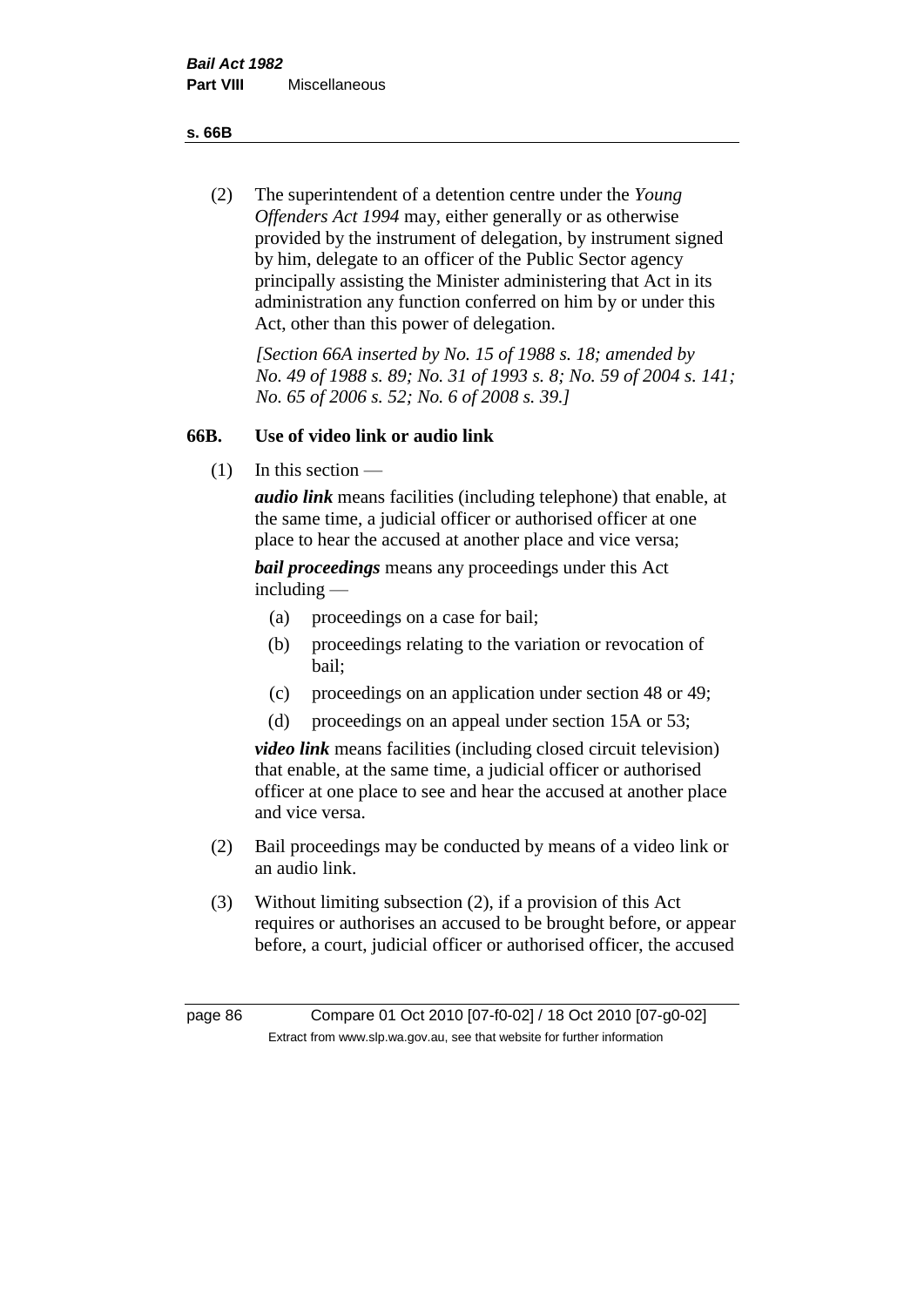may be brought before, or appear before, the court or officer by means of a video link or an audio link.

- (4) An audio link is not to be used under this section unless a video link is not available and cannot reasonably be made available.
- (5) Nothing in this section prevents a court, judicial officer or authorised officer from requiring that an accused be brought before, or appear before, the court or officer in person for the purposes of bail proceedings.

*[Section 66B inserted by No. 6 of 2008 s. 40(1).]*

# **67. Regulations**

- (1) The Governor may make regulations, not inconsistent with this Act, prescribing such things as are required or permitted by this Act to be prescribed or as it is necessary or expedient to prescribe for the purposes thereof.
- (2) Without limiting the generality of subsection (1) regulations  $\text{max}$  —
	- (a) make provision for or with respect to the making of applications —
		- (i) for or in relation to bail;
		- (ii) for the approval of sureties;
		- (iii) for the approval of security to be given by accused persons and sureties;
		- (iv) for the cancellation of a surety undertaking;
		- (v) for an order under section 49,

and for the manner in which such applications are to be made and the procedure to be followed on such applications;

(b) for the purposes of clause 5 of Part A of Schedule 1, prescribe the officer or officers who may grant bail for any prescribed appearance or class of appearance in court by an accused who is in custody;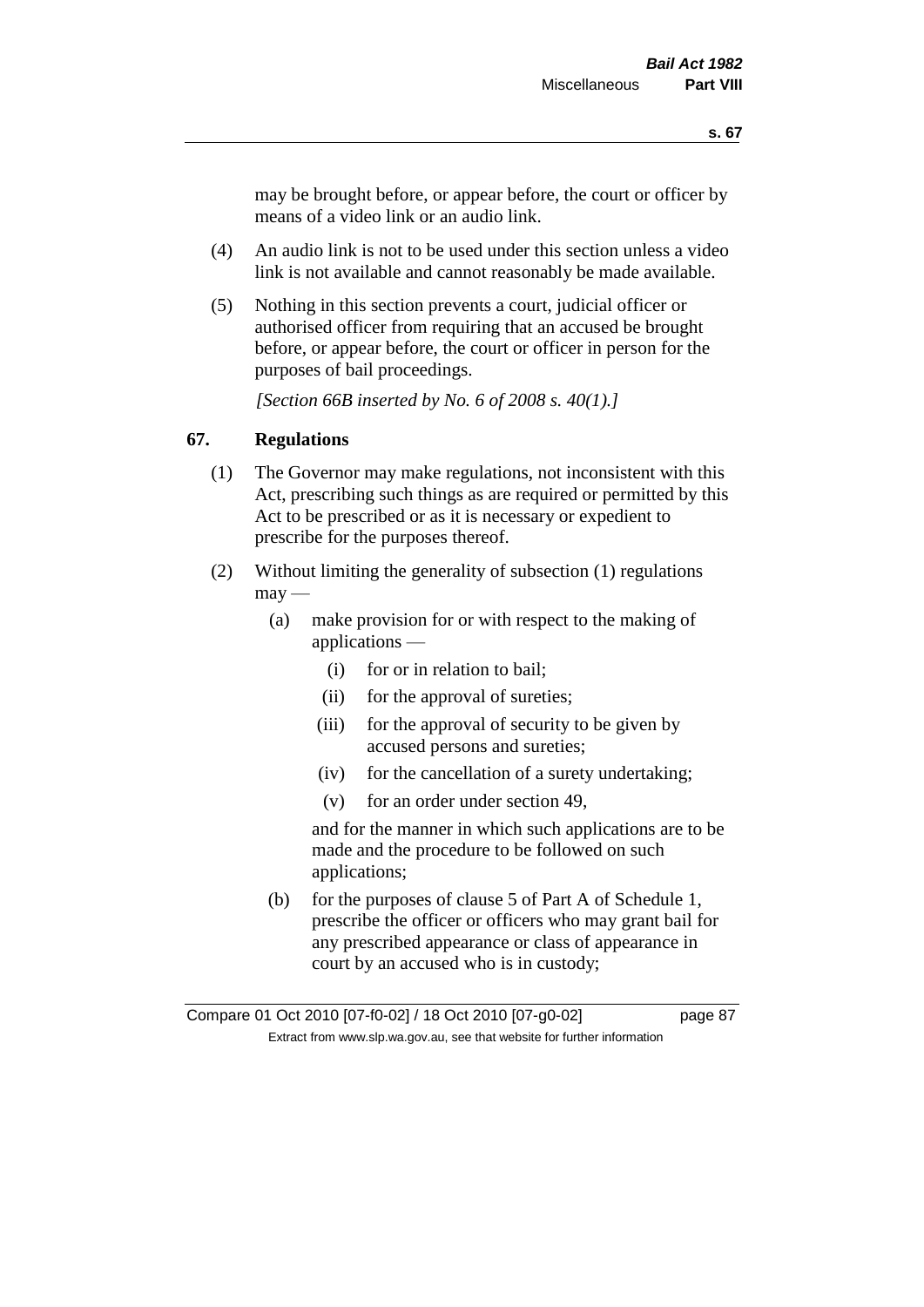**s. 67**

- (c) make provision for, or with respect to the management, control, supervision and good order of premises established for the accommodation of persons to whom bail has been granted.
- (3) Regulations made under this section may provide that a contravention or failure to comply with a regulation constitutes an offence and may provide for penalties not exceeding a fine of \$500 for offences against the regulations.

*[Section 67 amended by No. 45 of 1993 s. 12; No. 84 of 2004 s. 83(3); No. 2 of 2008 s. 56(6); No. 6 of 2008 s. 30(3).]* 

*[68. Omitted under the Reprints Act 1984 s. 7(4)(g).]*

page 88 Compare 01 Oct 2010 [07-f0-02] / 18 Oct 2010 [07-g0-02] Extract from www.slp.wa.gov.au, see that website for further information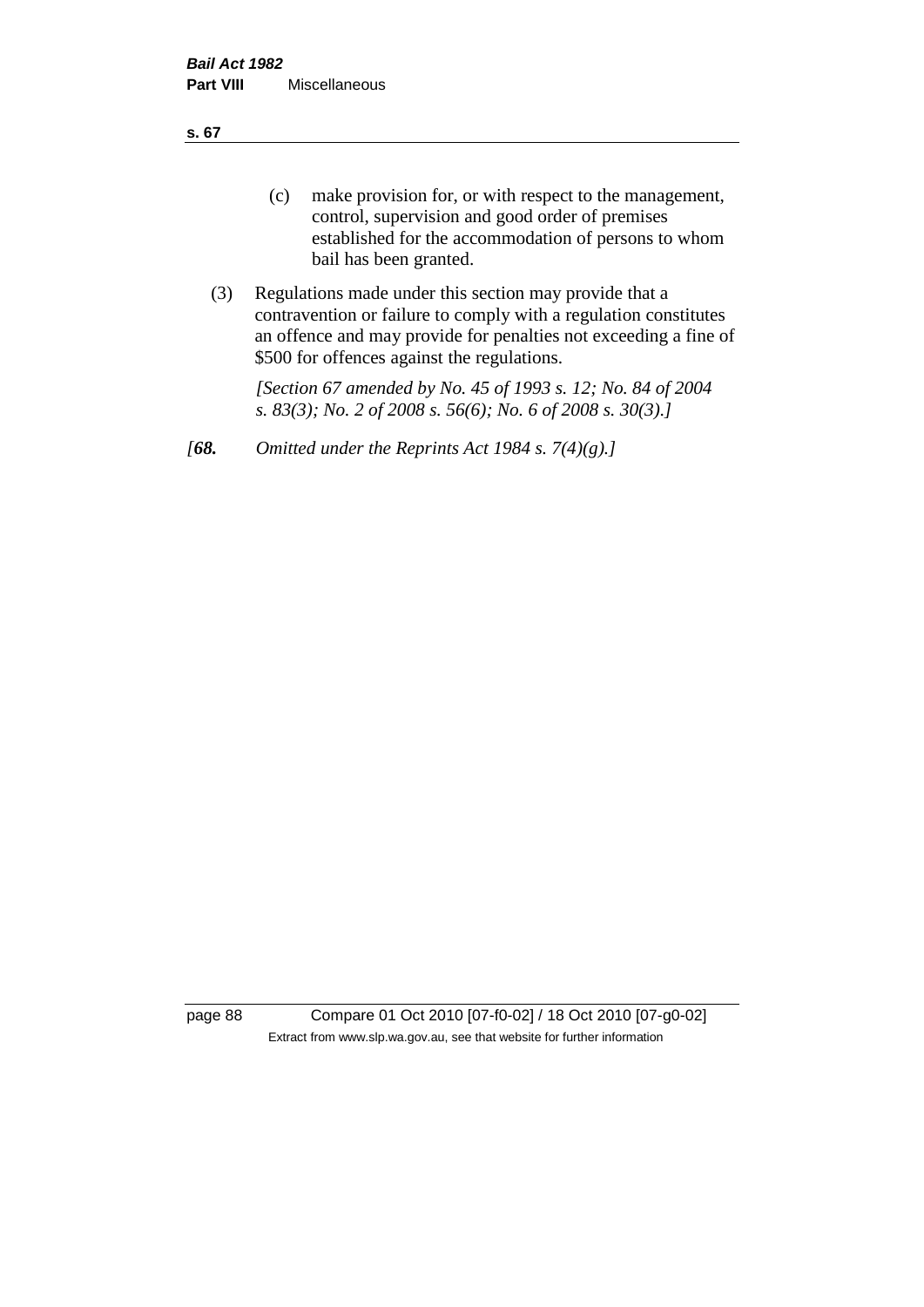# **Schedule 1 — Jurisdiction as to bail and related matters**

[s. 13, 17]

*[Heading inserted by No. 6 of 2008 s. 41(1).]*

### **Part A** — **Jurisdiction relating to bail**

*[Heading inserted by No. 6 of 2008 s. 41(2)(a).]*

**First Column** *Appearances in court* 

#### **Second Column**

*By whom bail may be granted or (where applicable) dispensed with*

*[Heading amended by No. 6 of 2008 s. 41(2)(b) and (c).]*

# **1. Initial appearance**

| (1)        | The initial appearance in a<br>court of summary<br>jurisdiction or the Children's<br>Court by an accused in, or in<br>connection with, | (a)<br>(b)                                                                           | In any case $-$<br>a justice; or<br>an authorised police<br>officer; and |
|------------|----------------------------------------------------------------------------------------------------------------------------------------|--------------------------------------------------------------------------------------|--------------------------------------------------------------------------|
|            | proceedings for an offence.                                                                                                            | in addition, in the case of a child,<br>an authorised community<br>services officer. |                                                                          |
| $\sqrt{2}$ | $\mathbf{m}$ . The state of $\mathbf{m}$ is the state of $\mathbf{m}$                                                                  |                                                                                      |                                                                          |

(2) The initial appearance in the A judge of the District Court or a District Court or the Supreme Court, not being the initial appearance to which clause 3 applies. judge of the Supreme Court, as the case requires.

*[Clause 1 amended by No. 15 of 1988 s. 19; No. 49 of 1988 s. 90(a)(i); No. 59 of 2004 s. 141; No. 84 of 2004 s. 10(1) and 82.]*

**2. Appearance after adjournment** Appearance in any court or before a judicial officer by an accused after any adjournment of proceedings for an offence, not being a committal under clause 3. The judicial officer who orders the adjournment. *[Clause 2 amended by No. 84 of 2004 s. 82.]*

Compare 01 Oct 2010 [07-f0-02] / 18 Oct 2010 [07-g0-02] page 89 Extract from www.slp.wa.gov.au, see that website for further information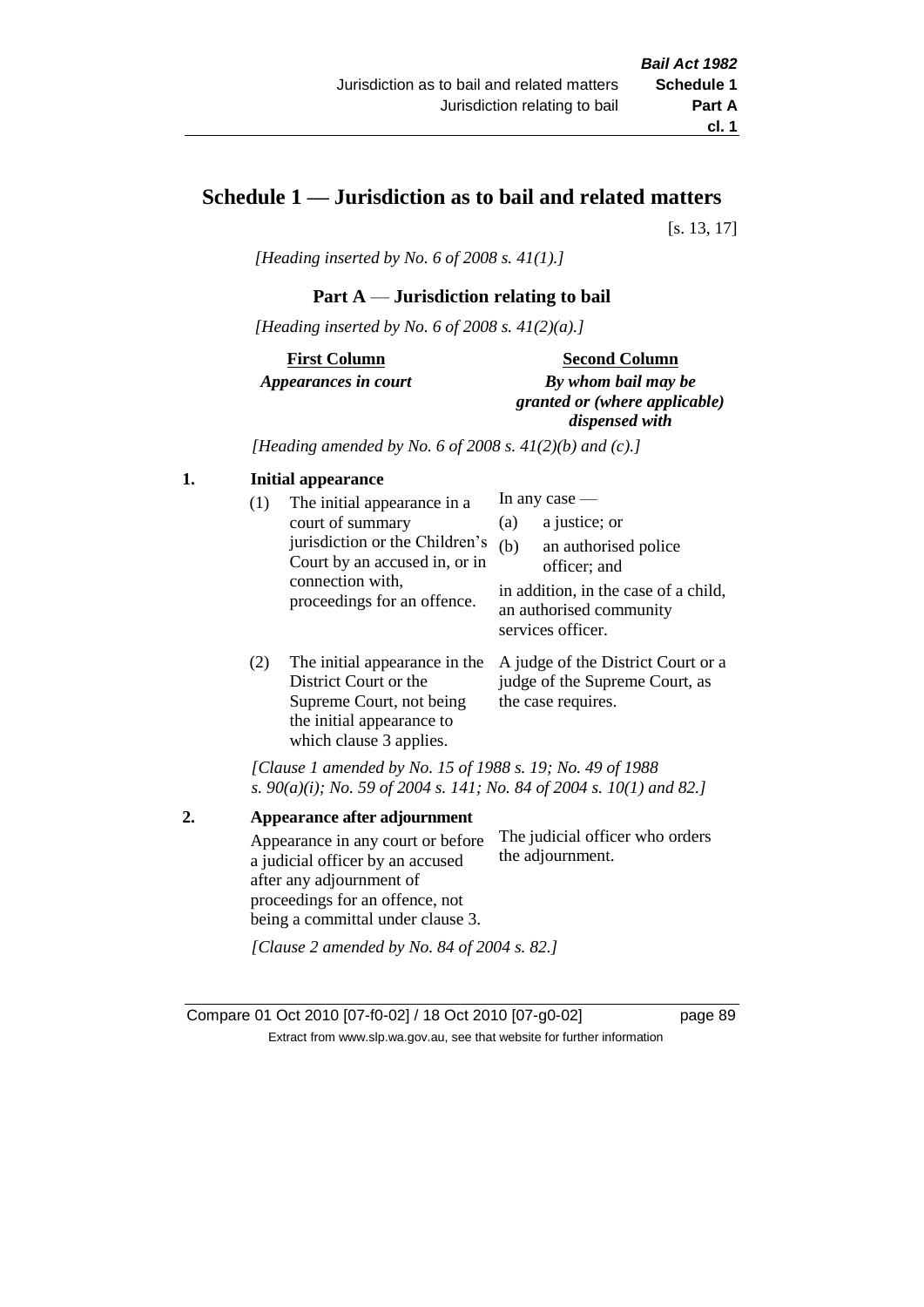|    |                                                            | <b>First Column</b><br>Appearances in court                                                                                                                                                    | <b>Second Column</b><br>By whom bail may be<br>granted or (where applicable)<br>dispensed with                                                                                                    |  |  |  |
|----|------------------------------------------------------------|------------------------------------------------------------------------------------------------------------------------------------------------------------------------------------------------|---------------------------------------------------------------------------------------------------------------------------------------------------------------------------------------------------|--|--|--|
| 3. | Appearance on committal to Supreme Court or District Court |                                                                                                                                                                                                |                                                                                                                                                                                                   |  |  |  |
|    |                                                            | The initial appearance by an<br>accused in the Supreme Court or<br>District Court after he has been<br>committed thereto under any Act to<br>be tried or sentenced or otherwise<br>dealt with. | The judicial officer who orders<br>the committal.                                                                                                                                                 |  |  |  |
|    |                                                            | [Clause 3 amended by No. 84 of 2004 s. 82.]                                                                                                                                                    |                                                                                                                                                                                                   |  |  |  |
| 4. | Appearance in connection with appeal etc.                  |                                                                                                                                                                                                |                                                                                                                                                                                                   |  |  |  |
|    | (1)                                                        | Appearance in connection<br>with an application or appeal<br>made under the Criminal<br>Appeals Act 2004 or with<br>any order made in<br>determining the application                           | If the appeal is being determined<br>by a single judge of the Supreme<br>Court, a single judge of the<br>Supreme Court;<br>If the appeal is being determined<br>by the Court of Appeal, the Court |  |  |  |
|    |                                                            | or appeal.                                                                                                                                                                                     | of Appeal or a single judge of<br>appeal.                                                                                                                                                         |  |  |  |
|    | (2)                                                        | Appearance in connection<br>with a rehearing of<br>proceedings ordered under<br>section 28 of the Children's<br>Court of Western Australia<br>Act 1988.                                        | The Children's Court.                                                                                                                                                                             |  |  |  |
|    | (3)                                                        | Appearance in connection<br>with the reconsideration of<br>an order under section 40 of<br>the Children's Court of<br>Western Australia Act 1988.                                              | The Children's Court constituted<br>by the President.                                                                                                                                             |  |  |  |
|    |                                                            | [Clause 4 inserted by No. 84 of 2004 s. $10(2)$ .]                                                                                                                                             |                                                                                                                                                                                                   |  |  |  |

page 90 Compare 01 Oct 2010 [07-f0-02] / 18 Oct 2010 [07-g0-02] Extract from www.slp.wa.gov.au, see that website for further information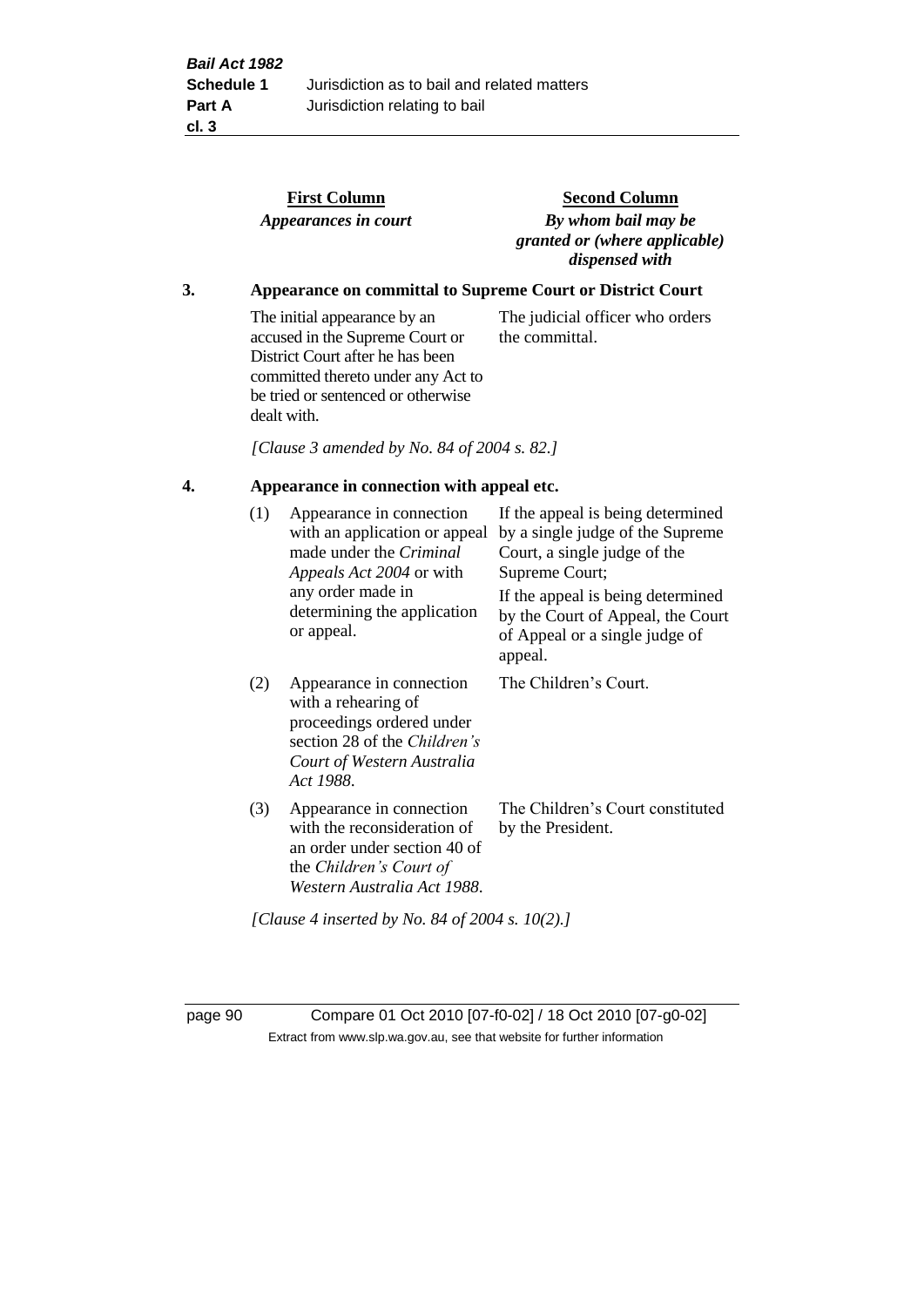| <b>First Column</b>  |  |
|----------------------|--|
| Appearances in court |  |

**Second Column** *By whom bail may be granted or (where applicable) dispensed with*

### **5. Appearance prescribed by regulation**

Appearance in a court for any other purpose or following any other occurrence prescribed by regulations under this Act. The judicial or other officer prescribed by such regulations.

#### **6. Appearances not otherwise provided for**

Any appearance in a court not otherwise provided for in this Part or by regulations under this Act. The judicial officer who, or court which, orders the appearance.

### **7. Term used: proceedings for an offence**

In this Part, unless the contrary intention appears —

*proceedings for an offence* in clause 2 (but not in clause 1) includes any of the following proceedings relating to that offence —

- (a) appeal proceedings;
- (b) proceedings on a writ of *habeas corpus*; and
- (c) proceedings on the re-appearance of an offender under section 50 of the *Sentencing Act 1995*.

*[Clause 7 inserted by No. 84 of 2004 s. 10(3).]*

### **Part B** — **Cessation of powers relating to bail**

*[Heading inserted by No. 6 of 2008 s. 41(3)(a).]*

### **1. Upon decision by judge, power of other officers ceases**

(1) In this clause —

*judge* means a judge of the Supreme Court, the Children's Court or the District Court.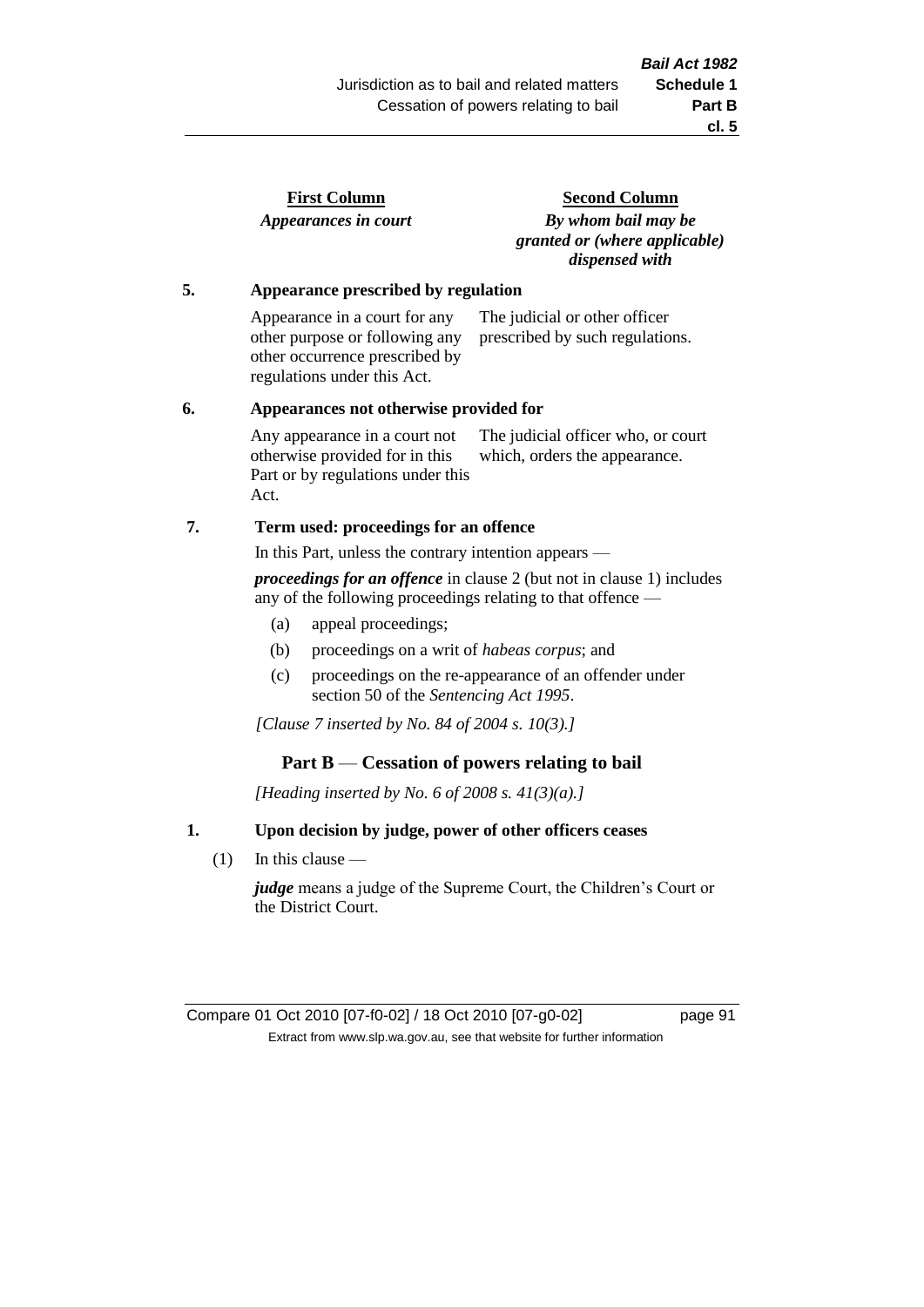- (2) After a judge has granted or refused bail for an appearance by an accused the power to grant bail for that appearance ceases to be vested  $in -$ 
	- (a) any judicial officer whose jurisdiction is inferior to that of the judge; or
	- (b) any authorised officer.
- (3) After a judge has dispensed with the requirement for bail for an appearance by an accused the power to grant or refuse bail for that appearance ceases to be vested in any officer referred to in subclause  $(2)(a)$  or  $(b)$ .

*[Clause 1 inserted by No. 6 of 2008 s. 41(3)(b).]*

#### **1A. Upon decision by Court of Appeal, other powers cease**

After the Court of Appeal on an appeal under section 15A —

- (a) has granted or refused bail for an appearance by an accused, the power to grant or refuse bail for that appearance; or
- (b) has dispensed with the requirement for bail for an appearance by an accused, the power to grant or refuse bail for that appearance,

ceases to be vested in any judicial officer or in any authorised officer.

*[Clause 1A inserted by No. 6 of 2008 s. 41(3)(b).]*

### **2. Upon decision by judicial officer, his power and that of his peers ceases**

Except where clause 4 applies, the power to grant, refuse or dispense with bail for an appearance by an accused ceases to be vested in any judicial officer (including a judge of the Supreme Court) after he, or another judicial officer whose jurisdiction is co-extensive with his, has granted, refused or dispensed with bail for that appearance.

*[Clause 2 amended by No. 84 of 2004 s. 82; No. 6 of 2008 s. 41(3)(c) and (d).]*

page 92 Compare 01 Oct 2010 [07-f0-02] / 18 Oct 2010 [07-g0-02] Extract from www.slp.wa.gov.au, see that website for further information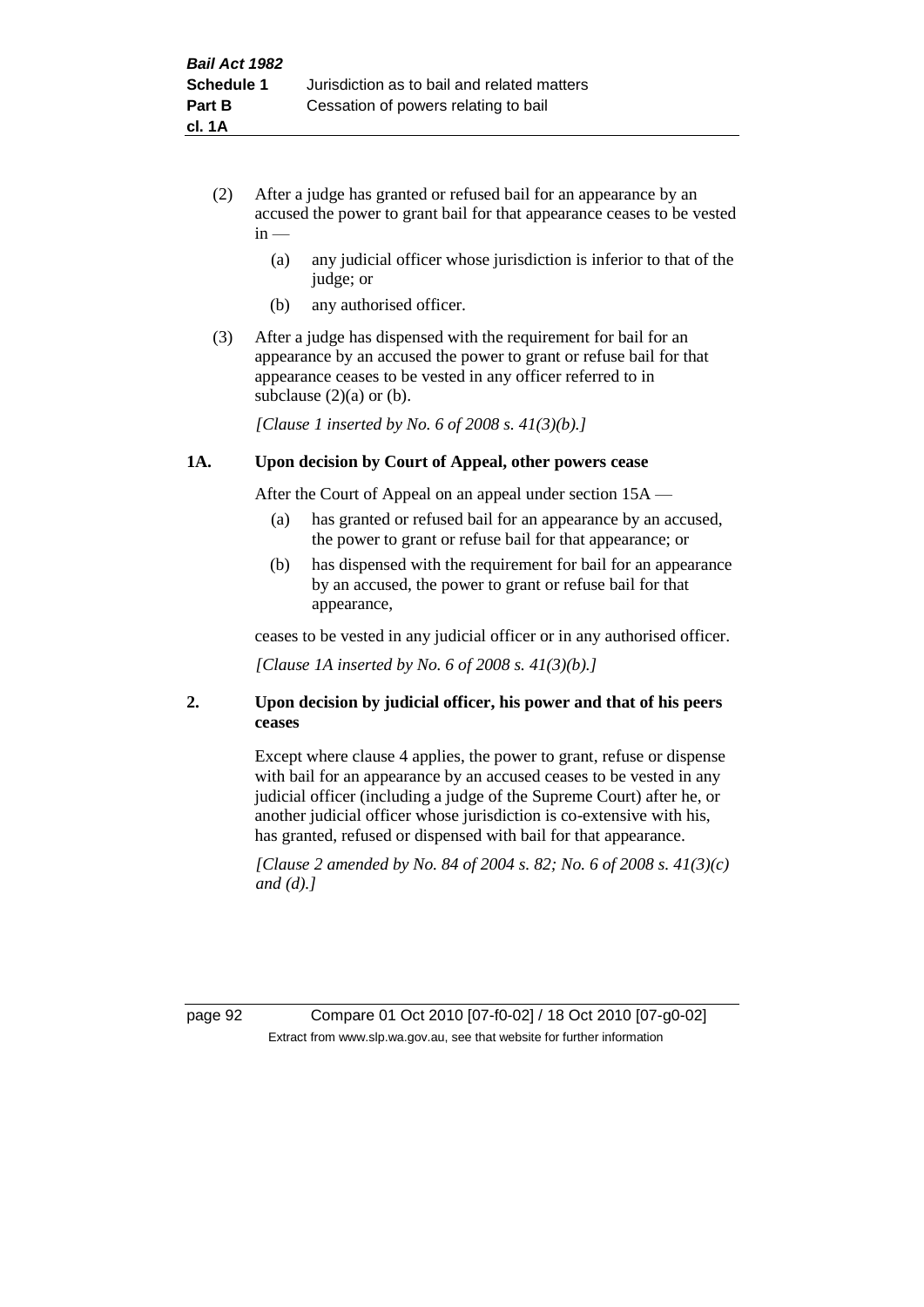### **3. Cessation of power upon refusal of bail for initial appearance**

- (1) After an authorised officer has refused bail for an initial appearance by an accused, the power to grant bail for that appearance ceases to be vested in another authorised officer, but a justice may nevertheless grant bail for that appearance.
- (2) After a justice has refused bail for an initial appearance by an accused, the power to grant bail for that appearance ceases to be vested in an authorised officer or another justice.

*[Clause 3 inserted by No. 6 of 2008 s. 41(3)(e).]*

### **4. Judicial officer's powers where accused proves new facts or changed circumstances**

Notwithstanding clause 2, where an accused has been refused bail for an appearance or has been granted bail therefor on terms or conditions with which he is unable or unwilling to comply, the judicial officer who granted or refused bail or another judicial officer whose jurisdiction is co-extensive with his has power to grant bail for that appearance or to vary the terms or conditions of bail previously granted therefor if the accused makes application and satisfies him  $that -$ 

- (a) new facts have been discovered, new circumstances have arisen or the circumstances have changed since bail was previously granted or refused for that appearance;
- (b) he failed to adequately present his case for bail on the previous occasion when it was considered; or
- (c) where bail was granted subject to a home detention condition, he has, since the previous occasion when his case for bail was considered, complied with the home detention condition for a period of one month or more.

*[Clause 4 amended by No. 61 of 1990 s. 14; No. 84 of 2004 s. 82.]*

# **Part C — Manner in which jurisdiction to be exercised**

*[Heading deleted by No. 6 of 2008 s. 41(4)(a).]*

Compare 01 Oct 2010 [07-f0-02] / 18 Oct 2010 [07-g0-02] page 93 Extract from www.slp.wa.gov.au, see that website for further information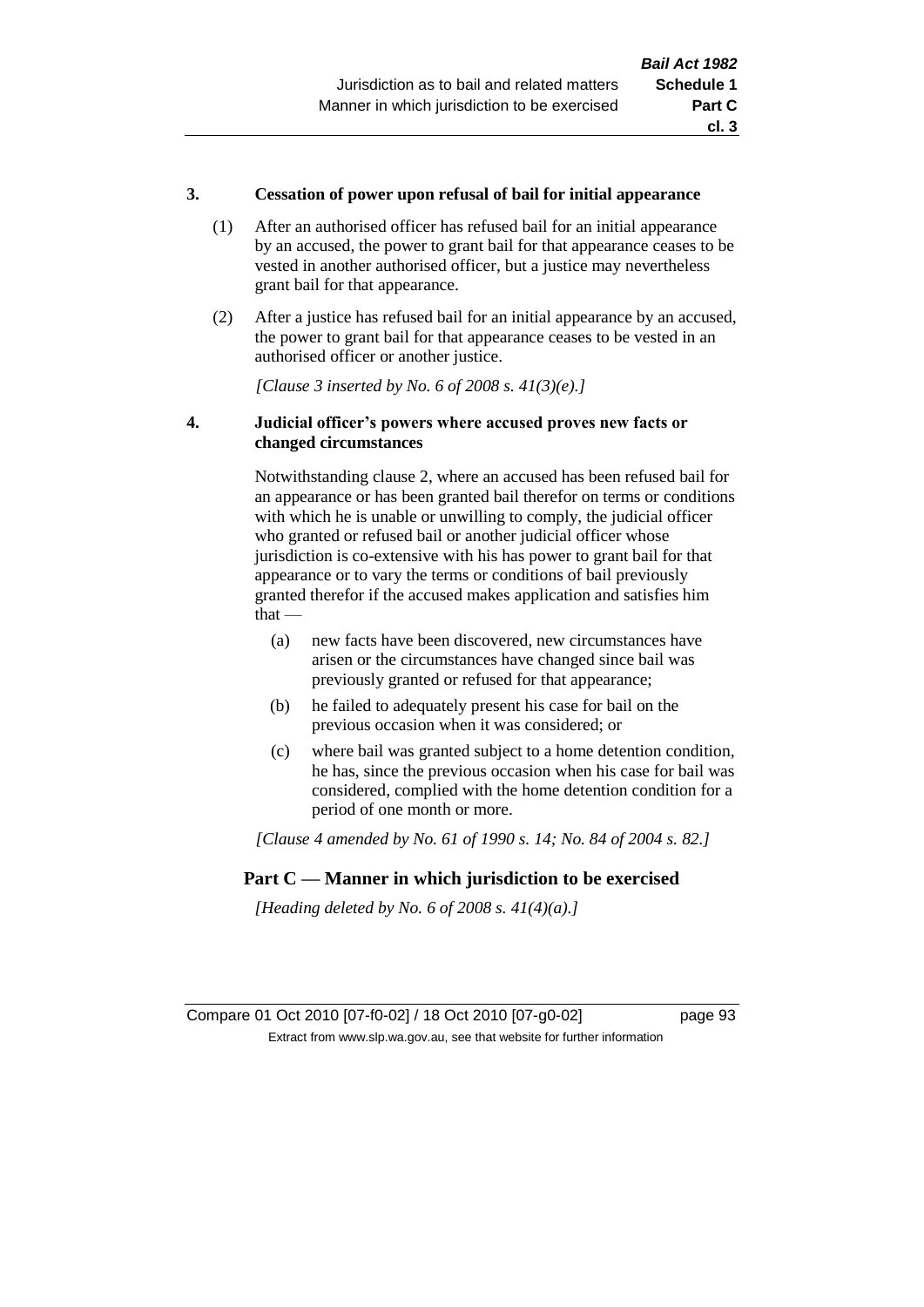# **1. Bail before conviction to be at discretion of bail authority, except for a child**

Subject to clauses 3A and 3C, the grant or refusal of bail to an accused, other than a child, who is in custody awaiting an appearance in court before conviction for an offence shall be at the discretion of the judicial officer or authorised officer in whom jurisdiction is vested, and that discretion shall be exercised having regard to the following questions as well as to any others which he considers relevant —

- (a) whether, if the accused is not kept in custody, he may
	- (i) fail to appear in court in accordance with his bail undertaking;
	- (ii) commit an offence;
	- (iii) endanger the safety, welfare, or property of any person; or
	- (iv) interfere with witnesses or otherwise obstruct the course of justice, whether in relation to himself or any other person;
- (b) whether the accused needs to be held in custody for his own protection;
- (c) whether the prosecutor has put forward grounds for opposing the grant of bail;
- (d) whether, as regards the period when the accused is on trial, there are grounds for believing that, if he is not kept in custody, the proper conduct of the trial may be prejudiced;
- (e) whether there is any condition which could reasonably be imposed under Part D which would —
	- (i) sufficiently remove the possibility referred to in paragraphs (a) and (d);
	- (ii) obviate the need referred to in paragraph (b); or
	- (iii) remove the grounds for opposition referred to in paragraph (c);
- (f) where the accused is charged with an offence that is alleged to have been committed in respect of a child, whether a condition should be imposed under Part D requiring the

page 94 Compare 01 Oct 2010 [07-f0-02] / 18 Oct 2010 [07-g0-02] Extract from www.slp.wa.gov.au, see that website for further information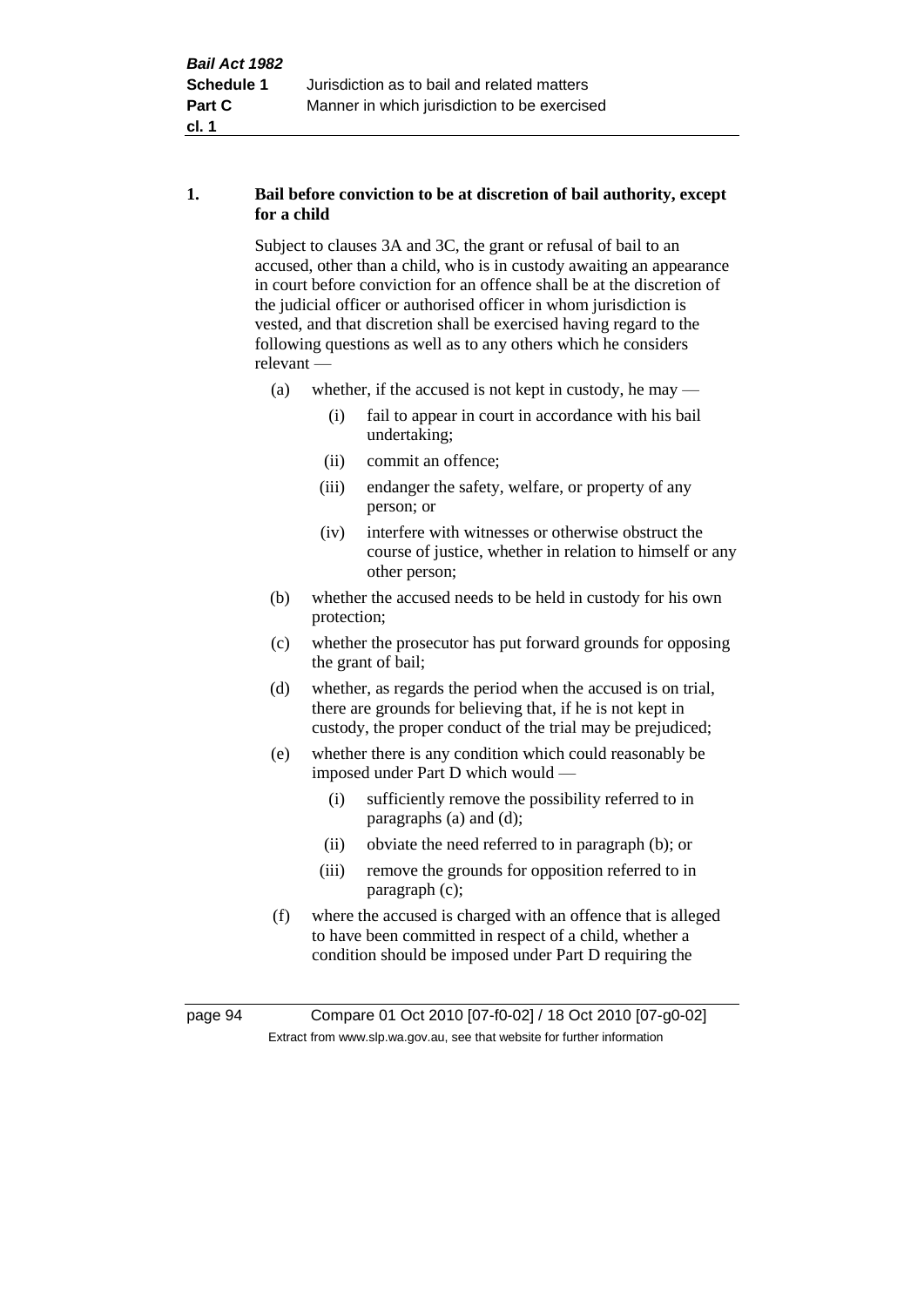accused to reside at a place other than the place where the child resides;

(g) whether the alleged circumstances of the offence or offences amount to wrongdoing of such a serious nature as to make a grant of bail inappropriate.

*[Clause 1 amended by No. 14 of 1992 s. 11; No. 45 of 1993 s. 10(2)(a); No. 54 of 1998 s. 8(a) and (b); No. 84 of 2004 s. 82; No. 6 of 2008 s. 41(4)(b).]*

### **2. Child to have qualified right to bail**

 $(1)$  In this clause —

*responsible person* means a parent, relative, employer or other person who, in the opinion of the judicial officer or authorised officer, is in a position to both influence the conduct of the child and provide the child with support and direction.

- (2) Subject to subclause (3), a child accused who is in custody awaiting an appearance in court before conviction for an offence has a right to be granted bail unless —
	- (a) in the opinion of the judicial officer or authorised officer in whom jurisdiction is vested —
		- (i) one or more of the questions set out in clause  $1(a)$ , (b), (d) and (g) must be answered in the affirmative; and
		- (ii) there is no condition which he could reasonably impose under Part D which would satisfy the relevant provision of clause 1(e);
		- or
	- (b) there is no responsible person willing to enter into an undertaking of the kind described in subclause  $(3)(c)$ ,

and if the child is refused bail he shall be dealt with in accordance with section 19(2) of the *Young Offenders Act 1994*.

- (3) The right of a child accused under subclause (2) is subject to
	- (a) clauses 3A and 3C; and
	- *[(b) deleted]*

Compare 01 Oct 2010 [07-f0-02] / 18 Oct 2010 [07-g0-02] page 95 Extract from www.slp.wa.gov.au, see that website for further information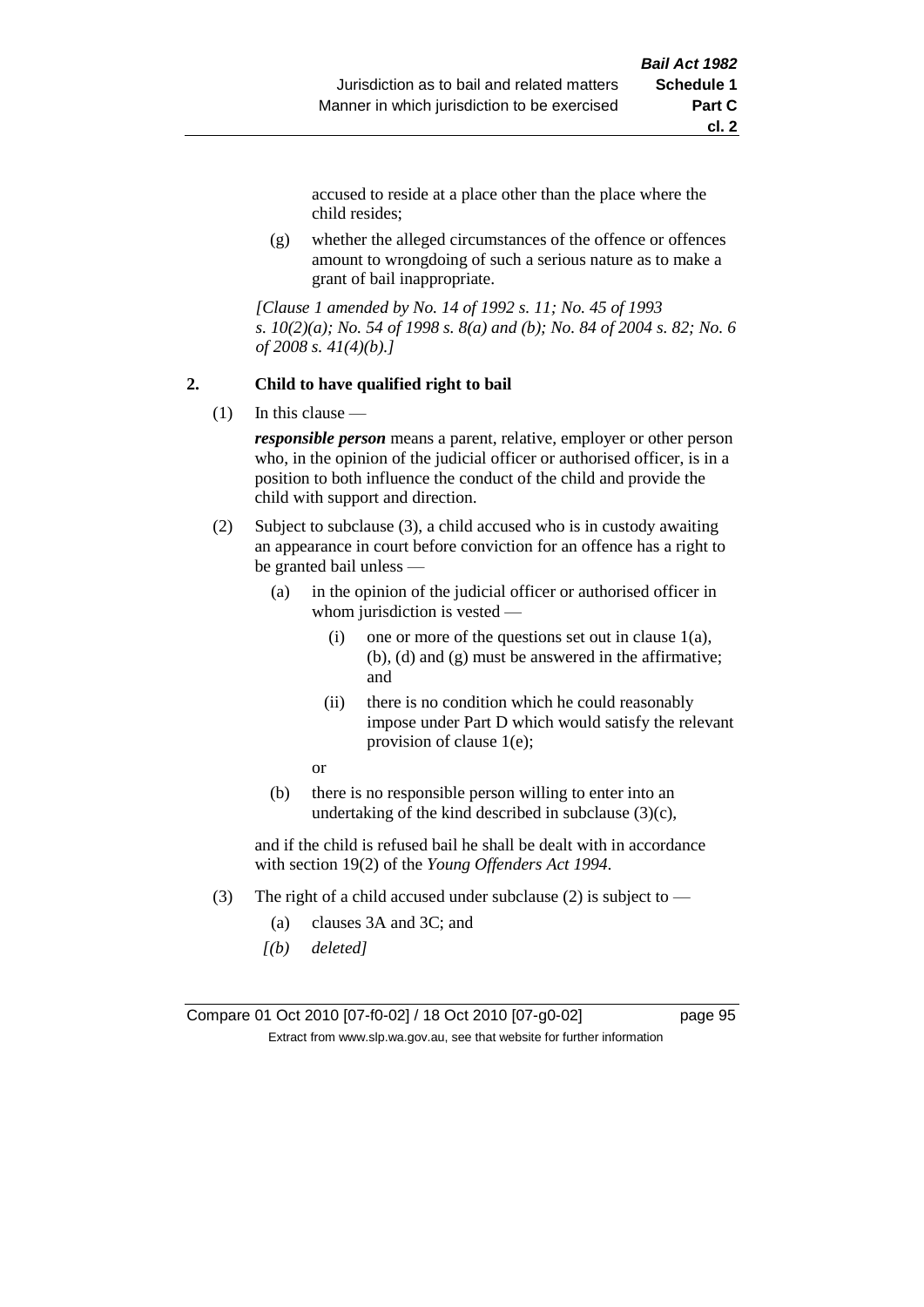|     | (c)    | there being imposed as a condition on the grant of bail a<br>requirement that before the release of the child on bail a<br>responsible person undertakes in writing in the approved form<br>to ensure that the child complies with any requirement of his<br>bail undertaking mentioned in section $28(2)(a)$ , (b), (c)<br>and $(d)$ . |
|-----|--------|-----------------------------------------------------------------------------------------------------------------------------------------------------------------------------------------------------------------------------------------------------------------------------------------------------------------------------------------|
| (4) |        | Subclauses $(2)(b)$ and $(3)(c)$ do not apply to a child accused if it<br>appears to the judicial officer or authorised officer that the accused —                                                                                                                                                                                      |
|     | (a)    | is over the age of 17 years; and                                                                                                                                                                                                                                                                                                        |
|     | (b)    | has sufficient maturity to live independently without the<br>guidance or control of a parent or guardian.                                                                                                                                                                                                                               |
| (5) | $if -$ | For the purposes of this clause, the provisions of sections 46, 47, 48,<br>54, 55(2), 60 and $67(2)(a)(iv)$ apply with all necessary changes as                                                                                                                                                                                         |
|     | (a)    | references in those provisions to a surety and a surety<br>undertaking were references to a responsible person and to an<br>undertaking referred to in subclause (3)(c) respectively; and                                                                                                                                               |
|     | (b)    | section $54(1)(b)(i)$ read as follows —                                                                                                                                                                                                                                                                                                 |
|     |        | $\boldsymbol{\zeta}$ $\boldsymbol{\zeta}$                                                                                                                                                                                                                                                                                               |
|     |        | (i)<br>a person who has entered into an undertaking<br>referred to in clause $2(3)(c)$ of Part C of<br>Schedule 1 should no longer be regarded as a<br>responsible person for the purposes of that<br>clause, or is dead;<br>,,                                                                                                         |
| (6) |        | Where a child accused is released on bail his right to be at liberty is<br>subject to the exercise of the powers in section 17A.                                                                                                                                                                                                        |
|     |        | [Clause 2 inserted by No. 45 of 1993 s. $10(2)(b)$ ; amended by No. 57<br>of 1997 s. 21(3)(a); No. 54 of 1998 s. 8(c); No. 34 of 2004 s. 251;<br>No. 84 of 2004 s. 82; No. 6 of 2008 s. $41(4)(c)$ and $43(4)$ .]                                                                                                                       |
| 3.  |        | Matters relevant to consideration of clause 1(a)                                                                                                                                                                                                                                                                                        |

In considering whether an accused may do any of the things mentioned in clause 1(a), the judicial officer or authorised officer

page 96 Compare 01 Oct 2010 [07-f0-02] / 18 Oct 2010 [07-g0-02] Extract from www.slp.wa.gov.au, see that website for further information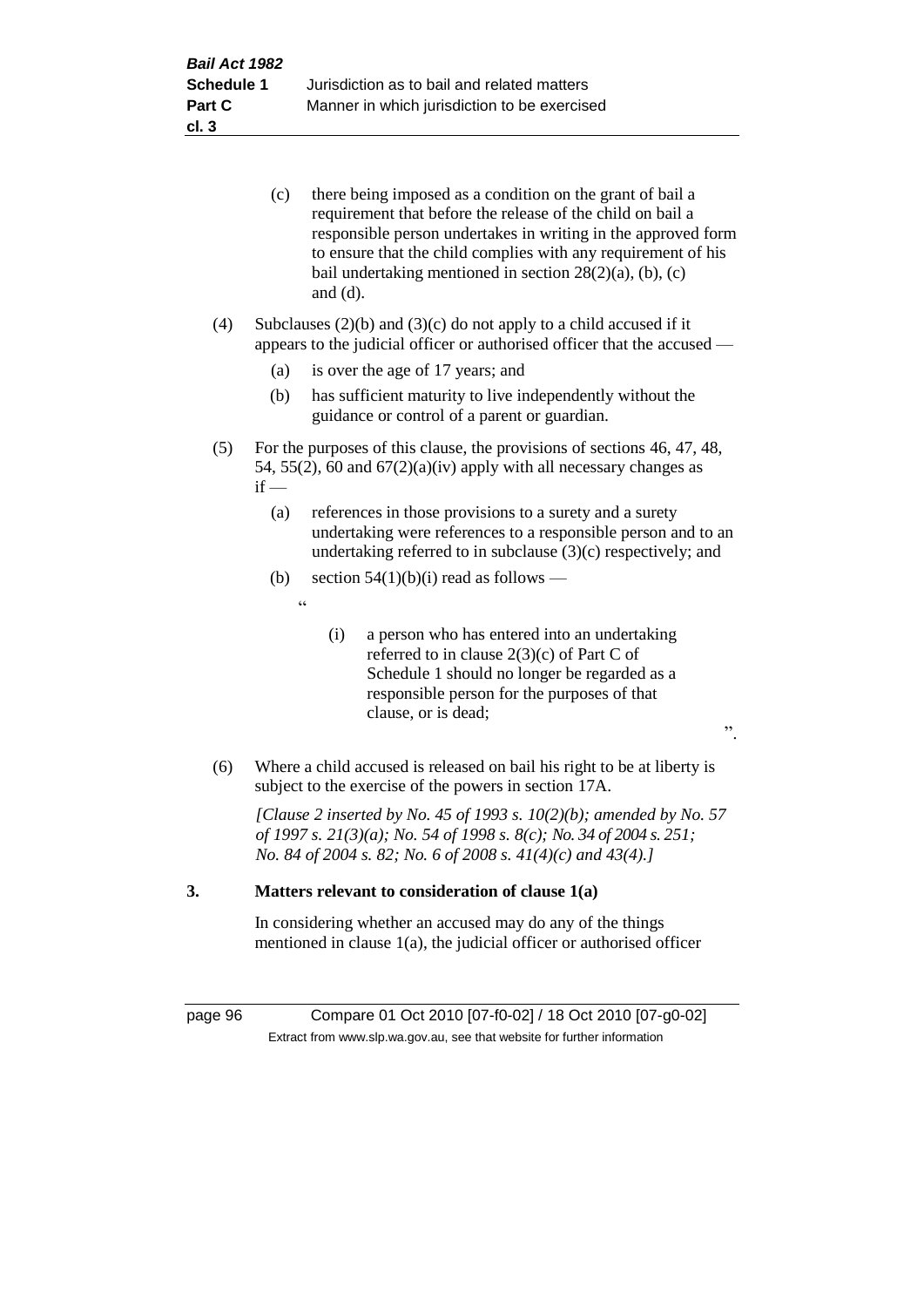shall have regard to the following matters, as well as to any others which he considers relevant —

- (a) the nature and seriousness of the offence or offences (including any other offence or offences for which he is awaiting trial) and the probable method of dealing with the accused for it or them, if he is convicted;
- (b) the character, previous convictions, antecedents, associations, home environment, background, place of residence, and financial position of the accused;
- (c) the history of any previous grants of bail to him; and
- (d) the strength of the evidence against him.

*[Clause 3 amended by No. 84 of 2004 s. 82.]*

#### **3A. Bail where serious offence committed while accused on bail for another serious offence**

- (1) Notwithstanding clause 1, 2 or 4 or any other provision of this Act, where —
	- (a) an accused is in custody
		- (i) awaiting an appearance in court before conviction for a serious offence; or
		- (ii) waiting to be sentenced or otherwise dealt with for a serious offence of which the accused has been convicted;

and

- (b) the serious offence is alleged to have been committed while the accused was —
	- (i) on bail for; or
	- (ii) at liberty under an early release order made in respect of,

another serious offence,

the judicial officer or (if section 16A does not apply) the authorised officer in whom jurisdiction is vested shall refuse to grant bail for the serious offence referred to in paragraph (a) unless the judicial officer or authorised officer —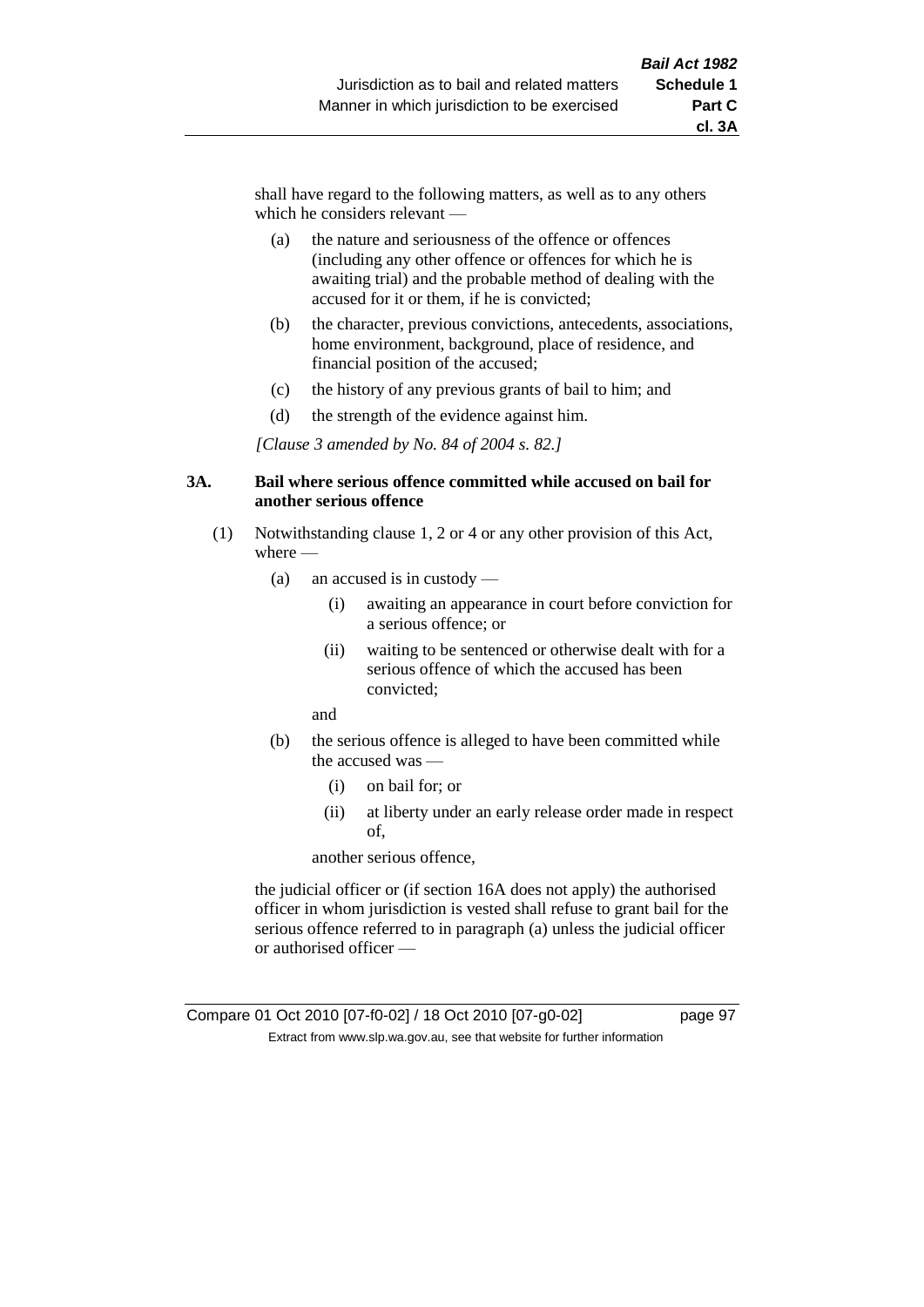- (c) is satisfied that there are exceptional reasons why the accused should not be kept in custody and, if clause 3B applies, is so satisfied only after complying with that clause; and
- (d) is also satisfied that bail may properly be granted having regard to the provisions of clauses 1 and 3 or, in the case of a child accused, clauses 2 and 3.
- (2) Notwithstanding section 7(1), where an accused is refused bail under subclause (1) for an appearance for a serious offence his case for bail need not be considered again under that subsection for an appearance for that offence unless he satisfies the judicial officer who may order his detention that —
	- (a) new facts have been discovered, new circumstances have arisen or the circumstances have changed since bail was refused; or
	- (b) he failed to adequately present his case for bail on the occasion of that refusal.
- (3) Where a child accused is refused bail under subclause (1) he shall be dealt with in accordance with section 19(2) of the *Young Offenders Act 1994*.

*[Clause 3A inserted by No. 45 of 1993 s. 10(2)(c); amended by No. 57 of 1997 s. 21(3)(b); No. 54 of 1998 s. 7 and 13(1); No. 84 of 2004 s. 82; No. 6 of 2008 s. 41(4)(d).]*

# **3B. Determination of exceptional reasons under clause 3A(1)**

- (1) This clause applies where it appears to the judicial officer or (if section 16A does not apply) the authorised officer that all or any of the acts alleged to constitute a serious offence referred to in clause 3A(1)(b) would, if proved in the appropriate proceedings, amount to a breach by the accused of a protective condition or order.
- (2) The judicial officer or authorised officer shall, before making a decision that there are exceptional reasons for the purposes of clause  $3A(1)(c)$ , make enquiry, or cause enquiry to be made, whether there has already been —
	- (a) any breach by the accused of the protective condition or order that has been proved in proceedings;

page 98 Compare 01 Oct 2010 [07-f0-02] / 18 Oct 2010 [07-g0-02] Extract from www.slp.wa.gov.au, see that website for further information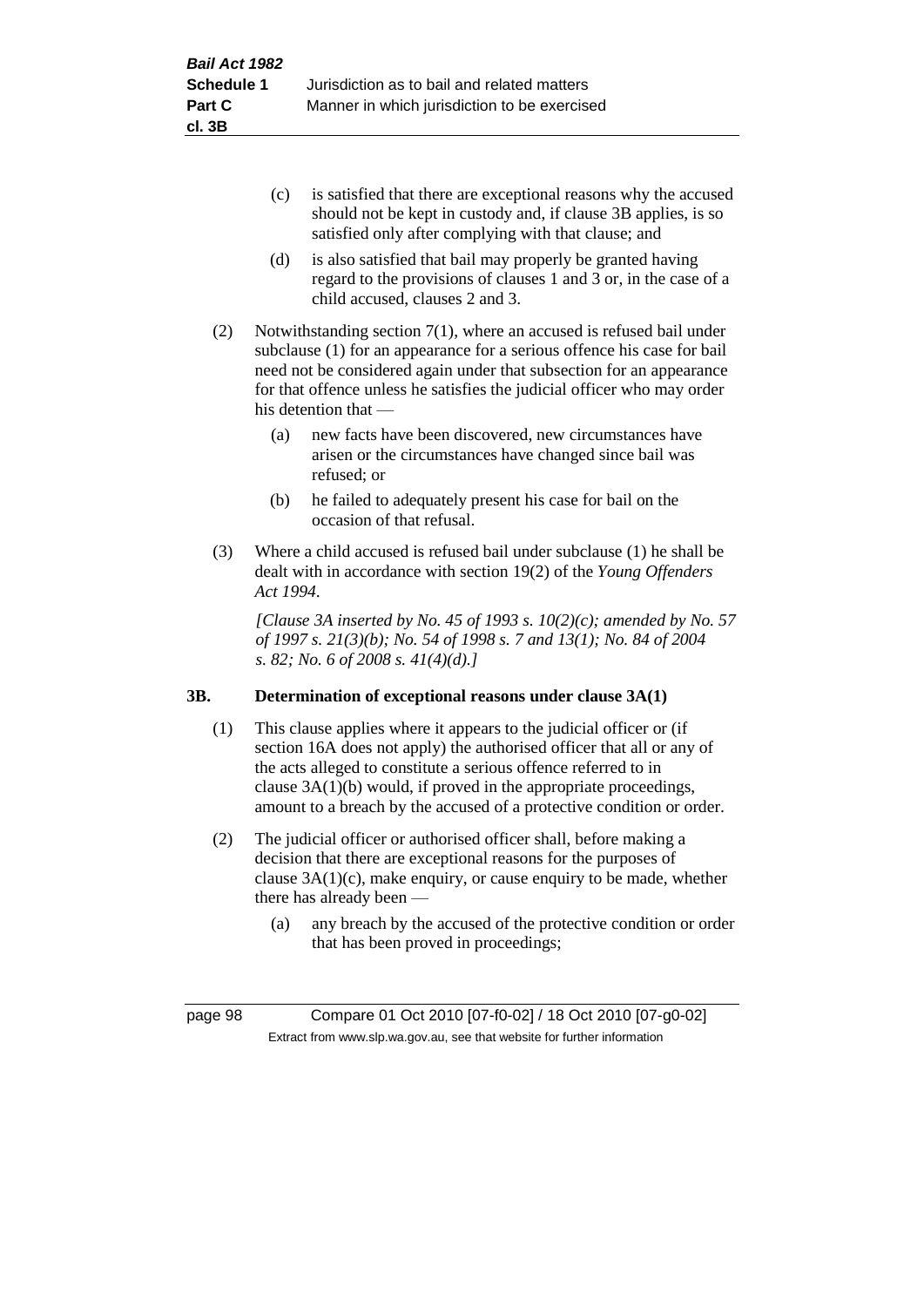- (b) any alleged breach by the accused of the protective condition or order that has not been so proved, including an allegation that has not been the subject of a prosecution or any other communication to any relevant official; or
- (c) any alleged breach by the accused of any other protective condition or order that has been the subject of a prosecution.
- (3) On becoming aware of any such alleged breach, the judicial officer or authorised officer shall give each person for whose protection a protective condition or order referred to in subclause (2) was imposed or made (a *relevant person*) a reasonable opportunity to give evidence by affidavit on matters relating to that protective condition or order.
- (4) The judicial officer or authorised officer shall in making any decision for the purposes of clause  $3A(1)(c)$  —
	- (a) give due weight to  $-$ 
		- (i) any evidence given under subclause (3);
		- (ii) any adverse effect that a grant of bail to the accused would have on a relevant person; and
		- (iii) any difficulty that a relevant person might have in proving any future breach of a protective condition or order;
	- (b) consider whether it would be appropriate to refuse bail and make a hospital order under section 5 of the *Criminal Law (Mentally Impaired Accused) Act 1996*;
	- (c) in the case of a condition imposed for a purpose mentioned in clause  $2(2)(c)$  or (d) of Part D, treat any alleged breach of the condition as a serious matter even if the conduct alleged to amount to the breach in itself appears to be trivial; and
	- (d) consider whether any alleged breach of a protective condition or order that has occurred shows that the purpose of the condition or order has not been achieved and that the accused should be kept in custody.
- (5) The provisions of this clause do not limit the matters that the judicial officer or authorised officer may take into account for the purposes of clause  $3A(1)(c)$ .
- (6) In this clause —

Compare 01 Oct 2010 [07-f0-02] / 18 Oct 2010 [07-g0-02] page 99 Extract from www.slp.wa.gov.au, see that website for further information

**cl. 3B**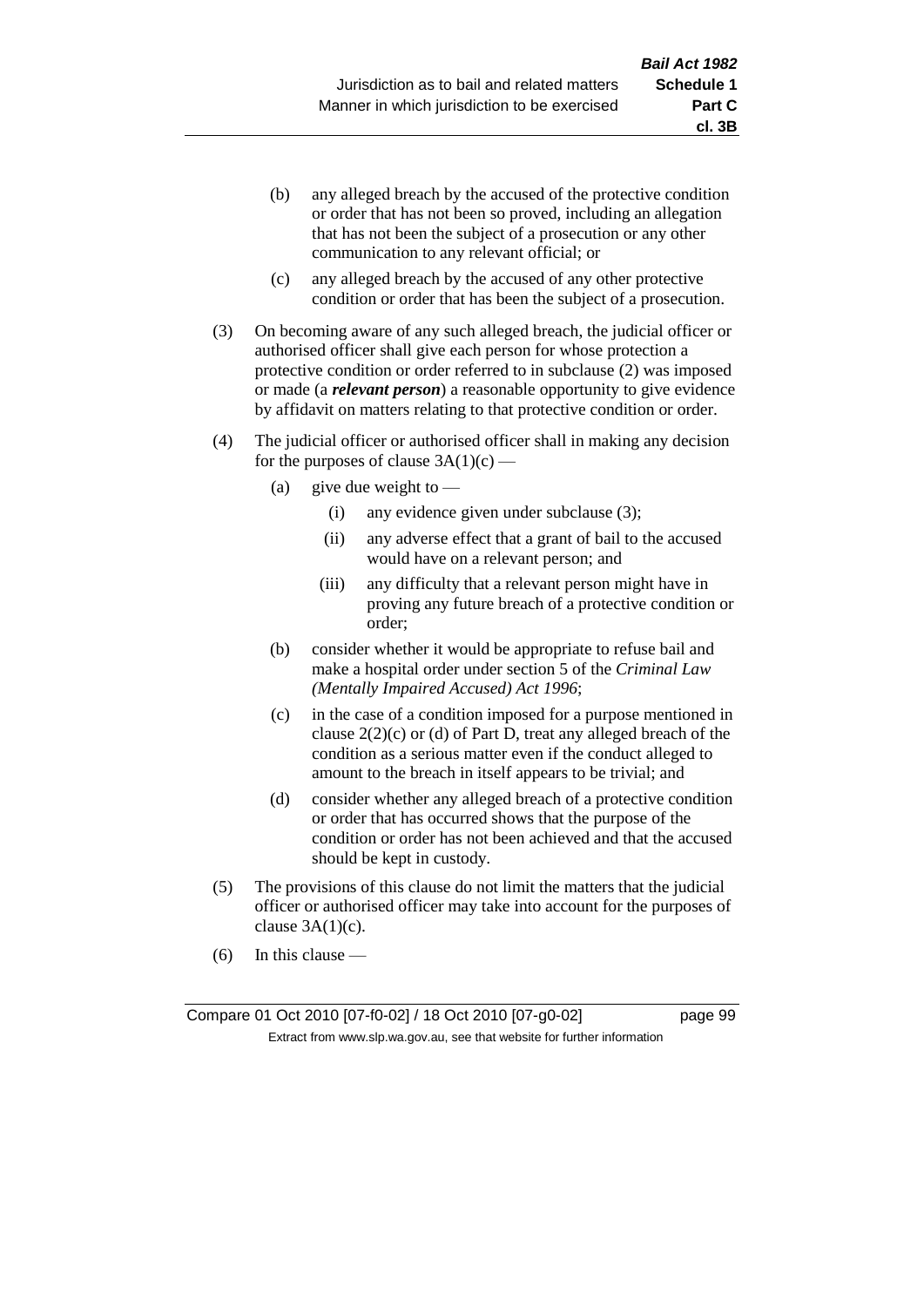*protective condition or order* means —

- (a) a condition imposed for a purpose mentioned in clause  $2(2)(c)$  or (d) of Part D;
- (b) a violence restraining order or a police order under the *Restraining Orders Act 1997*; or
- (c) a Part VII order under the *Justices Act 1902* <sup>3</sup>
	- (i) that under section 86 of the *Restraining Orders Act 1997* is taken to be a misconduct restraining order under that Act; and
	- (ii) that shows on the face of the order that the causing or threatening of personal injury by the accused was a ground for the making of the order.

*[Clause 3B inserted by No. 54 of 1998 s. 13(2); amended by No. 38 of 2004 s. 60; No. 59 of 2004 s. 141; No. 84 of 2004 s. 11 and 82.]*

### **3C. Bail in murder cases**

Notwithstanding clause 1, 2 or 4 or any other provision of this Act, where an accused is in custody —

- (a) awaiting an appearance in court before conviction for an offence of murder; or
- (b) waiting to be sentenced or otherwise dealt with for an offence of murder of which the accused has been convicted,

the judicial officer in whom jurisdiction is vested shall refuse to grant bail for the offence unless the judicial officer is satisfied that —

- (c) there are exceptional reasons why the accused should not be kept in custody; and
- (d) bail may properly be granted having regard to the provisions of clauses 1 and 3 or, in the case of a child, clauses 2 and 3.

*[Clause 3C inserted by No. 6 of 2008 s. 41(4)(e); amended by No. 29 of 2008 s. 24(7).]*

### **4. Bail after conviction: accused awaiting sentence**

(1) Subject to clauses 3A and 3C, the grant or refusal of bail to an accused, other than a child, who is in custody waiting to be sentenced or otherwise dealt with for an offence of which the accused has been

page 100 Compare 01 Oct 2010 [07-f0-02] / 18 Oct 2010 [07-g0-02] Extract from www.slp.wa.gov.au, see that website for further information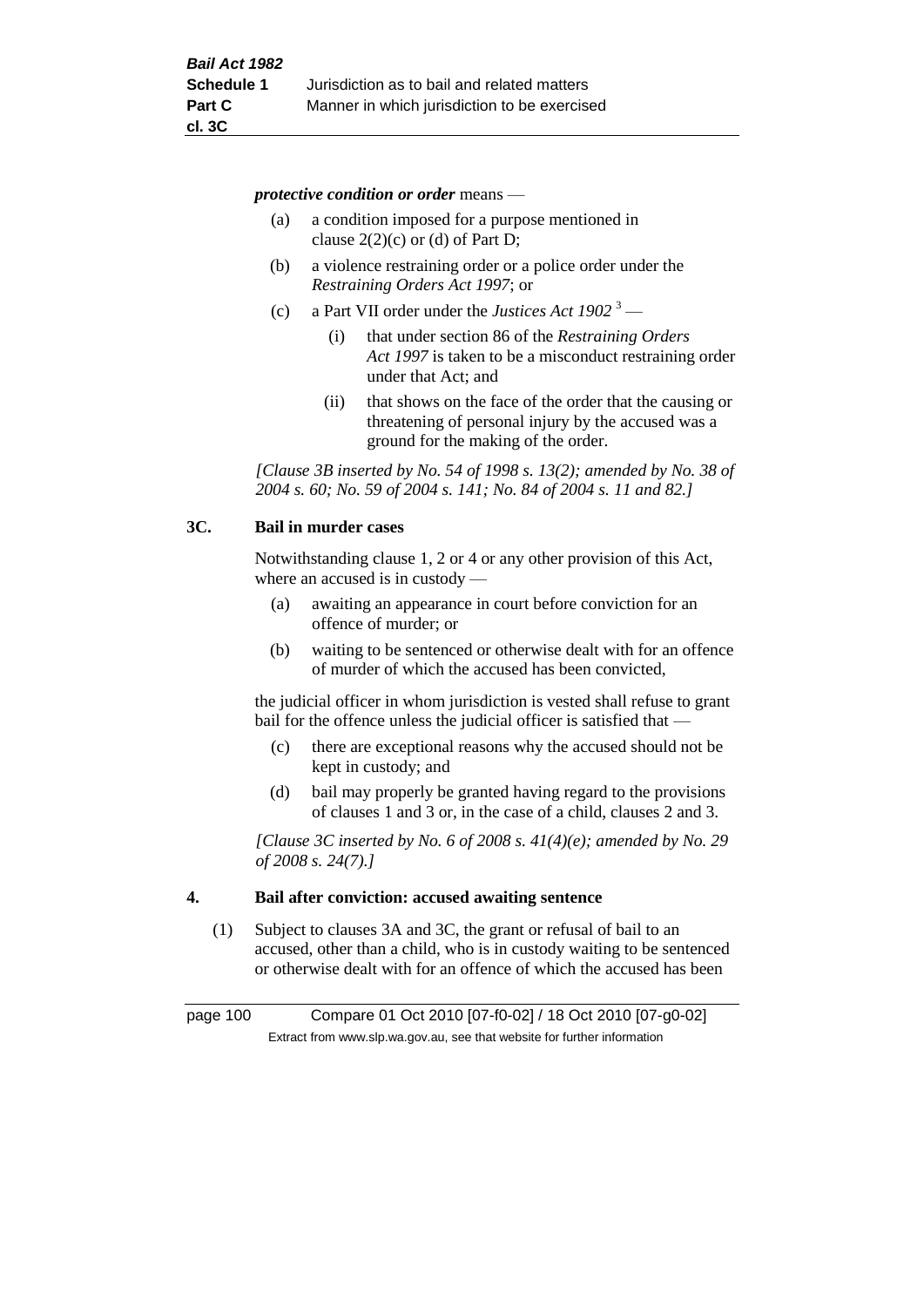**cl. 4A**

convicted shall be at the discretion of the judicial officer in whom jurisdiction is vested, and that discretion shall be exercised having regard to the questions set out in clause 1 as well as to any others which the judicial officer considers relevant.

(2) A child accused who is in custody waiting to be sentenced or otherwise dealt with for an offence of which the child accused has been convicted has the same right to be granted bail as a child accused referred to in clause 2(2), and the provisions of clause 2 apply accordingly.

*[Clause 4 inserted by No. 6 of 2008 s. 41(4)(f).]*

# **4A. Bail after conviction: accused awaiting disposal of appeal**

In deciding whether or not to grant bail to an accused who is in custody waiting for the disposal of appeal proceedings, the judicial officer shall consider whether there are exceptional reasons why the accused should not be kept in custody, and shall only grant bail to the accused if satisfied that —

- (a) exceptional reasons exist; and
- (b) it is proper to do so having regard to the provisions of clauses 1 and 3 or, in the case of a child, clauses 2 and 3.

*[Clause 4A inserted by No. 6 of 2008 s. 41(4)(f).]*

# **5. Exception for bail for an appeal under the** *Criminal Appeals Act 2004* **Part 2**

Clause 4A does not apply to the bail of a person who is awaiting the disposal of appeal proceedings under Part 2 of the *Criminal Appeals Act 2004*; such a person shall be deemed for the purposes of this Part to be awaiting an appearance in court before conviction for an offence.

*[Clause 5 inserted by No. 33 of 1989 s. 18; amended by No. 59 of 2004 s. 141; No. 84 of 2004 s. 11; No. 6 of 2008 s. 41(4)(g).]*

Compare 01 Oct 2010 [07-f0-02] / 18 Oct 2010 [07-g0-02] page 101 Extract from www.slp.wa.gov.au, see that website for further information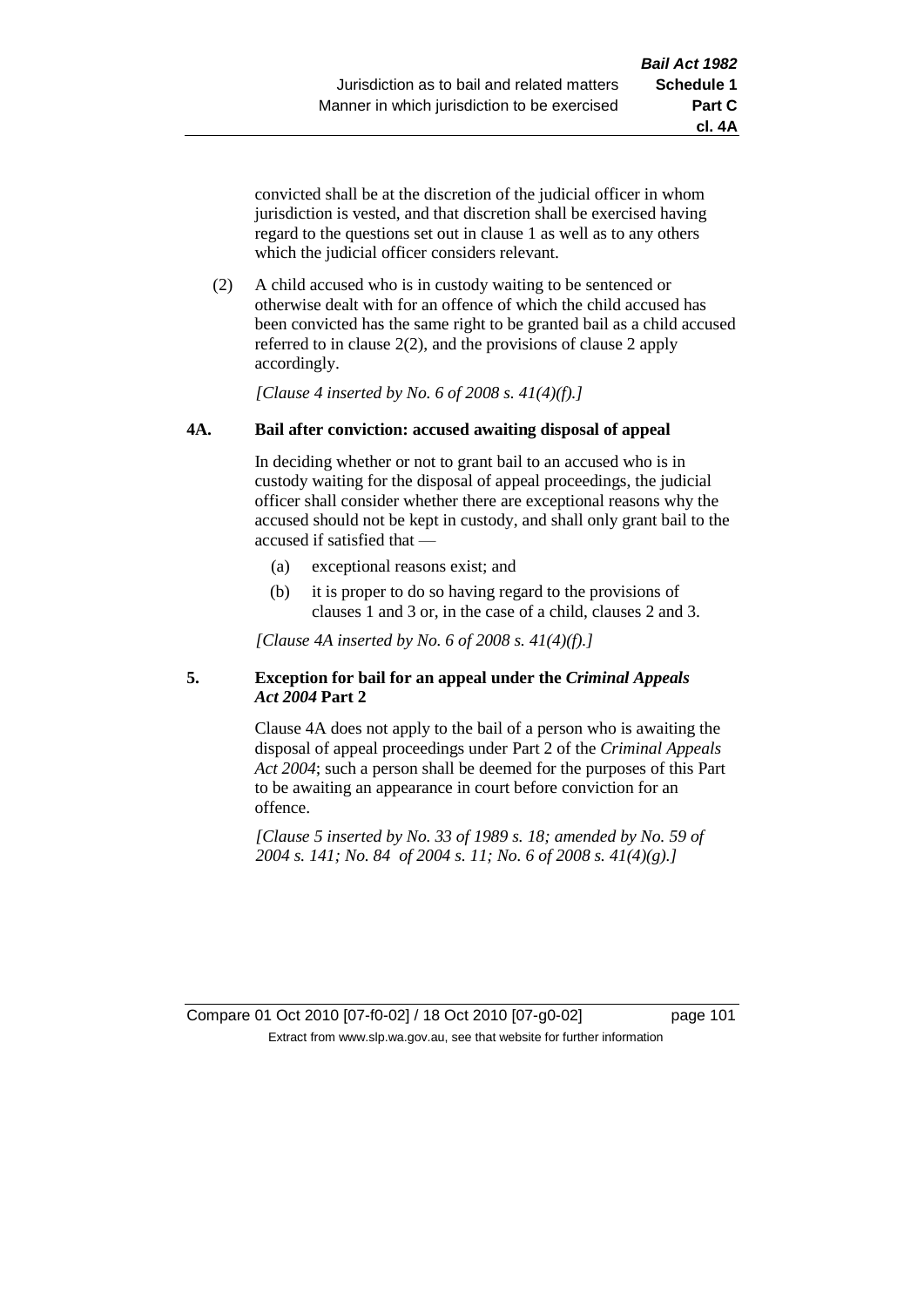# **6. Bail of people on community orders etc.**

For the purpose of determining whether clause 4 applies, a person in custody —

- (a) under section 50, 79, 84E, 128, 129 or 132 of the *Sentencing Act 1995* in connection with a possible breach of a conditional release order, a sentence of suspended imprisonment or conditional suspended imprisonment or a community order imposed under that Act; or
- (b) under section 43 of the *Young Offenders Act 1994* in respect of an alleged breach of a youth community based order, an intensive youth supervision order or a conditional release order made under that Act,

is to be taken as not having been convicted of the offence for which the sentence was imposed.

*[Clause 6 inserted by No. 78 of 1995 s. 8; amended by No. 27 of 2004 s. 13(3).]*

*[Heading deleted by No. 6 of 2008 s. 41(4)(h).]*

# **7. Bail for initial appearance to be for not more than 30 days**

In fixing the terms of bail of an accused for his initial appearance in court for an offence, a justice or an authorised officer shall require him to make the appearance within the period of 30 days commencing on and including the day on which the accused was arrested for the offence.

*[Clause 7 amended by No. 84 of 2004 s. 82; No. 6 of 2008 s. 41(4)(i).]*

# **8. Bail on adjournment in court of summary jurisdiction to be for not more than 30 days except by consent**

In fixing the terms of bail of an accused for an appearance in court after an adjournment of proceedings for an offence, a judicial officer sitting as a court of summary jurisdiction shall require him to make the appearance within the period of 30 days commencing on and including the day on which the proceedings are adjourned, unless the accused consents to appear on a later day.

page 102 Compare 01 Oct 2010 [07-f0-02] / 18 Oct 2010 [07-g0-02] Extract from www.slp.wa.gov.au, see that website for further information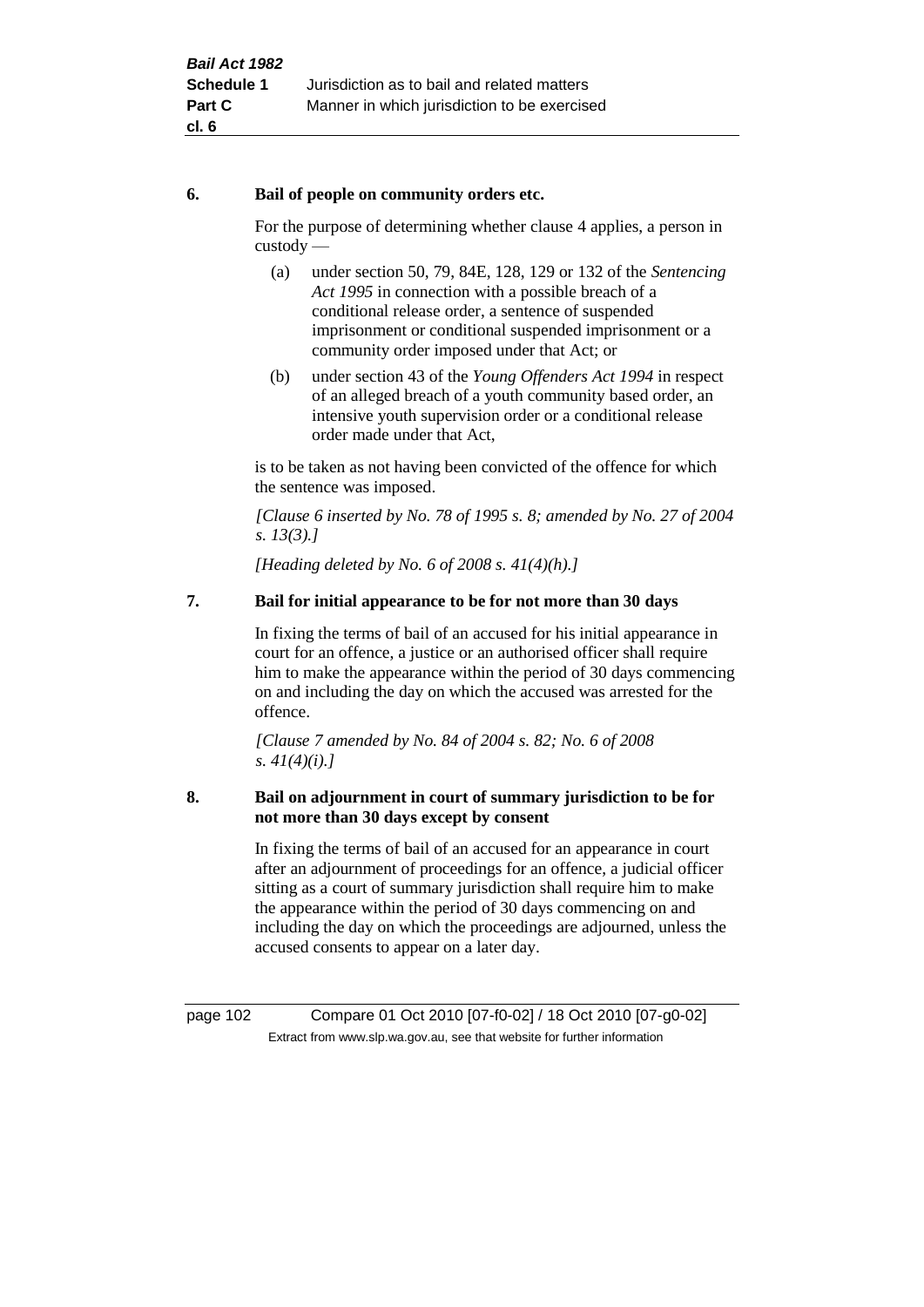*[Clause 8 amended by No. 49 of 1988 s. 90(c); No. 59 of 2004 s. 141; No. 84 of 2004 s. 82.]*

# **9. Provision as to calculation of time**

The periods specified in clauses 7 and 8 shall be calculated to include any Sunday or public holiday.

# **Part D — Conditions which may be imposed on a grant of bail**

### **1. Conditions as to forfeiture and giving security may be imposed on the accused and sureties**

- (1) A judicial officer or authorised officer, on a grant of bail, may impose conditions under this clause if he considers that it is desirable to do so to ensure the performance of the accused's bail undertaking.
- (2) If a judicial officer or authorised officer considers that it is desirable as mentioned in subclause (1), he may in addition to releasing the accused on his bail undertaking impose any one or more of the following conditions —
	- (a) that the accused in his bail undertaking agree to forfeit a specified amount of money if he fails to comply with any requirement of his bail undertaking mentioned in section  $28(2)(a)$  or (b);
	- (b) that a surety or a specified number of sureties enter into a surety undertaking or surety undertakings whereby he or they agree to forfeit a specified amount or specified amounts of money if the accused fails to comply with any requirement of his bail undertaking mentioned in section 28(2)(a) or (b);
	- (c) that any of them the accused and the surety or sureties give security of a specified value, including the deposit of a specified amount of cash, for the performance of their respective obligations;
	- (d) that any of them the accused and the surety or sureties deposit with a specified officer any specified passbook or document relating to the title to, or ownership of, any account or other asset offered as security for the performance of their respective obligations; or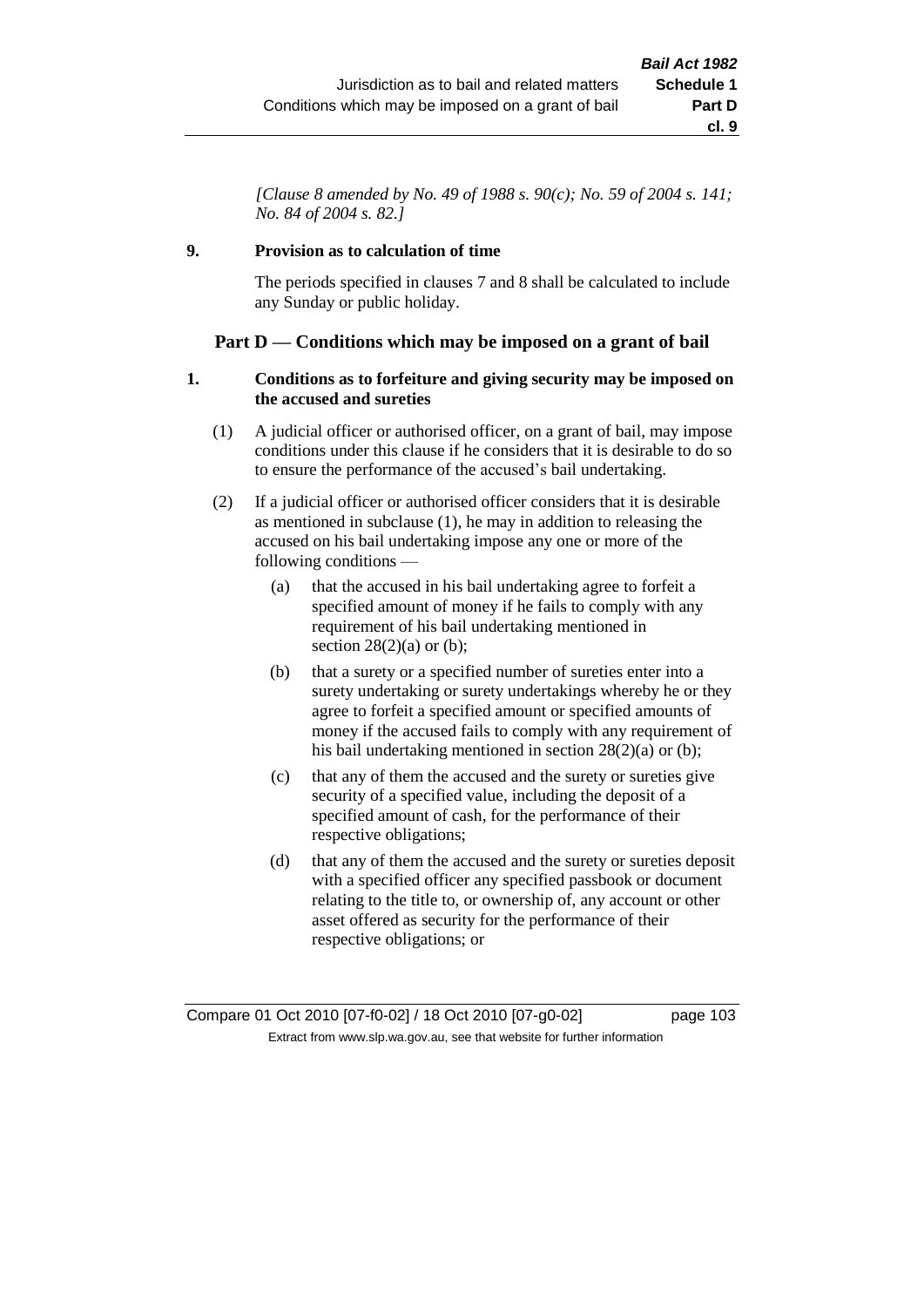- (e) that any of them the accused and the surety or sureties, at his or their own expense or otherwise, enter into such mortgage, charge, assignment or other transaction, or take such other step, as may be required, including completion of the necessary documents, to render any security effective and enforceable by the State.
- (3) The nature and sufficiency of any security, and the documentation therefor, required under subclause (2) shall be determined by the judicial officer or authorised officer who imposed the condition or, if no determination is so made —
	- (a) by the person before whom the bail undertaking is entered into, where the security is to be given by the accused; and
	- (b) where the security is to be given by a surety, by any person authorised under section 36 to approve the surety or before whom the surety undertaking is entered into.
- (4) When a bail undertaking ceases to have effect as provided in section 34(a) to (d), or upon an accused being acquitted of a charge under section  $51(1)$  or (2) or discharged from further proceedings therefor, each of them the accused, or where section 34(b) applies his personal representative, and any surety is entitled to have returned to him any security given under subclause (2).
- (5) When a surety undertaking ceases to have effect as provided in section  $47(a)$  to (f), a surety is entitled to have returned to him any security given under subclause (2).

*[Clause 1 amended by No. 65 of 2003 s. 121(3); No. 84 of 2004 s. 82; No. 6 of 2008 s. 18(3).]*

# **2. Other conditions which may be imposed**

- (1) A judicial officer or authorised officer, on a grant of bail, may impose conditions —
	- (a) to be complied with before the accused is released on bail or while the accused is on bail;
	- (b) as to the accused's conduct while on bail; or
	- (c) as to where the accused shall reside while on bail,

page 104 Compare 01 Oct 2010 [07-f0-02] / 18 Oct 2010 [07-g0-02] Extract from www.slp.wa.gov.au, see that website for further information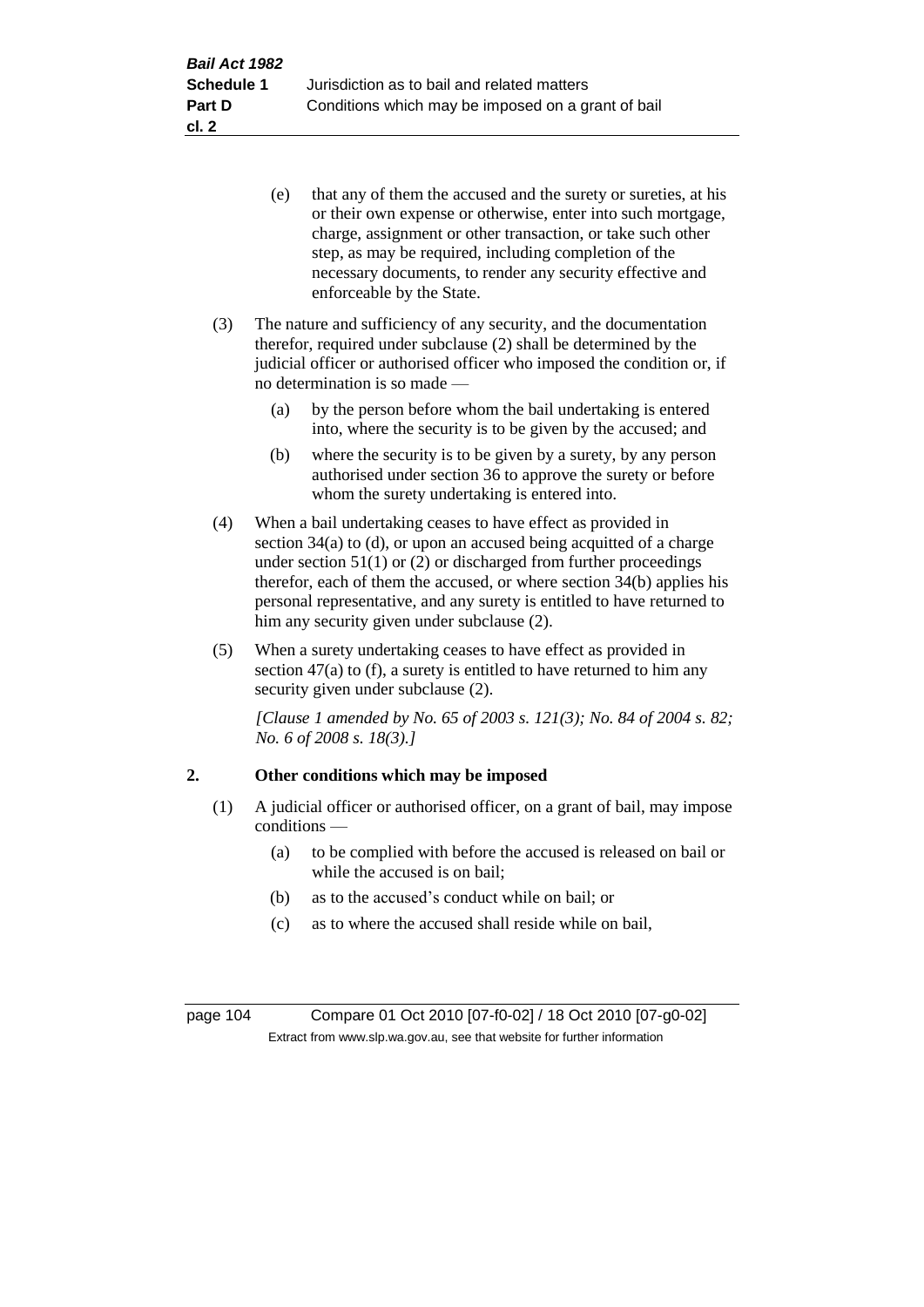if he considers that it is desirable for any purpose mentioned in subclause (2), (2b), (3) or (4).

(1a) Without limiting subclause (1), a judicial officer or authorised officer shall, on a grant of bail to a child accused, consider whether it is desirable for any purpose mentioned in subclause (2) to impose a condition as to —

- (a) any period in each day during which the child is to remain at a particular place;
- (b) any person with whom the child is not to associate or communicate;
- (c) any place that the child is not to frequent;
- (d) the attendance by the child at a school or other educational institution; or
- (e) any other matter,

and the judicial officer or authorised officer may impose any such condition.

- (2) Any condition may be imposed under subclause (1) or (1a) to ensure that an accused —
	- (a) appears in court in accordance with his bail undertaking;
	- (b) does not while on bail commit an offence;
	- (c) does not endanger the safety, welfare or property of any person;
	- (d) does not interfere with witnesses or otherwise obstruct the course of justice, whether in relation to himself or any other person; or
	- (e) as regards the period when the accused is on trial, does not prejudice the proper conduct of the trial.
- (2a) Before imposing a condition on a grant of bail for a purpose mentioned in subclause  $(2)(c)$  or  $(d)$  a judicial officer or authorised officer is to consider whether that purpose would be better served, or could be better assisted, by a restraining order made under the *Restraining Orders Act 1997* and whether, in the case of a judicial officer, to exercise the power in section 63 of that Act or, in the case of an authorised officer, to make a telephone application under that Act.

Compare 01 Oct 2010 [07-f0-02] / 18 Oct 2010 [07-g0-02] page 105 Extract from www.slp.wa.gov.au, see that website for further information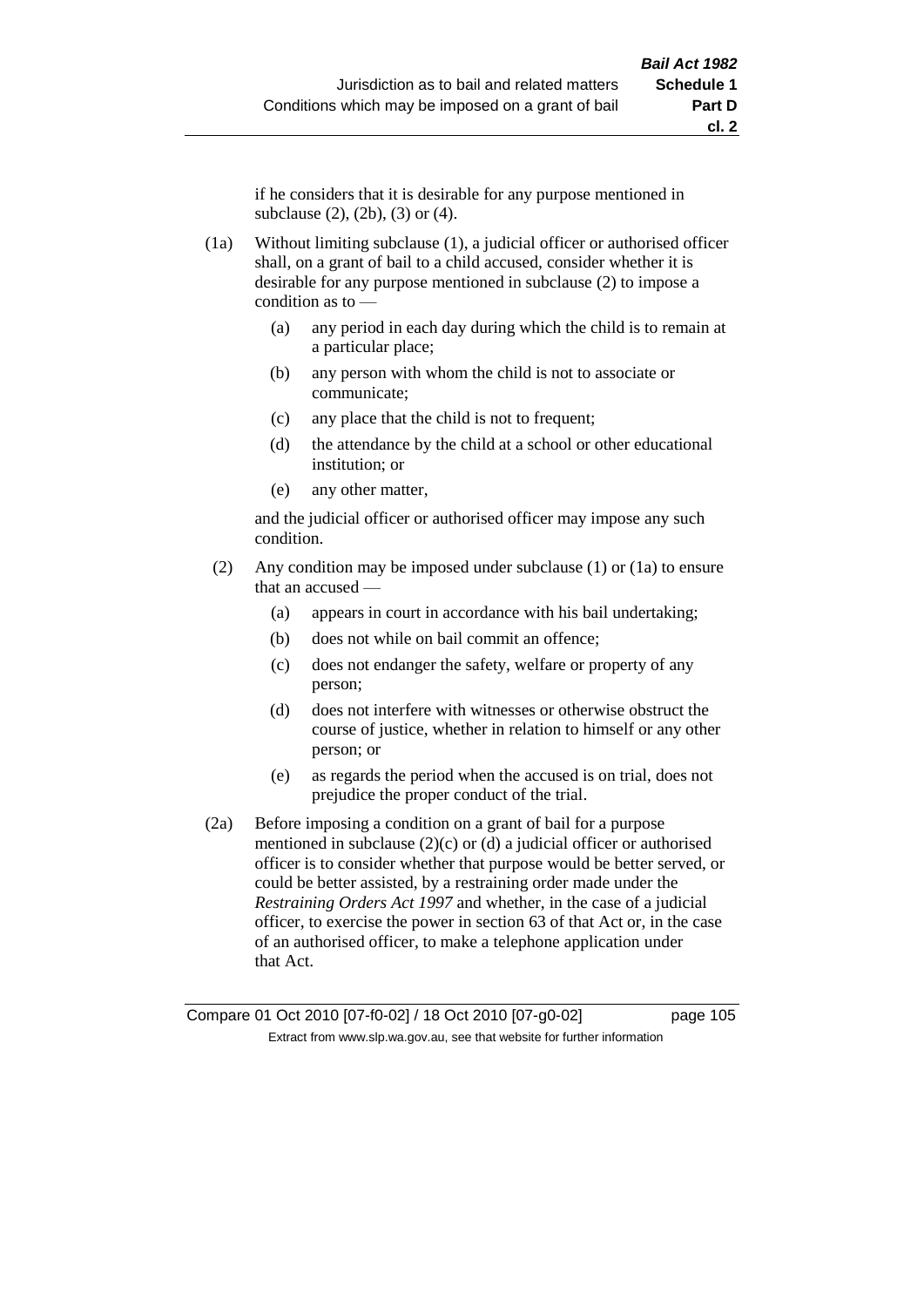- (2b) Where a judicial officer is of the opinion that the accused should while on bail —
	- (a) be counselled for a behavioural problem; or
	- (b) attend a course or programme that may assist with such a problem,

the judicial officer may under subclause (1) impose a condition for that purpose that requires the accused to —

- (c) attend a prescribed person to be counselled; or
- (d) attend a prescribed course or programme,

that is specified by the judicial officer in the condition.

- (3) Where a judicial officer who grants bail to an accused is of the opinion that the accused's physical condition ought to be examined the officer may, under subclause (1), impose any condition which the officer considers desirable for the purpose of ensuring that the accused is examined by a medical practitioner.
- (3a) Where a judicial officer who grants bail to an accused is of the opinion that the accused's mental condition ought to be examined the officer may, under subclause (1), impose any condition which the officer considers desirable for the purpose of ensuring that the accused's mental condition is examined including a condition —
	- (a) that the accused be examined by a medical practitioner or an authorised mental health practitioner (as defined in the *Mental Health Act 1996*) for the purpose of deciding whether to make a referral under section 29 of that Act;
	- (b) that the accused be admitted to an authorised hospital (as defined in the *Mental Health Act 1996*);
	- (c) that the accused be examined by a psychiatrist.
- (4) Where a judicial officer is of the opinion that an accused is suffering from alcohol or drug abuse and is in need of care or treatment either on that account, or to enable him to be prepared for his trial, the judicial officer may, under subclause (1), impose any condition which he considers desirable for the purpose of ensuring that the accused receives such care or treatment, including that he lives in, or from time to time attends at, a specified institution or place in order to receive such care or treatment.

page 106 Compare 01 Oct 2010 [07-f0-02] / 18 Oct 2010 [07-g0-02] Extract from www.slp.wa.gov.au, see that website for further information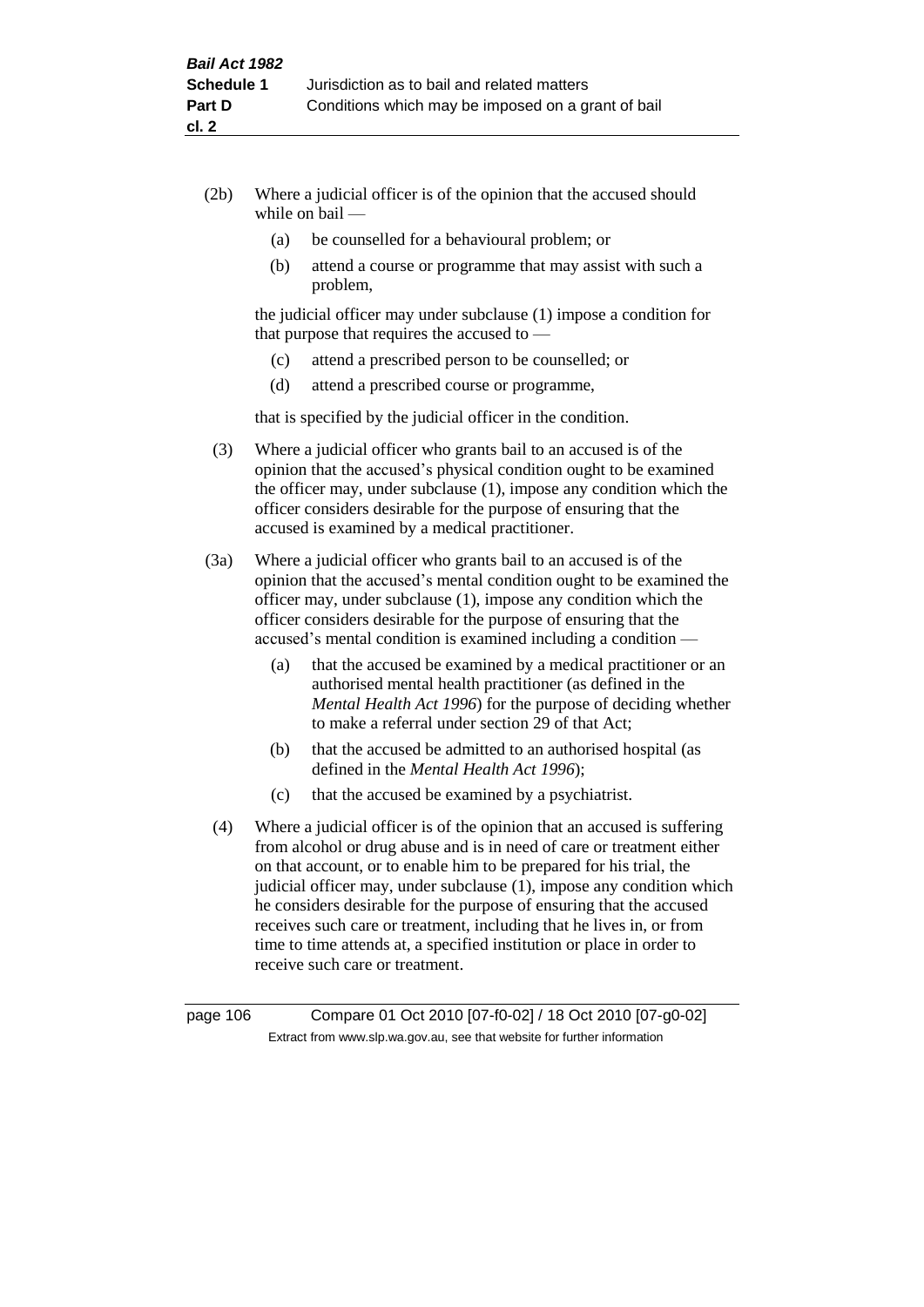- (5) Where a judicial officer imposes a condition for a purpose mentioned in subclause (2b), (3), (3a) or (4), the judicial officer shall cause to be sent to the person who is to counsel or examine the accused, or the place at which the accused is to attend, a statement of the reasons for imposing the condition.
- (6) Where a condition is imposed under this clause that an accused shall reside in premises established for the accommodation of persons to whom bail has been granted, that condition shall be deemed to include a further condition that the accused shall comply with such rules as are for the time being laid down for the maintenance of the good order of those premises, whether such rules are made under section 67 or by the authority responsible for the good order of the premises.
- (7) In this clause —

*medical practitioner* hasmeans a person registered under the meaning given to that term*Health Practitioner Regulation National Law (Western Australia)* in the *Medical Practitioners Act 2008* section 4; andmedical profession;

*psychiatrist* has the same meaning as it has in the *Mental Health Act 1996*.

*[Clause 2 amended by No. 45 of 1993 s. 10(3); No. 69 of 1996 s. 3; No. 54 of 1998 s. 12; No. 84 of 2004 s. 82; No. 22 of 2008 Sch. 3 cl. 44; No. 35 of 2010 s. 29.]*

*[Clause 2. Modifications to be applied in order to give effect to Cross-border Justice Act 2008: clause altered 1 Nov 2009. See endnote 1M.]*

## **3. Home detention condition may be imposed**

- (1) A judicial officer may, subject to this clause, impose a home detention condition as a condition on a grant of bail.
- (2) A home detention condition shall not be imposed unless the accused is over the age of 17 years and the judicial officer is satisfied —
	- (a) after considering a report from a community corrections officer about the accused and his circumstances, that the accused is suitable to be subject to a home detention condition;

**cl. 3**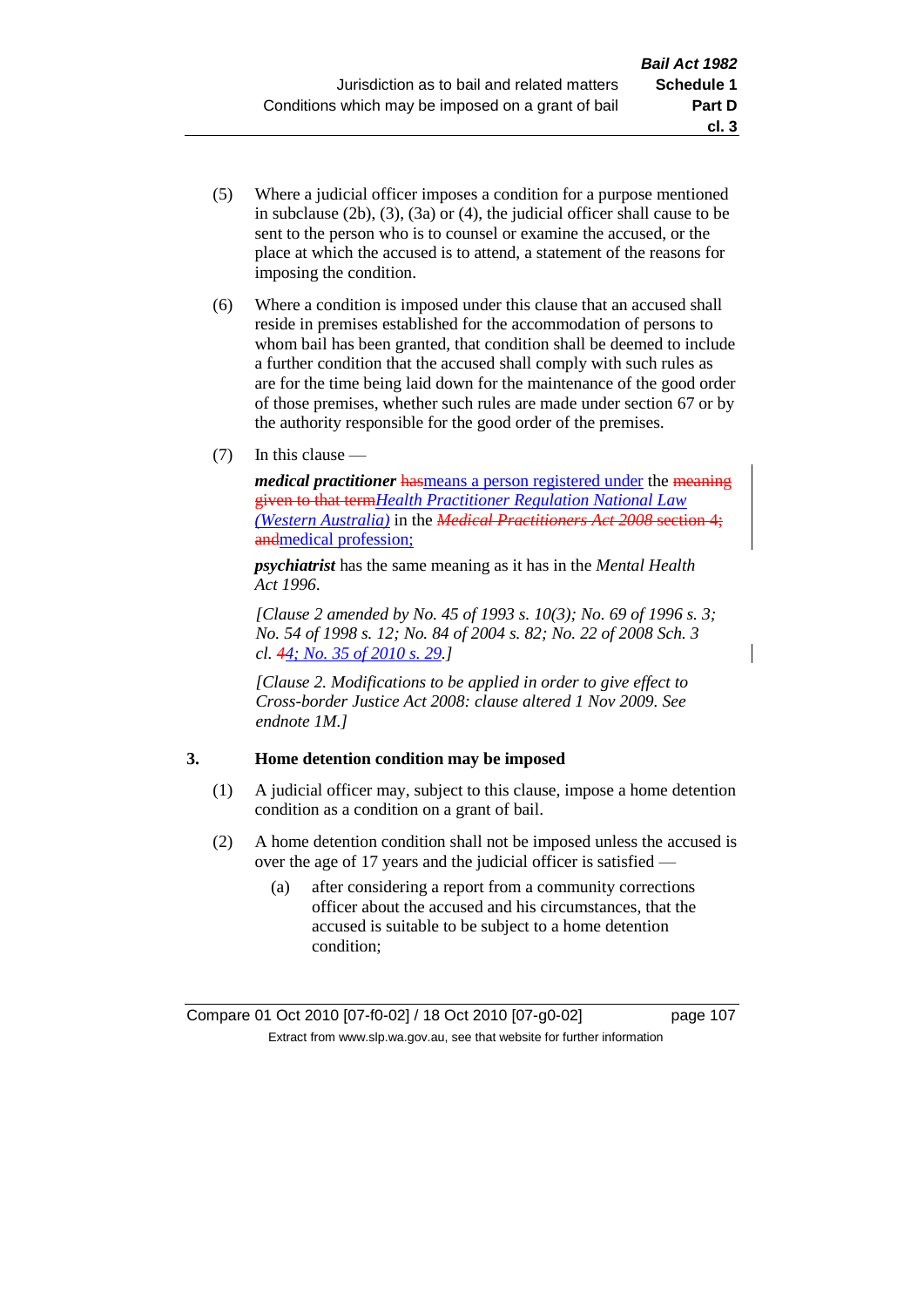- (b) that the place where it is proposed the accused will remain while subject to the home detention condition is a suitable place; and
- (c) that unless a home detention condition is imposed, the accused will not be released on bail.
- (3) A home detention condition is a condition that while the accused is on bail the accused shall —
	- (a) remain at and not leave the place specified in the bail record form and in the bail undertaking (or in a notice under section 50E) until the time specified, or deemed by section 31(3) to be specified, in the bail undertaking except —
		- (i) to work in gainful employment approved by a community corrections officer;
		- (ii) with the approval of a community corrections officer, to seek gainful employment;
		- (iii) to obtain urgent medical or dental treatment for the accused;
		- (iv) for the purpose of averting or minimizing a serious risk of death or injury to the accused or to another person;
		- (v) to obey an order issued under a written law (such as a summons) requiring the accused's presence elsewhere;
		- (vi) for a purpose approved of by a community corrections officer; or
		- (vii) on the direction of a community corrections officer;
	- (b) not leave the State;
	- (c) comply with every reasonable direction of a community corrections officer;
	- (d) comply with such of the conditions specified in the list provided under section 24A(4) as may be specified in a notice given under section 50E(b); and
	- (e) when requested to do so, produce a copy of his bail undertaking and any notice by the CEO (corrections) under

page 108 Compare 01 Oct 2010 [07-f0-02] / 18 Oct 2010 [07-g0-02] Extract from www.slp.wa.gov.au, see that website for further information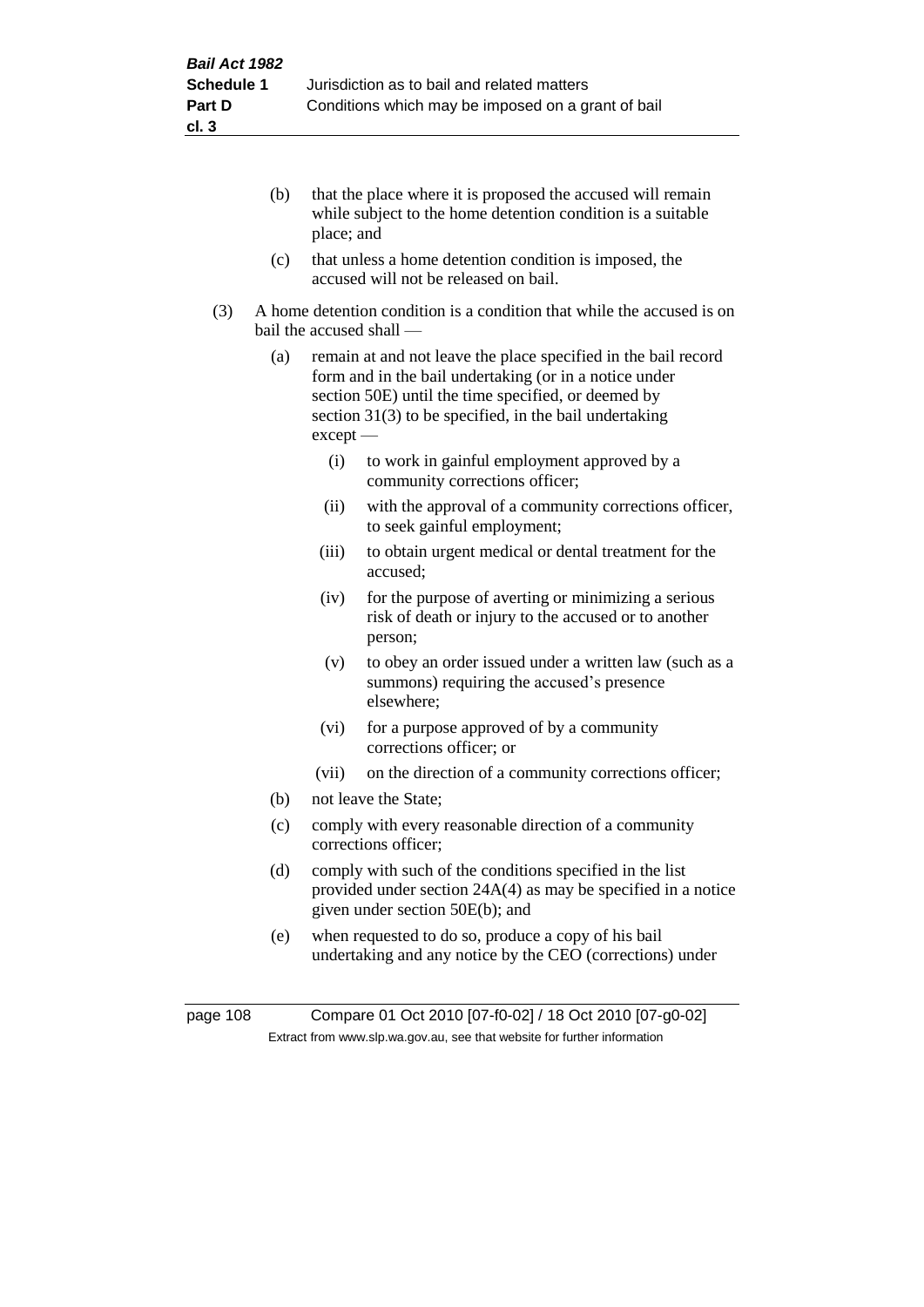section 50E for inspection by a community corrections officer or a member of the Police Force.

*[Clause 3 inserted by No. 61 of 1990 s. 15; amended by No. 31 of 1993 s. 9; No. 84 of 2004 s. 82; No. 65 of 2006 s. 53.]*

*[Clause 3. Modifications to be applied in order to give effect to Cross-border Justice Act 2008: clause altered 1 Nov 2009. See endnote 1M.]*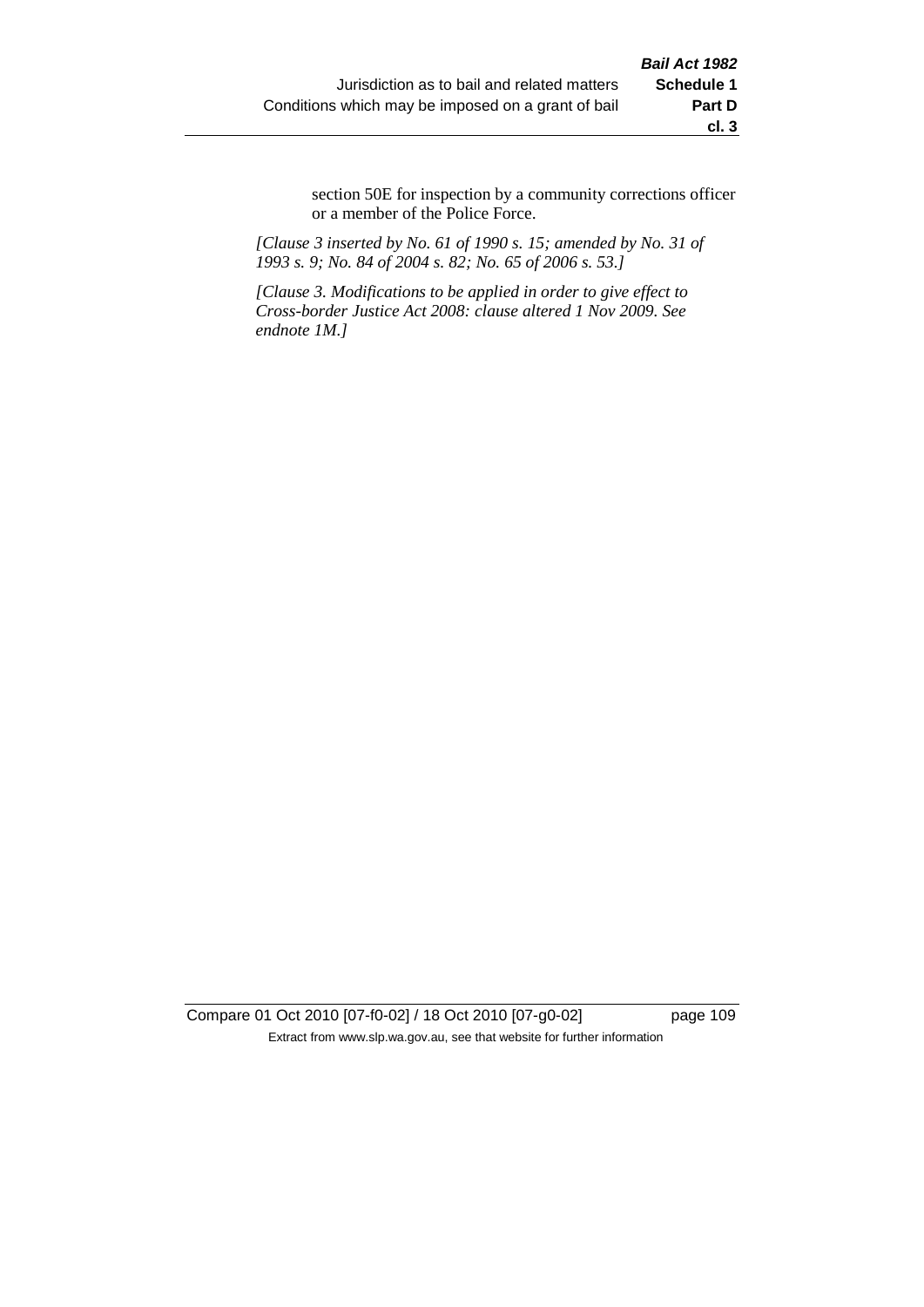**cl. 1**

# **Schedule 2 — Serious offences**

 $[s. 3(1)]$ 

*[Heading inserted by No. 6 of 2008 s. 42(1).]*

|    | <b>Enactment</b>         | <b>Description of offence</b>                                                    |
|----|--------------------------|----------------------------------------------------------------------------------|
| 1. | <b>The Criminal Code</b> |                                                                                  |
|    | s. 279                   | Murder                                                                           |
|    | s. 280                   | Manslaughter                                                                     |
|    | s. 283                   | Attempt to murder                                                                |
|    | s. 281                   | Unlawful assault causing death                                                   |
|    | s. 292                   | Disabling in order to commit<br>indictable offence                               |
|    | s. 294                   | Acts intended to cause grievous<br>bodily harm or to resist or prevent<br>arrest |
|    | s. 297                   | Grievous bodily harm                                                             |
|    | s. 301                   | Wounding and similar acts                                                        |
|    | s. $304(2)$              | Acts or omissions, with intent to<br>harm, causing bodily harm or<br>danger      |
|    | s. 317                   | Assault occasioning bodily harm                                                  |
|    | s. $317A(a)$             | Assault with intent to commit or<br>facilitate a crime                           |
|    | s. $317A(b)$             | Assault with intent to do grievous<br>bodily harm                                |
|    | s. 318                   | Serious assaults                                                                 |
|    | s. 323                   | Indecent assault                                                                 |
|    | s. 324                   | Aggravated indecent assault                                                      |
|    | s. 325                   | Sexual penetration without consent                                               |
|    |                          |                                                                                  |

page 110 Compare 01 Oct 2010 [07-f0-02] / 18 Oct 2010 [07-g0-02] Extract from www.slp.wa.gov.au, see that website for further information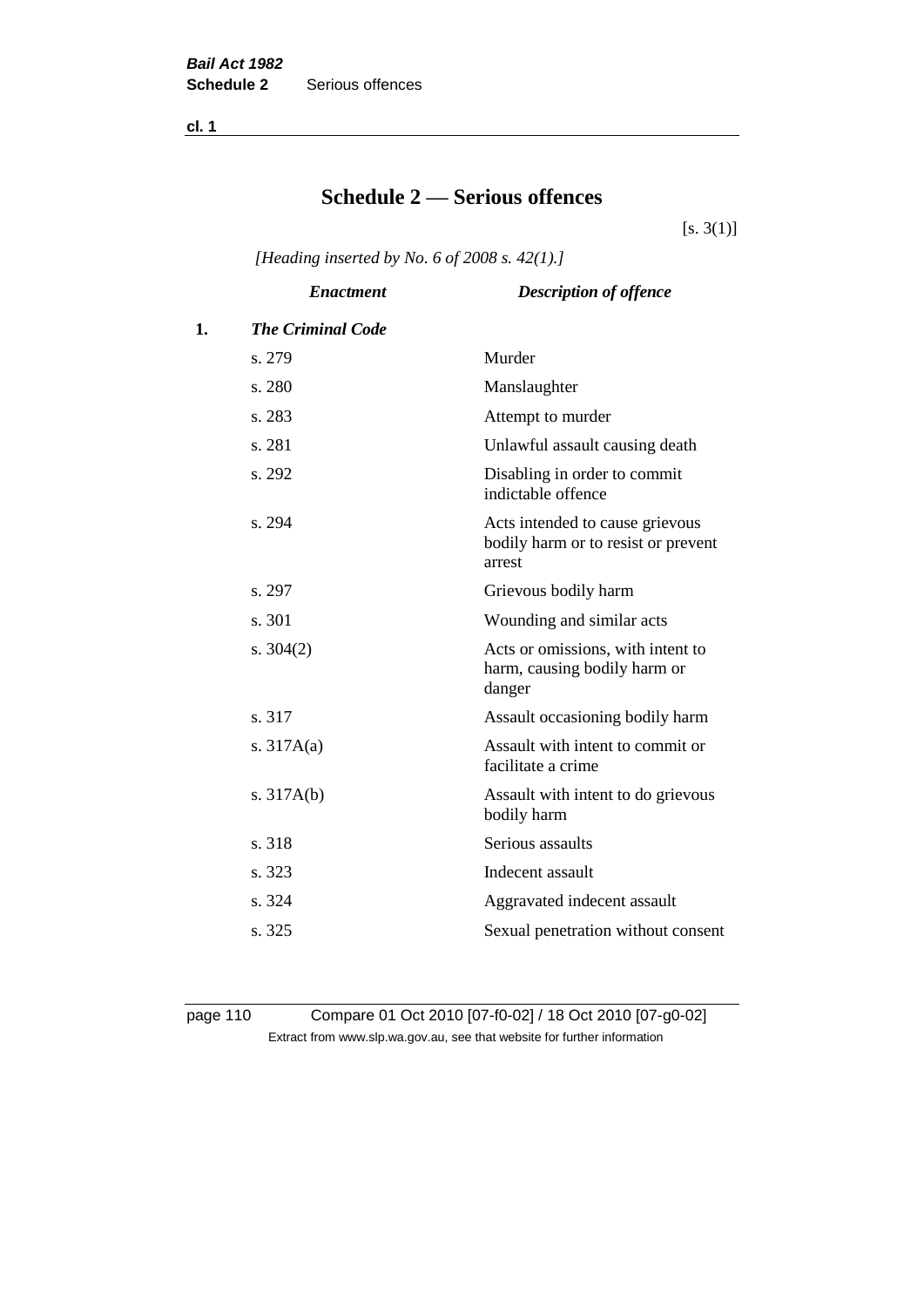|     | <b>Enactment</b>                | <b>Description of offence</b>                                                                                                                      |
|-----|---------------------------------|----------------------------------------------------------------------------------------------------------------------------------------------------|
|     | s.326                           | Aggravated sexual penetration<br>without consent                                                                                                   |
|     | s. 331B                         | Sexual servitude                                                                                                                                   |
|     | s. 331C                         | Conducting business involving<br>sexual servitude                                                                                                  |
|     | s. 331D                         | Deceptive recruiting for<br>commercial sexual services                                                                                             |
|     | s. 332                          | Kidnapping                                                                                                                                         |
|     | s. 333                          | Deprivation of liberty                                                                                                                             |
|     | s. 338E                         | <b>Stalking</b>                                                                                                                                    |
|     | s. 378                          | Stealing a motor vehicle                                                                                                                           |
|     | s. 392                          | Robbery                                                                                                                                            |
|     | s. 393                          | Assault with intent to rob                                                                                                                         |
|     | s. 401                          | <b>Burglary</b>                                                                                                                                    |
|     | s. 444                          | Criminal damage, if the property is<br>destroyed or damaged by fire                                                                                |
| 2.  | <b>Bush Fires Act 1954</b>      |                                                                                                                                                    |
|     | s. 32                           | Wilfully lighting a fire or causing a<br>fire to be lit under such<br>circumstances as to be likely to<br>injure or damage a person or<br>property |
| 2a. | <b>Misuse of Drugs Act 1981</b> |                                                                                                                                                    |
|     | s. $6(1)$                       | Offences concerned with<br>prohibited drugs generally                                                                                              |
|     | s. $7(1)$                       | Offences concerned with<br>prohibited plants generally                                                                                             |
|     | s. $33(1)(a)$                   | Attempting to commit an offence<br>under section $6(1)$ or $7(1)$                                                                                  |

Compare 01 Oct 2010 [07-f0-02] / 18 Oct 2010 [07-g0-02] page 111 Extract from www.slp.wa.gov.au, see that website for further information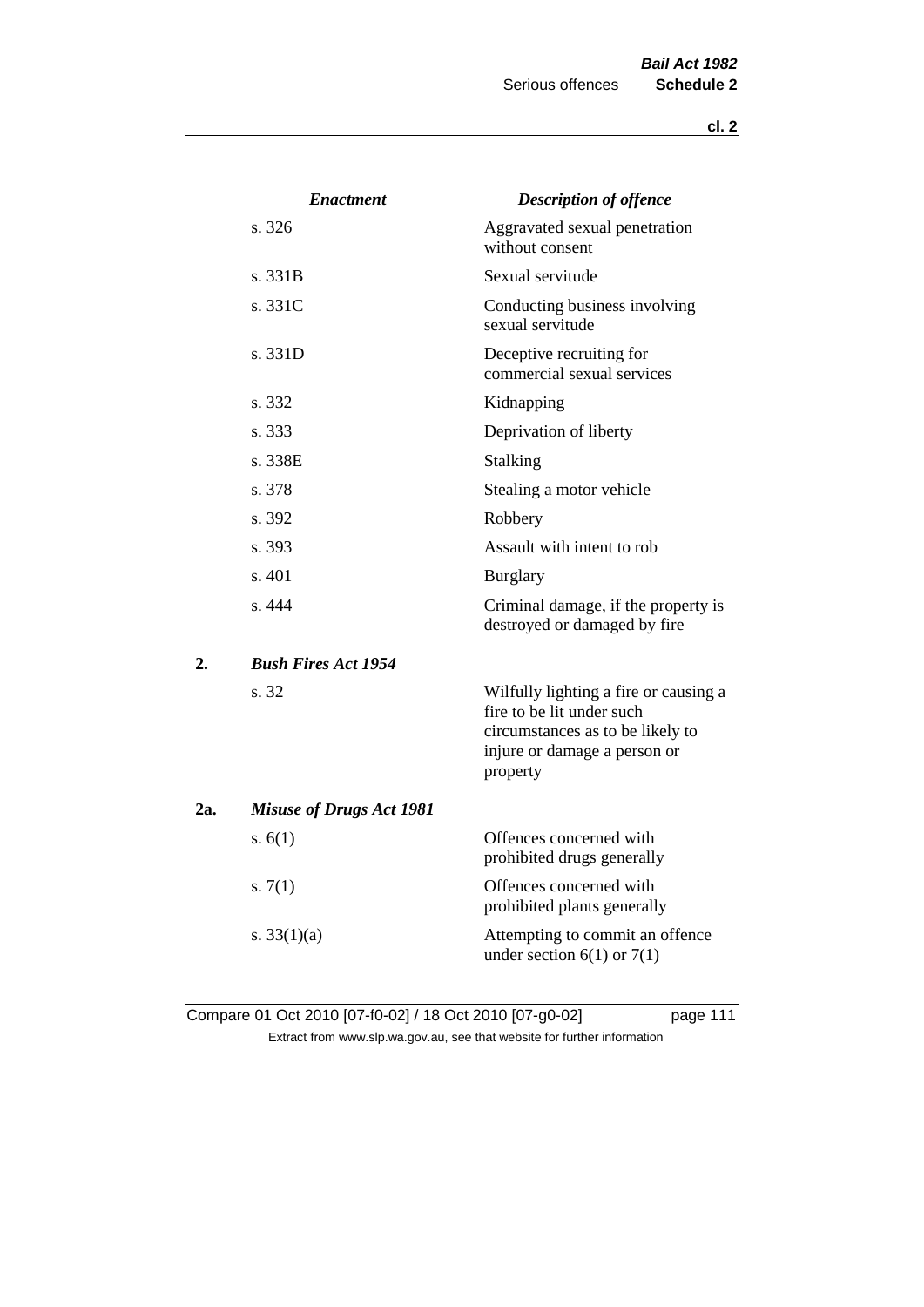**cl. 2b**

|     | <b>Enactment</b>                                                                                                                          |       | <b>Description of offence</b>                                                                                                                                  |
|-----|-------------------------------------------------------------------------------------------------------------------------------------------|-------|----------------------------------------------------------------------------------------------------------------------------------------------------------------|
|     | s. $33(2)(a)$                                                                                                                             |       | Conspiracy to commit an offence<br>under s. $6(1)$ or $7(1)$                                                                                                   |
| 2b. | <b>Restraining Orders Act 1997</b>                                                                                                        |       |                                                                                                                                                                |
|     | s. $61(1)$                                                                                                                                | order | Breach of a violence restraining                                                                                                                               |
|     | s. $61(2a)$                                                                                                                               |       | Breach of a police order                                                                                                                                       |
|     | s. $86(2)$                                                                                                                                |       | Breach of a Part VII order under<br>the Justices Act 1902 <sup>3</sup> —                                                                                       |
|     |                                                                                                                                           | (a)   | that under section 86 of the<br><b>Restraining Orders Act 1997</b><br>is taken to be a misconduct<br>restraining order under that<br>Act; and                  |
|     |                                                                                                                                           | (b)   | that shows on the face of the<br>order that the causing or<br>threatening of personal<br>injury by the accused was a<br>ground for the making of the<br>order. |
| 3.  | <b>Road Traffic Act 1974</b>                                                                                                              |       |                                                                                                                                                                |
|     | s. 59                                                                                                                                     |       | Dangerous driving causing death,<br>injury, etc.                                                                                                               |
|     | s. 59A                                                                                                                                    | harm  | Dangerous driving causing bodily                                                                                                                               |
|     | [Schedule 2 inserted by No. 45 of 1993 s. 11; amended by No. 82 of<br>1994 s. 13; No. 38 of 1998 s. 4(2); No. 54 of 1998 s. 15; No. 23 of |       |                                                                                                                                                                |

*2001 s. 10(1); No. 4 of 2004 s. 24 and 26; No. 38 of 2004 s. 61; No. 62 of 2004 s. 9(1); No. 84 of 2004 s. 82; No. 6 of 2008 s. 42(2); No. 29 of 2008 s. 24(8).]* 

page 112 Compare 01 Oct 2010 [07-f0-02] / 18 Oct 2010 [07-g0-02] Extract from www.slp.wa.gov.au, see that website for further information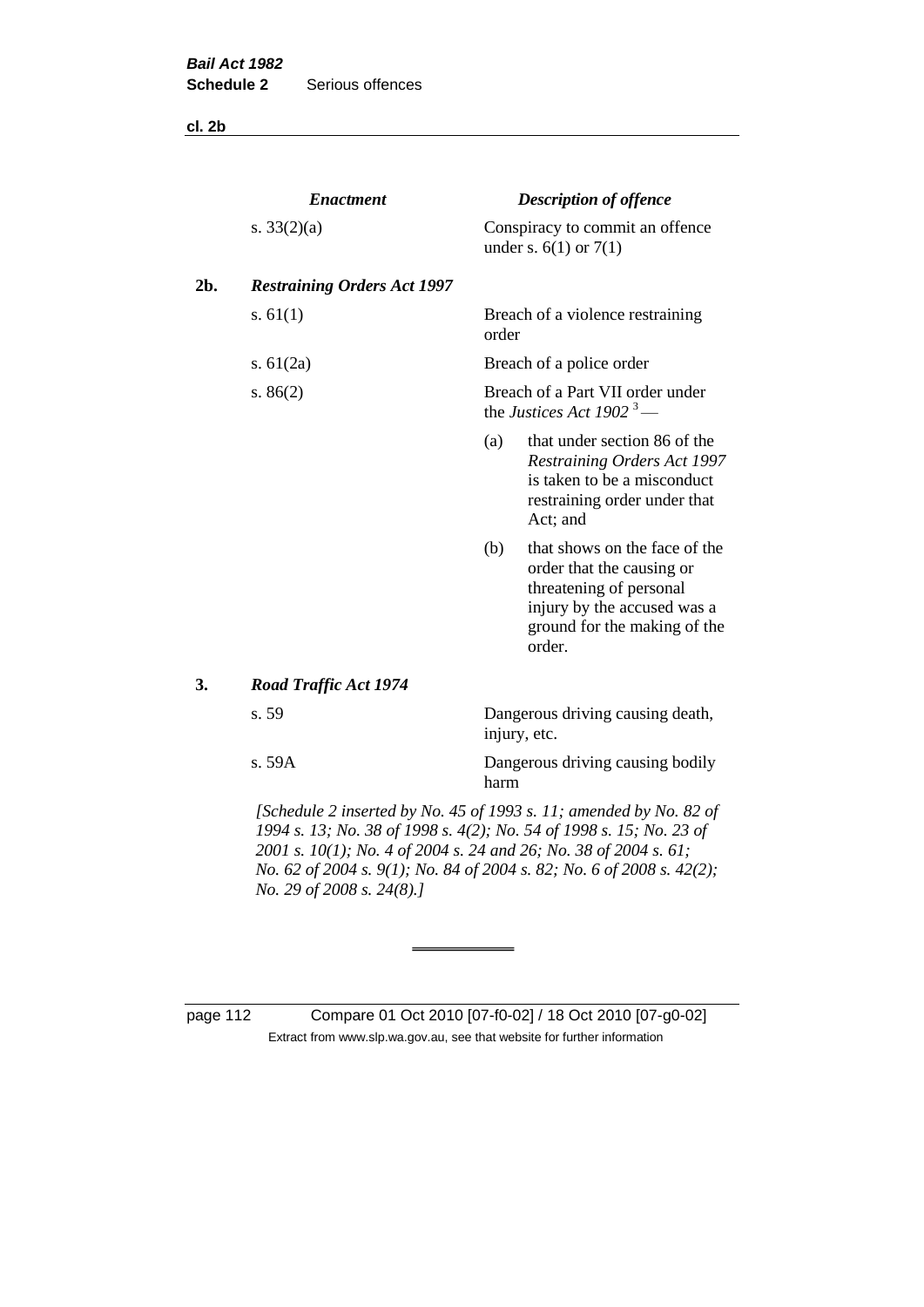# **Notes**

<sup>1</sup> This is a compilation of the *Bail Act 1982* and includes the amendments made by the other written laws referred to in the following table  $^{1M, 1a, 4}$ . The table also contains information about any reprint.

# **Compilation table**

| <b>Short title</b>                                                                                                                                   | <b>Number</b><br>and year | Assent     | Commencement                                                                     |
|------------------------------------------------------------------------------------------------------------------------------------------------------|---------------------------|------------|----------------------------------------------------------------------------------|
| Bail Act 1982                                                                                                                                        | 86 of 1982                |            | 18 Nov 1982 6 Feb 1989 (see s. 2 and<br><i>Gazette</i> 27 Jan 1989 p. 263)       |
| Acts Amendment<br>(Abolition of Capital<br>Punishment) Act 1984<br>Pt. III                                                                           | 52 of 1984                | 5 Sep 1984 | 3 Oct 1984                                                                       |
| Bail Amendment<br>Act 1984 <sup>5</sup>                                                                                                              | 74 of 1984                |            | 29 Nov 1984 6 Feb 1989 (see s. 2 and<br><i>Gazette</i> 27 Jan 1989 p. 263)       |
| Bail Amendment<br>Act 1988                                                                                                                           | 15 of 1988                | 6 Sep 1988 | 6 Feb 1989 (see s. 2 and<br><i>Gazette</i> 27 Jan 1989 p. 263)                   |
| Reprint of the Bail Act 1982 under the Reprints Act 1984 and s. 21 of the Bail<br>Amendment Act 1988 <sup>6</sup> (includes amendments listed above) |                           |            |                                                                                  |
| Criminal Law<br>Amendment Act 1988<br>Pt.4                                                                                                           | 70 of 1988                |            | 15 Dec 1988 6 Feb 1989 (see s. 2(2)(b) and<br><i>Gazette</i> 27 Jan 1989 p. 263) |
|                                                                                                                                                      |                           |            |                                                                                  |

| Acts Amendment<br>(Children's Court)<br>Act 1988 Pt. 13                           | 49 of 1988 |             | 22 Dec 1988 1 Dec 1989 (see s. 2 and<br>Gazette 24 Nov 1989 p. 4327)        |
|-----------------------------------------------------------------------------------|------------|-------------|-----------------------------------------------------------------------------|
| Justices Amendment<br>Act 1989 s. 18                                              | 33 of 1989 |             | 22 Dec 1989 1 Jun 1991 (see s. 2 and<br><i>Gazette</i> 17 May 1991 p. 2455) |
| <b>Community Corrections</b><br><b>Legislation Amendment</b><br>Act 1990 Pt. 2    | 61 of 1990 | 17 Dec 1990 | 3 Apr 1991 (see s. 2 and<br>Gazette 22 Mar 1991 p. 1209)                    |
| Child Welfare<br>Amendment Act<br>$(No. 2)$ 1990 s. 15                            | 83 of 1990 | 22 Dec 1990 | 1 Aug 1991 (see s. 2 and<br><i>Gazette</i> 1 Aug 1991 p. 3983)              |
| Children's Court of<br>Western Australia<br>Amendment Act<br>$(No. 2)$ 1991 s. 21 | 15 of 1991 | 21 Jun 1991 | 9 Aug 1991 (see s. 2(2) and<br>Gazette 9 Aug 1991 p. 4101)                  |

**Reprint of the** *Bail Act 1982* **as at 17 Oct 1991** (includes amendments listed above)

Compare 01 Oct 2010 [07-f0-02] / 18 Oct 2010 [07-g0-02] page 113 Extract from www.slp.wa.gov.au, see that website for further information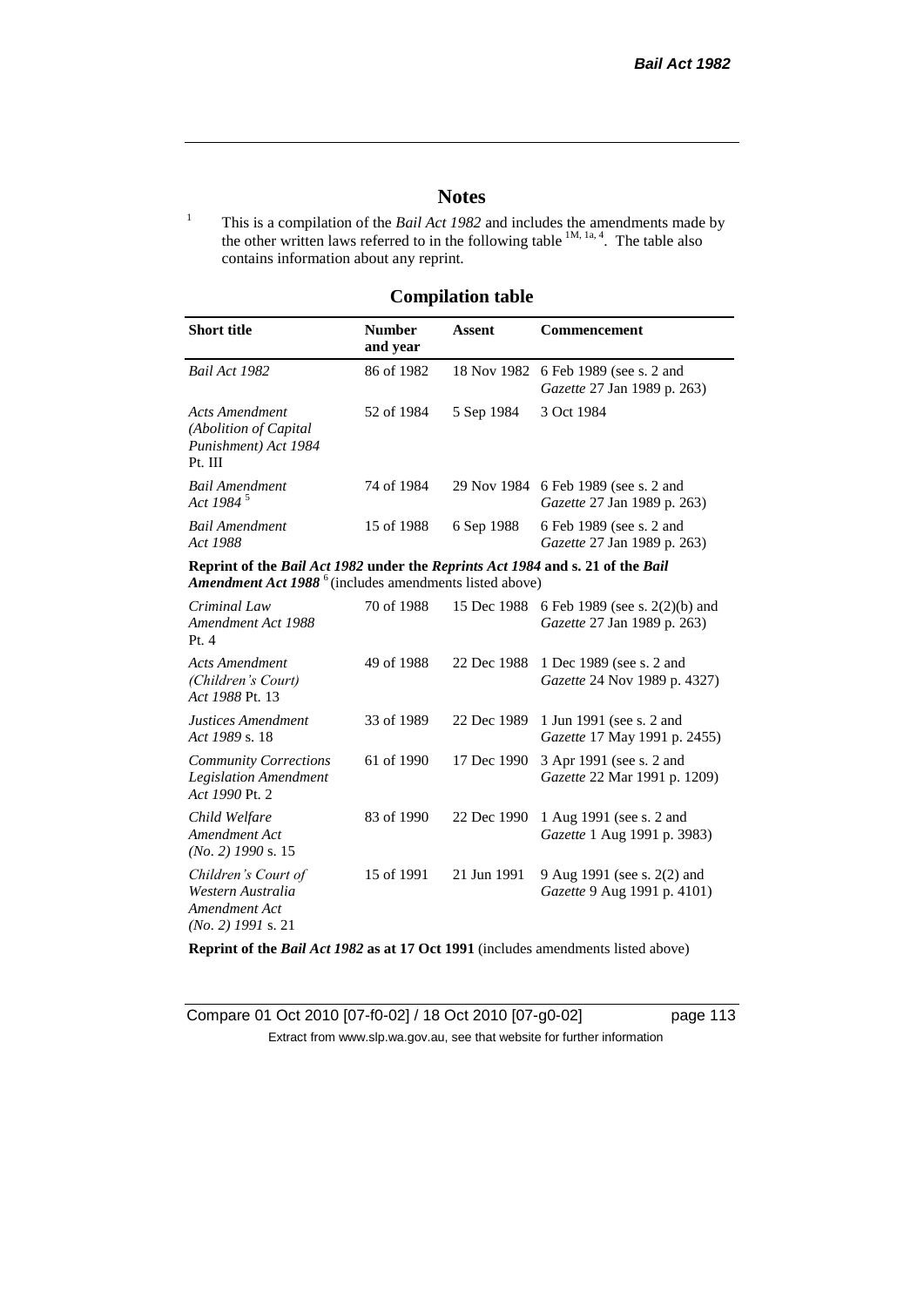| <b>Short title</b>                                                                         | <b>Number</b><br>and year | <b>Assent</b> | Commencement                                                                                                                                                      |
|--------------------------------------------------------------------------------------------|---------------------------|---------------|-------------------------------------------------------------------------------------------------------------------------------------------------------------------|
| Acts Amendment (Sexual<br>Offences) Act 1992 Pt. 3                                         | 14 of 1992                | 17 Jun 1992   | 1 Aug 1992 (see s. 2 and<br>Gazette 28 Jul 1992 p. 3671)                                                                                                          |
| <b>Acts Amendment</b><br>(Ministry of Justice)<br>Act 1993 Pt. 3 <sup>7</sup>              | 31 of 1993                | 15 Dec 1993   | 1 Jul 1993 (see s. 2)                                                                                                                                             |
| Criminal Procedure<br>Amendment Act 1993<br>Pt. $2^8$                                      | 45 of 1993                | 20 Dec 1993   | Act other than s. 7-9 and<br>$10(2)(b)$ : 17 Jan 1994 (see<br>s. $2(1)$ ;<br>s. 7-9 and $10(2)(b)$ : 4 Mar 1994<br>(see s. 2(2) and Gazette<br>4 Mar 1994 p. 915) |
| Criminal Law<br>Amendment Act 1994<br>s. $13(1)$ and $(2)$                                 | 82 of 1994                | 23 Dec 1994   | 20 Jan 1995 (see s. 2(2))                                                                                                                                         |
| Acts Amendment (Fines,<br>Penalties and<br><b>Infringement Notices</b> )<br>Act 1994 Pt. 3 | 92 of 1994                | 23 Dec 1994   | 1 Jan 1995 (see s. 2(1) and<br>Gazette 30 Dec 1994 p. 7211)                                                                                                       |
| Sentencing<br>(Consequential)<br>Provisions) Act 1995 Pt. 5                                | 78 of 1995                | 16 Jan 1996   | 4 Nov 1996 (see s. 2 and<br>Gazette 25 Oct 1996 p. 5632)                                                                                                          |
| Coroners Act 1996 s. 61                                                                    | 2 of 1996                 |               | 24 May 1996 7 Apr 1997 (see s. 2 and<br>Gazette 18 Mar 1997 p. 1529)                                                                                              |
| <b>Mental Health</b><br>(Consequential)<br>Provisions) Act 1996 Pt. 2                      | 69 of 1996                | 13 Nov 1996   | 13 Nov 1997 (see s. 2)                                                                                                                                            |

**Reprint of the** *Bail Act 1982* **as at 13 Mar 1997** (includes amendments listed above except those in the *Coroners Act 1996* and the *Mental Health (Consequential Provisions) Act 1996*) (corrections in *Gazette* 25 Jul 1997 p. 3909 and 14 Nov 1997 p. 6426)

*Statutes (Repeals and Minor Amendments) Act 1997* s. 21 57 of 1997 15 Dec 1997 15 Dec 1997 (see s. 2(1)) *Criminal Law Amendment Act (No. 1) 1998* s. 4(2) 38 of 1998 25 Sep 1998 23 Oct 1998

page 114 Compare 01 Oct 2010 [07-f0-02] / 18 Oct 2010 [07-g0-02] Extract from www.slp.wa.gov.au, see that website for further information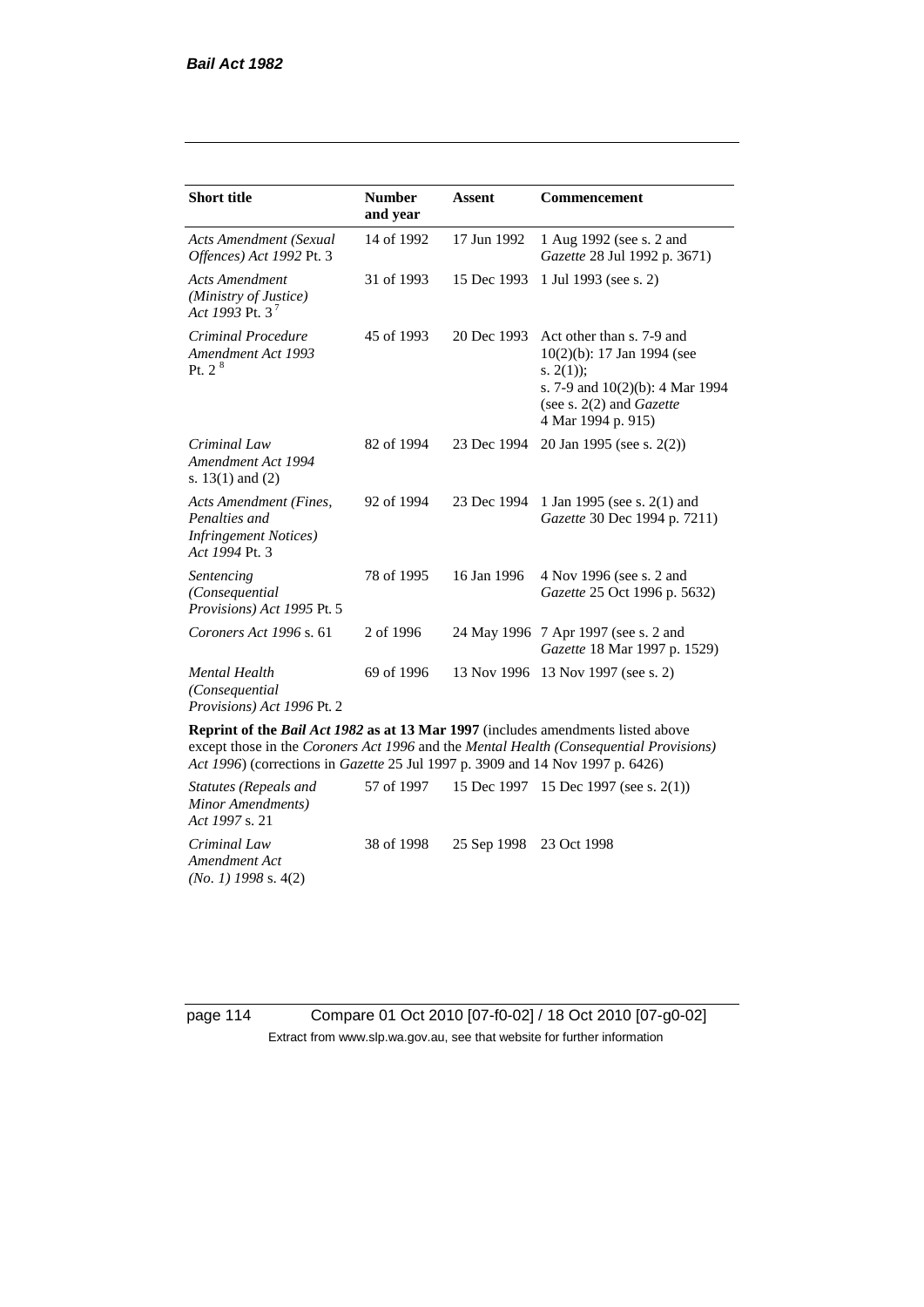| <b>Short title</b>                                                                                                                                 | <b>Number</b><br>and year | Assent      | <b>Commencement</b>                                                                                                                                                                                                                                                                                                                                     |
|----------------------------------------------------------------------------------------------------------------------------------------------------|---------------------------|-------------|---------------------------------------------------------------------------------------------------------------------------------------------------------------------------------------------------------------------------------------------------------------------------------------------------------------------------------------------------------|
| <b>Bail Amendment</b><br>Act 1998 <sup>9</sup>                                                                                                     | 54 of 1998                | 11 Jan 1999 | s. 1 and 2: 11 Jan 1999;<br>Pt. 4 and 7: 15 May 1999<br>(see s. 2 and <i>Gazette</i> )<br>11 May 1999 p. 1905);<br>Pt. 2, 3 and 5 (other than s. 12):<br>8 Mar 2000 (see s. 2 and<br>Gazette 7 Mar 2000 p. 1039);<br>s. 12: 1 Sep 2000 (see s. 2 and<br>Gazette 29 Aug 2000 p. 4985);<br>Pt. 6: 4 Dec 2000 (see s. 2 and<br>Gazette 4 Dec 2000 p. 6799) |
| Reprint of the Bail Act 1982 as at 27 Aug 1999 (includes amendments listed above<br>except those in the Bail Amendment Act 1998 Pt. 2, 3, 5 and 6) |                           |             |                                                                                                                                                                                                                                                                                                                                                         |
| Court Security and<br><b>Custodial Services</b><br>(Consequential<br>Provisions) Act 1999 Pt. 3                                                    | 47 of 1999                | 8 Dec 1999  | 18 Dec 1999 (see s. 2 and<br>Gazette 17 Dec 1999 p. 6175-6)                                                                                                                                                                                                                                                                                             |
| Criminal Law Amendment<br>Act 2001 s. $10(1)$                                                                                                      | 23 of 2001                | 26 Nov 2001 | 24 Dec 2001                                                                                                                                                                                                                                                                                                                                             |
| Criminal Investigation<br>(Identifying People)<br>Act 2002 s. 96                                                                                   | 6 of 2002                 | 4 Jun 2002  | 20 Nov 2002 (see s. 2 and<br>Gazette 19 Nov 2002 p. 5505)                                                                                                                                                                                                                                                                                               |
| Criminal Law (Procedure)<br>Amendment Act 2002 Pt. 4<br>Div. 1                                                                                     | 27 of 2002                | 25 Sep 2002 | 27 Sep 2002 (see s. 2 and<br>Gazette 27 Sep 2002 p. 4875)                                                                                                                                                                                                                                                                                               |
| Sentencing Legislation<br>Amendment and Repeal<br>Act 2003 s. 29(3) and 37                                                                         | 50 of 2003                | 9 Jul 2003  | s. 29(3): 31 Aug 2003 (see s. 2<br>and Gazette 29 Aug 2003<br>p. 3833);<br>s. 37: 15 May 2004 (see s. 2 and<br>Gazette 14 May 2004 p. 1445)                                                                                                                                                                                                             |
| Acts Amendment and<br>Repeal (Courts and Legal<br>Practice) Act 2003 s. 88<br>and 121 <sup>10</sup>                                                | 65 of 2003                | 4 Dec 2003  | 1 Jan 2004 (see s. 2 and <i>Gazette</i><br>30 Dec 2003 p. 5722)                                                                                                                                                                                                                                                                                         |
| Statutes (Repeals and<br>Minor Amendments)<br>Act 2003 s. 29                                                                                       | 74 of 2003                | 15 Dec 2003 | 15 Dec 2003 (see s. 2)                                                                                                                                                                                                                                                                                                                                  |
| Criminal Code Amendment<br>Act 2004 s. 24, 26 and 58                                                                                               | 4 of 2004                 | 23 Apr 2004 | 21 May 2004 (see s. 2)                                                                                                                                                                                                                                                                                                                                  |

Compare 01 Oct 2010 [07-f0-02] / 18 Oct 2010 [07-g0-02] page 115 Extract from www.slp.wa.gov.au, see that website for further information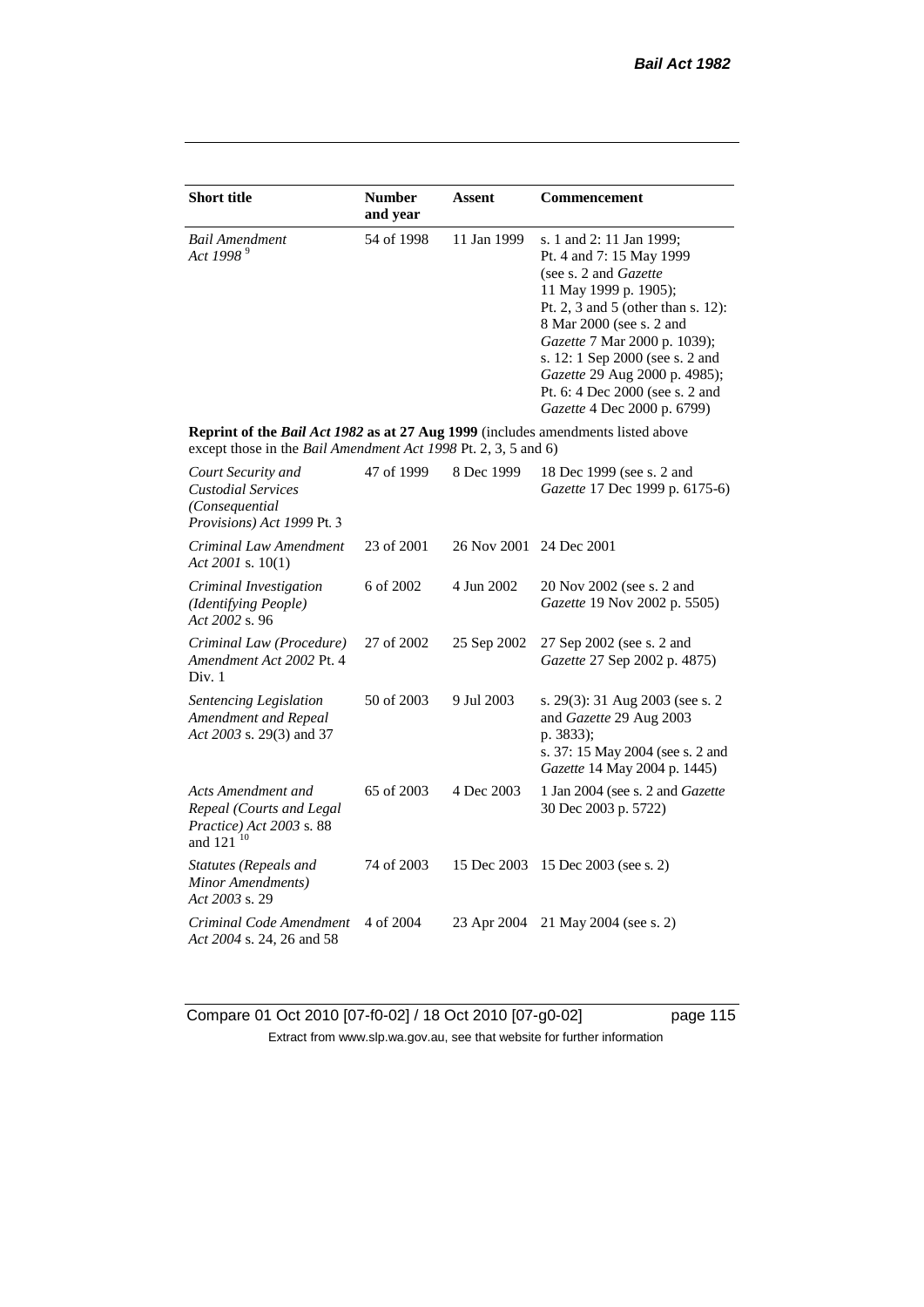| <b>Short title</b>                                                                                                                                                   | <b>Number</b><br>and year | Assent      | <b>Commencement</b>                                                                                                                                                                                                                                                     |
|----------------------------------------------------------------------------------------------------------------------------------------------------------------------|---------------------------|-------------|-------------------------------------------------------------------------------------------------------------------------------------------------------------------------------------------------------------------------------------------------------------------------|
| Sentencing Legislation<br>Amendment Act 2004 s. 13                                                                                                                   | 27 of 2004                | 14 Oct 2004 | 31 May 2006 (see s. 2 and<br>Gazette 30 May 2006 p. 1965)                                                                                                                                                                                                               |
| Children and Community<br><i>Services Act 2004 s. 251</i>                                                                                                            | 34 of 2004                | 20 Oct 2004 | 1 Mar 2006 (see s. 2 and<br>Gazette 14 Feb 2006 p. 695)                                                                                                                                                                                                                 |
| <b>Acts Amendment (Family</b><br>and Domestic Violence)<br>Act 2004 Pt. 3                                                                                            | 38 of 2004                | 9 Nov 2004  | 1 Dec 2004 (see s. 2 and<br>Gazette 26 Nov 2004 p. 5309)                                                                                                                                                                                                                |
| Acts Amendment (Court of<br>Appeal) Act 2004 s. 28                                                                                                                   | 45 of 2004                | 9 Nov 2004  | s. $28(1)$ , (2) and (4) (other than<br>the amendment to s. $7A(1)$ :<br>1 Feb 2005 (see. s. 2 and<br>Gazette 14 Jan 2005 p. 163);<br>s. 28(3) and (4) (the<br>amendment to s. $7A(1)$ :<br>2 May 2005 (see. s. 2 and<br>Gazette 14 Jan 2005 p. 163)                    |
| <b>Courts Legislation</b><br>Amendment and Repeal<br>Act 2004 s. 141 <sup>11</sup>                                                                                   | 59 of 2004                | 23 Nov 2004 | 1 May 2005 (see s. 2 and<br>Gazette 31 Dec 2004 p. 7128)                                                                                                                                                                                                                |
| Misuse of Drugs<br>Amendment Act 2004 s. 9(1)                                                                                                                        | 62 of 2004                | 24 Nov 2004 | 1 Jan 2005 (see s. 2 and Gazette<br>10 Dec 2004 p. 5965)                                                                                                                                                                                                                |
| Criminal Procedure and<br>Appeals (Consequential and<br>Other Provisions) Act 2004<br>Pt. 3 and s. 82 and 83                                                         | 84 of 2004                | 16 Dec 2004 | 2 May 2005 (see s. 2 and<br>Gazette 31 Dec 2004 p. 7129<br>(correction in Gazette<br>7 Jan 2005 p. 53))                                                                                                                                                                 |
| Appeal) Act 2004 s. 28(3) and (4) (the amendment to s. 7A(1)), the Children and<br>Community Services Act 2004, the Courts Legislation Amendment and Repeal Act 2004 |                           |             | Reprint 5: The Bail Act 1982 as at 1 Apr 2005 (includes amendments listed above except<br>those in the Sentencing Legislation Amendment Act 2004, the Acts Amendment (Court of<br>and the Criminal Procedure and Appeals (Consequential and Other Provisions) Act 2004) |
| Planning and Development<br>(Consequential and<br><b>Transitional Provisions)</b><br>Act 2005 s. 15                                                                  | 38 of 2005                | 12 Dec 2005 | 9 Apr 2006 (see s. 2 and<br>Gazette 21 Mar 2006 p. 1078)                                                                                                                                                                                                                |
| Criminal Investigation<br>(Consequential Provisions)                                                                                                                 | 59 of 2006                | 16 Nov 2006 | 1 Jul 2007 (see s. 2 and Gazette<br>22 Jun 2007 p. 2838)                                                                                                                                                                                                                |

*Act 2006* Pt. 2 *Prisons and Sentencing Legislation Amendment Act 2006* Pt. 5 65 of 2006 8 Dec 2006 4 Apr 2007 (see s. 2 and *Gazette* 3 Apr 2007 p. 1491)

**Reprint 6: The** *Bail Act 1982* **as at 14 Sep 2007** (includes amendments listed above)

page 116 Compare 01 Oct 2010 [07-f0-02] / 18 Oct 2010 [07-g0-02] Extract from www.slp.wa.gov.au, see that website for further information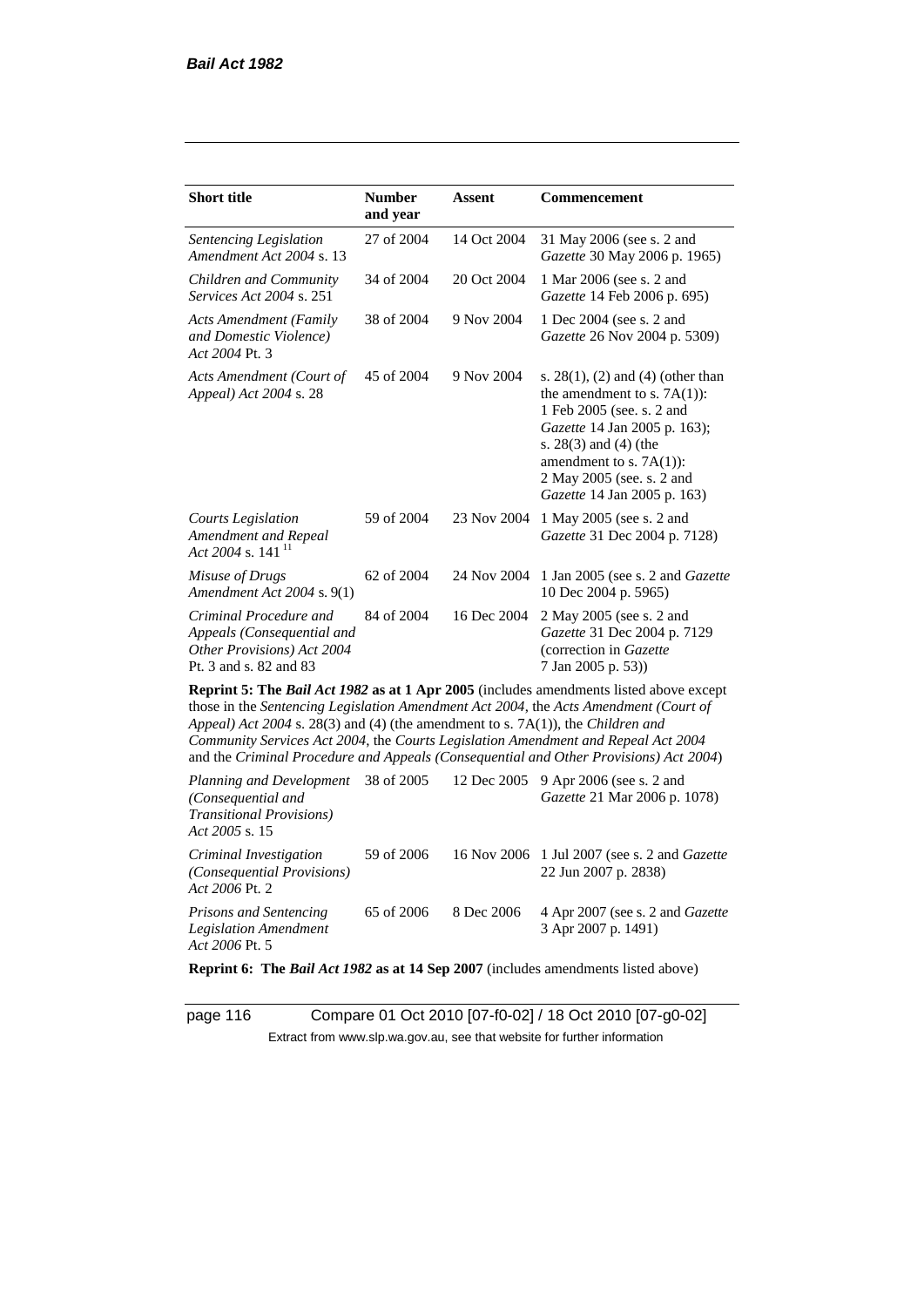| <b>Short title</b>                                                                             | <b>Number</b><br>and year | Assent      | Commencement                                                         |
|------------------------------------------------------------------------------------------------|---------------------------|-------------|----------------------------------------------------------------------|
| Criminal Law and Evidence<br>Amendment Act 2008 s. 56                                          | 2 of 2008                 | 12 Mar 2008 | 27 Apr 2008 (see s. 2 and<br><i>Gazette</i> 24 Apr 2008 p. 1559)     |
| <b>Bail Amendment Act 2008</b><br>Pt. $2^{12}$                                                 | 6 of 2008                 | 31 Mar 2008 | 1 Mar 2009 (see s. 2(b) and<br><i>Gazette</i> 27 Feb 2009 p. 511)    |
| <i>Medical Practitioners</i><br>Act 2008 Sch. 3 cl. 4                                          | 22 of 2008                | 27 May 2008 | 1 Dec 2008 (see s. 2 and <i>Gazette</i><br>25 Nov 2008 p. 4989)      |
| Criminal Law Amendment<br><i>(Homicide)</i> Act 2008 s. 24                                     | 29 of 2008                | 27 Jun 2008 | 1 Aug $2008$ (see s. $2(d)$ and<br>Gazette 22 Jul 2008 p. 3353)      |
| <b>Reprint 7:</b> The <i>Bail Act 1982</i> as at 6 Mar 2009 (includes amendments listed above) |                           |             |                                                                      |
| Police Amendment<br>Act 2009 s. 12                                                             | 42 of 2009                | 3 Dec 2009  | 13 Mar 2010 (see s. 2(b) and<br><i>Gazette</i> 12 Mar 2010 p. 941)   |
| <b>Health Practitioner</b><br><b>Regulation National Law</b><br>$(WA)$ Act 2010 Pt. 5 Div. 4   | 35 of 2010                | 30 Aug 2010 | 18 Oct 2010 (see s. 2(b) and<br><i>Gazette</i> 1 Oct 2010 p. 5075-6) |

<sup>1M</sup> Under the *Cross-border Justice Act 2008* section 14, in order to give effect to that Act, this Act must be applied with the modifications prescribed by the *Crossborder Justice Regulations 2009* Part 3 Division 3 as if this Act had been altered in that way. If a modification is to replace or insert a numbered provision, the new provision is identified by the superscript 1M appearing after the provision number. If a modification is to replace or insert a definition, the new definition is identified by the superscript 1M appearing after the defined term.

<sup>1a</sup> On the date as at which this compilation was prepared, provisions referred to in the following table had not come into operation and were therefore not included in this compilation. For the text of the provisions see the endnotes referred to in the table.

| <b>Short title</b>                                                                              | <b>Number</b><br>and year | Assent                 | <b>Commencement</b>                                                       |
|-------------------------------------------------------------------------------------------------|---------------------------|------------------------|---------------------------------------------------------------------------|
| <b>Machinery of Government</b><br>(Miscellaneous<br>Amendments) Act 2006<br>Pt. 3 Div. $1^{13}$ | 28 of 2006                | 26 Jun 2006            | To be proclaimed (see s. 2)                                               |
| Hoalth Dractitionar<br>Regulation National Law<br>(WA) Act 2010<br>45                           |                           | <del>30 Aug 2010</del> | 18 Oct 2010 (see s. 2(b) and<br><del>Gazette 1 Oct 2010 p. 5075-6</del> ) |

## **Provisions that have not come into operation**

Compare 01 Oct 2010 [07-f0-02] / 18 Oct 2010 [07-g0-02] page 117

Extract from www.slp.wa.gov.au, see that website for further information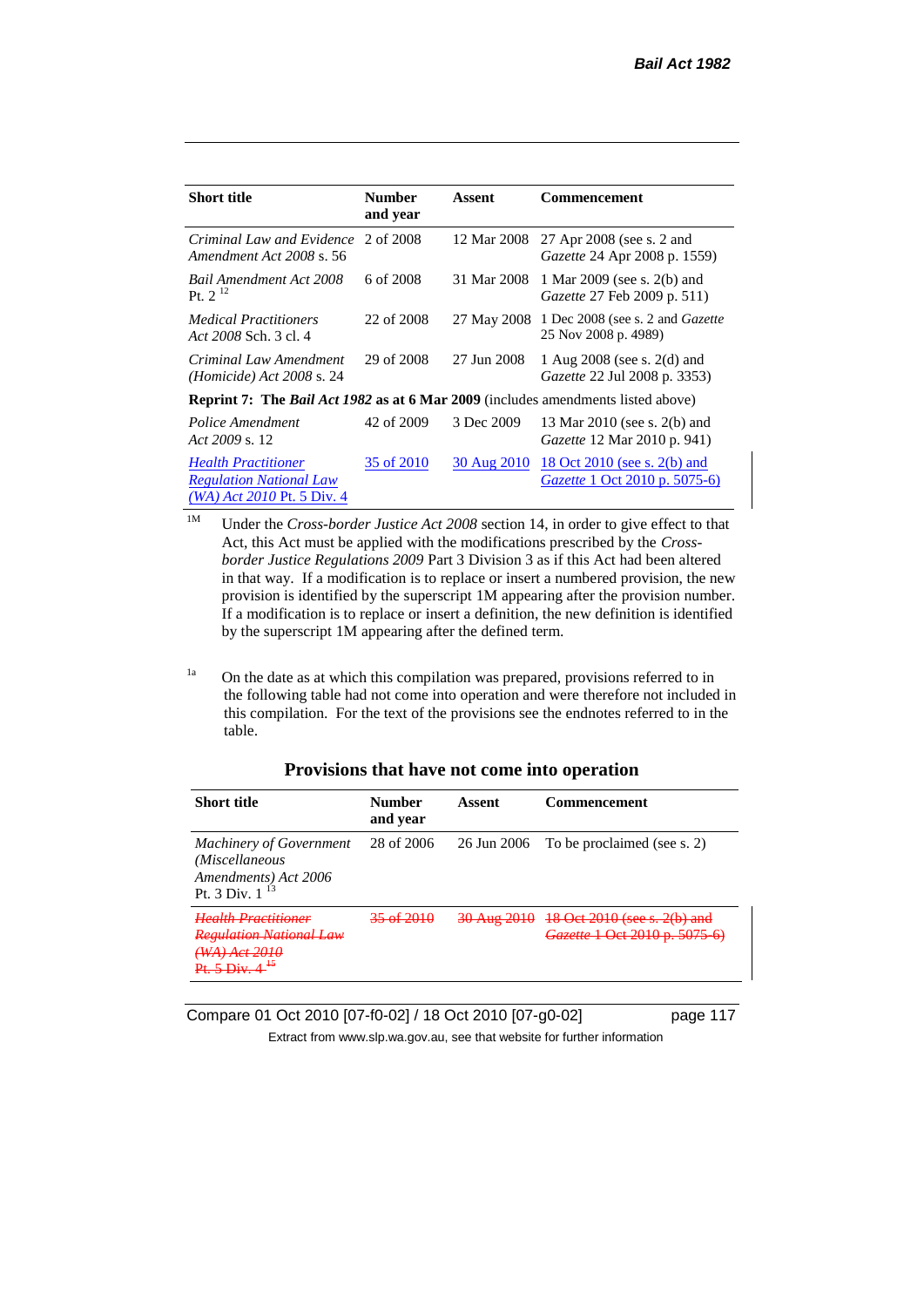- <sup>2</sup> Repealed by the *Sentencing Legislation Amendment and Repeal Act 2003*.
- <sup>3</sup> The short title of the *Justices Act 1902* was changed to the *Criminal Procedure (Summary) Act 1902* by the *Courts Legislation Amendment and Repeal Act 2004*  s. 25. The Act was then repealed by the *Criminal Procedure and Appeal (Consequential and Other Provisions) Act 2004.*
- <sup>4</sup> The amendment in the *Sentencing Legislation Amendment and Repeal Act 1999* s. 26 had not come into operation when it was repealed by the *Sentencing Legislation Amendment and Repeal Act 2003* s. 31.
- <sup>5</sup> The *Bail Amendment Act 1984* s. 10 and 11 were repealed by the *Bail Amendment Act 1988* s. 20.
- <sup>6</sup> The *Bail Act 1982* was not in operation at the time when the reprint was compiled, but the reprinting was authorised by the *Bail Amendment Act 1988* s. 21.
- <sup>7</sup> The *Acts Amendment (Ministry of Justice) Act 1993* Pt. 19 is a transitional provision that is of no further effect.
- <sup>8</sup> The *Criminal Procedure Amendment Act 1993* s. 13 is a transitional provision that is of no further effect.
- <sup>9</sup> The *Bail Amendment Act 1998* s. 6(2) is a transitional provision that is of no further effect.
- <sup>10</sup> The *Acts Amendment and Repeal (Courts and Legal Practice) Act 2003* s. 97 reads as follows:
- <u>،</u>

#### **97. References to Crown Solicitor**

If in a written law or other document or instrument there is a reference to the Crown Solicitor that reference may, where the context so requires, be read as if it had been amended to be a reference to the State Solicitor.

- ".
- <sup>11</sup> The amendment in the *Courts Legislation Amendment and Repeal Act 2004* s. 141 (amending Sch. 1 Pt. A cl. 4) is not included because the clause it sought to amend had been amended by the *Acts Amendment (Court of Appeal) Act 2004* s. 28(4) before the amendment purported to come into operation.
- <sup>12</sup> The *Bail Amendment Act 2008* s. 6(2), 9(4)-(11), 10(2), 11(3), 15(5)-(8), 16(2), 18(4)-(5), 21(3), 22(2), 23(4), 24(6)-(7), 27(2)-(3), 28(6), 30(4)-(5), 31(2)-(3), 32(3)-(4), 33(6), 40(2), 41(5)-(9), 42(3) and 44 read as follows:

page 118 Compare 01 Oct 2010 [07-f0-02] / 18 Oct 2010 [07-g0-02] Extract from www.slp.wa.gov.au, see that website for further information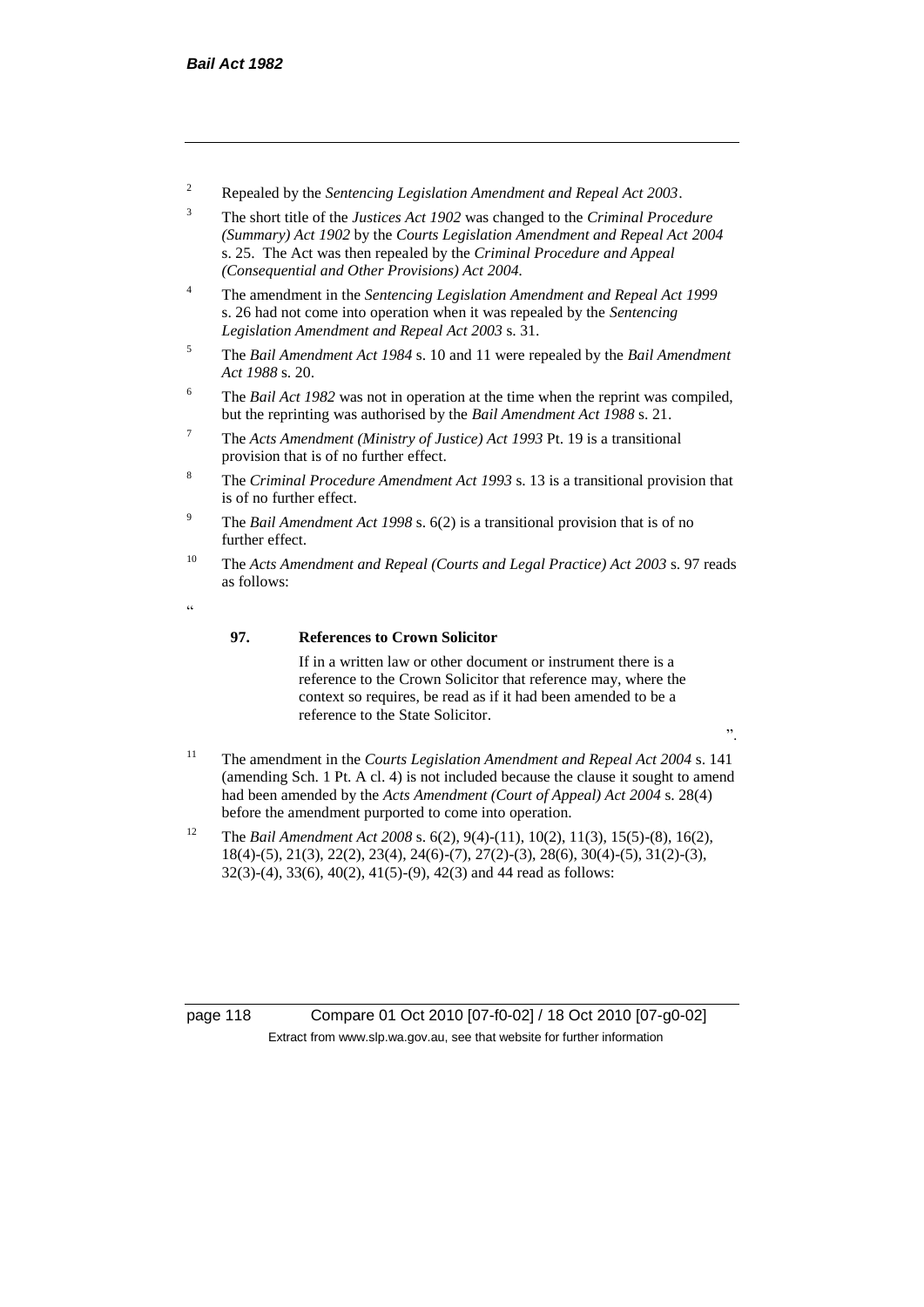#### **6. Section 4A inserted and transitional provision**

 $\alpha$ 

- (2) The *Bail Act 1982* section 4A as inserted by subsection (1) applies to appearances in court referred to in subsection  $(1)(a)$  of that section that occur after the commencement of this section.
- **9. Section 7A replaced by sections 7A to 7F, related amendments to sections 8 and 21 and transitional provisions**
	- (4) The *Bail Act 1982* section 7A as inserted by subsection (1) applies in relation to appearances in court coming within the *Bail Act 1982* section 7(1) that occur after the commencement of this section.
	- (5) The *Bail Act 1982* section 7B(3) as inserted by subsection (1) applies so as to enable an accused who is detained in custody after the commencement of this section to make an application allowed for by that subsection.
	- (6) The *Bail Act 1982* section 7B(4) as inserted by subsection (1) applies in relation to appearances in court coming within that subsection that occur after the commencement of this section.
	- (7) The *Bail Act 1982* section 7B(5) as inserted by subsection (1) applies in relation to an accused who is in custody on the commencement of this section as if the reference in section 7B(5)(a) to an application under subsection (3) included a reference to an application under the *Bail Act 1982* as in force immediately before the commencement of this section.
	- (8) The *Bail Act 1982* section 7C(2) as inserted by subsection (1) applies in relation to appearances in court coming within that subsection that occur after the commencement of this section.
	- (9) The *Bail Act 1982* section 7D as inserted by subsection (1) applies to any subsequent consideration of bail referred to in section 7D(1) that occurs after the commencement of this section.
	- (10) The *Bail Act 1982* section 7E as inserted by subsection (1) applies to any trial as defined in section 7E(2), or part of a trial, that takes place after the commencement of this section.
	- (11) The *Bail Act 1982* section 7F(2) as inserted by subsection (1) applies in relation to a pending application for bail under the *Bail Act 1982* section 7A(1), as in force immediately before the commencement of this section, as if it were an application for bail under the *Bail Act 1982* section 7F(1) as inserted by subsection  $(1)$ .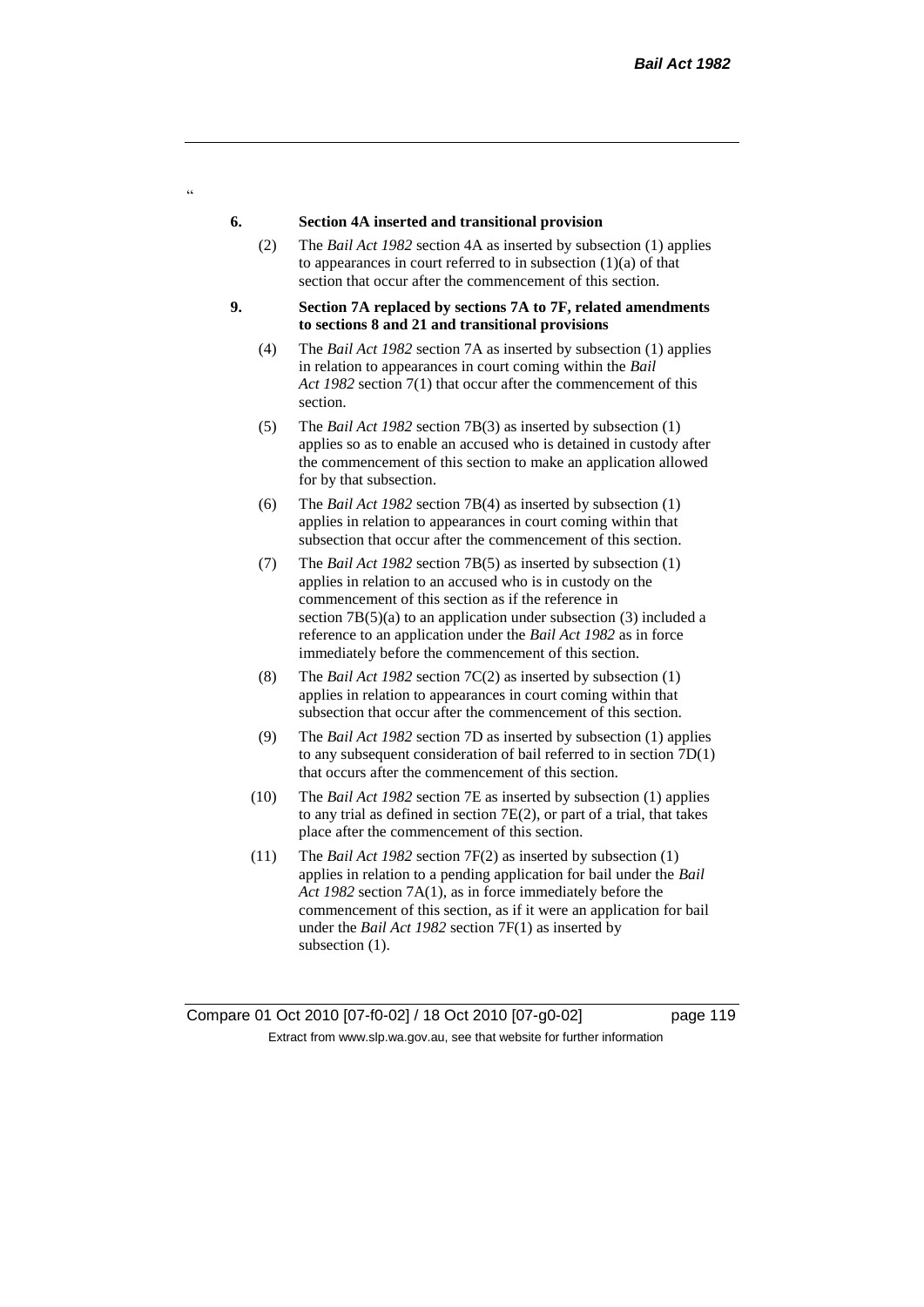### **10. Section 9 amended and transitional provision**

(2) The *Bail Act 1982* section 9(1)(b) as amended by subsection (1) applies to any consideration of a case for bail that occurs after the commencement of this section.

## **11. Section 11 amended and transitional provision**

(3) A certificate under the *Bail Act 1982* section 11(2) as in force immediately before the commencement of this section that has not been fully acted upon is to be treated after that commencement as a certificate under the *Bail Act 1982* section 11(3) as inserted by subsection (2).

### **15. Section 14 amended and transitional provisions**

- (5) The *Bail Act 1982* section 14(4)(a)(i) as inserted by subsection (4) applies in respect of a child charged with an offence on or after the commencement.
- (6) The *Bail Act 1982* section 14(4)(a)(ii) as inserted by subsection (4) applies in respect of an accused committed to the District Court on or after the commencement for trial or sentence.
- (7) The *Bail Act 1982* section 14(4)(b) as inserted by subsection (4) applies in respect of any power referred to in the *Bail Act 1982* section 14(1) that is exercised, or could be exercised, on or after the commencement by any other judicial officer as defined in that paragraph.
- (8) In subsections (5), (6) and (7) *commencement* means the commencement of subsection (4).

## **16. Sections 15A and 15B inserted and transitional provision**

(2) The *Bail Act 1982* sections 15A and 15B as inserted by subsection (1) apply to a bail decision, as defined in section 15A(1), made after the commencement of this section by a judge referred to in section 15A(2).

#### **18. Section 28 amended, related amendments to sections 35, 49, 51 and 58 and Schedule 1 and transitional provisions**

- (4) A bail undertaking that has effect under the *Bail Act 1982* immediately before the commencement of this section continues to have effect, on and after that commencement, as if it were a bail undertaking described in the *Bail Act 1982* section 28(2) as amended by subsection (1).
- (5) A surety undertaking that has effect under the *Bail Act 1982* immediately before the commencement of this section continues to have effect, on and after that commencement, as if it were a surety

page 120 Compare 01 Oct 2010 [07-f0-02] / 18 Oct 2010 [07-g0-02] Extract from www.slp.wa.gov.au, see that website for further information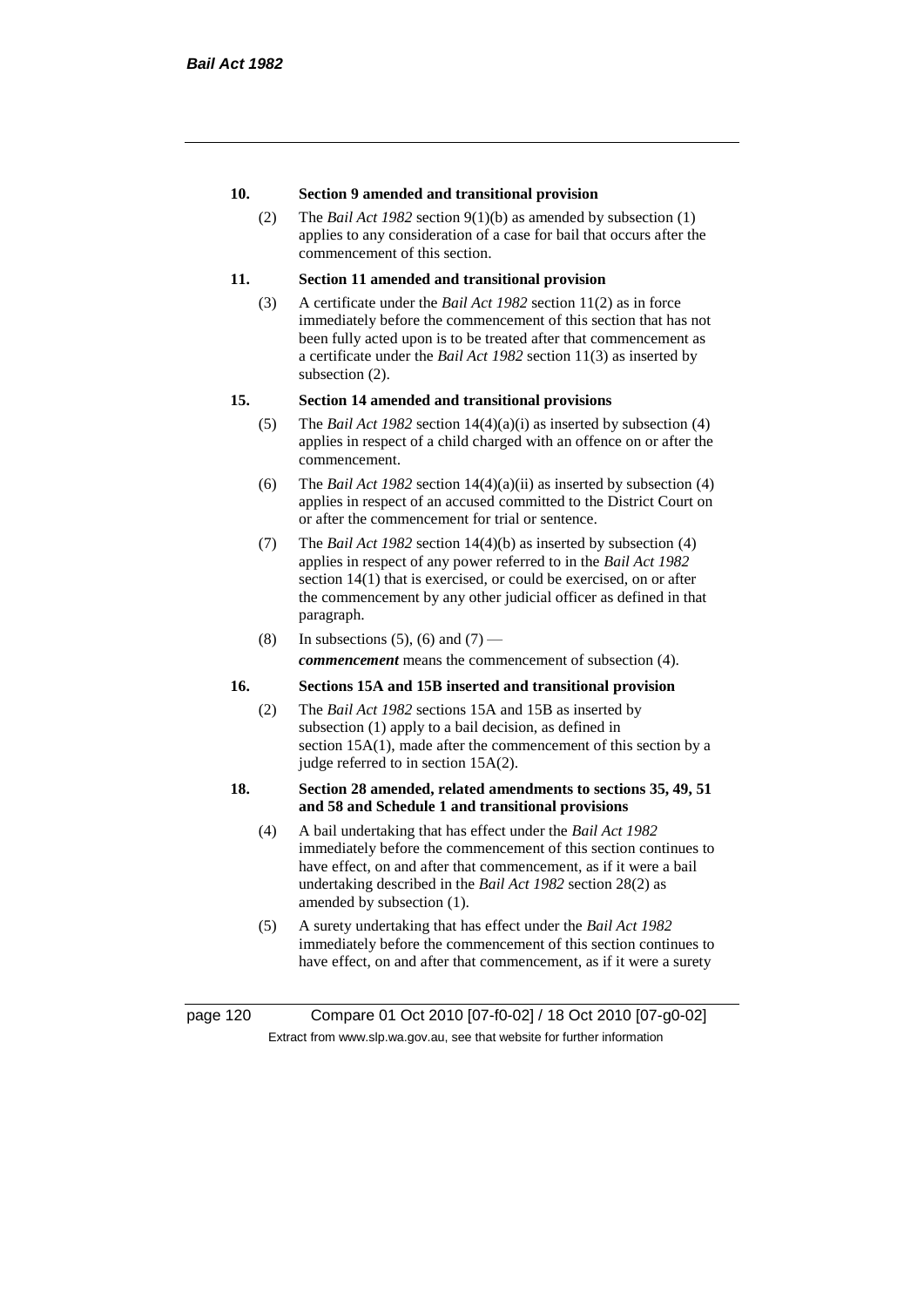undertaking within the meaning of the *Bail Act 1982* section 35(1) as amended by subsection (3).

#### **21. Section 31 amended and transitional provision**

(3) The *Bail Act 1982* section 31 as amended by this section applies in relation to any adjournment or committal to which it refers that occurs after the commencement of this section.

#### **22. Section 31A inserted and transitional provision**

(2) The *Bail Act 1982* section 31A as inserted by subsection (1) applies to any trial as defined in section 31A(1), or part of a trial, that takes place after the commencement of this section.

#### **23. Section 32 amended and transitional provision**

(4) The *Bail Act 1982* section 32 as amended by this section applies in relation to oral notifications given, and written notices given or sent, after the commencement of this section.

#### **24. Section 36 replaced, related amendments to sections 3, 37, 39, 40, 41 and 42 and transitional provisions**

- (6) The *Bail Act 1982* section 36(1) as inserted by subsection (1) applies to any decision as to whether a person should be approved as a surety that has to be made after the commencement of this section.
- (7) The *Bail Act 1982* section 36(2) as inserted by subsection (1) applies to any grant of bail that occurs after the commencement of this section.

#### **27. Section 44 replaced and transitional provisions**

- (2) The *Bail Act 1982* section 44 as inserted by subsection (1) applies to a surety undertaking whether entered into before or after the commencement of this section.
- (3) For the purposes of subsection (2), if a surety undertaking entered into before the commencement of this section contains a provision of the kind referred to in the *Bail Act 1982* section 44(2) as in force before that commencement, the provision is to be taken to be a provision of the kind referred to in the *Bail Act 1982*  section 44(5) as inserted by subsection (1).

### **28. Section 45 amended and transitional provision**

(6) The *Bail Act 1982* section 45 as amended by subsection (1) applies to notices given for the purposes of the *Bail Act 1982* section 44(5) after the commencement of this section.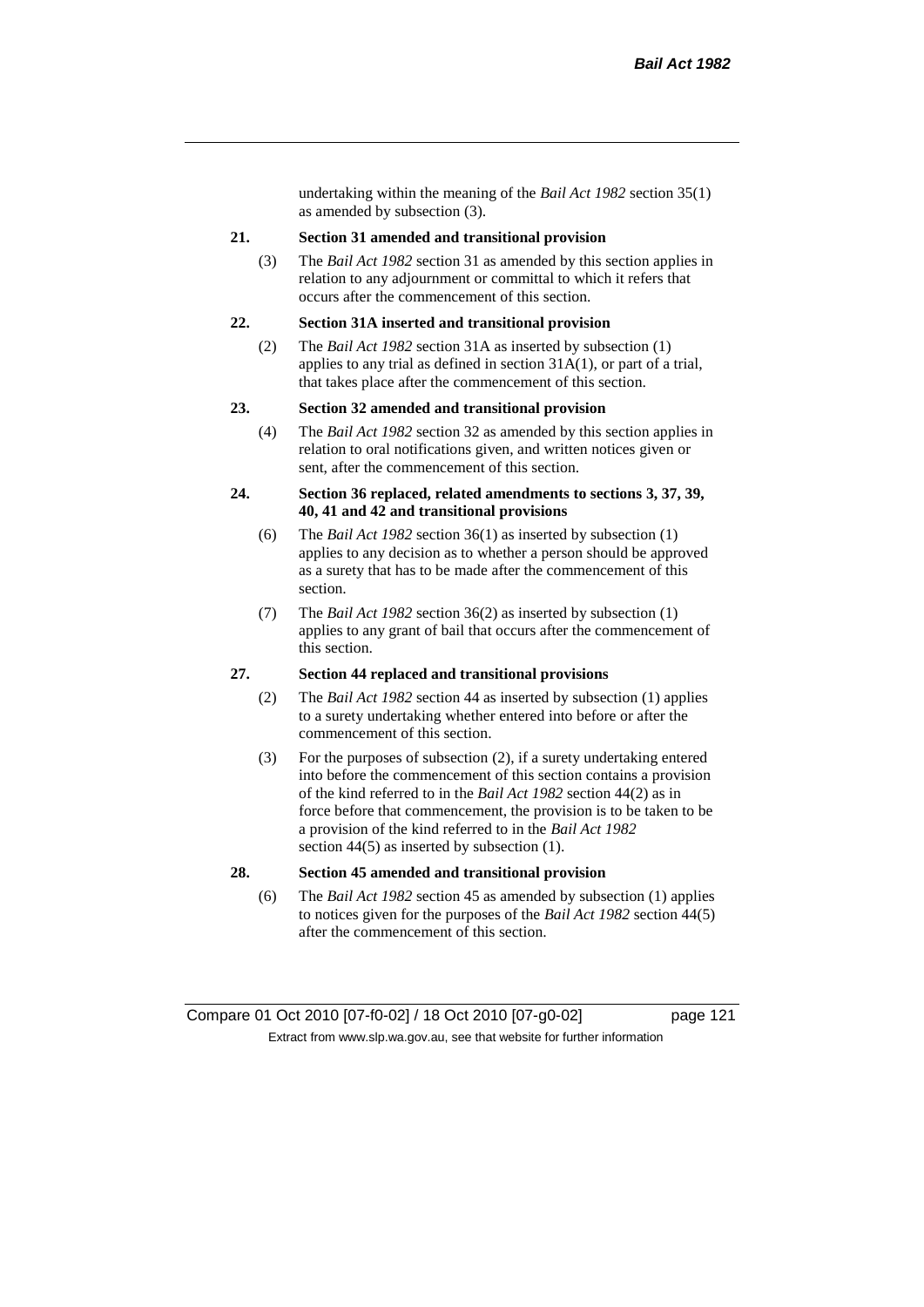#### **30. Section 49 amended, related amendment to section 67 and transitional provisions**

- (4) Subject to subsection (5), the *Bail Act 1982* section 49 as amended by this section applies in relation to a failure by an accused to comply with any requirement of the accused's bail undertaking irrespective of when the failure occurred.
- (5) Any proceedings under the *Bail Act 1982* section 49 in progress immediately before the commencement of this section may be continued after that commencement as if this section had not come into operation.

#### **31. Section 51A inserted and transitional provisions**

- (2) Subject to subsection (3), the *Bail Act 1982* section 51A as inserted by this section applies for the purpose of prosecuting an offence described in subsection (1) of that section irrespective of when the offence occurred.
- (3) Any prosecution for an offence referred to in subsection (2) in progress immediately before the commencement of this section may be continued after that commencement as if this section had not come into operation.

# **32. Section 52 amended and transitional provisions**

- (3) Subject to subsection (4), the *Bail Act 1982* section 52 as amended by this section applies for the purpose of prosecuting an offence described in subsection (1) of that section irrespective of when the offence occurred.
- (4) Any prosecution for an offence referred to in subsection (3) in progress immediately before the commencement of this section may be continued after that commencement as if this section had not come into operation.

### **33. Section 54 amended, related amendment to section 46 and transitional provision**

- (6) Despite the amendments made by subsections (1) to (4), the *Bail Act 1982* section 54 as in force immediately before the
	- commencement of this section continues to apply in relation to
		- (a) an accused arrested under subsection  $(2)(a)$  of that section; and
		- (b) an application made under subsection (2)(b) of that section,

before that commencement.

page 122 Compare 01 Oct 2010 [07-f0-02] / 18 Oct 2010 [07-g0-02] Extract from www.slp.wa.gov.au, see that website for further information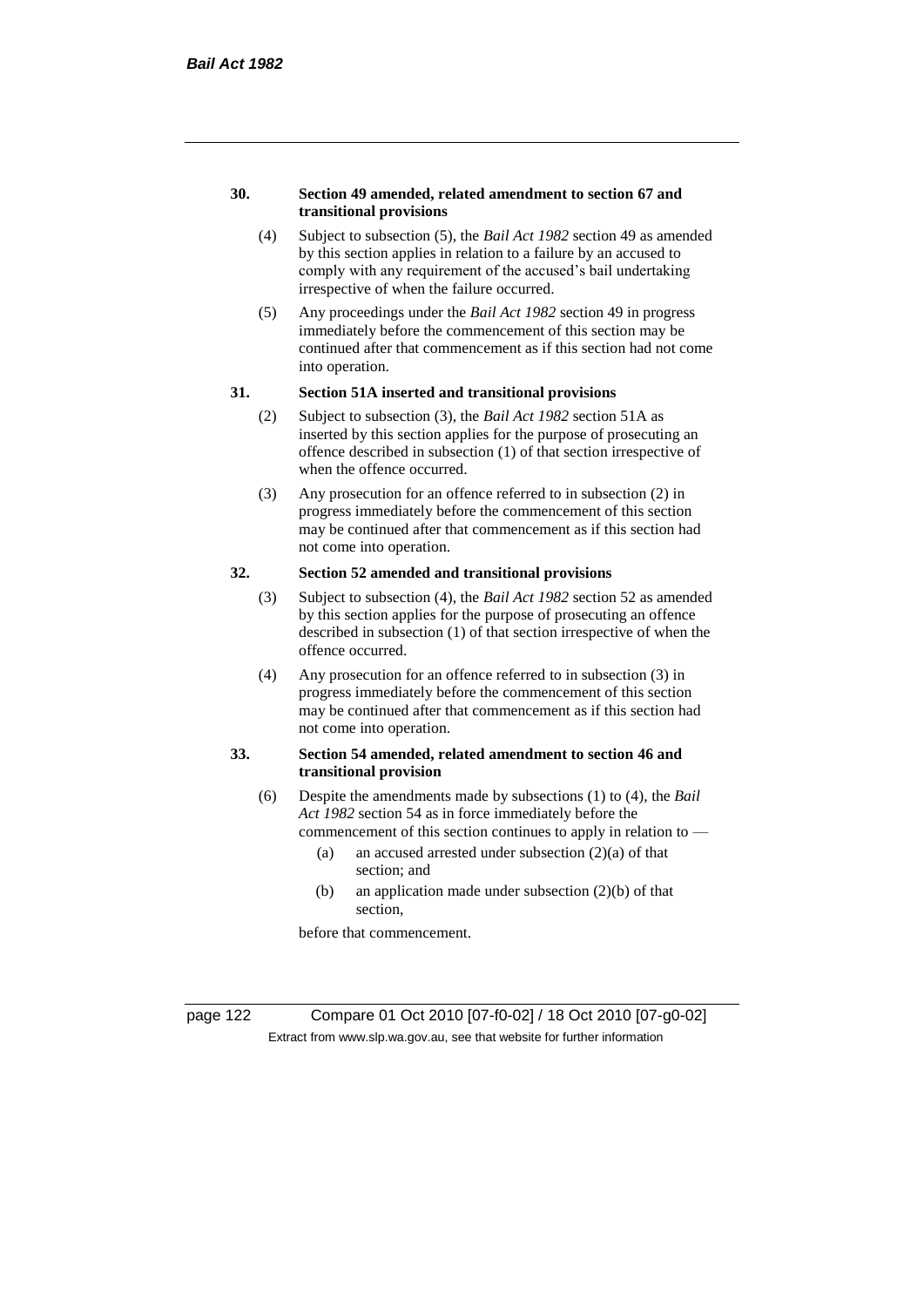#### **40. Section 66B inserted and transitional provision**

(2) The *Bail Act 1982* section 66B as inserted by subsection (1) applies in relation to any bail proceedings, as defined in section 66B, conducted after the commencement of this section irrespective of when those proceedings were initiated.

#### **41. Schedule 1 amended and transitional provisions**

- (5) The *Bail Act 1982* Schedule 1 Part B clause 1A as inserted by subsection  $(3)(b)$  applies in respect of —
	- (a) a grant or refusal of bail; or
	- (b) a dispensation from the requirement for bail,

coming within that clause that occurs after the commencement of subsection (3)(b).

- (6) The *Bail Act 1982* Schedule 1 Part B clause 3 as inserted by subsection (3)(e) applies in relation to a refusal of bail for an initial appearance that occurs after the commencement of subsection (3)(e).
- (7) The *Bail Act 1982* Schedule 1 Part C clause 3C as inserted by subsection (4)(e) applies to any consideration of a case for bail that occurs after the commencement of subsection (4)(e).
- (8) The *Bail Act 1982* Schedule 1 Part C clauses 4 and 4A as inserted by subsection (4)(f) apply to any consideration of a case for bail that occurs after the commencement of subsection (4)(f).
- (9) The *Bail Act 1982* Schedule 1 Part C clause 7 as amended by subsection (4)(i) applies to any grant of bail that occurs after the commencement of subsection (4)(i).

#### **42. Schedule 2 amended and transitional provision**

- (3) A reference in  $-$ 
	- (a) the *Bail Act 1982* section 16A; or
	- (b) the *Bail Act 1982* Schedule 1 Part C clause 3A or 3B,

to a serious offence includes a reference to an offence against *The Criminal Code* section 283 committed, or alleged to have been committed, before the commencement of this section.

## **44. Transitional regulations**

(1) If this Part does not provide sufficiently for a matter or issue of a transitional nature that arises as a result of the amendments made to the *Bail Act 1982* by this Part, the Governor may make regulations (the *transitional regulations*) prescribing all matters that are required, necessary or convenient to be prescribed for providing for the matter or issue.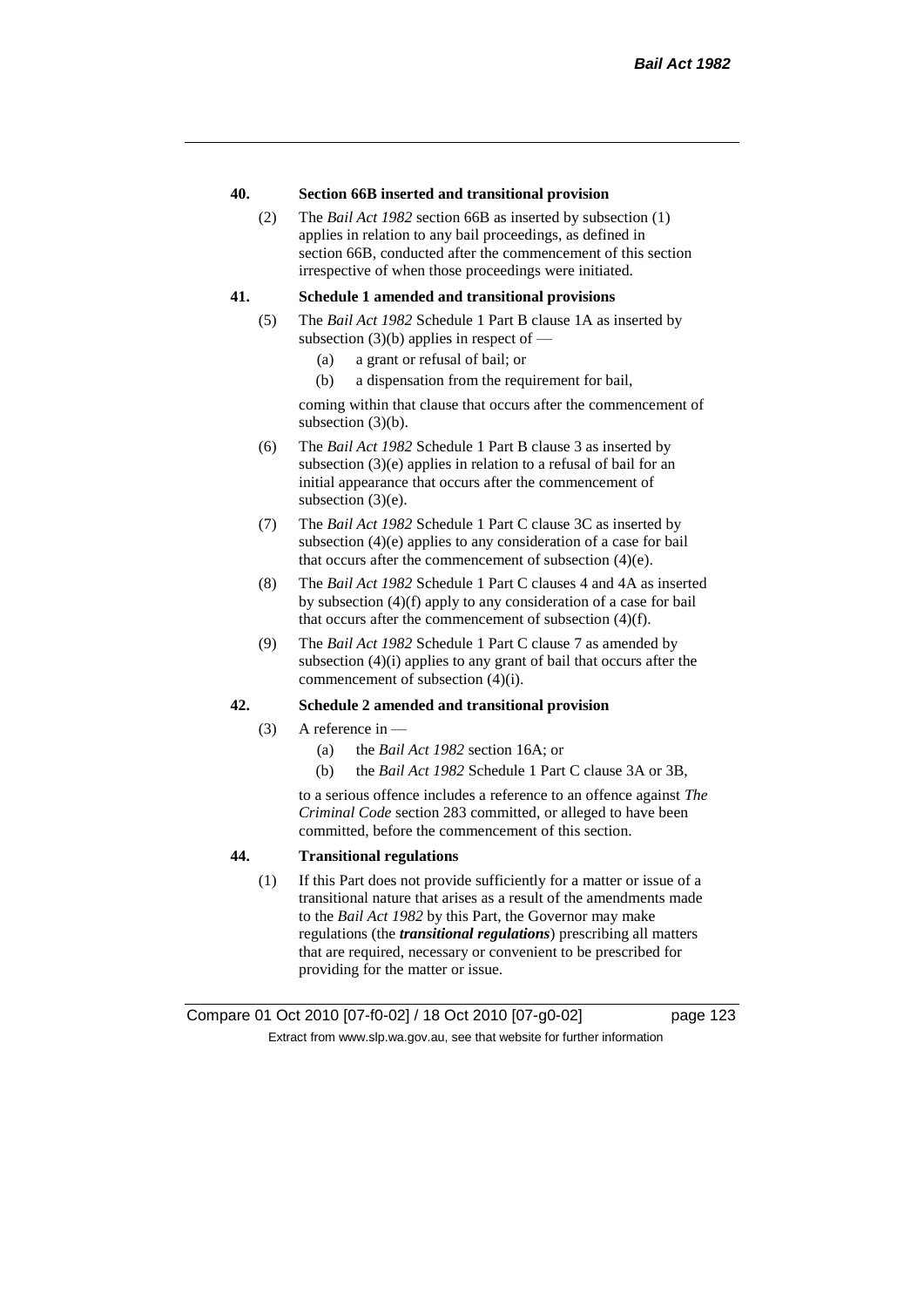- (2) The transitional regulations may provide that specified provisions of the *Bail Act 1982* or this Part —
	- (a) do not apply; or
	- (b) apply with specified modifications,

to or in relation to any matter.

- (3) If the transitional regulations provide that a specified state of affairs is to be taken to have existed, or not to have existed, on and from a day that is earlier than the day on which the transitional regulations are published in the *Gazette* but not earlier than the commencement of this section, the transitional regulations have effect according to their terms.
- (4) In subsections (2) and  $(3)$  *specified* means specified or described in the transitional regulations.
- (5) If the transitional regulations contain a provision referred to in subsection (3), the provision does not operate so as  $-$ 
	- (a) to affect in a manner prejudicial to any person (other than the State or an authority of the State), the rights of that person existing before the day of publication of those regulations; or
	- (b) to impose liabilities on any person (other than the State or an authority of the State) in respect of anything done or omitted to be done before the day of publication of those regulations.

".

<sup>13</sup> On the date as at which this reprint was prepared, the *Machinery of Government (Miscellaneous Amendments) Act 2006* Pt. 3 Div. 1 had not come into operation. It reads as follows:

.<br>.

# **Part 3 — Attorney General, and Justice**

# **Division 1 —** *Bail Act 1982*

- **30. The Act amended**
	- The amendments in this Division are to the *Bail Act 1982*.

### **31. Section 3 amended**

- (1) Section 3(1) is amended as follows:
	- (a) by inserting the following definitions in the appropriate alphabetical positions —

page 124 Compare 01 Oct 2010 [07-f0-02] / 18 Oct 2010 [07-g0-02] Extract from www.slp.wa.gov.au, see that website for further information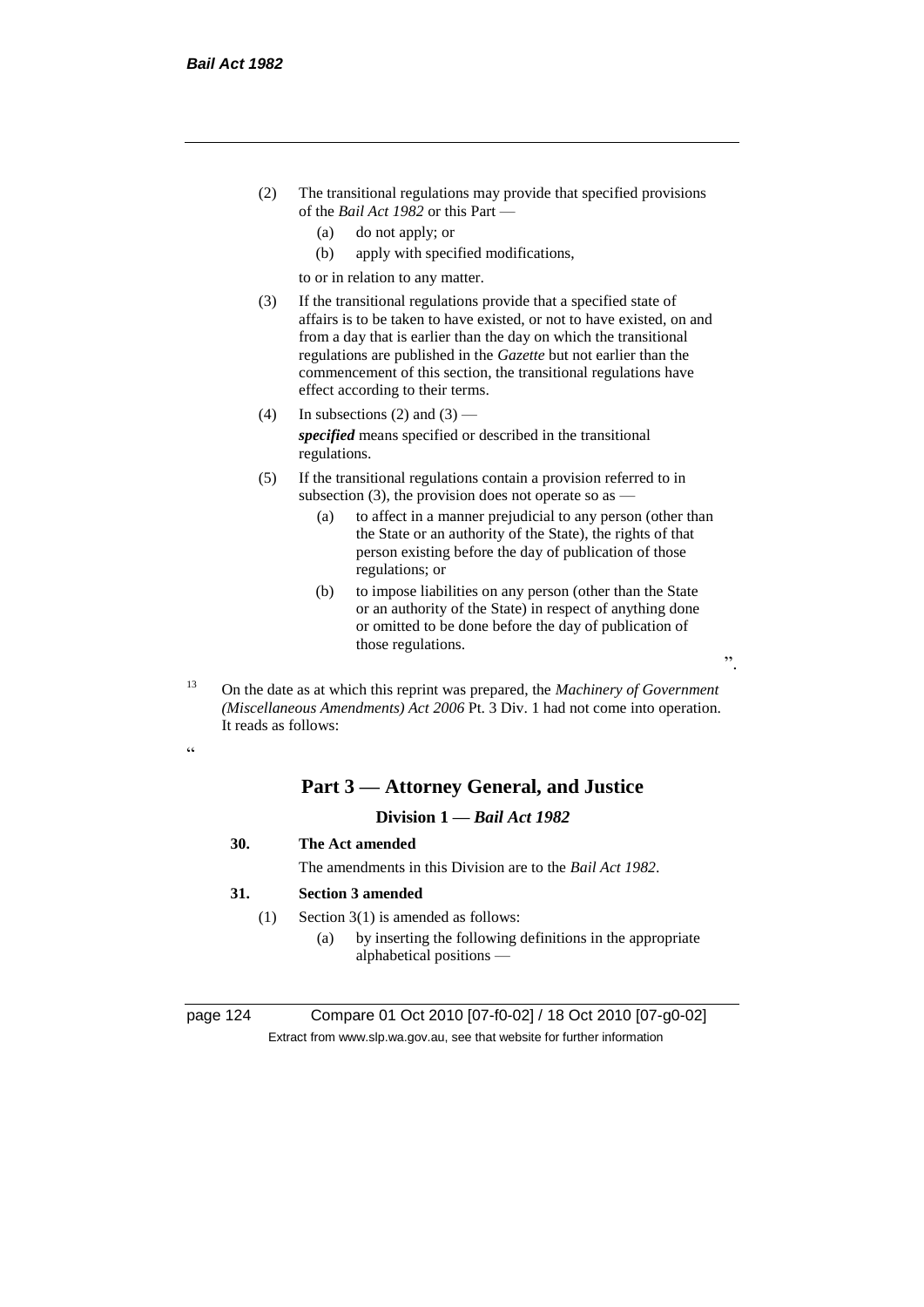$, ,$ 

*CEO* means the chief executive officer of the Department; *Department* means the department of the Public Service principally assisting in the administration of this Act;

- (b) in the definition of "authorised community services officer" in paragraph (a) by deleting "(Justice)" in both places where it occurs <sup>14</sup>;
- (c) by deleting the definition of "CEO (Justice)"  $14$ .
- (2) Section 3(5) is amended by deleting "department of which he is the chief executive officer" and inserting instead -

" Department ".

# **32. Section 66A amended** <sup>14</sup>

.<br>C

Section 66A(2) is amended by deleting "department of which the CEO (Justice) is the chief executive officer" and inserting instead —

" Department ".

## **33. Various references to CEO (Justice) changed to CEO** <sup>14</sup>

Each provision listed in the Table to this section is amended by deleting "CEO (Justice)" in each place where it occurs and inserting instead —

 $CEO$  ".

#### **Table**

| s. $3(5)$                      | s. 50E                                                                 |
|--------------------------------|------------------------------------------------------------------------|
| s. $24A(4)$                    | s. $50F(1)$ , (3), (4) and (5)                                         |
| S.27A                          | s. 50H                                                                 |
| s. $50A$                       | s. 50J                                                                 |
| s. $50C(4)(a)$ and (b)         | s. $50L(1)$                                                            |
| s. $50D(1)(a)$                 | Sch. 1 Part D cl. 3(3)(e)                                              |
| Note:<br>deleting "(Justice)". | The headings to sections 27A, 50A, 50E, 50F and 50J will be altered by |

<sup>14</sup> The amendments to the *Bail Act 1982* in the *Machinery of Government (Miscellaneous Amendments) Act 2006* Pt. 3 Div. 1 cl. 31(1)(b) and (c), cl. 32 and 33 would conflict with amendments by the *Prisons and Sentencing Legislation Amendment Act 2006* Pt. 5.

<sup>15</sup> On the date as at which this compilation was prepared, the *Health Practitioner Regulation National Law (WA) Act 2010 Pt. 5 Div. 4 had not come into* It reads as follows:

Compare 01 Oct 2010 [07-f0-02] / 18 Oct 2010 [07-g0-02] page 125 Extract from www.slp.wa.gov.au, see that website for further information

".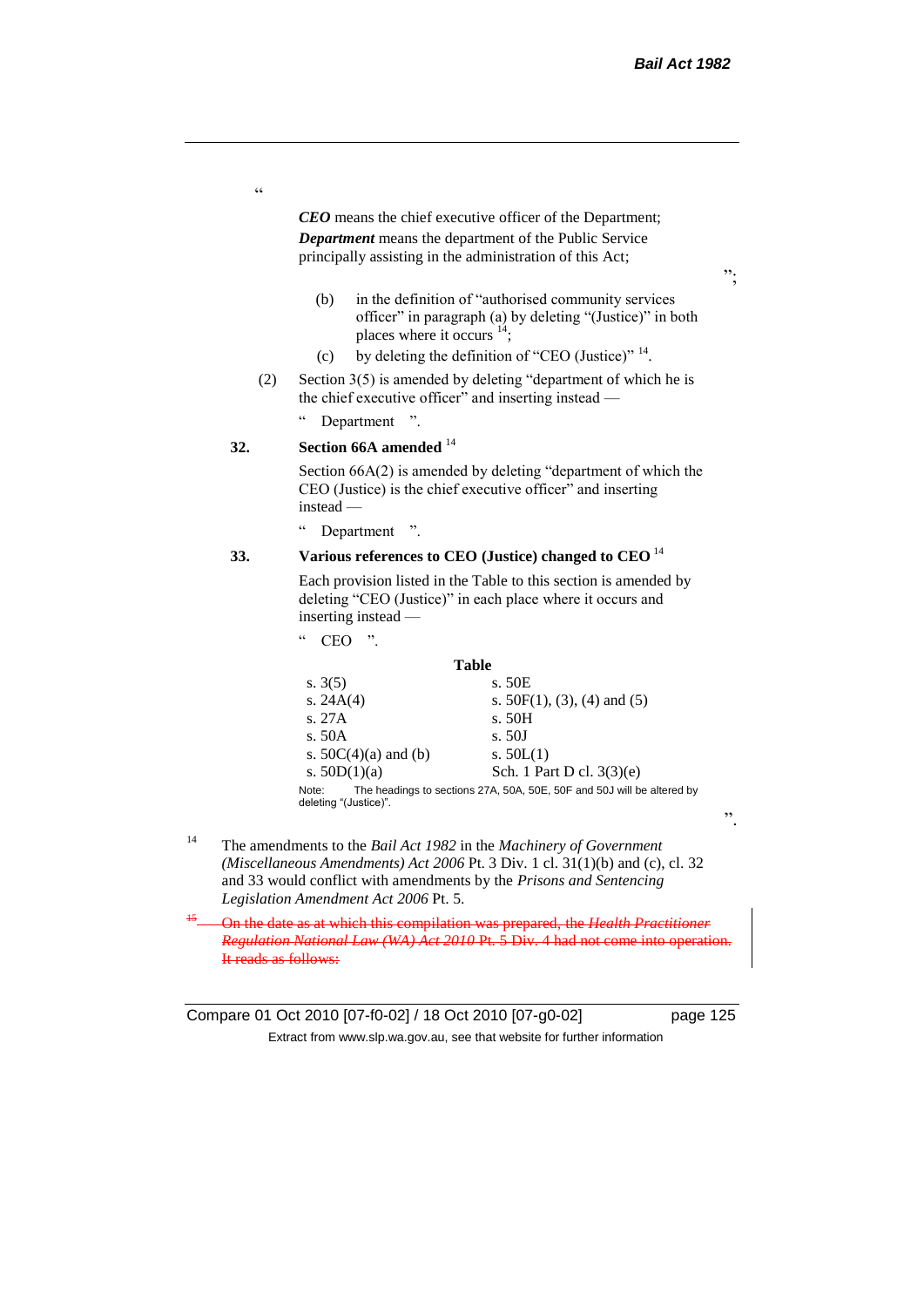|     | Division 4 Rail Act 1982 amended                                                                                            |
|-----|-----------------------------------------------------------------------------------------------------------------------------|
| 28. | <del>Act amended</del>                                                                                                      |
|     | This Division amends the <i>Bail Act 1982</i> .                                                                             |
| 29. | <b>Schedule 1 amended</b>                                                                                                   |
|     | In Schedule 1 Part D clause 2(7) delete the definition of <i>medi</i><br><i>practitioner</i> and "and" after it and insert: |
|     | <i>medical practitioner</i> means a person registered under the Health                                                      |
|     | Practitioner Regulation National Law (Western Australia) in the<br>medical profession;                                      |

page 126 Compare 01 Oct 2010 [07-f0-02] / 18 Oct 2010 [07-g0-02] Extract from www.slp.wa.gov.au, see that website for further information